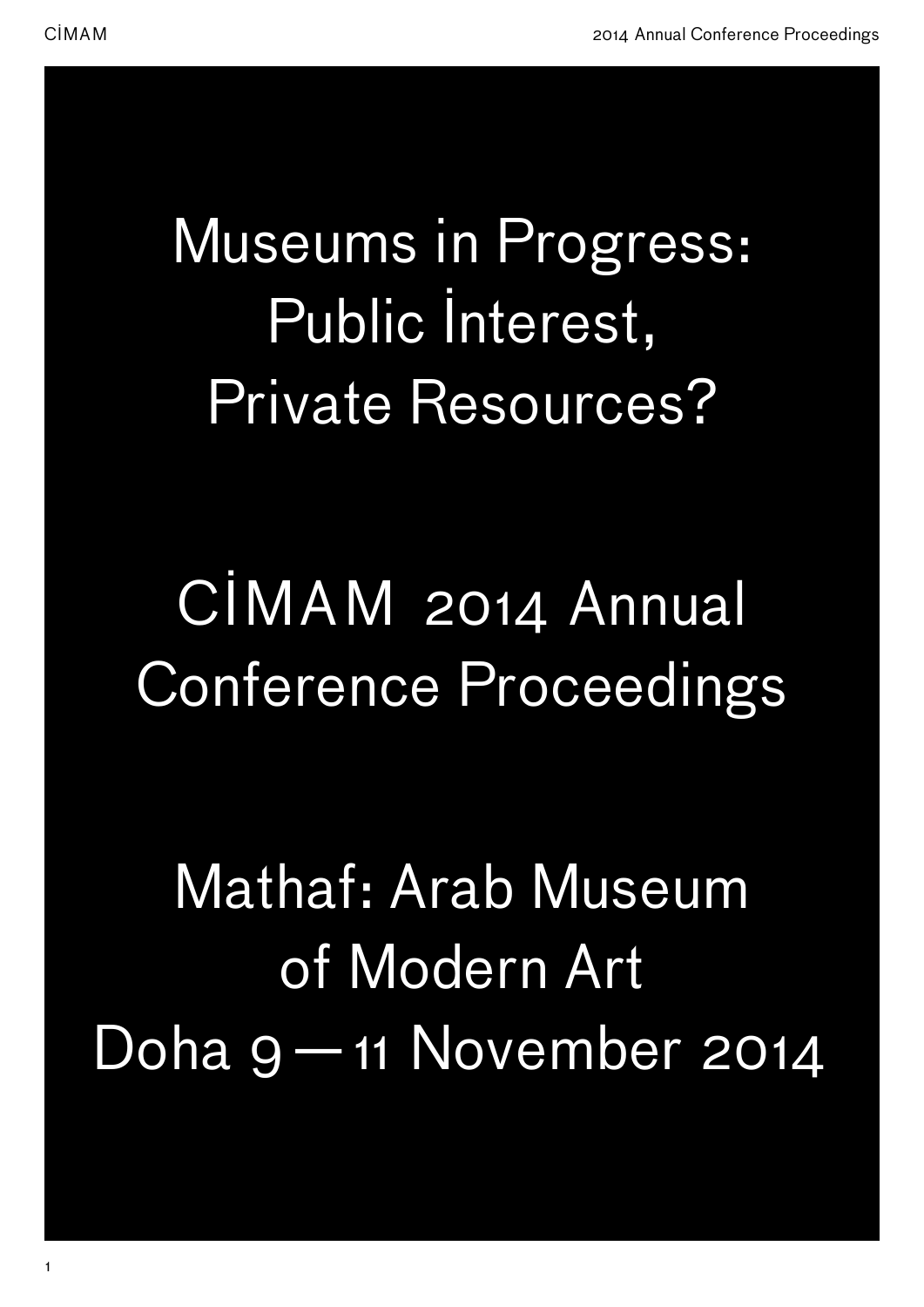### Sunday 9 November 2014 What Is Public Interest Today?

*Welcoming Speeches:*

- Abdellah Karroum, Director, Mathaf: Arab Museum of Modern Art
- Her Excellency Sheikha Al Mayassa bint Hamad bin Khalifa Al-Thani, chairperson, Qatar Museums Board of Trustees
- Catherine Robert-Hauglustaine, General Director of ICOM
- Bartomeu Marí, President of CIMAM

*Perspective 1:* Graham W. J. Beal, Director, Detroit Institute of Arts, Detroit

*Perspective 2:* Maria Lind, curator and writer, Director of Tensta Konsthall, Stockholm

*Perspective 3:* Olav Velthuis, Associate Professor at the Department of Sociology and Anthropology, University of Amsterdam

*Perspective 4:* Rana Sadik, collector and Director of MinRASY Projects, Kuwait

*Q&A with perspective speakers*

### Monday 10 November 2014 Building Institutions in the African and the Middle East **Contexts**

*Welcoming Remarks:*

- Gerd Nonneman, SFS Qatar (Georgetown University), School of Foreign Service in Qatar, Dean and Professor of International Politics and Gulf Studies
- Dr Abdulla Al-Thani, Managing Director and Member of the Board, Qatar Leadership Centre.
- Bartomeu Marí, President of CIMAM

### *Panel Discussion:*

- Ute Meta Bauer, Director of the Centre for Contemporary Art (CCA), Singapore. Moderator
- Salwa Mikdadi, Associate Professor of the Practice of Art History at the New York University Abu Dhabi
- <span id="page-1-0"></span>CIMAM 2014 Annual Conference Proceedings
	- Gabi Ngcobo, curator and member of faculty at The Wits School of Arts, University of Witswatersrand, Johannesburg
	- Abdellah Karroum, Director, Mathaf: Arab Museum of Modern Art, Doha

*Perspective 1:* Gabi Ngcobo, curator and member of faculty at The Wits School of Arts, University of Witswatersrand, Johannesburg

*Perspective 2:* Suha Shoman, Artist, Founder and Chair of the Khalid Shoman Foundation and Darat al Funun, Amman

*Perspective 3:* Zeina Arida, Director, Sursock Museum, Beirut.

*Perspective 4:* Abdellah Karroum, Director, Mathaf: Arab Museum of Modern Art, Doha.

*Q&A with perspective speakers*

### Tuesday 11 November 2014 Private to Public, Public to Private: What Are the New Professional Practices?

*Keynote 1:* Luiz Augusto Teixeira de Freitas, Art collector and founding member of Teixeira de Freitas Rodrigues e Associados, Lisbon

*Perspective 1:* Kate Fowle, Chief Curator at Garage Museum of Contemporary Art, Moscow and Director-at-large at Independent Curators International (ICI), New York

*Perspective 2:* Bernard Blistène, Director, Musée national d'art moderne, Paris

### *Q&A with perspective speakers*

*Panel Discussion*: Luiz Augusto Teixeira de Freitas, Art Collector and Founding Member of Teixeira de Freitas Rodrigues e Associados, Lisbon. Kate Fowle, Chief Curator at Garage Museum of Contemporary Art, Moscow. Bernard Blistène, Director, Musée National d'Art Moderne, Paris.Eugene Tan, Director, National Gallery Singapore.Fionn Meade, Curator, Walker Art Center, Minneapolis. Moderated by Mami Kataoka, Chief Curator, Mori Art Museum, Tokyo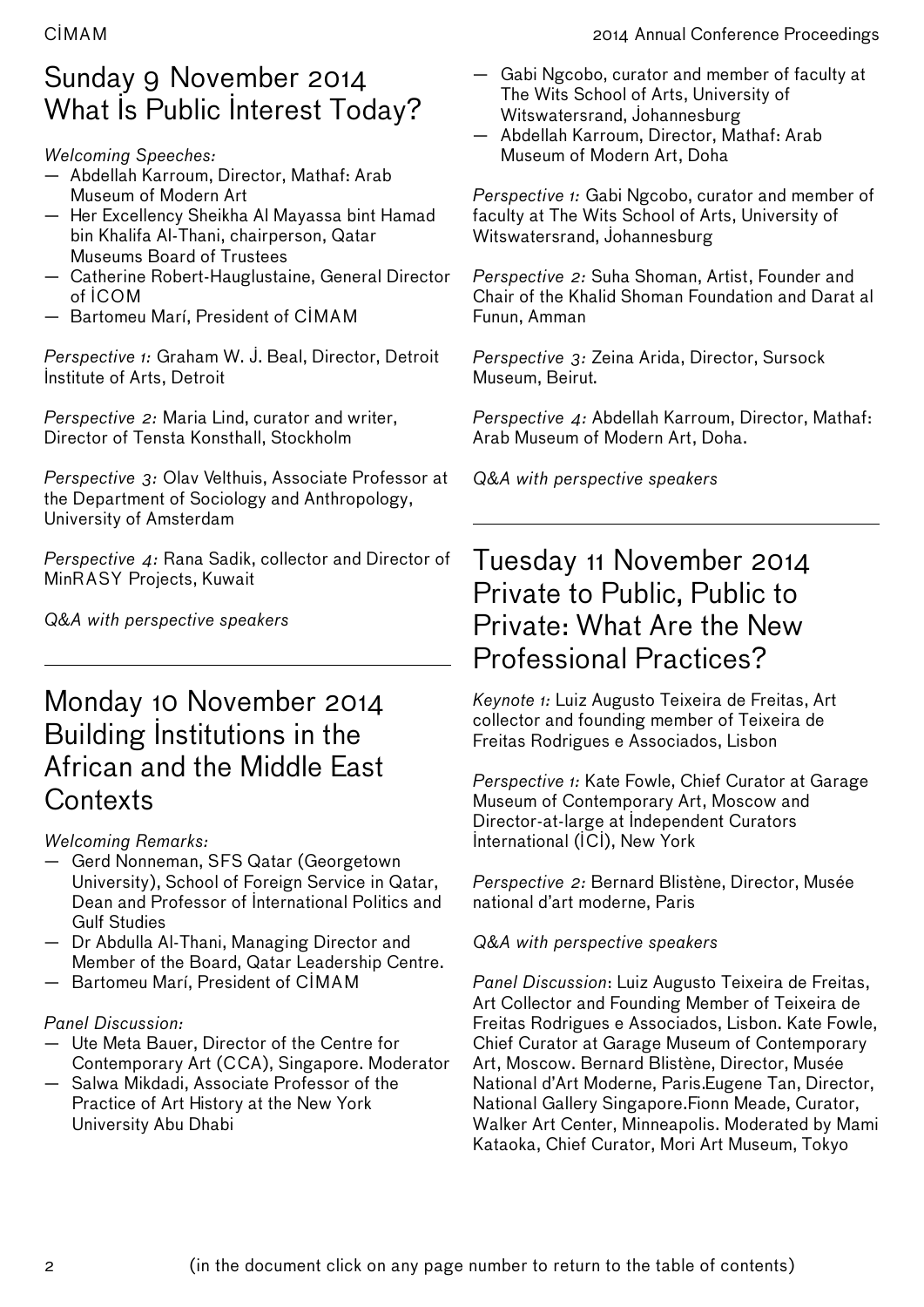# Sunday 9 November 2014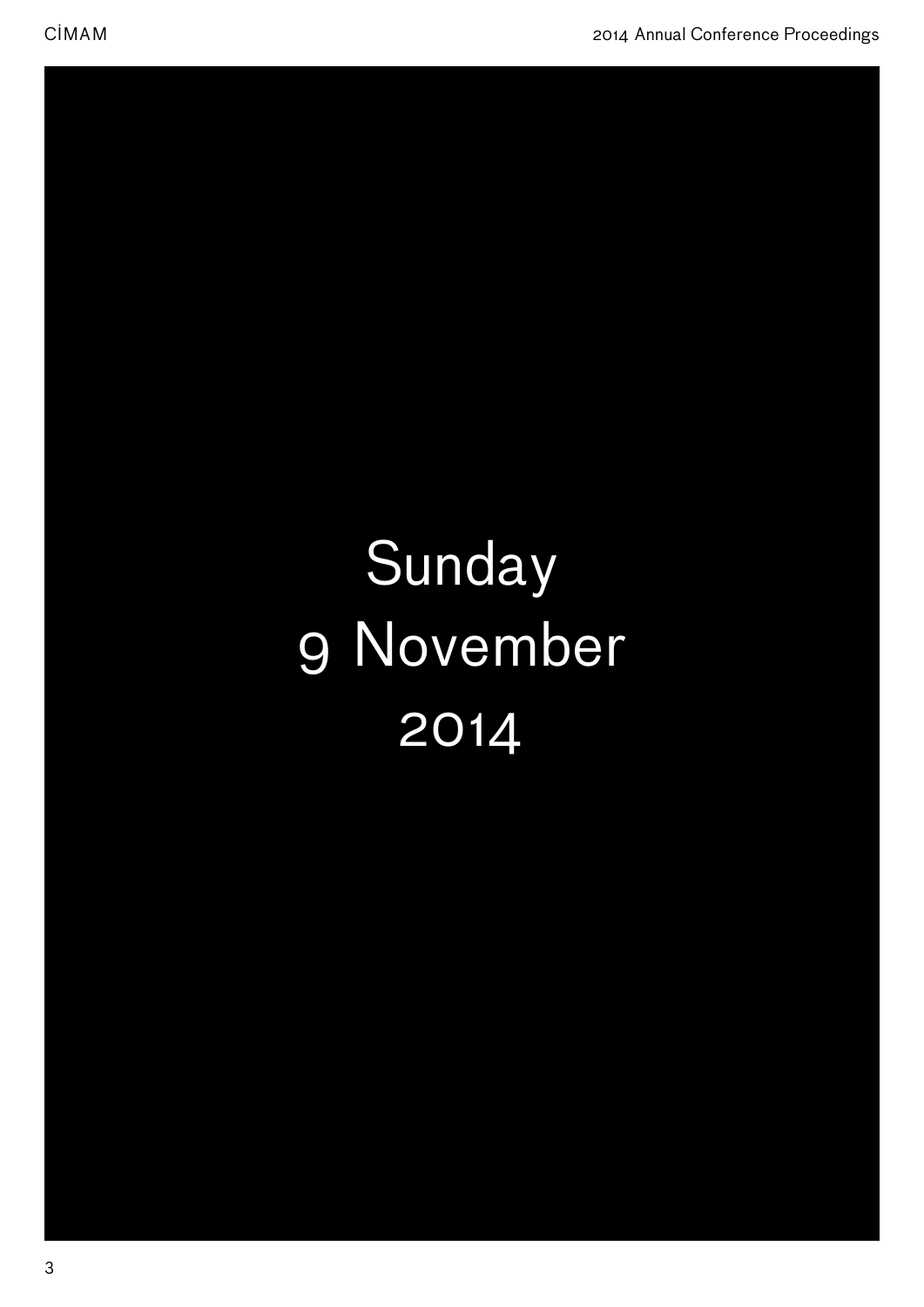### Welcoming speeches

Abdellah Karroum: Welcome to Doha, everyone. You've come from different continents and countries. I just wanted to say something about this space, the performance space at Mathaf, which we use for our performance programme and conferences. It's a popular building as well, which has been open now for four years with a great artistic programme. Before we officially start the CIMAM conference I am pleased to welcome Her Excellency Sheikha Al Mayassa bint Hamad bin Khalifa Al-Thani, Chairperson of the Board of Trustees of Qatar Museums, to speak to the CIMAM 2014 Annual Conference delegates. [Applause]

Her Excellency Sheikha Al Mayassa bint Hamad bin Khalifa Al-Thani: Good morning. Distinguished guests, colleagues, ladies and gentlemen. Welcome to Mathaf, the Arab Museum of Modern Art. I'm glad to see a diverse gathering of professionals representing cultural institutions from all around the world. In the coming days we will be listening to, and engaging with, different perspectives which will ultimately widen our horizons and thinking about contemporary art and what it represents. I welcome you to Doha and its really bad traffic — it's particularly bad today, so for those of you who are just getting in, we all understand the pain in getting into the museum.

Qatar Museum, like Qatar itself, is a young institution with great ambition. Culture and art support the realisation of our national vision. They nurture the transformation of a hydrocarbon nation to one based on diversity, by supporting and establishing creative networks. Culture connects people of all walks of life. It has no passport or religion, and it establishes a tolerant platform for dialogue. We are proud that as a relative youngster—Mathaf itself is only four years old—we are graduating into the company of museums and institutions in the global art world, from as far afield as Chicago, Tokyo, San Francisco and the Arab world. We welcome you all to Doha, alongside colleagues from the thriving arts and academic communities of Qatar itself.

In Qatar we believe in partnerships, and I'm sure that many new networks will be made in the coming days. Key to our vision for arts and creativity in Qatar is the need to balance progress with heritage. Earlier this year we hosted the 38th UNESCO World Heritage Conference with Qatar's first UNESCO World Heritage site named at the

ancient fort of Al Zubarah in the north of the country. We are also in the process of conserving and transforming our old fire station into an artists-inresidency centre. The building is well under way and will open its doors to artists in the next few weeks.

As active members both of ICOM and CIMAM, we are proud to host the annual CIMAM conference 2014. Our languages and cultures may be different but we share a common vision within CIMAM: that modern and contemporary art museums have been built as institutional tools that share knowledge and education with society. At Mathaf we place art from the Arab world at the core of our programmes. We also focus on education as a key mission in our exhibitions. We champion the work of artists from this region, and through our local partnerships with Qatar's Ministry of Culture and the thriving art galleries that support this development. We bring art from all around the world to inspire, influence and equip aspiring artists from the region and to educate our communities in international art.

Mathaf's collection began with the Qatar Foundation acquiring the collection of His Excellency Sheikh Hassan bin Mohammed bin Ali Al Thani, an accomplished artist himself. His collection formed the starting point of the National Collection of Modern and Contemporary Arab Art. This building used to be a school and this performance venue is to be the site of the Al-Jazeera Children's Channel. So we continue to reuse and recycle old buildings to nurture artists and creative communities. Last night we opened the exhibition of works by Shirin Neshat, who's with us this morning, and last week we opened an exhibition of our permanent collection, called *Summary Part I*, which if you haven't yet seen, I'm sure you will.

Mathaf works closely with our students. Our programmes focus on engaging and building audiences through various forms of collaboration. Mathaf is also moving into its next phase of expansion, as we prepare to extend our building to support our ongoing activities. Through our diverse exhibition programmes we are initiating networks both within and across our region and the rest of the world. I encourage you all to take part in our conference and activities. The cultural offers here are unlimited, between the Museum of Islamic Art in Qatar and our thriving art galleries, there is a lot of art, architecture and public art to see and appreciate. I take this opportunity to thank everyone involved in making this conference happen, from our professional staff to our committed volunteers.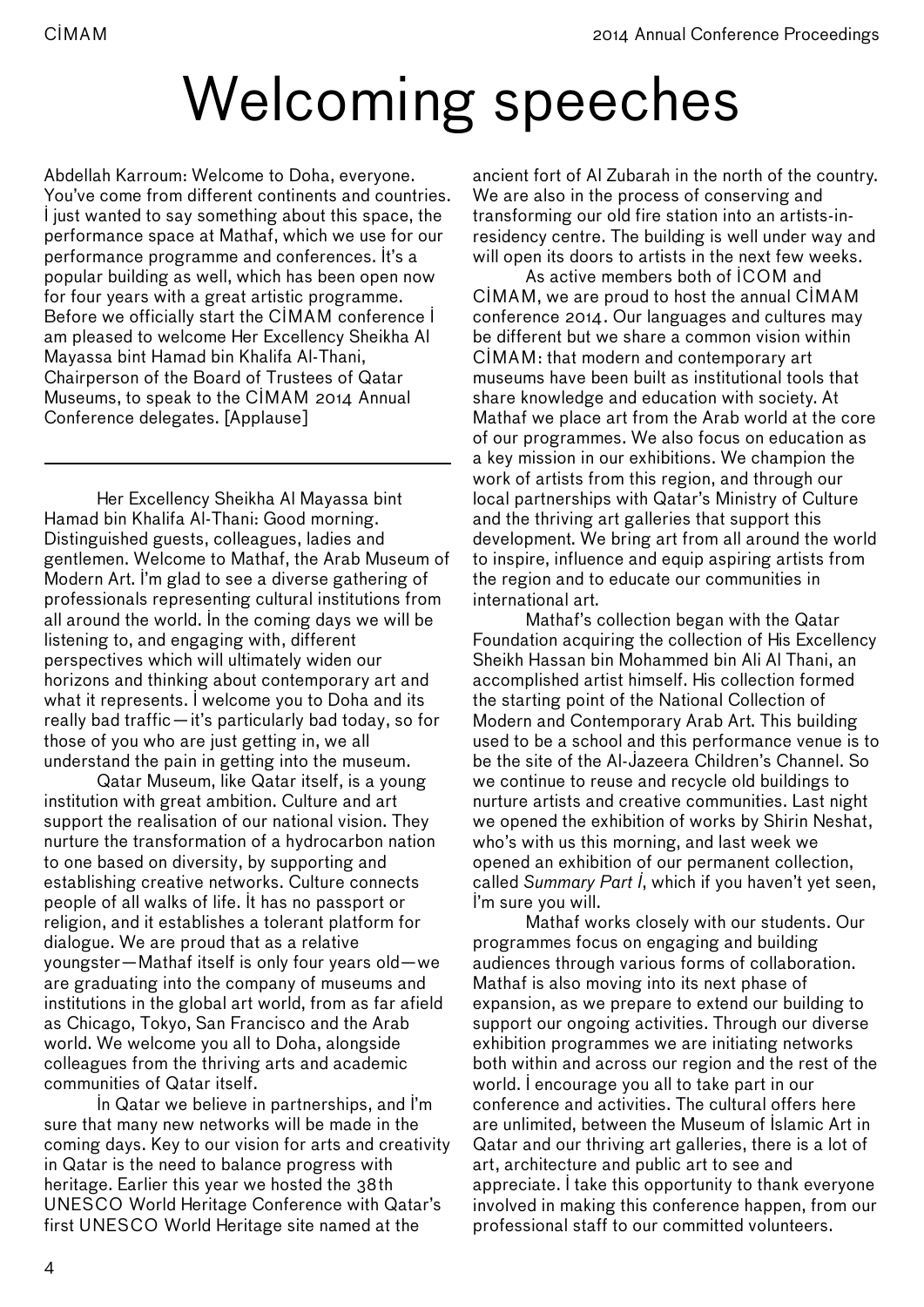Thank you very much for being here and I hope that you have a fruitful conference. I look forward to meeting you during your stay. Thank you very much. [Applause]

Abdellah Karroum: Thank you, Excellency. Now I am pleased to invite Anne-Catherine Robert-Hauglustaine, General Director of ICOM.

Anne-Catherine Robert-Hauglustaine: Her Highness Sheikha Al Mayassa bint Hamad bin Khalifa Al-Thani, His Excellency Sheikh Hassan bin Mohammed bin Ali Al-Thani, dear President of CIMAM Bartomeu Marí, dear colleagues of ICOM and CIMAM. It's a great honour for me to be present here with you in this wonderful Mathaf Museum in Doha, Qatar. On behalf of our president, Professor Dr Hans-Martin Hinz, President of ICOM, I would like to stress the good relationship that we have now between ICOM and CIMAM. Our museum world is changing; we are challenged by colleagues coming from other horizons to work together in a rich and positive collaboration. Public versus private is, in a way, maybe an old-fashioned vision. Public with private, in the sphere of the museum, is the topic we are all dealing with, especially these days at the CIMAM conference. CIMAM is a leading association in this field, and ICOM will be involved in the thinking, the reflection and the progress that will be made during this conference and afterwards regarding this crucial topic for our common future.

We all have in mind our code of ethics, that has been published and displayed by ICOM, but we now need to work on a new normative instrument for museums and collections, and this is related to UNESCO. We need a global approach, we need a collaboration action plan for the future, and I'm willing to start it here and now. Thank you very much. [Applause]

Abdellah Karroum: Thank you. Now I'm pleased to invite Bartomeu Marí, President of CIMAM.

Bartomeu Marí: Good morning. As President of CIMAM and on behalf of the members of the board of this institution, I'd like to welcome you to Doha.

This year's meeting is hosted by Mathaf, the Arab Museum of Modern Art, one of the most prominent institutions in Qatar and certainly of the region. We're delighted to hold this 2014 Annual Conference for the first time in the Gulf region. I would like to express our deepest gratitude to Her Excellency Sheikha Al Mayassa bint Hamad bin

Khalifa Al-Thani, His Excellency Sheikh Hassan bin Mohammed bin Ali Al-Thani, and His Highness Sheik Abdullah bin Nasser bin Khalifa Al-Thani for their support and hospitality. Qatar museums are an incredible partner to whom we express our gratitude. We extend our gratitude for allowing us to visit this great city in a privileged atmosphere. We are also very very grateful to Abdellah Karroum, Director of Mathaf, who has been deeply committed and involved in the year-long preparation of this event, and especially to his staff. It's been a real pleasure to organise this meeting with the Mathaf team.

I would also like to thank the Getty Foundation, the Fundación Cisneros, Colección Patricia Phelps de Cisneros, and Qatar Museum for their involvement and generous donations and grants as a result of which over thirty professionals from countries in emerging economies—Latin America, the Gulf region and the Middle East—have been able to join this conference. Finally, we're very thankful also to all the institutions, galleries and museums that have opened their doors especially for us these days. Last but not least, I would like to express our appreciation of the renewed support that ICOM, through the assertive presidency of Professor Dr Hans-Martin Hinz and the energy of Director General Anne-Catherine Robert-Hauglustaine, is giving in this new impulse of the relationship with CIMAM.

In relation to its subject, CIMAM's 2014 conference raises discussions and focuses studies on the effects of global changes, of technological, economic, political and social transformations in the institutional environments in which we live, and seeks to develop arguments for museums to adapt their original missions in keeping with these institutional ethics, challenges and realities. We have brought together an outstanding group of speakers with wide experience and expert knowledge. We would like to thank everyone for coming from such a long way. I think we have three very intense days ahead of us, and I hope everyone enjoys very much taking part in this meeting. Thank you all very much. [Applause]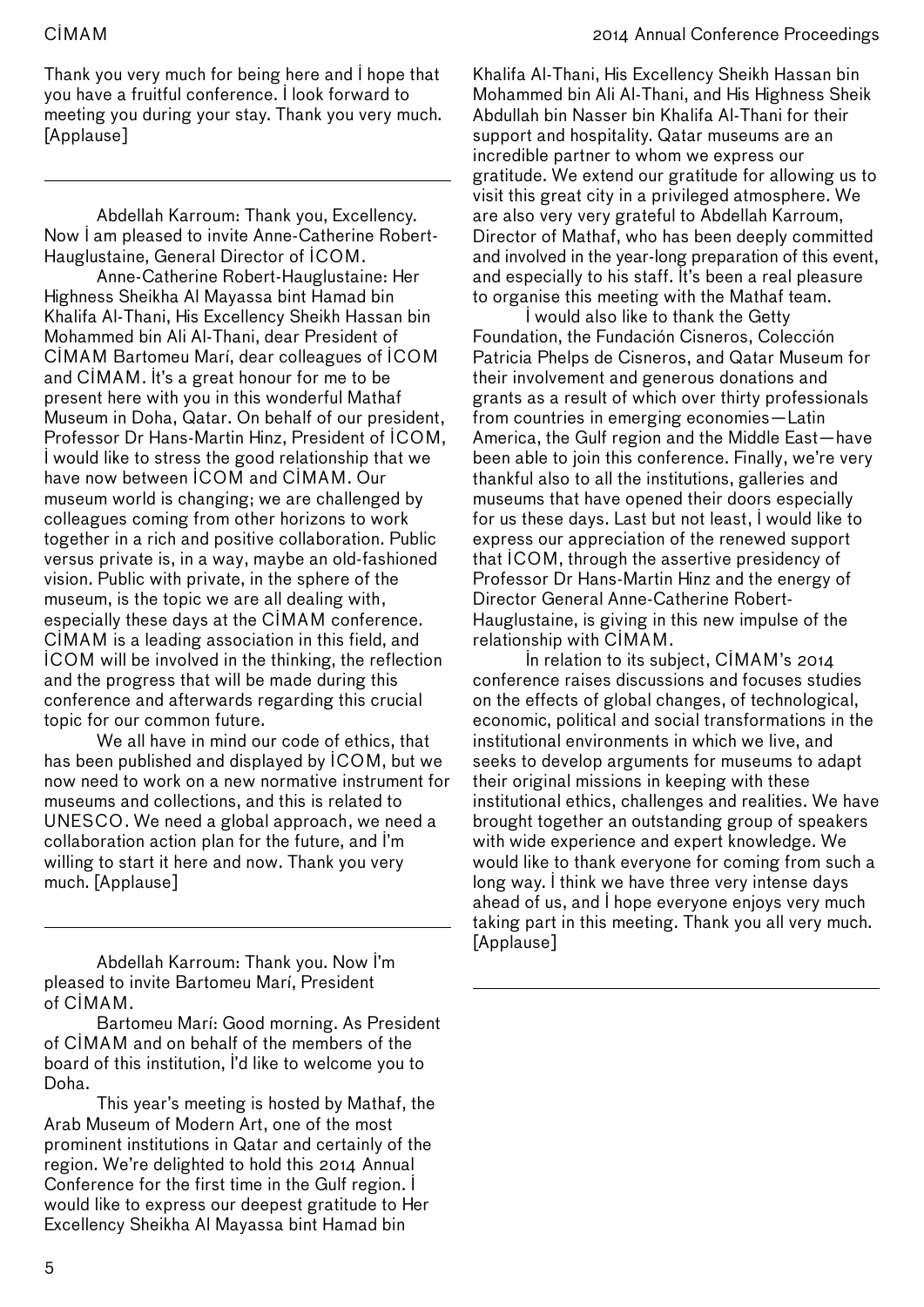# What Is Public Interest Today?

Frances Morris: Well, we're almost there so maybe we should begin.

My name is Frances Morris and I'm a board member of CIMAM. In fact I'm a new board member, so this is the first CIMAM conference I've been involved in, and it's been a pleasure. I just thought that in addition to all the thanks that were given earlier it would be very nice to thank the CIMAM team, and in particular Jenny and Inés, who are based in Spain but who have done a huge amount of advanced preparation for this conference. My own view is that it already seems to be an exemplary conference. We've made a great start and I'm looking forward very much to the next two and a half days.

So this is the second session this morning, and those of you who've read your notes will know that today we're thinking about issues of public interest. In particular, what constitutes our public? Is our public equal to our audiences? And looking at ideas around public trust, what do we consider the role of the museum, its responsibilities and its duties? We've already had some of those ideas coming through Hito's brilliant and inspirational paper this morning, and now we have four short papers, four short perspectives from professionals within the art world, each of whom will be speaking for around twenty minutes. After their papers I'm

going to ask all of them to come and share the platform and we'll have a Q&A session, so if you can make a note of your questions as they speak, then I think we can have a really good integrated discussion before lunch.

We're going to start by hearing from Graham Beal. Graham is a British-born curator. His professional life began in Sheffield and then he moved on to be the second chief curator at the Sainsbury Centre for Visual Arts in East Anglia, but his subsequent career has mostly taken place in the United States. He's been chief curator and director at a number of American institutions, and most notably he's been the director of the Detroit Institute of Arts. The recent economic and social history of Detroit is known to us all, and his museum and his role in addressing that situation has been pivotal. I know that originally he was just going to talk about his collection display, and how that has engaged with audiences, but I think today he's going to give us a broader focus, a broader account of how what he's done with the museum has not only impacted on the experiences of his audiences, but the experience and ... what's the word? ... the experience and trauma of Detroit itself. So it's a great pleasure to introduce Graham Beal and give him the floor.

### Perspective 1 Graham Beal

*Biography*: Born in Stratford-on-Avon, Graham Beal has degrees in English and Art History from the University of Manchester and London University's Courtauld Institute of Art. He began his museum career at Sheffield City Art Galleries, moving to the U. S. in 1973, and working for Washington University in St. Louis as Art Gallery Director. In 1977 Beal became Chief Curator at the Walker Art Center in Minneapolis. In 1983 he returned to England as Director of the Sainsbury Centre for Visual Arts. He returned to the U. S. as Chief Curator at the San Francisco Museum of Modern Art in 1984. In 1989 he became Director of the Joslyn Art Museum in Omaha, Nebraska and, in 1999, Director of the Detroit Institute of Arts.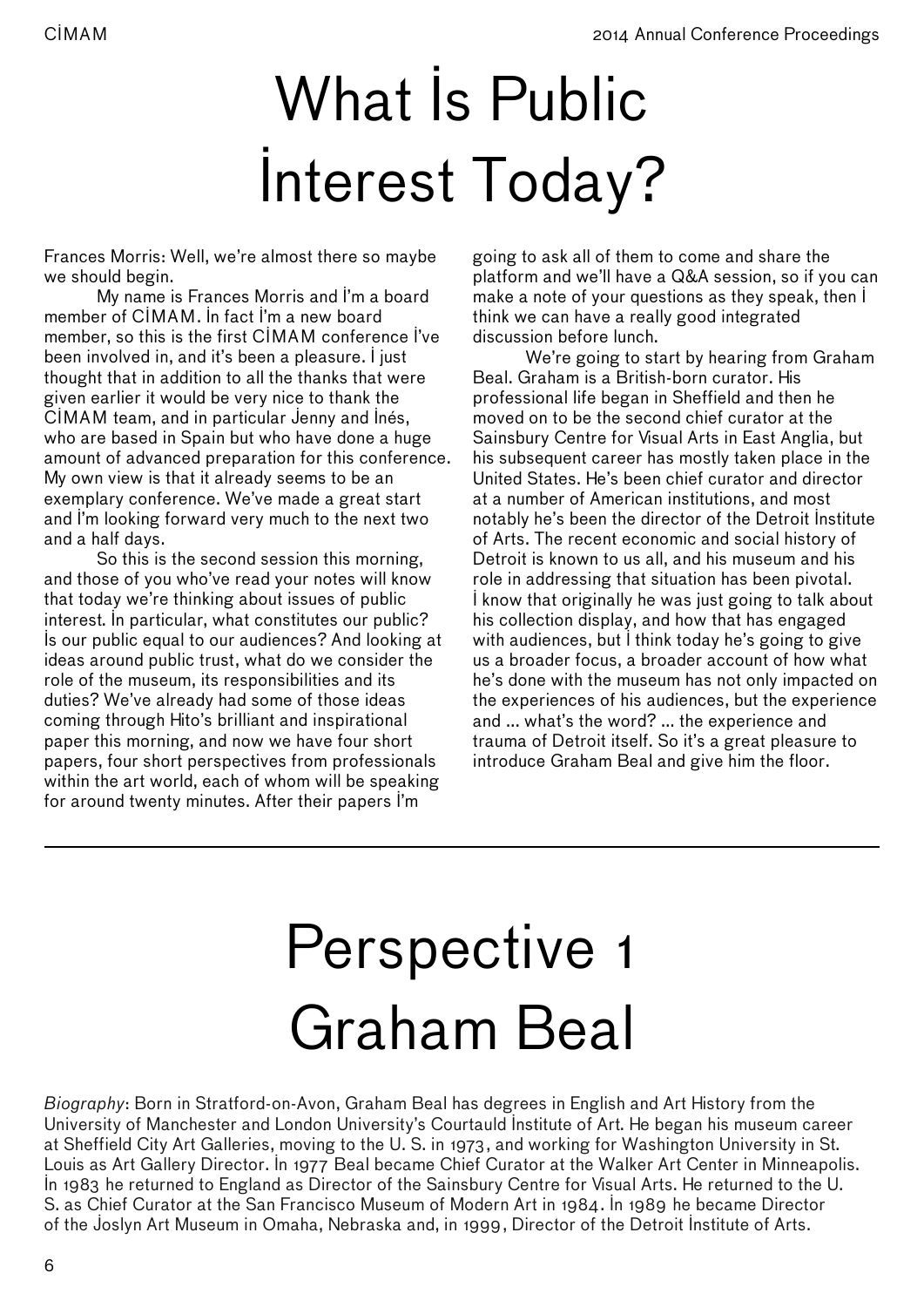Graham Beal has organised over forty exhibitions. His publications include volume 1 of the *Robert and Lisa Sainsbury* collection and a book on the history of American painting in the collection. He was a member of the Federal Advisory Committee on International Exhibitions from 1991–1995; a Trustee of the Association of Art Museum Directors from 2002–2005; and a Trustee of the American Association of Museums from 2003–2006. He was awarded an honorary doctorate by the College for Creative Studies in 2008.

Thank you Frances. Good morning.

As Frances said, I'm going to try to broaden my presentation, so it may be a little bit scrappy, jumping backwards and forwards. First a little bit of history, because this is vital. In 1885 the Detroit Museum of Art opened. It had, as many museums did when they started in the States, financial issues, problems, supported by the usual captains of industry, city fathers, that sort of thing. But to solve these financial problems, when the city of Detroit was really booming after World War One, they decided to make the museum a city department, and a private museum transferred ownership of everything—building, land and collection—to the city of Detroit. In the nineteen twenties this seemed like a fantastic idea. Here's a sample of the collections that were being put together. The DIA was the first American museum, public museum, to buy a Van Gogh, the first public museum to buy a Matisse. It was a very very forward-looking institution and at the same time they were acquiring works ...

Slide. Second from the top is our great Brueghel, one of two in the United States, and above that is the Master of Osservanza with what is said to be the first sunrise in Western art. We have an African collection, great Native American collections, great American collections. It's an extraordinary group of works of art that were put together, starting in the twenties, and then being built on really through the fifties and sixties. We continue to have a sizeable endowment for art acquisition, about five million dollars a year, which is sizeable for most American museums.

But when the museum really established itself, put together by the American collectors in the early part of the first decade of the twentieth century, this is when American art museums really took on their character, a combination of wealthy art collectors who are connoisseurs and a new breed of scholars imported from Europe called art historians. One of those was William Valentiner, the great Rembrandt scholar who came to Detroit. He was behind acquiring the Van Gogh and the Matisse, and most of the works I've just pointed out. And the standard when installing these American museums was according to those principles: principles of connoisseurship and principles of art history.

Certainly, I as a curator—I've been at it now, as a curator and director, for forty-one years—have spent a lot of my time trying to persuade people, the general public, that Baroque art is very very

interesting, and that Neoclassical art is very interesting, and defining terms, trying to get people to understand terminology.

Slide. This is a slide of Everett Austin, a very important director-curator in the history of the American museum. Alfred Barr, with some truth, said that he was actually more important than he had been! He was a young man in 1927 and he'd been at the Wadsworth Atheneum Museum and he'd brought in, in 1927, exhibitions of Picasso, of Joan Miró, of Salvador Dalí, and attendance had gone up enormously. At the annual board meeting, with his group of wealthy patrons sitting around the table, he started talking about how many people had been coming to the museum. He was in full flow, this many thousand, that many thousand, and a voice came from somewhere around the table saying, 'But Mr Austin, do we really want all of those people charging through our museum?' The 'our' museum — there was the ownership of the museum, it belonged to the founders.

By the same token, you can see that Everett himself, 'Chick' himself, felt rather possessive of art, and on another occasion, when he was asked what the purpose of an art museum was, his answer was 'To amuse the director'. So those are the tensions you get: on the one hand we're saying 'We're for the public', and on the other hand we're saying 'We're specialists, we know about art and we'll teach you about art'.

Slide. I'm going to go way forward now. This is a reconstruction of a page from our awardwinning guidebook of the mid-nineties. You can see there's a quote there, that says that 'Led by Robert Henri, the men of the so-called Ash Can School treated themes new to American art: the streets and tenements of the city. This approach to art was shocking to some and deplorable to others.' That is absolutely true, that is what the art history books tell us. So that's what we tell people because that's why the Ash Can School had its very very brief moment of art historical glory. The trouble is that not one of those paintings that we have of the Ash Can School actually represents what we're saying that the Ash Can School was important for. Even this piece at the bottom left here, *McSorley's Bar*, the artist of that painting John Sloane said 'If all bars had conducted themselves with the same decorum as McSorley's Bar, prohibition would never have been possible.' So even that painting doesn't fit what it looks like. This is a slight caricature, but this is what we'd been doing, we'd been teaching history of art. Those of us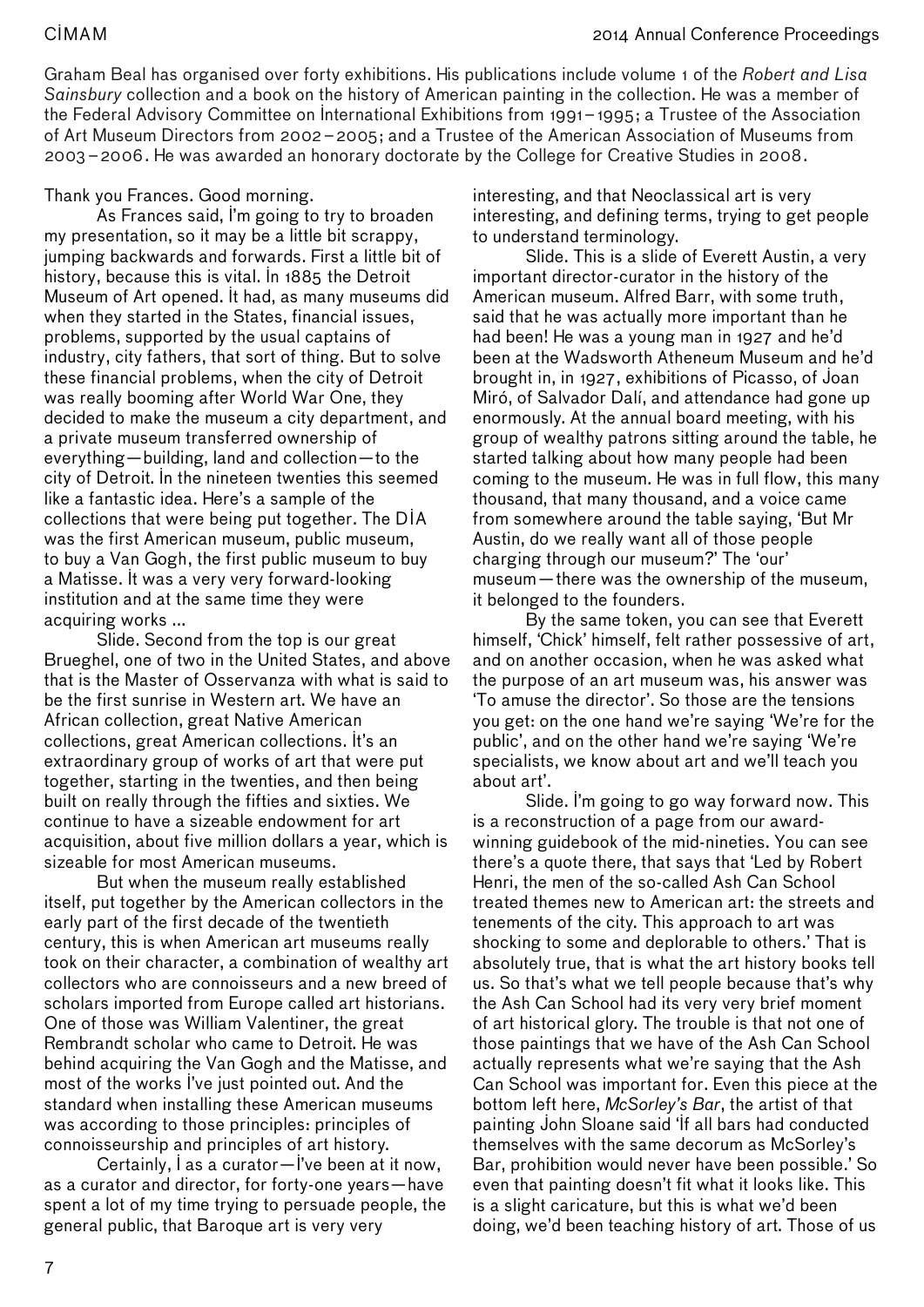who trained in history of art think that it's a great window on the world, but the research that we have done—and we've done extensive research—shows that it is not how you get people to connect with art. It is not how we went into art in the first place  $-1<sup>'</sup>m$ a failed painter so I became an art historian! It was another way of looking at art. There are many ways of looking at art.

So when we came to reinstall our huge collection of six thousand works of art in fifteen thousand square metres of space I put together three teams that became four, drawn together from across the whole staff, and these individuals worked with the curators and educators over eighteen months to draw out the stories that they found interesting from their collections. And those were the stories that were developed through these teams. I asked the teams to think of two questions: Why did this object exist? What was the human need for this work of art, for this thing? And then secondly, a little more difficult actually, Why is it in the DIA? It's a question of values.

Slide. This is a sketch from one of the sessions that we were in, not just thinking about style and art history but thinking about the global conditions, the kind of ways in which individual civilisations come together by bumping shoulders (sometimes it's rather more aggressive than that) with other cultures, things like trade and war. Here's a page from one of the team leader's books. We came up with about three hundred different ideas, which we whittled down to about ninety, with a number left over for us to work on in the future. And when we got our ideas together, because by this time, nobody had seen a thing yet, but we were being accused of dumbing down, and Disneyfication. We brought in experts from around the world, literally, to stay for two or three days, go over the material and make sure that everything was current, because the last thing we wanted in a dumbed-down museum, which everyone assumed we would be, would be to deliver out of date information.

And then we did a huge amount of work on the visitor. Paralleling each of the staff teams was a group of visitors.

Slide. There are two jokes there I'll have to pass over. We had these teams put together by a third party, individuals who'd rarely or never come to the DIA. They volunteered; we gave them dinner and we gave them a year-long free membership to the museum. We sat down and we took these teams through our ideas, with slides and with exercises in galleries. We didn't ask them for ideas, we asked them how effective are we being in getting these ideas across. And at the same time we gave them games to play. You probably can't see it but at the top it says 'Interesting', 'Not interesting'; at the bottom, 'Familiar', 'Not familiar'. This work here, a

tiny ivory by David Marchand, we'd just paid (over ten years ago) \$ 365,000 for a work of art that a visitor found neither of interest nor very familiar [Laughter]. It didn't do very well in this one either. That didn't mean that we were going to stop buying this kind of art; it meant we knew it was going to be much harder to convey why these were important than other pieces. Some slides are missing there.

The ideas that we developed, we could give fancy names to them but because we were asking why these objects exist, they all came down to shared human experiences. This is a very good example, our Italian eighteenth-century collection had been displayed, as we all know: Baroque, Rococo, Neoclassicism. It had fabulous, enormous altarpieces in the big gallery and somewhere in the middle there, looking very very lonely was a single Rococo Italian cabinet, that didn't really relate to any of the paintings except that it was painted at the same time. But if you asked the question why do these objects exist, many of those paintings and sculptures exist because they were acquired by wealthy individuals on the Grand Tour, nine to eighteen months, in Italy finishing their education. They're souvenirs, basically. Everybody knows what it's like to go on vacation; everyone knows what it's like to want to have a souvenir to remember that pleasant experience by. So that is where we start. We start with the knowledge, with the information that visitors bring with them, and then we build on that.

Slide. When you look at these various things, those fancy names on one side, that on the other come down to very basic shared human experiences. These are three objects from our French eighteenth-century collection, Baroque, Rococo, Neoclassicism. This was made in Paris for Catherine the Great and was once on the ceremonial passage from the old Hermitage. It was sold by Stalin and bought by a local collector in Detroit, Anna Thompson Dodge, of the Dodge car company. So, why do these objects exist? Well, they exist because they were made for very wealthy people who didn't have very much to do (well, a few did, they were involved with government), and so they ritualised their day. That's basically what they did: they would get dressed in the morning, they would have parties, *reveilles*, and then in the evening they would sit down to maybe a fourteen or a fifteencourse meal.

Slide. And here's a shot from a studio in New York where we're making a video that's going to go into the galleries. I'd like to point out that we saved a lot of money on costumes because we only needed the arms [Laughter]. What we do is we show three courses of one of these meals. You sit down at the table, or you stand around it, you touch a button and you get this five-minute presentation. The object that was in the middle of the last slide is there, in the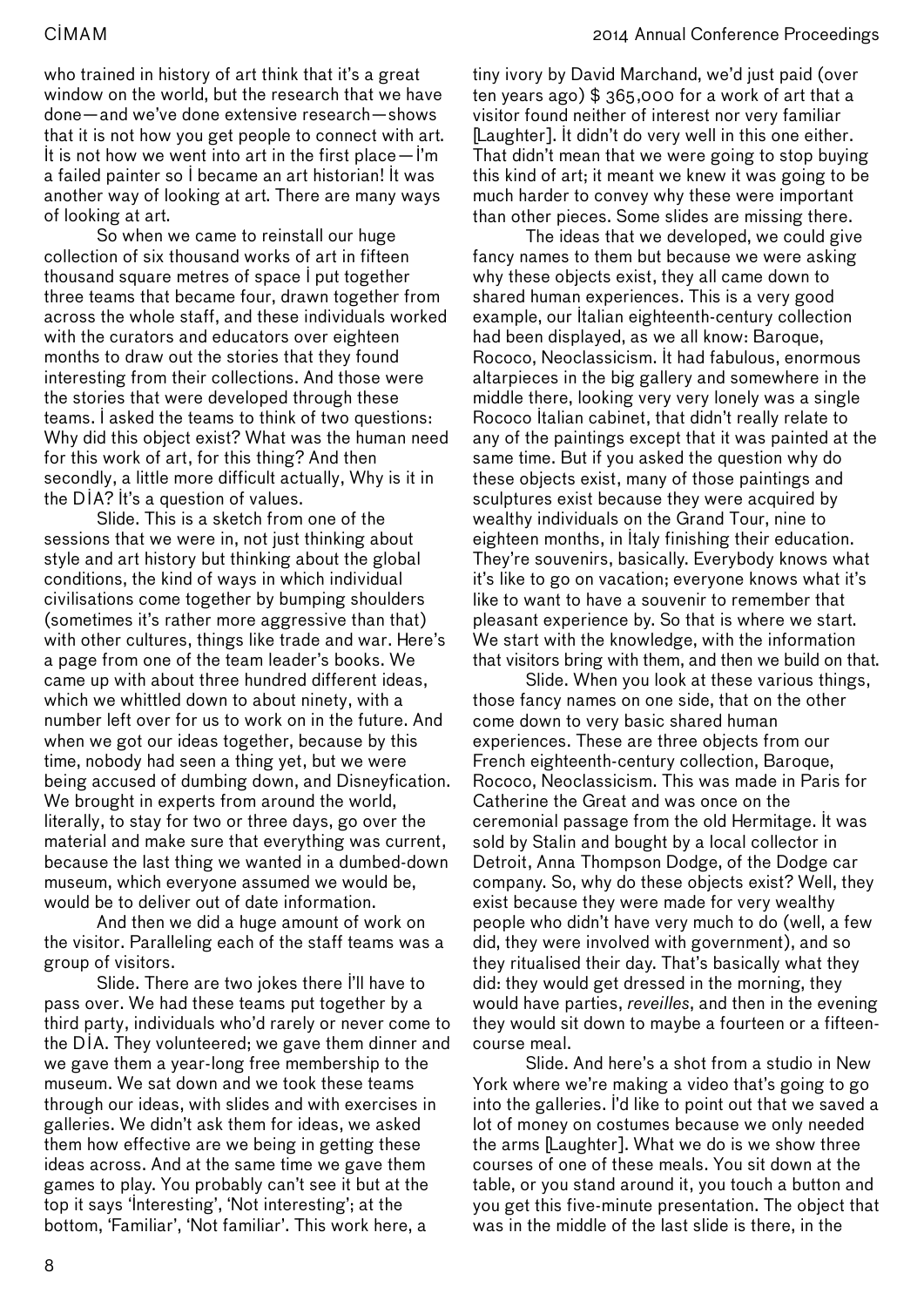panoramic view, and the candlesticks on the table are back there. So people could look at this, and then turn around and look at the objects, and understand that these are not just fantasy things that stood on someone's mantelpiece to fill up a gap; they were used, they were how people ritualised. This is like a Thanksgiving dinner, as you'd say in America, a formal meal with lots of rules attached to it. And, of course, some of the critical descriptions made the new museum with its interactive displays sound like a pinball alley! I show this slide because I think it's not too terribly intrusive and an expert walking in there wouldn't be unduly disturbed or have his meditations interrupted by that particular table.

We also discovered that the American public, generally speaking, does not read more than a hundred and fifty words, so if you want to make a point you'd better get it across within a hundred and fifty words. The point of our labels is not to give people information as much as to make them look back, look at the works of art for themselves. So we make suggestions, bullet points of the kind of things that the gallery will be dealing with.

Slide. Here's an example of a story that came out of the collection. Sorry, you can't see. We have four Picassos, all portraits of his friends, and here we have a bank of photographs. Visitors are asked to match these photographs with the portraits and in doing so we get them to look back at the painting. And in doing so we also get them to begin to understand that Picasso was not doing stuff that a child of six could do; that these were actually portraits, that there were connections between the character and the appearance of each of those individuals.

Slide. Then we have things like this Eye Spy. These are mounted lower down for children, and they go and look for these objects. Why were we so concerned about this? I had long-standing professional concerns. Detroit is the ultimate un-tourist town; 1% of our audience comes from around the world, 80% of our audience comes from three counties, so if we can't get the people from three counties to come back, we don't have much of an audience. So the whole point of this was to make the museum a place where you came, you engaged on your terms, you slowed down, you didn't do the whole of the museum in forty-five minutes and check the museum off as being done for the year, but you engaged — you saw a small part of the museum, and we hope that you'll want to come back because you enjoyed it enough. We want to get people to talk to one another: families, groups of people who share the same values, giving them a little bit of information, getting them talking about these objects, we learned, is one of the crucial factors.

I should say, although there are a couple of slides that I skipped, that while we were doing all this work over a four-year period we had two

full-time evaluators in the galleries doing various different kinds of tests: we came up with three panels describing Abstract Expressionism and then we asked people to comment on them, so as much work in interpretation and education went into this as curatorial expertise.

Slide. We also went out of the museum. This is a programme called Inside Out, where we took reproductions—we stole this idea from the National Gallery of London—and we put pictures, reproductions, in surprising places. This is Detroit's Coliseum, the defunct railroad station. For the first couple of years we had to do a lot of work; by the third year, this programme that was affecting twenty townships every year was run entirely by that slight young woman down there, because by that time we had the arts groups of the communities engaged. We have communities lining  $up$  — we thought that this would go on for three years or so and people would get bored, but we have communities lined up for 2017 to be part of our Inside Out programme.

These are high-quality reproductions. Thirty years ago, as a curator, I would have said 'You can't send out reproductions like that representing the museum, you've got to get people into the museum!' Well, that's what this does; to a large extent, it gets people to come into the museum. It also makes them feel that the DIA has reached out to them.

The DIA has chronic financial problems. Because we were in a very difficult state we decided we had to have a tax passed in 2012. Everybody knows how much Americans like paying taxes. People thought we were crazy, but polls told us that the community by now felt enough ownership with the museum that a tax would pass. And it did; it passed resoundingly in two counties, and we have financial stability for the first time in forty years, and we've also reached out…

Slide. There are the headlines, that's me and my chairman on the election night. I was rather more joyful than I was on the recent election night!

Slides. Here we have the kind of programmes that we're now doing: paying for all of the school buses for the three counties, for them to bring their children in; paying for coaches to bring senior citizens and others; carrying out programmes with victims of Alzheimer's, Iraq veterans with closed head injuries, and working with the Children's Hospital, taking the museum to them.

Well, the money that was passed in the tax comes to an organisation called the Detroit Institute of Arts Inc. that I work for. We run the museum for the city, we're not a public institution. But this meant that when the emergency manager came in and decided that he might sell the collection, to sell the collection he would have to cancel the contract with the private organisation; when that contract is cancelled, the money stops coming from the tax, and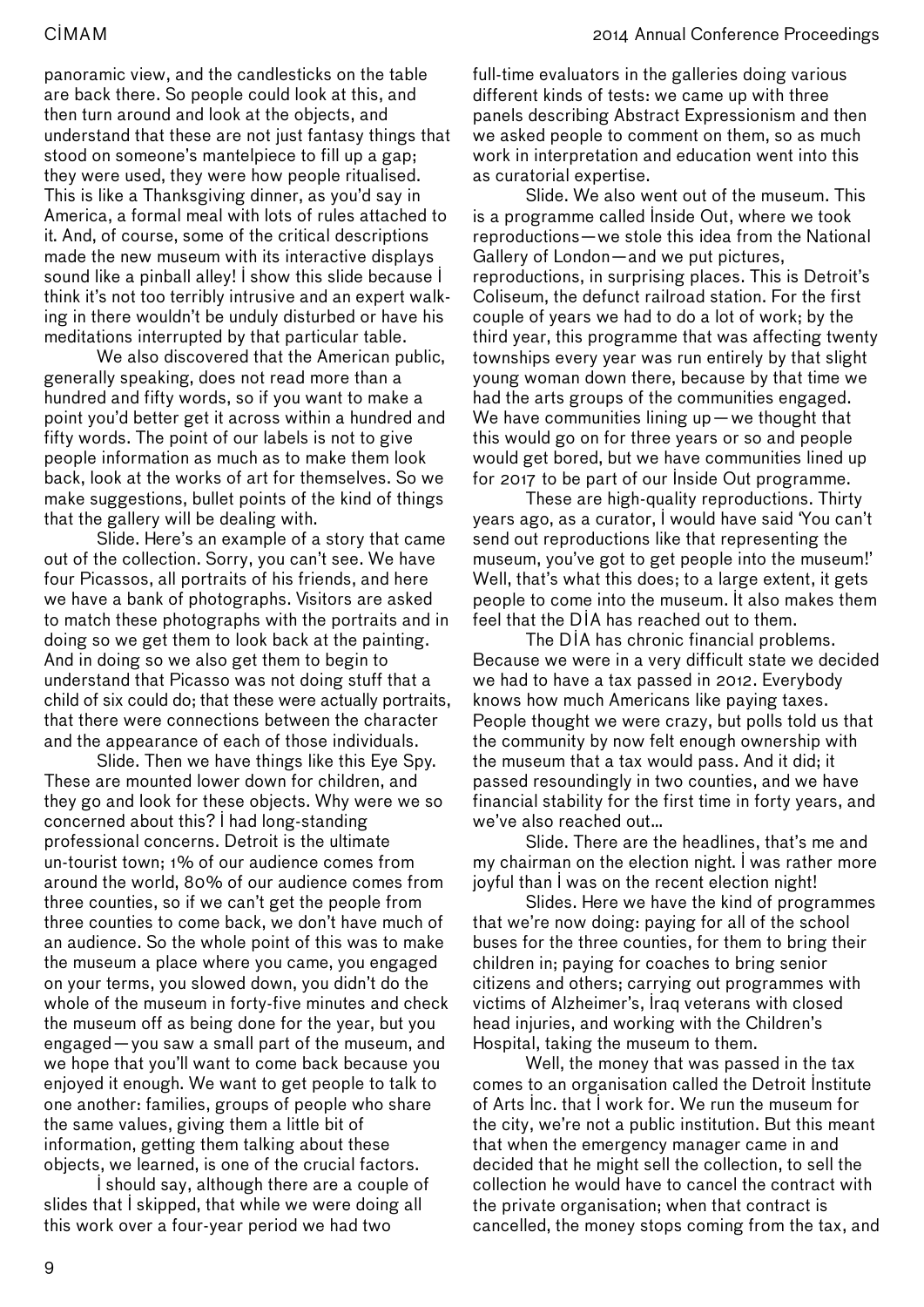the museum closes, so his hands were tied, to a large extent. The reinstallation that had led to the election became an important component in the strategy that the emergency manager had to pursue when he was trying to find ways to sell the Detroit city debt. And we all now know that in the end we all became good friends. A brilliant judge and lawyer came up with a wonderful way of finding ways of raising money. We're raising a hundred million; eight hundred million dollars to repair the pensions, because that's all that people really cared about, the fact that the pensioners were going to suffer.

So the collection has turned out to be something that has raised the profile of the museum, made people feel that it really did belong to them, and it was on Friday, as I was in the airport lounge, waiting to get on the plane to come here, that the judge made his ruling that effectively said that the DIA's collection is a public trust and therefore cannot be sold under American law. Thank you very much. [Applause]

Frances Morris: Graham, thank you. That was inspirational. Of course, one of the problems of having twenty-minute slots is that when we have a speaker like Graham, who has an incredible story to tell, it's rather collapsed, but there will be time for questions.

Our second speaker is also somebody who has an incredible history. Maria Lind is known I'm sure to anybody and everybody who has worked as a curator, or been interested in curatorial practice, because she is not only a practitioner but she is also well known as a writer and lecturer, and her practice is very much a living experimentation with her ideas, so there's a close connection between her teaching, her theoretical writing and her work, currently at Tentsa Konsthall in Stockholm, a suburban art centre which is conducting a really, interesting experimental programme with international artists, collaborators and local audiences. But she's not going to speak about that this morning, she's going to stand a little aside from her own work as a curator and talk about the subject that is the topic for the day: public good, funding structures, forms of governance, the professional art sector, what we understand by the public good. And so, without saying anything further, I'm delighted to introduce and hand over to Maria Lind.

## Perspective 2 Maria Lind

Biography: Maria Lind is a curator and critic based in Stockholm, where she was born in 1966 and is currently Director of Tensta Konsthall. From 1997 to 2001 she was curator at Moderna Museet also in Stockholm and in 1998 co-curated Manifesta 2, the European contemporary art biennial. As head of the Moderna Museet Projekt, Lind worked with artists on a series of twenty-nine commissions that developed in a temporary project-space, either within or beyond the museum in Stockholm. Among the artists were Koo Jeong A, Simon Starling, Jason Dodge and Esra Ersen. In 2000 she curated *What If: Art on the Verge of Architecture and Design* for the same space, in collaboration with Liam Gillick. From 2002 to 2004 she directed the Kunstverein München where, together with a curatorial team, she ran a programme involving artists such as Deimantas Narkevicius, Oda Projesi, Annika Eriksson, Bojan Sarcevic, Philippe Parreno and Marion Von Osten. From 2005 to 2007 she was Director of Iaspis in Stockholm, and between 2008 and 2010 she directed the graduate programme at the Center for Curatorial Studies of Bard College. She has contributed widely to newspapers and magazines and to numerous catalogues and other publications. Lind is co-editor of the books *Curating with Light Luggage: Reflections, Discussions and Revisions* and *Collected Newsletter* (both with Revolver Archiv für aktuelle Kunst), and *The Greenroom: Reconsidering the Documentary and Contemporary Art* (Sternberg Press). She has also published *Taking the Matter into Common Hands: On Contemporary Art and Collaborative Practices* (Black Dog Publishing), *European*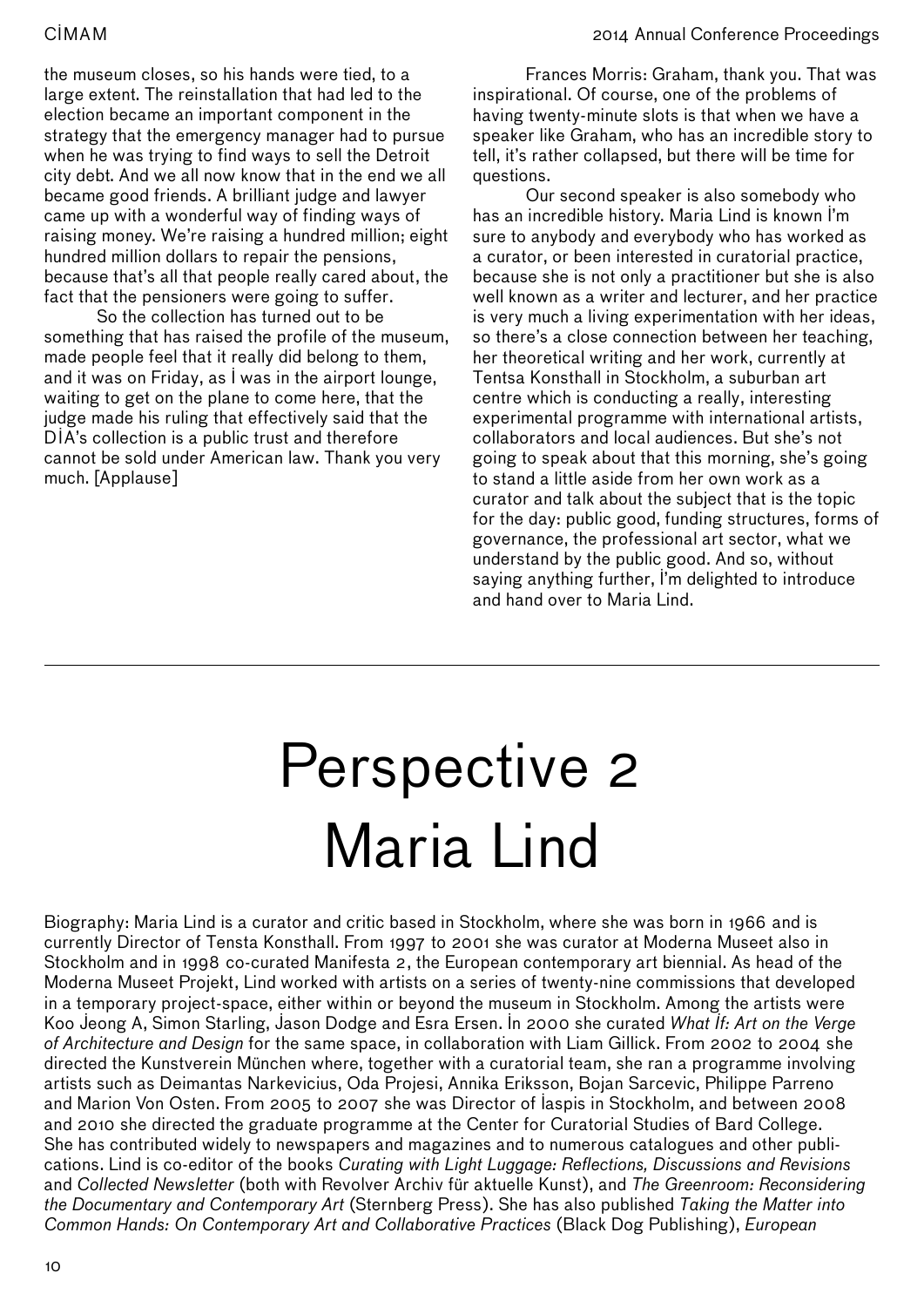*Cultural Policies 2015: A Report with Scenarios on the Future of Public Funding for Contemporary Art in Europe* (Iaspis and eipcp). Recent co-edited publications include *Contemporary Art and Its Commercial Markets: A Report on Current Conditions and Future Scenarios*, and Performing the Curatorial: Within and Beyond Art, (both Sternberg Press). In 2009 she received the Walter Hopps Award for Curatorial Achievement, and in autumn 2010 Sternberg Press published *Selected Maria Lind Writings*.

### Bye-Bye Detachment: On the Consequences of the Separation of Brains and Muscles in the Art World

Thank you very much Frances, and thank you Graham. Extremely interesting, and I'm sure we have things to discuss later: What is an audience? And what is a public?

Where do revolutions happen nowadays? In the streets, is the most immediate answer: Ontario Square, Zuccutti Park and more recently on Maidan Square. But just as often they happen behind closed doors, far away from the visibility of outdoor public space and the presumed transparency of democratic decision-making. In fact, some of the most profound revolutions take place where television cameras are absent and iPhones are placed just out of reach, or are not even present, at board meetings and of the desks of bureaucrats and managers.

A revolutionary plan that changed the course of both the economy and politics in Sweden was shaped on 21 November 1985 in a villa in the countryside near Stockholm. The board of the Central Bank of Sweden met there in order to come to terms with the weakening economy, decreasing profits for the industry, and increasing unemployment defining that period. The board's solution was to make the bank sector autonomous by deregulating the credit market, an initiative endorsed by Olof Palme's social democratic government of the time (this was just three months before he was shot and killed in the street in Stockholm in February 1986). As we know today, such decisions about the credit market have been major factors in global economic developments in recent decades. In turn, this has affected the world of art in profound ways, both fuelling the boom of the commercial art market and pushing the public art sector towards budget cuts and increased instrumentalisation. For example, demands on integration, crime prevention, learning, job creation, etc.

This unspectacular and largely unknown albeit radical event on 21 November 1985 is the object of the artist Andjeas Ejiksson's work, *1985*. The work takes the shape of a play featuring the characters who took part in the board meeting, and was conceived as a site-specific performance for the villa itself and its surrounding picturesque landscape. *1985* was commissioned in 2011 by Lisa

Rosendahl, then director of Iaspis, the international artists' studio programme in Sweden, which itself is part of a state authority, the Arts Grants Committee, and falls directly under the influence of the Ministry of Culture. That the influence of bureaucracy has been growing rapidly since the advent of new public management in Western Europe is palpable in most sectors of society, whether the impact is revolutionary or not. The term 'new public management' was coined in the early nineties by Christopher Hood, a specialist in the study of executive government regulation and public sector reform in order to describe the shift from the so-called progressive public administration. Since the beginning of the twentieth century, public progressive administration instigated a division between public and private activities, and introduced procedures such as the arm's-length principle to avoid corruption and nepotism. Neo-liberal market solutions based on economic rationalism are central to the new public management methodology and, generally speaking, focus has moved from the process to the result. Administrators have become more like managers, and whereas the public sector was historically understood as being democratically governed, having attractive goals and a functioning juridical system, it is now dominated by business models where efficiency, competition and control are loadstars.

In the public sector and elsewhere, the principle of serving has been increasingly taken over by that of steering, although the increase in responsibility which comes with steering is typically not followed by an equal amount of real influence. And as part of this, it can even be argued that art and culture are going through paradigmatic changes in many parts of the world. Both funding structures and forms of governance and assessment are increasingly dominated by beliefs and mechanisms taken from the corporate sector. Funding is openly instrumentalised in very many places, in terms of public sources, private donations and foundation money, and even bureaucrats require treatment of the kind that used to be reserved for private donors. The smooshing factor is something to reckon with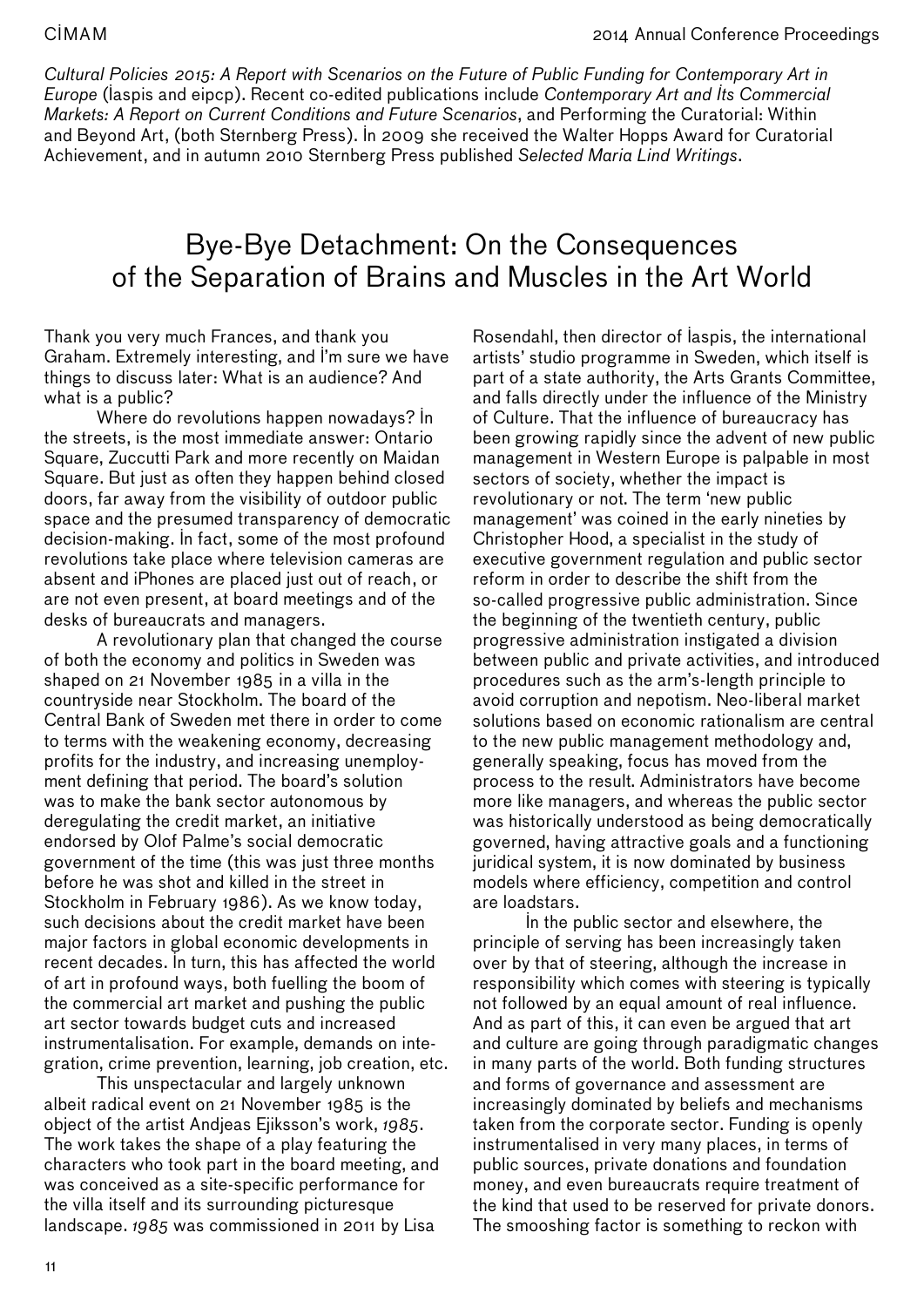within the public sector these days as well.

At the same time, more and more people encounter art, at art fairs and mainstream museums, the former now having a long history of catering to professional art sector's need for lectures, panel discussions and even workshops. Simultaneously, phenomena which used to be clearly separated now appear evermore entangled with one another, like the public and the private; there is a problematic pattern emerging, that has to do with the division that these developments create — namely, the forking of paths with at least two streams, the majors and the minors, the mainstream and the tributaries, or the muscles and the brains, if you wish. Gilles Deleuze and Félix Guattari developed the notion of becoming minor as a critique of the notion of majority and minority in ordinary language and their attachment to the idea of claiming identities. Bearing Kafka in mind, who neither felt comfortable with the pro-Jews nor with the dominant Austro-Hungarian power structure, the philosophers' claim 'becoming minor' as an ethical choice is not necessarily connected to the numerical size of a group but to a relational difference between majors and minors. On the schoolyard of contemporary art, this can be translated as the brains and the muscles: those who have and use physical strength and resources and are therefore, with their basic approach, able to reach out to wider circles, dominate them and decide the overall rules of the game, and those who actually invent the new games and find the settings for them, but who do not have the power to become widely influential.

So, what does this forking of paths mean for art institutions which understand themselves as art and artists-centred, who want to rely on producing public good for citizens, or simply want to become a common? And here the question is also what it would mean to shift some of the terms of the discussion in general, and of our conference. To shift the terms from public and private to profit and non-profit, but maybe even further; to start to think about the commons as a way of sharing but also as a way of actually starting to question property relations.

Without speaking directly for Cluster, the discussions that the Cluster participants have had were in my mind when I was putting this paper together. Cluster is a network of eight contemporary visual arts organisations that are each located in residential areas on the peripheries of cities, with organisations extending from Europe to the Middle East, and one member of the network in Holon (Israel). Although different in size and structure, each organisation is focused on commissioning, producing and presenting contemporary art in an art and artists-centred manner, and the nature of the work is often experimental, process-driven and

involving research. The organisations' programming tends to be based on working with international and local artists, and often engages with diverse individuals and groups on local levels. They have been described as runways, being uniquely well connected on various levels, globally and locally, and other levels in between, and they are more and more rare cases of a physical place of encounters and debate as part of civil society.

Cluster was initiated in June 2011 in order to facilitate internal and public exchange of knowledge about how these types of institutions function and, secondarily, to establish further collaborations between them, but it was really crucial first to actually get to know each other in detail. In addition to this, the long-term goal is to collaborate between the network, to increase awareness of the institutions' and organisations' work and to focus on the importance of the outcome. And one of the things that the Cluster network has done collectively is a publication: this one, which is called *Cluster: Dialectionary*. I will pass it around later and you can take a look. It aims to find new ways to position the network's activities and, more broadly, the work of contemporary visual arts organisations, particularly in relation to wider social, political and cultural concerns. There are very interesting essays by, for example, Andrea Phillips, Mark Fisher and Nina Möntmann, and the artist Marion von Osten, and there's also a set of keywords that might be useful, compiled through the work of these different institutions by the people involved — artists, curators and other people engaged with the projects. Examples of such keywords are emancipation, energy and estrangement.

Slides. This is just to give you a little insight into who these people are and what we've been doing when we've been travelling. There's a website as well. We have here a neck dilemma of presentations (when you don't have the screen in front of view and you have to keep turning your neck all the time), so please excuse me.

One effect of the aforementioned paradigmatic changes is that many of us, through our organisations, are tied up in a situation where we have to juggle public and private fund-raising in order both to generate income and diversify our funding sources. The boom of the commercial art market since the late nineteen nineties might not directly pertain to us, but indirectly we're deeply affected by the overall changes in the field of art, including funding.

We're also dealing with new forms of governance, and in addition to being responsible for the artistic programme in our institutions we're faced with the prominent feature in this process, at least in north-western Europe, the ever-present and impressive volume of reviews, assessments and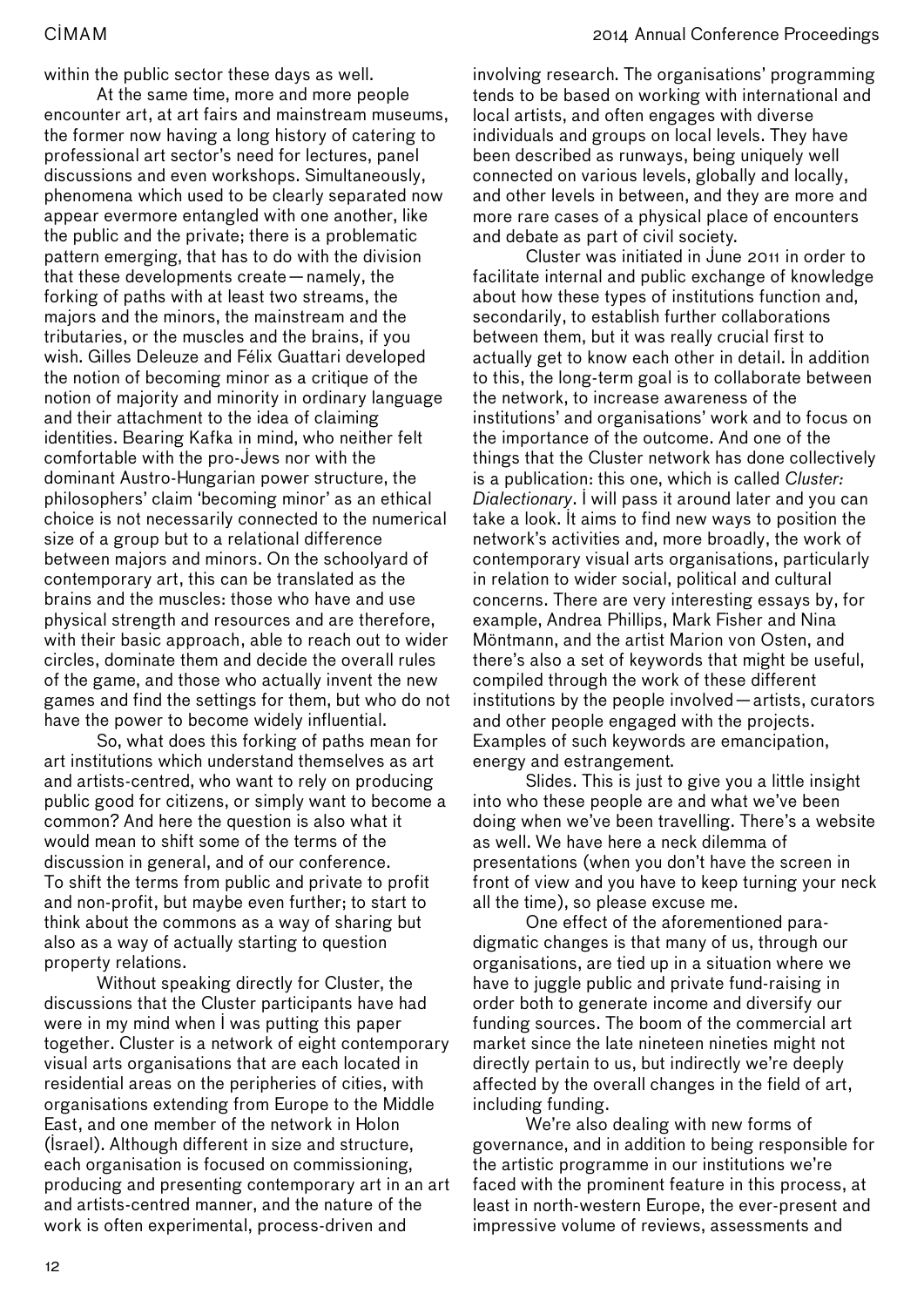controls of different kinds. I suspect that many of you are quite familiar with all this. We count, weigh and measure more or less everything, and evaluate the results. The protocols for doing so go by various names: review, inspection, certification, revision and quality control are some of them. The field of contemporary art is as affected by this as any other field, as we know from healthcare and education. It is felt both in how art works, and in how organisations operate. But in contrast to art historian Benjamin Buchloh's notion of the administration of aesthetics, describing the attitude of Conceptual Art towards procedures or bureaucracy, it is more to do with methodology, protocols and rituals than with aesthetics in a classical sense. It is the performance of bureaucracy and management. All of this amounts to an accelerated formalism in terms of reviewing and assessing. But why do we review and assess so much today? And what are the consequences? One explanation has to do with so-called organisation making. For example, over the last twenty years or so the public sector in Sweden has undergone a process through which agencies and other entities have strived to become proper organisations in the sense of becoming generally known and accounted for. And then, understandably, it is necessary to be definable, measurable and manageable, characteristics that come from steering mechanisms borrowed from business management. In addition to this there has been, in a place like Sweden, a tendency to decentralise, which has led to responsibility moving downwards in the hierarchy. Reviews and assessments are useful for making sure that this freedom is not used in the wrong way, or for attempting to prevent disorder. So this is a descriptive use: unless you inspect and assess, problems might occur, so you'd better take care of that yourself. But as we know, reviews and assessments often lead to a demand for more, and presumably better, reviews and assessments, and they then become an instrument of control, a tool for pre-emptively making people do what you want them to do. The idea of numbers works really well also with the idea of transparency, which is the new doctrine. Perhaps we don't talk as much about objectivity anymore but transparency is a buzzword. When this logic of assessment tries to dominate over other logics, for example professional logics specific to each field of activity, an imaginary rationality emerges. This is especially true when the reviewers and assessors can implement sanctions. As reviewers and assessors can rarely delve into the activities themselves, they have to rely on reports, which, in turn, make the bureaucracy grow by stimulating rituals of control. However, reviews and assessments are often made too narrowly to amount to the real learning experiences, and the new

knowledge which they might produce doesn't really enter the relevant arenas. So at the end of the day, real change in organisations happens through established power relations and ideology, not through reviews and assessments. And yet, whereas politicians tend to hang on to the idea that reviews and assessments signal action and engagement, they are in fact replacing political responsibility. The society of reviewing and assessing has, in and of itself, revolutionised everything from the shape of the workday of many a civil servant to how activities in the public sector are understood. So at stake here is value, and a clash between different kinds of value, such as economic value, public value and deferred value. We are not likely to be able to evade cultural assessments, but we can try and change the amount of evaluations and the terms according to which we as art institutions are being valued. Therefore values as such come to the foreground, especially the kind of values that can account for—and be sensitive to—art and its specificity. The concept of public value can for example be useful as an alternative, based on quality, to the kind of quantifiable values on which a lot of public management now rely. The notion of public value was developed by the political scientist Mark H. Moore in the early nineties as an equivalent to the shareholders value model in the corporate sphere, but repurposed for the public sector something which contributes to the common good in ways which cannot necessarily be measured in monetary terms.

The historian of ideas Sven-Eric Liedman has identified a dangerous phenomenon as part of all of this that is at play, namely pseudo-quantities, the flourishing of which within new public management he firmly warns against. According to Liedman, a pseudo-quantity is a quality that can be more accurately described verbally than it can be in material or concrete terms, either through description or more expressively. Pseudo-quantities come in two different forms, simple and composite, which are equally deceptive. Simple pseudoquantities are, for instance, stars following the review of a film; composite pseudo-quantities are slightly more complex, such as university rankings, where a number of criteria such as amounts of articles written, quantity of citations attributed and Nobel Prizes won filter into a grading system whose precision is just illusionary. The conflict here is between quantification and well-grounded judgements about complicated and complex areas such as education and healthcare, and art, as the former has subsumed the latter. Language is simply replaced by numbers and this is contrary to what Mikael Löfgren states as an urgent necessity in the recent report 'No Exceptions' about the working value of small and medium-sized visual art institutions across Sweden. Lergian concludes that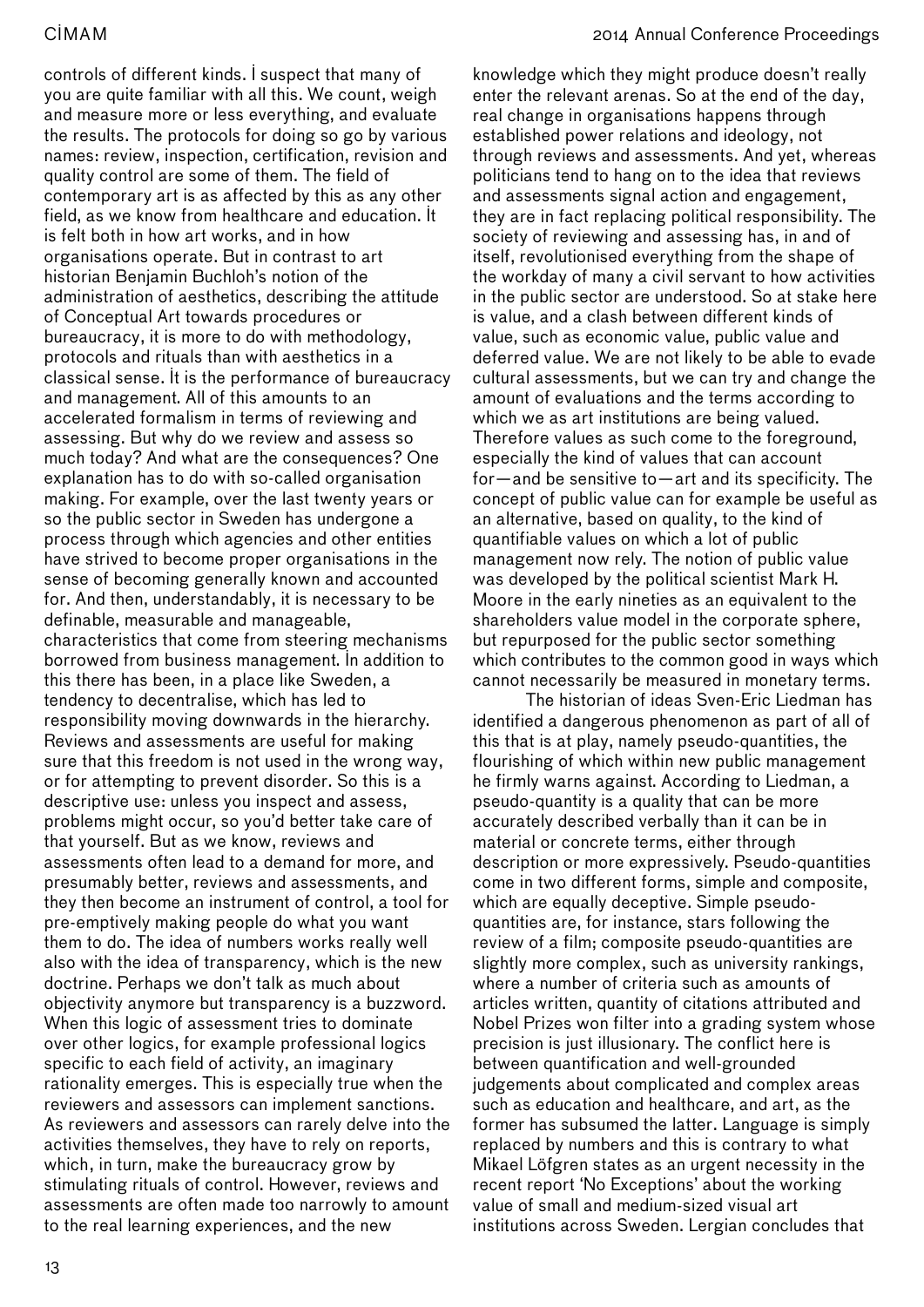we need to develop languages with which we can articulate and make public use of the specific and unique value of art. This report for now only exists in Swedish and was commissioned by the national network Klister, which has twenty members from across the country.

The notion of deferred value is yet another useful concept, particularly for small-scale arts organisations such as the Cluster network when it comes to tackling some of the complexities of working with contemporary art. One of its participants, The Showroom, is part of London's advocacy group Common Practice that commissioned the report in which the notion of deferred value was introduced. The report came out in 2011 titled 'Size Matters: Notes towards a Better Understanding of the Value, Operation and Potential of Small Visual Arts Organisations', and its author argues that organisation such as The Showroom are crucial components to the arts ecology. By working with emerging and not yet confirmed artists, and by testing new curatorial and educational methods, these 'brains' specialise in generating artistic, social and societal values which are almost always palpable up to twenty years after the projects have taken place. By that time it's the mainstream institutions and the commercial sector, the 'muscles' that benefit from the desired but deferred values. Despite their lack of scope or funding for development, these smaller organisations take considerable but necessary risks by working in this way, and yet the matrix of most funding bodies, including governments, don't properly account for it. So just as the cultural economist Pier Luigi Sacco has shown in his research, that on macro-levels it is not whether money is spent on culture which matters most, whether a city or a region is flourishing, but how it's been done, it's more crucial to consider here how assessing and reviewing is carried out than whether it is done at all. Today, as arts organisations we cannot evade the ever-growing presence of assessment and reviews, but we can insist on other values and therefore other qualities than those typically demanded from us and perhaps, as I said before, also reduce the amount. And I see some of this being debated and put forth among the new networks which have been established over the last few years. Cluster is one of them, Klister is another, but also L'Internationale with members such as MACBA, the Van ABernard Blistèneemuseum and Moderna galerija, the network How To Work Together in London with The Showroom, Chisenhale Gallery and Studio Voltaire, or another one called After April with CCA Derry-Londonderry, Art in General in New York, and Beirut in Cairo. Most of the participants in these networks can be described as belonging to the brains rather than the muscles. And this is a related dilemma: the growing

separation between content-providers and popularisers. So while on the one hand we're discussing the fluidity of borders and the mixing of private and public, etc., there are also divisions taking place. Although strategies and tactics of withdrawal can be necessary and productive, I believe that now is the moment to connect. Even to mobilise. In any case, autonomy and complete attachment were always an illusion as stakeholders have always been present with more or less strings attached. What is at stake now is the legitimacy of art and the possibility to create a reasonable amount of space to manoeuver while working with it, and to do so by attaching ourselves to those similar to ourselves, such as the networks mentioned, but also to those that are different. In the struggles over values I think we really need each other: the muscles will be poor without the brains and the brains will be weak without the muscles. So interconnecting between various networks and organisations such as CIMAM, the IKT and the ones that I have already mentioned on matters such as these seems more and more important. In the long run it is also necessary to enter into both an internal and a public discussion on art itself, and to openly debate what art does and how it sits in culture and in society today, and how we want it to sit in culture and society under these rapidly changing conditions.

I just have this one slide and a very short remark. Slide. What about *1985*? How did it go with Andjeas Ejiksson's play? For Ejiksson, much of the above—how bureaucracies and managements become sites of condensed influence and revolutionary power, a force to be reckoned with—is a fertile ground for his work. However, *1985* still waits to be staged. The Arts Grants Committee, through the influence of a high-ranking bureaucrat, suddenly erased the play from the board's agenda of art projects by Iaspis which had to be approved, and approved not by its artistic director who commissioned the work, but by its board, according to the logic of administration today. This makes the context of the commissioning of the play by a state agency (which has gone from being one of the most vivid and artists-centred platforms in Europe in the nineteen nineties to now essentially acting as an organisational shell ruled by bureaucracy) even more interesting in all its banality. Furthermore, laspis happens to be the place where in the mid-two thousands, just at the time when new public management was being established in Sweden, the word bureaucracy was banned from official use; it was not to be used in writing or in speaking. As Foucault already taught us, real power always tries to conceal itself. Thank you. [Applause].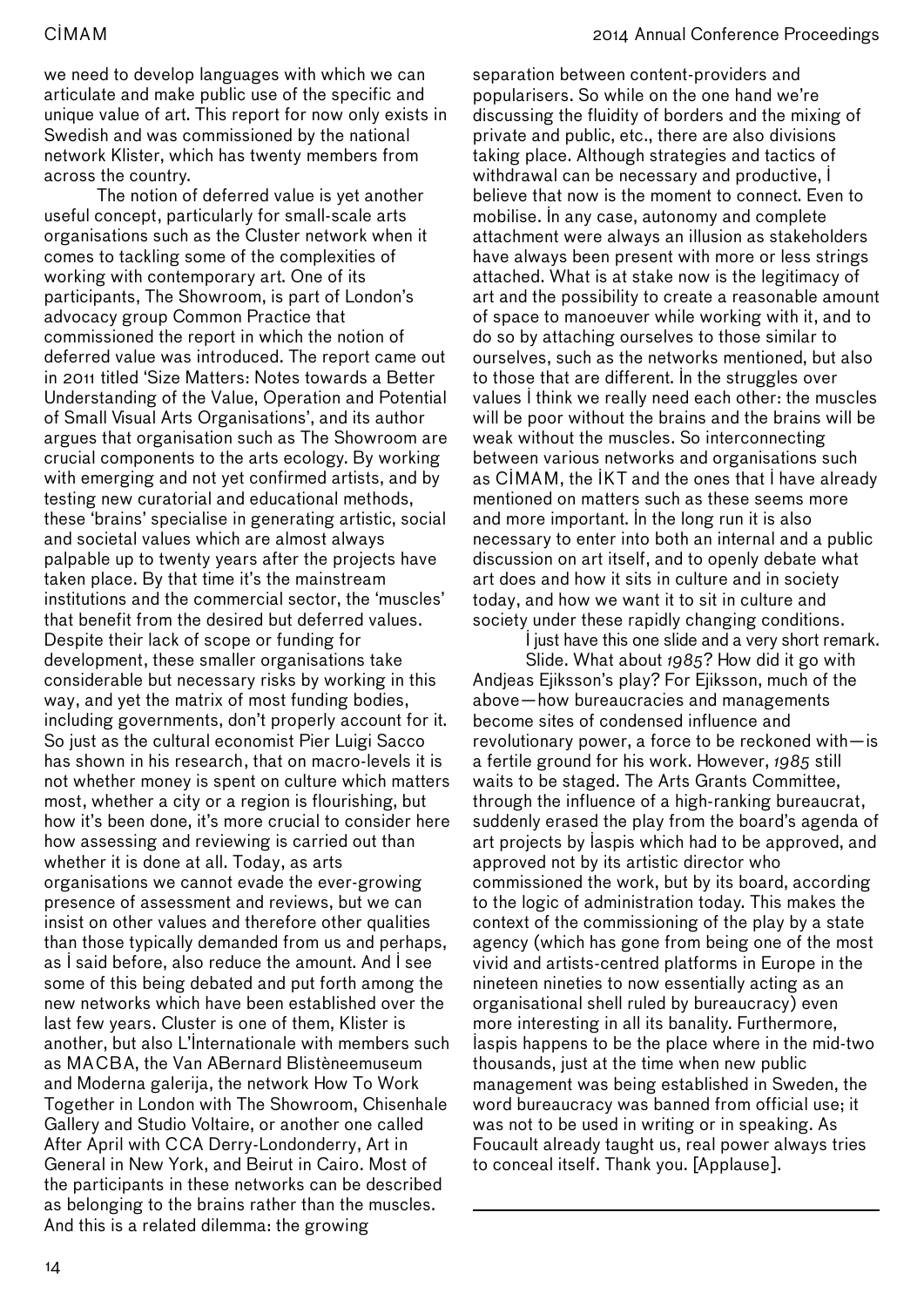Frances Morris: Thank you so much. That was, again, fascinating. Maria began by talking about revolutions on the street and behind closed doors, well we're behind closed doors today and—looking around the auditorium—we are an audience and participants with muscles and brains, content-providers and popularisers. I think we are physically embodying the constituencies that you've been talking about in your paper. Thank you.

So, we now move on to Olav Velthuis, associate professor at the Department of Sociology and Anthropology in Amsterdam. Olav is particularly interested—I suppose in a slightly wider perspective—in the emergence and development of art markets in Brazil, Russia, India and China, so hugely relevant to the topic of this conference. He'll be speaking about subjects very close, I think, to all our concerns as curators, practitioners, critics and collectors. In particular, he's going to talk about the impact of new wealth on the art markets, the impact on prices and projects alongside the shrinking budgets of public museums in the shrinking public sector. Today he's going to specifically focus on parts of the world where institutional building is not so old, and where museums—new museums—have less access to the kind of traditional forms of patronage and public support than those of us in the West have historically enjoyed. So Olav, can I invite you to take your place at the podium? Thank you.

## Perspective 3 Olav Velthuis

*Biography*: Olav Velthuis is Associate Professor at the Department of Sociology and Anthropology of the University of Amsterdam. Before then he worked for several years as a staff reporter on the Dutch newspaper *de Volkskrant*. He is currently studying the emergence and development of art markets in Brazil, Russia, India and China. Velthuis is the author of *Imaginary Economics* (NAi Publishers, 2005) and *Talking Prices. Symbolic Meanings of Prices on the Market for Contemporary Art (Princeton University Press, 2005),* which won the Distinguished Book Award of the American Sociological Association for the best book in economic sociology (2006). Together with Maria Lind of Tensta Konsthall (Stockholm), he edited the book *Contemporary Art and Its Commercial Markets: A Report on Current Conditions and Future Scenarios*  (Sternberg Press, 2012). Velthuis's journalistic writings have appeared, among others, in *Artforum*, *The Art Newspaper* and the *Financial Times*. His research on art markets has been cited in international media including *Newsweek*, *Die Zeit*, *Corriere della Sera*, *The Independent*, *Il Sole 24 Ore*, the 'Freakonomics' section of *The New York Times*, and the *Frankfurter Allgemeine Zeitung*. Velthuis was board member of the Netherlands Foundation for Visual Arts, Design and Architecture (Fonds BKVB).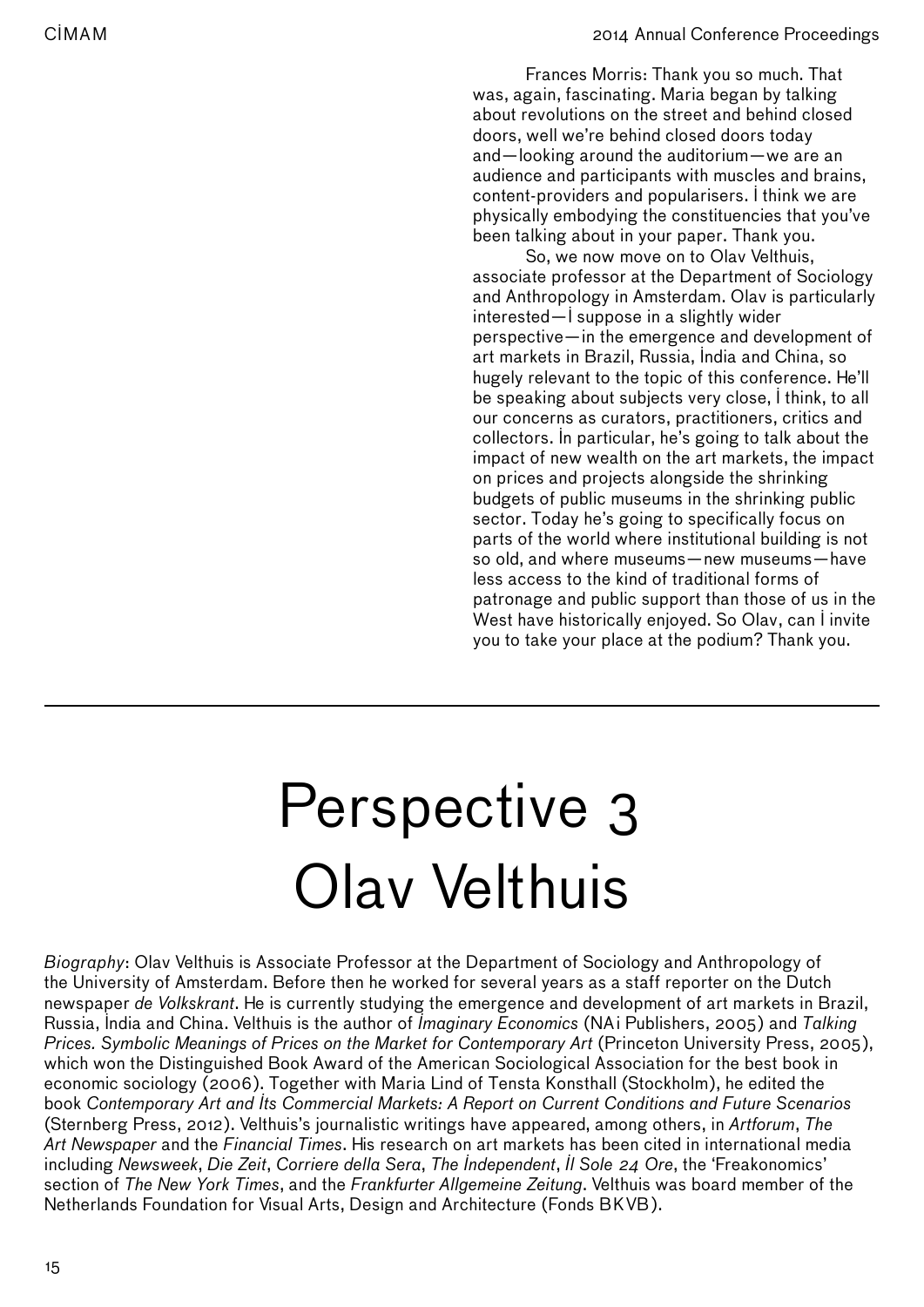Thank you very much to the organisers for inviting me here. I am going to give an outsider's perspective, having been interested in art markets for two decades now, and seeing museums as part of the market (I'll be talking a little more about that in a second). I might actually say, a little impolitely, that you are my research object more than just my audience! And another disclaimer: just from talks this morning and yesterday, I'm sure what I'm going to say is quite controversial, it's not the way you see the market. You could summarise it by saying that I think people's idea of the art market is a cliché, and that the impact of the market is overstated. So I'm going to do three things basically in this talk. First of all, I'm going to make a couple of qualifications regarding the current boom of the market, its nature and its size. Secondly, I would like to talk about a couple of the effects or impacts of this boom on the public interest, on the public sector. And thirdly, I would like to offer an alternative interpretation of why people are so concerned about the market and its supposed impact on the public sector, and I will do so in terms of moral panic. I guess that's where the provocation lies.

I want to start with a couple of graphs. You may have seen graphs like these. They are price indexes; they depict price developments in the art market. If you read newspapers like *The Wall Street Journal* or the *Financial Times* you're sure to have seen these graphs. They give you a picture of where price developments in the art market are going. And what you see here is a comparison between price developments in the fifteen most important, or most expensive, contemporary artists in the world, and (the green line) the stock market index in New York, the Dow Jones, oh no, sorry, it's S&P, Standard and Poor's 500 Index. And what you see here is basically that the art market has been outperforming the stock market big time. Now, I'm not interested so much in where these lines are going as in the fact that we have become so used to looking at art markets through these graphs. This tells us about the financialisation of art, about art becoming an asset class, art becoming commensurate to the stock markets — for many people active in the market, it's kind of normal to compare art to stocks. By the way, this is not new. And that is a sentence I'm going to say a couple of times, because I think that many things that we think of as new in the market are not new at all. These graphs have been around since the late nineteen sixties and I think people are not aware of this. Sotheby's and *The Times London* newspaper had developed such an index in the nineteen sixties when there was another boom. I think a lot of these kinds of phenomena reoccur with every boom. The same goes for art investment funds — we think of them as very new, a new phenomenon, as a new type of actor in the

market, but they were already there in the nineteen sixties. There were even art investment clubs at the beginning of the twentieth century, investing in Picassos and Braques.

So the basic picture is that prices have been rising steeply, and at the same time, the market for art has been expanding big time, at least that is what we've been thinking. If you look here at the longterm graph you see that the market was of ten billion dollars in the early nineties and now it's of about 65 billion dollars, so there has been a huge expansion of global art market sales. Having said that, these are nominal prices: if you think that a dollar now is worth much less than a dollar was in 1990, let's see what happens if we correct that.

Slide. And then you get this line (the red line), the real development of the art market, so when you take inflation into account you see that the boom is much smaller, the line becomes flatter. If you correct for inflation, there is still a boom but much smaller than we tend to think. Now, one of the explanations for this boom has of course been that there is this massive influx of new wealth from all over the world into art markets. New high-net-worth individuals, as they are called, are starting to buy art and are developing a taste for modern and contemporary art in particular. So that could be one of the main reasons, one of the drivers of growth in the art market. But let's look at this.

Slide. What I did in this graph was to add a third line (the blue line), which is an index of the number of billionaires in the world. The data comes from Forbes. These are not actual figures but again an index, to make it comparable to where the market is going. So what you see in the blue line is that in comparison with 1990, today there are five times as many high-net-worth individuals around the world. What we also see is that this number of high-networth individuals has been going up much faster than the art market has, and especially than the red line has. If you compare it to the blue line, the art market is completely flat. So what I like to say, a little bit provocatively, is that when people say that the art market at auction houses and powerful galleries around the wall is extremely successful at attracting new wealth to the market, in my opinion they've been doing a very poor job. The number of billionaires has been growing much much faster than the size of the market. So these are just a couple of qualifications about the size of the boom — it's big, but it's not as big if you take inflation into account, if you take global wealth creation into account.

Slide. Now another thing about this boom is that we tend to think of it as an overall boom that impacts the entire market, but that is not the case. It's a very partial boom, a very specific boom, that leads to a small group of people profiting but a very large number—both when you look at artists and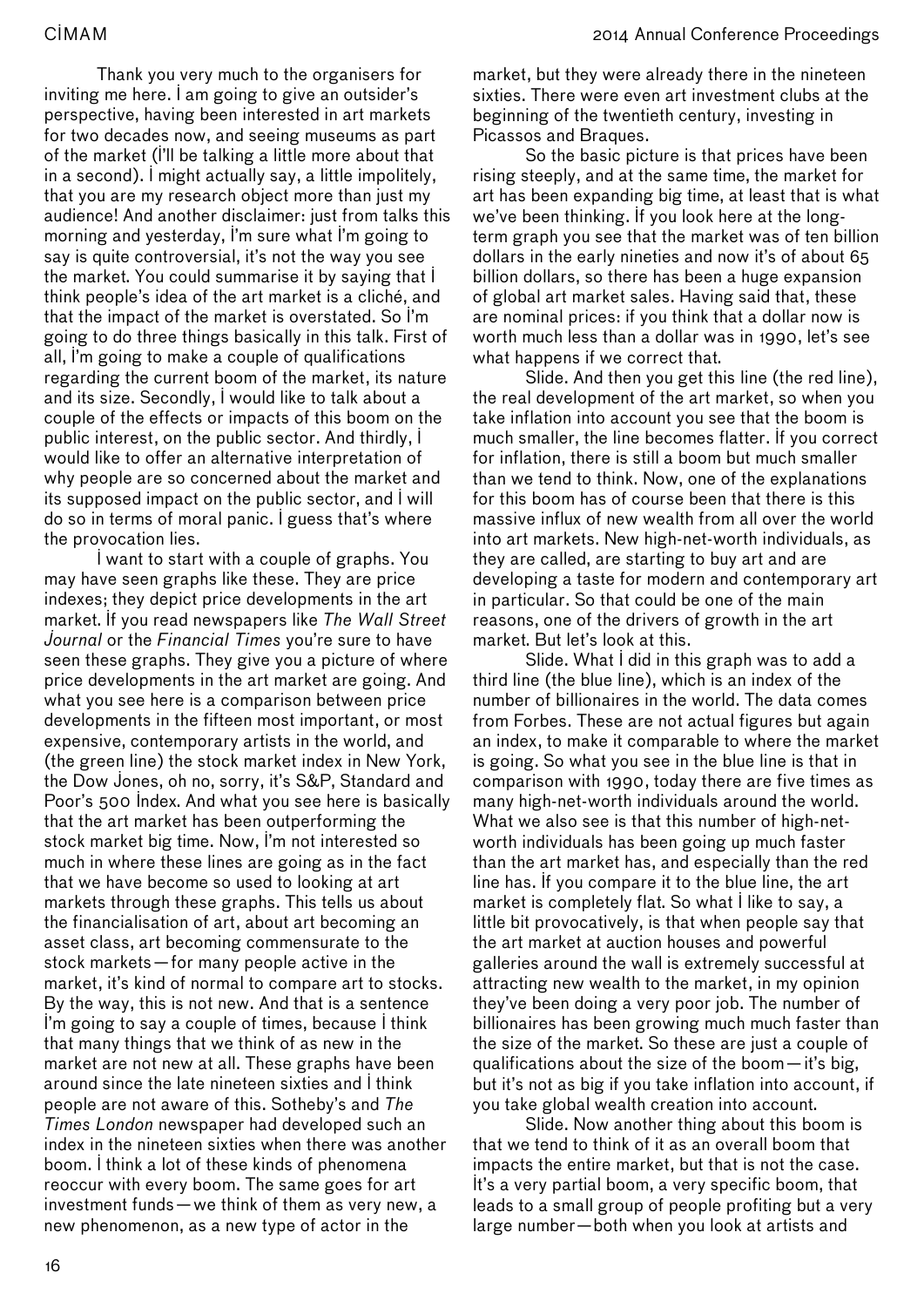when you look at dealers—not profiting at all. You actually find that dealers all over the world and local art markets have a very hard time keeping their doors open. And the same can be said for artists. What we tend to forget, for instance, is that many artists don't have an active market at all, an active resale market; you will never find their work at auctions, so even if there might be people willing to sell it, they are not able to because there is just not an active market for it. It's a very partial boom, or to put it differently, it introduces this boom, a winnertake-all structure into the market, where a very small of artists and art dealers are making huge profits, and a very large group is not attracting any attention at all. You might also say that a very biased economy of attention is being introduced by this boom into the market.

Or, to put it again differently, what we see here is a changing structure of the market. It's not that there is a boom in itself; it is a market that is increasingly turning towards a pyramid with a very big base, where no profits at all are going, and a very small top, where a lot of profits are going. That is what the boom is like.

Slide. Now I would like to talk about a couple of the supposed effects of this boom on public interest, and this is also where the museums come in. I guess that one of the most important claims that has been made about this boom is that it leads to changing validation and validation structures. Basically, the idea is that people in the institutions decide which art is validated, which art will be more likely to end up in the canon are changing, and they're changing towards the private sector. Collectors are more and more important in deciding who is going to be remembered.

Slide. I think this is put very nicely by German art critic Isabella Graw, who at one point writes in High Price, a great book on the art market and on the impact of the boom on the art world, that 'Today, alongside gallerists, collectors and their buying habits influence the process of value creation much more than critics'. And she says critics, but you can think not just critics but curators, museum directors, etc. So a change towards private evaluation procedures, in which what collectors are doing is becoming more important in validating contemporary and modern art.

Now again, I think there are reasons to be sceptical about this. In my own research I do a lot of statistical analysis and compile huge data sets that include prices for contemporary works of art. One of the things that may explain such prices are museums. Is the work of an artist collected by museums? Is it shown in group exhibitions? Is it shown in solo exhibitions? What I find is that in order to understand and explain the prices of contemporary art, what museums are doing still

counts, at least as much now as it did in the past. I don't see a diminishing effect of museums on the market. In other words, when I do a statistical analysis I find that what museums are doing is still hugely important in order to understand the prices of art. I do quantitative research, and carry out a lot of interviews together with a research team. We are currently focusing on the new emerging art markets in the BRIC countries: Brazil, Russia, India and China. I have a couple of post-doctorate researchers and Ph.D. students located in these countries, who are doing dozens (or perhaps hundreds by now) of interviews with artists, art dealers, collectors and representatives from institutions. And what we keep hearing, especially from the collectors, is that they are still extremely keen on looking at what museums are doing, on making sure that the artists that they are collecting have an institutional history, and on becoming board members of these museums, for all kinds of reasons. So what we find both in the quantitative and in the qualitative data is that museums are still hugely important for the validation, not just of artists and the worth of contemporary art, but also of the people who are active in it. Having said that, the fact is (and I'll show you a couple of graphs about this) that particularly in the BRIC countries, there is a balance between public and private institutions.

Slide. The growth of art fairs especially around the world has been astounding. Here you see how from the mid-nineties onwards the number of fairs around the world has expanded.

Slide. And here, in a number of countries, you see the relationship between private galleries (art dealers, basically) and all kinds of non-profit institutions. They are not necessarily governmental institutions, they can be private initiatives as well, but at least they are non-profit. And what you see is how in a country like China, or very strikingly in India, there is this huge disbalance between private galleries and public, or rather non-profit initiatives.

I think it would be fair to say that audiences in countries like China or India, when they see modern and contemporary art, it is very likely to be through a private initiative — at a private dealer, at a private art fair. The role of public institutions in these emerging art markets (and in these emerging art worlds) is much less that we are used to thinking in countries in Europe or in the United States. So there is reason for concern there. But again, these collectors and the dealers themselves are worried about that too. In our interviews, these dealers express their worries about the lack of public development of art worlds. Without really willing it, it's as if they were assuming the role of private patrons.

Slide. The second impact that I would like to talk about is a supposedly growing reliance on private collections. One of the outcomes of the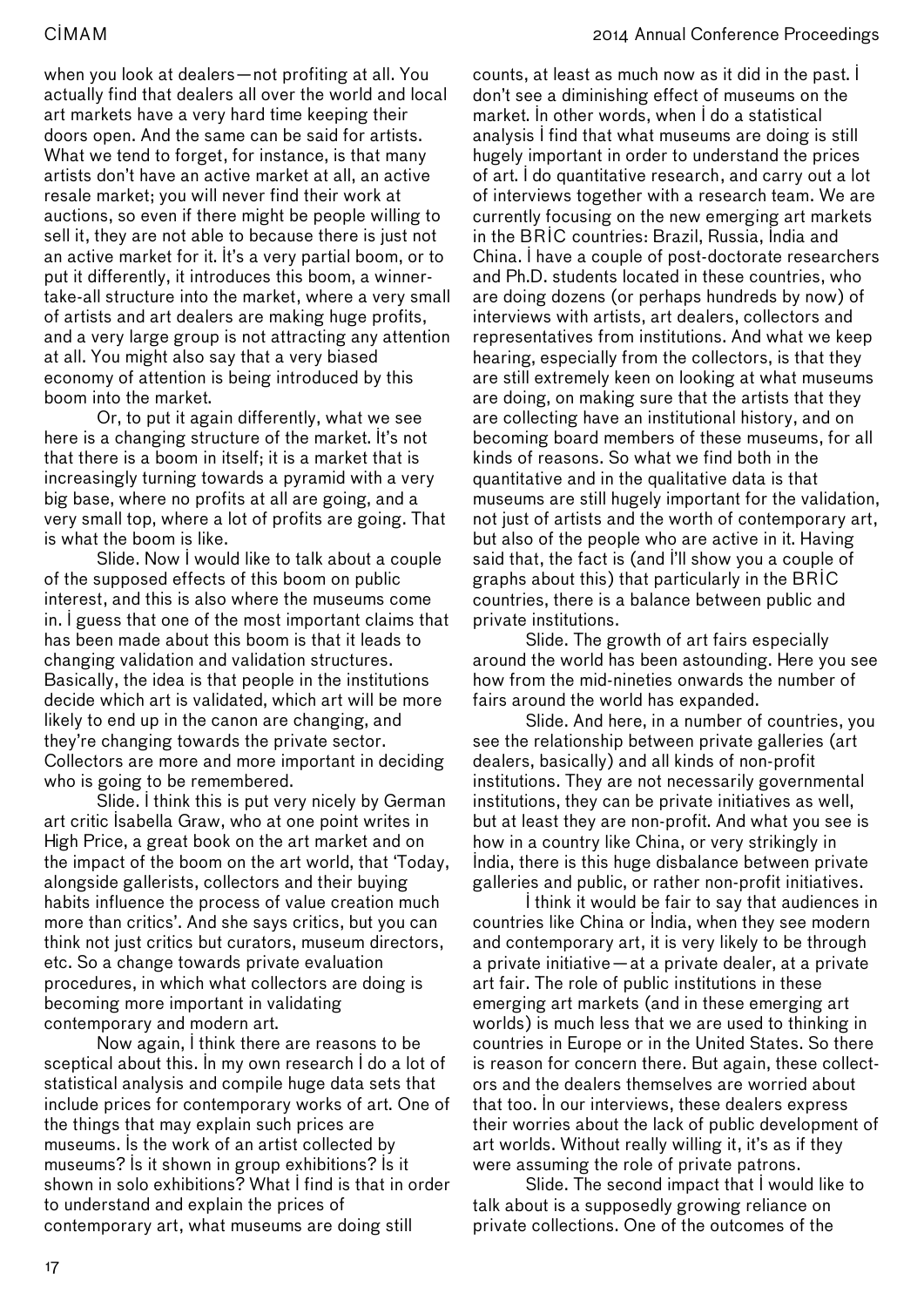boom would be that museums these days are increasingly in need of private collectors, not just for building up their collections but also for making exhibitions. This tendency of public museums to show private collections, by the way, is another sign that museums continue to be very important for validation. That private collectors are still so keen on showing their works, part of their collections, in public museums shows how important they are for validation.

Slide. A couple of colleagues of mine did quantitative research on the question of the extent to which public museums are relying on private collections, the extent to which public museums are showing parts of private collections, or these collections in their entirety. My colleagues have found that that is only partially the case. Taking the sample they took in New York—the Whitney, the Metropolitan Museum of Art, the Museum of Modern Art and the Guggenheim—they found that, 'Despite the decline in governmental funding and the growing concentration of wealth and the rise in the price of art works, the four New York City museums have not indulged actual and potential contributors with a growing share of special exhibits organized around their collections.' So there might be this impression, the perception that they are increasingly relying on private collections, but in fact, if you look at the statistics, this isn't the case. Of course, this doesn't necessarily say much about other countries or about other parts of the United States, but it is an indication at least that more research would be needed in order to make firm claims about this.

Slide. A third effect that I would like to talk about is the idea that the boom has led to a higher velocity of the market; the idea that now, due to financialisation, due to collectors treating art more and more as an asset class, as a speculative investment, the turnover, the rate, the speed with which art is changing hands is increasing. There are, of course, many examples and a lot of discussion about this in the art world and in the media.

Slide. You may have heard of this recent case of a Dutch private collector, Bert Kreuk, who exhibited his private collection in the Gemeentemuseum in The Hague last year, and then just a couple of weeks after the show closed, he sold quite a big part of it at auction. It was hugely controversial! By the way, this summer he's in another controversy, because he sued Danh Vo for not delivering a piece to this very show, so the judge is deciding whether Kreuk is entitled to damages. What is interesting is that it seems to be exemplary of a different way of treating art and a different way of treating museums, where the model would be: you buy art, you put it in a museum for its validation, and then you resell it quickly in order to make a profit. That's the picture of what is going on.

Slide. Again, looking at statistical evidence,

the picture is very different. This graph shows the average holding period of young artists whose works are sold at auction. When a work by a young artist, an artist under forty, appears at auction, a Belgian research firm analyses how long it has been in the hands of its collector. Our impression is that that holding period is getting shorter and shorter, but what we see in this graph is that the opposite is happening, the average holding period is actually increasing. In the nineteen eighties (which was another boom period, another period in which art was being financialised) it was much shorter than it is nowadays. The holding period was at its longest when the boom had bust, in the mid-nineteen nineties, but now once again the holding period is not decreasing but increasing. So this is a reason for not taking the discourse on the art market in institutions at face value. I think it's really important to take a closer look at other types of evidence in order to check how they fit this discourse.

Slide. There's one final thing that I would like to mention briefly. I'm kind of debunking the first three concerns, but I have another concern and that is the rise of indirect subsidies. What hardly anybody is aware of, and yet I think it should be debated much more, and much more openly, is the replacement of direct subsidies by indirect subsidies. What I mean by this is a substitution of money in the form of public subsidies to institutions with tax cuts and tax credits for private collectors donating works to museums, setting up their own private museums, setting up foundations. There are, of course, many good sides to this, as it's an incentive for collectors, but we are not aware that a lot of public money is involved, because these are basically taxes that are foregone by the government. Direct subsidies, that usually contemplate accountability procedures by parliaments, are being replaced by indirect subsidies, that are so unaccountable that the tax authorities are not even able to tell us how much money is involved (and I've been trying in many countries, including the Netherlands, for a long time); how much money the government doesn't receive because private collectors get tax breaks on donations, on setting up foundations, on establishing private museums. There are estimates for the United States that the ratio is 1 to 15, so for every dollar of direct subsidy there are fifteen dollars of indirect subsidy. And I think it's a bit out of guilt about these public subsidy cuts that in many countries, especially in Europe, you see that more luxurious indirect tax schemes are being set up. I think it's something that should be discussed much more openly.

Slide. So to finish off, there is definitely a rupture due to the boom in the art world, but it's a rupture confined to a relatively small top circuit of the market. In my opinion, the media has been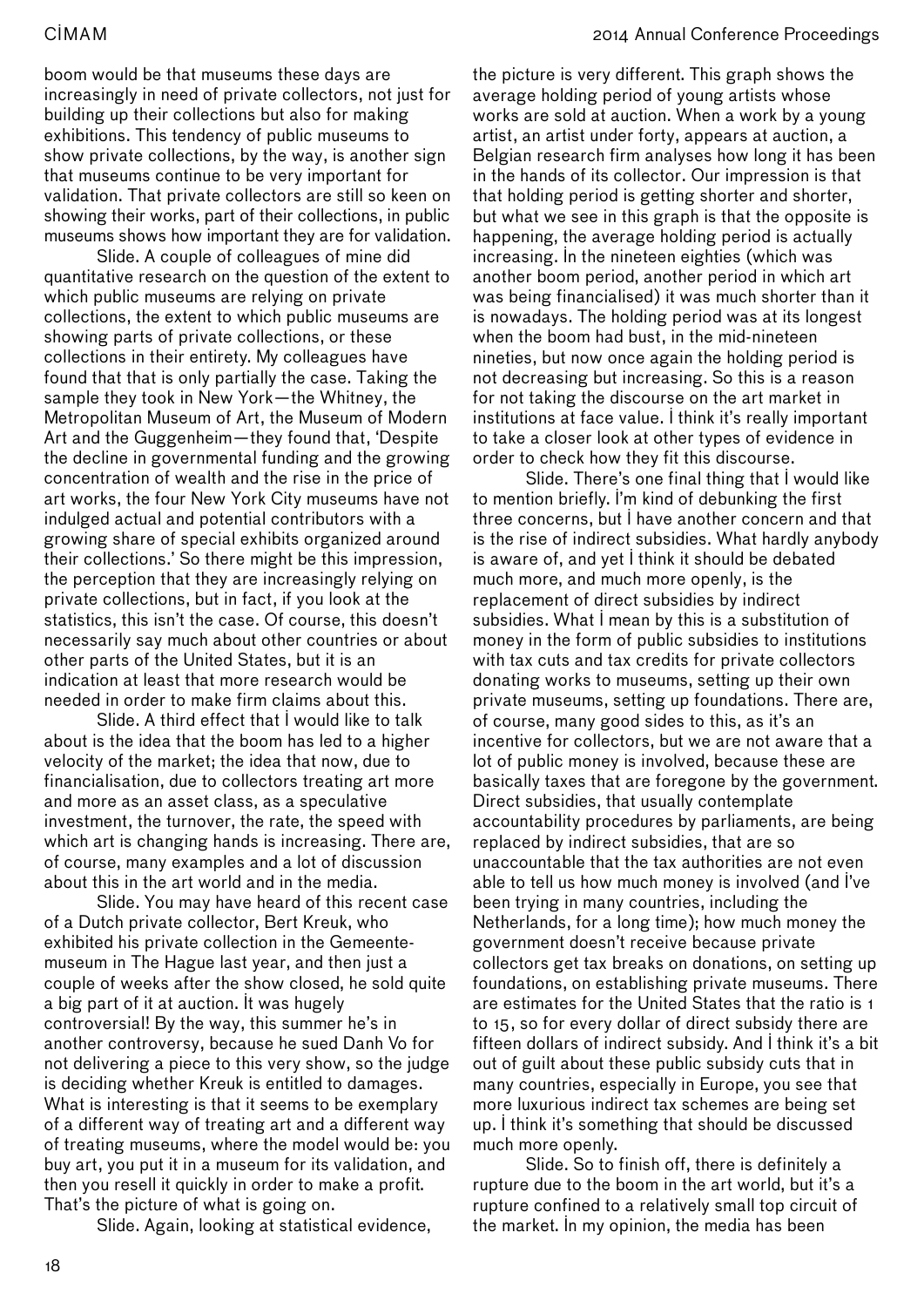paying a lot of attention to that very segment of the market. And because it is so event-driven these days, with the auctions and art fairs that the media love to talk about, something like a moral panic is being created about these changing structures in the market. And I think they are not as different as we perceive them to be. That's where I leave it. [Applause]

Frances Morris: Olav, thank you very much. I'm sorry that we sort of ran out of time for moral panic, because we were panicking but not in a moral way, but maybe we can come back to that in the question time.

We have one last speaker before questions, and we are delighted to share the platform with Rana Sadik. Where are you Rana? Good! I wanted to catch Rana earlier to ask her why she didn't want to be introduced as a collector (so I've said it now), but you are also the Director of MinRASY Projects Kuwait. You are on the board of the Welfare Association, a board member of Ashkal Alwan and Bidoun. And you are somebody who I know has a huge number of projects in her head, somebody who enjoys supporting other people's projects but also making you own. I hope you're going to talk about both sides of the equation. Thank you.

## Perspective 4 Rana Sadik

*Biography*: Rana Sadik is a board member of the Welfare Association, a board member of Ashkal Alwan, Beirut, and Bidoun. She is also the Director of MinRASY projects. An avid supporter of cultural projects, Sadik's interests are academic, artistic and curatorial. Sadik is a life-long resident of Kuwait. She recently conceived a four-part public space project in Kuwait thematically exploring Palestinians in Kuwait which culminated in the museological project Museum of Manufactured Response to Absence.

Good morning. A thank you, a very quick thank you, to Bartomeu for inviting me to speak on this topic, and definitely to Jenny Schmitz for all your efforts in helping me get here. Bartomeu asked me to speak on the subject of patronage and the construction of a sphere for production and reception of artistic practice. There are two types of patrons in my world: the state-sanctioned patrons for protocol function and management of an event, and the private patrons, individuals who create and support private initiatives. There are no legislative decisions that either encourage or discourage patronage. In some countries, financial incentives and benefits are given to encourage individuals and institutions to venture into the world of patronage for arts and culture.

There is a real lack of understanding of what the role of a patron is and how this can be used to capitalise on that. Patrons are members of the community, usually with influence in certain spheres and rather visible within their communities. This may not necessarily fit into the agenda of statesanctioned patrons. Sometimes protocol frowns on this and it can be misinterpreted as opening a breeding ground for competition rather than incorporating the patrons' visibility to reach out to the community.

If I can take this one step further, immigration regulations further complicate being a patron in countries where residents live on short-term renewable residency permits rather than a guaranteed indefinite leave of stay, so what possibilities are there for these people to play an effective role of patronage?

There are large minority communities in all of our Arab world that go completely unrepresented and unmentioned in the state artistic and cultural agenda. In my opinion, this marginalisation is discouraging for both the patron and for any artistic cultural production that may address the existence of these minorities. I find it admirable that, in spite of no legislative action for patrons or patronage and no incentives, from this void come patrons, patronage, non-profit spaces, ambidextrous spaces, private collections, private museums, endless shows, regionally and internationally, and venues for production and display, art fairs and galleries.

I would like to brainstorm on what the terms patron and patronage mean to me from my own experiences. Two biennales ago, at the Sharjah Art Biennial, I was asked to give a talk alongside the artist Khalil Rabah, him being the artist and me being the patron. My understanding of being a patron has evolved since then and has taken on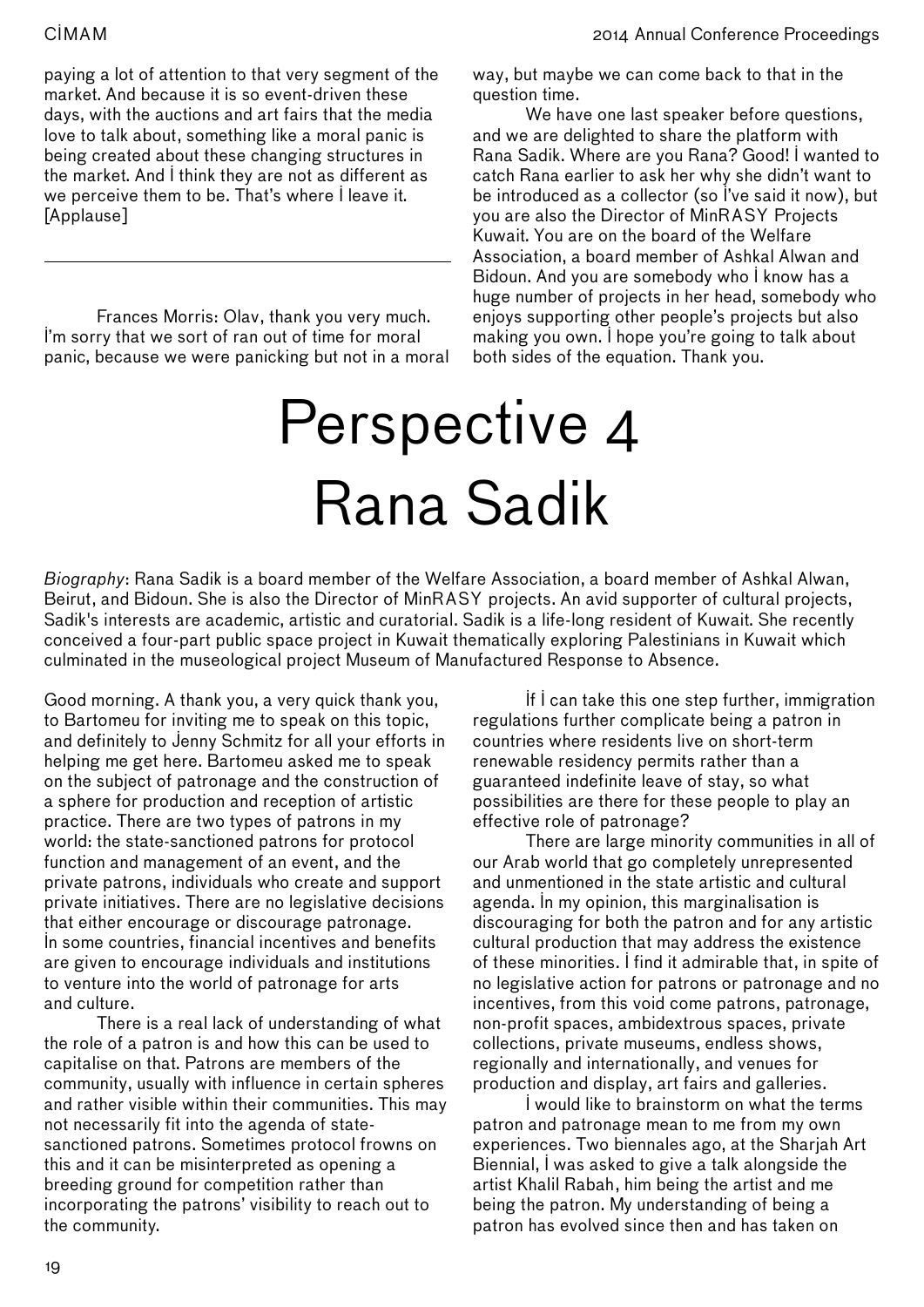another dimension. It has moved away from the simple one-dimension act of funding artists' projects or exhibitions, and expanded into this new multidimensional model on which I can work with artists, share experiences with them from other shows I've visited, do sneak peeks at their work, do a critique, listen to their thinking processes.

This understanding of patronage comes from experience. It is because my interaction with, and observation of, some of the most seasoned patrons like Salwa Mikdadi and Suha Shoman has created a space for me and defined frameworks to work within, without overlapping or being repetitive. ensuring that my work is both relevant and laying some groundwork to be built on by others later.

I grounded my own art initiative, MinRASY Projects, which was founded in 2009. MinRASY Projects rests in my head — that's its piece of real estate. We've done interventions, art in public spaces, commissioned art works like Tarek Atoui's sonic metaphor *Unplified*, and some art publications. I keep MinRASY Projects separate from other artists' initiatives. I invite artists and curators to collaborate on projects that I have conceived. In 2010 I started working on a museum project with curator Samer Younis, the Museum of Manufactured Response to Absence (MoMORta). MoMORta, above everything else and appropriately for CIMAM, is about museum authorities and narratives, but that's another twenty minutes of discussion, which we'll leave for another time. In order for us to create objects for this museum, we started commissioning objects. MoMORta is an ongoing project. We're frequently working on new commissions, and rethinking and changing submitted works for the collection. There are very specific guidelines and a time framework for the objects, and we do pay the artists a fee and the cost of production [of their works]. When we first started giving commissions there was much resistance from the artists regarding any input we wanted to include. It took time to gain the trust of the artists to work together rather than in isolation. Between displays, MoMORta is in storage. All four instances in which it has been displayed have been the contexts of interventions, not in art shows as such. By requesting commissions from artists, the MoMORta museum project becomes a patron of the arts, working in that depth and new dimension I discovered, which is building concepts from ideas, to tangible objects with artists, cultural managers, curators, exhibition designers, and so on. Patrons can be individuals or institutions. A successful patron should condition audiences for taste. They should be opinion-makers, guardians of the work now and prepare for its legal protection in the future. So patrons, in my opinion, should be more than just cash-injectors or underwriters of a project.

Patronage comes from different parts of the body: the mind, the heart, the eye. Patronage can only be from individuals, even within institutions. So it contains a human element; it's about humans working together, interacting, brain-picking, networking.

On my last MRI, my brain measured 1130 cm3. Ashkal Alwan, an incubator for artistic production, has a whopping 1000 m2 of vastly open spaces, allowing for versatility and porousness in production. No artistic production can happen without interaction — whether it's with another human being, the environment, or the angels. No man is an island. Asking Christine Tohme, its director, about the impact of physical space on production, she says, 'It opens up infinite possibilities and allows for multiplier effects of benefits because larger numbers can be accommodated for'. The National Council for Culture, Art and Letters in Kuwait provides thirteen artists' studios free of charge, plus a modest sum for materials. The National Council assumes a more classic and traditional role as patron. In this case neither the patron nor the artist leads; art is produced within the confines of an accepted definition, which is how mainstream patrons assume their role outside of our networked art circle.

Gallery spaces are becoming ambidextrous and are easily transformed from selling spaces (right) to non-profit spaces (left). I haven't made up my mind on this practice yet. I do recognise that in the absence of legislators, of governing bodies such as boards of directors or boards of advisors that regulate the use of these spaces, the switch becomes easy because the community you serve is not represented in the decision. And not all patrons have the same listening skills. Are commercial gallery spaces and non-profit spaces patrons of the arts? Are commercial galleries using this ambidextrous skill to validate themselves as patrons? I think this can only be answered individually, based on their programming, library, community outreach and this new multidimensional patronage to the artists. Meem Gallery in Dubai holds a library, the Noor Library of Middle Eastern Art, that houses a collection of sixteen thousand publications relating to art and culture in our area. This is an extraordinary patronage from a commercial gallery that gets absolutely nothing in return. And if I may take this comment just one step further, the director of Meem Gallery lives in Dubai on a renewable residency, which means nothing guarantees even his leave of stay to safeguard either his gallery or the library.

Art fairs are limited in number in the Arab world. I will refer to the one with the highest visitor numbers and internationally the most recognised branded art fair of the Arab world: Art Dubai. Art Dubai is ambidextrous — free-to-attend programmes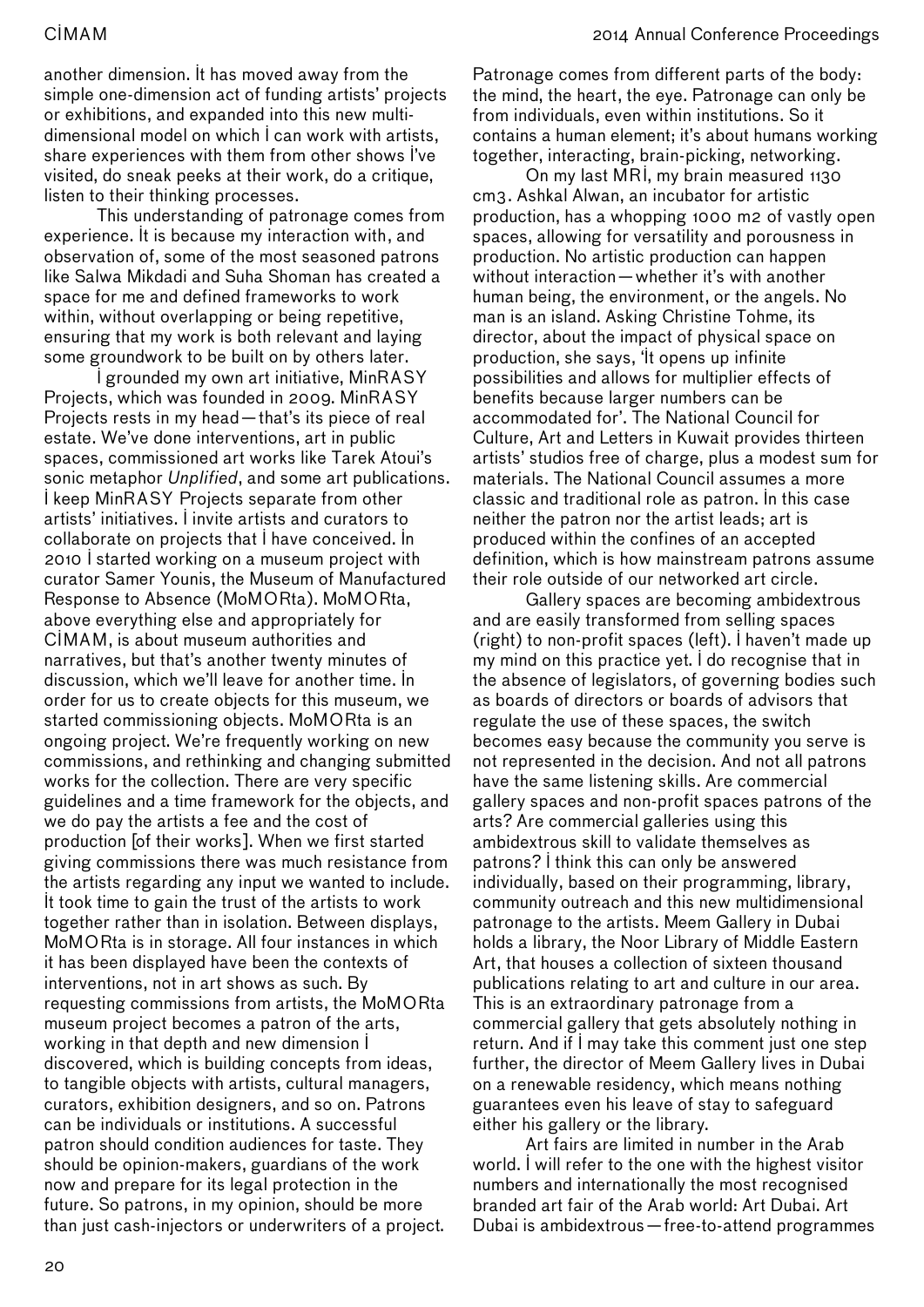known as the Global Art Forum (GAF) run parallel to the fair and commission works which, interestingly, will sometimes be only within metres of the fair selling the art works. From my experience, Art Dubai is a patron and its patronage is extensive and includes curatorial counselling. The fair's director Antonia Carver is actually from the left, having worked on non-profit cultural initiatives before taking up the role of fair director. Artists are selected and given grants to make work that is relevant not to the fair, but to the contemporary dialogue which often borders on material deemed sensitive but not sensational. In 2013 GAF provided a platform for redefining the term MENA, as in the MENA region, and re-coined it Middle East Nervous Anxiety. They certainly have a sense of humour! Art Dubai is a commercial fair first and foremost, but to me it is sending a clear message about the role of patronage in the art-world food chain.

Which leaves me with another type of patron in this vast cultural infrastructure that is being built in our area: auction houses. Yes, auction houses must be patrons; they function to elevate the status and visibility of artists. Or do they use artists to raise their own visibility, which is what sometimes motivates people to become patrons? This form of promotion of artists should not be confused with the promotion of their artistic production, because at auction houses it is artists' names are brands that stir interest, and not necessarily the art that they produce. Many successful artists at auctions are heavily promoted by auction houses. Some of the promotion tools are publications focused on the artists with documentation of the studios and studio practices, reaching as far as collaborations with museums to produce solo shows before unleashing these works on to the market. And when auction houses have leverage with museums, the benefit to artists is exponential. Indeed, auction houses play the role of taste-makers and patrons to the arts.

Are art collectors patrons? Tricky question. As a generally accepted concept, yes. To me though, it just doesn't cut the mustard to buy the image from the cover of Christies. To enjoy being referred to as a patron, I'm always looking for the other dimension: is there something the collector does tirelessly and benefits the collection, or extends beyond it and bears some kind of fruit? This would include commissioning work and donating works to institutions. Did this collector initiate a dialogue, or make a difference somehow, somewhere, to become a patron? Kamel Lazaar is a collector who, among other initiatives, via his foundation carries the platform for Ibraaz, a critical forum on visual culture for the Mena region. In an interview, when asked about Ibraaz, Lazaar said, 'I like to think of these initiatives as a series of small actions that have collateral benefits that

cross-pollinate one another over time'. It is Lazaar's patronage that was more visible to me than his collection, but it is his collection that spawned ideas and initiatives that validate it, not vice versa.

Hot on the heels of Qalandya International, the Palestinian Biennial that is being held now, is the Jerusalem Show. It's more than just a show — it's a biennale within a biennale. Interestingly enough, Jack Persekian, the curator of the show, did not create the sphere for his production for artistic practice; he did not develop the spaces or confines of his patronage to artistic production in Jerusalem. The local, political, social, economic and cultural context of being in Jerusalem created the sphere. On the subject of being situated in Jerusalem, Jack says, 'Politics is a fertile ground for artists to draw ideas and topics from. So in this framework, I think that politics is no constraint. On the contrary, it provides an abundance of issues and concerns to deal with, address, or at least, take a position on'.

Let's touch on museums. There are a number of contemporary museums in progress in the area. A museum is a highly sought position for patrons and collectors. A museum's patron is on the top of the patron's hierarchy pyramid. Museums are also highly aspirational venues for artists and curators. In this legislative void that exists in protocol formalities, will there be a role for the private patron in the museum? If I read regional and local protocol correctly, then I think museums have no chairs for private patrons. Private patrons in the context that we are discussing here, people who reside in countries but are not necessarily citizens, will often have spent most of their adult life as residents. Without private patrons on museum boards, who are usually the most instrumental stakeholders in museums, the horizon for relevant and artistic production and reception to initiate change or document narratives moves even further away, removing representation of minority communities, who may not exist as community members in the legal framework but who are certainly physically there, and the opportunity to open relevant engaging dialogue via patrons and patronage diminishes. Whenever I'm presented with a new proposal, I always look to see who are other prospective patrons. Who are the others who will lend their support and confidence? Before committing to a project, I bind its initiators to the notion that I expect accountability as much from the executors as I do from the other patrons.

These are my own thoughts on patrons, patronage and spheres for production and reception. Some of this discussion could be taken to other panels and still be relevant.

I would now like to talk about the legal registration of my own venture, MinRASY Projects. I am, to date, a lifelong, short-term,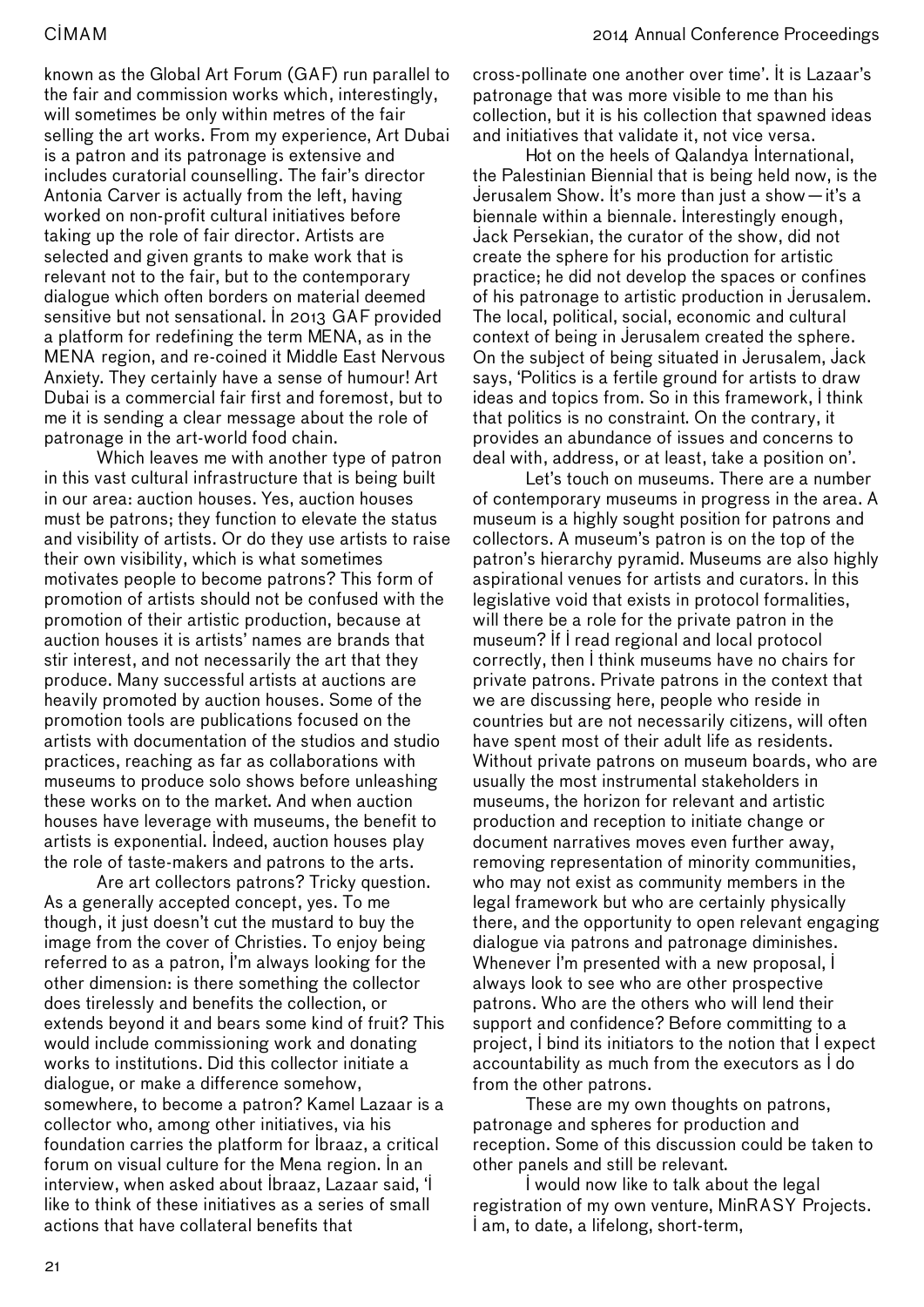subject-to-renewal resident of Kuwait, which means that every five years I will resubmit for a residency permit. I have registered MinRASY Projects in the UK because of the nature of its activity and because in the UK I can become the sole owner of the entity, therefore I can protect its interests under the law of that country and can open a bank account for this entity. But boy, is Uncle Sam watching over the activities I fund! I'm trying to pay my exhibition designers for a recent project in Ramallah. This is the content of an e-mail the bank sent to me: 'What connection does X have with 3 PLUS Design and Architecture? Why is USD being paid to an account in this individual's name? Are these likely to be transferred elsewhere? Which exhibition does the work relate to, and is there a little more detail on this? Is there a contract which describes the work which X has carried out? If so, can we see a copy? Apologies for this. However, our compliance department requests this information in order to comply with the regulatory expectations in relation to monitoring payments into high-risk jurisdictions. They should not have any questions beyond this.' They did. Are compliance departments and banks becoming inadvertently part of a patron's psyche when trying to fund projects? In a world filled with sensitivities over religion and politics, and in projects open for interpretation, what effect will this have on patrons? I think the monitoring of bank compliance departments may affect spheres of production in high-risk jurisdiction. Let's take this back to Jack for a minute — not only is he working under a physical occupation, but the financial constraints are equally challenging, and the movement of money into Palestine is not a guarantee. By the way, it's the US Treasury that defines high-risk jurisdiction.

In regions where rule of law is subjective, there is a high level of assumed risk for patrons. Patrons have to think very carefully not only of the material proposal but also of its sociocultural environment (I do this all the time). And what are the boundaries that they are willing to push? Or, how much of the project should be reigned in?

Before finishing, if you allow me to flip this coin of patrons and patronage over quickly, on the other side we find an idea that is widely debated in the Western world and has not yet surfaced in Arab art patronage, which is the acceptance or rejection of corporate patrons based on their company profiles, track records or principles. Admittedly, our regional corporations have not yet used the tools of marketing themselves aggressively through art. And, to be frank, I don't think that this will happen soon because of the previous issue I discussed, which is state visibility and profile versus art patrons and patronage. I would imagine that corporations would tread carefully here, because they don't want to

upset the balance of their relationships. I think there are indeed quite a number of alternative patrons and forms of patronage around us, bearing in mind that classic patronage plays no role in a bigger cultural state agenda. In fact, often these activities and spaces become the cultural events of the places identified with certain cities, such as Beirut, Dubai, Amman, Cairo or Jeddah. Certainly, this lack of legislation is promoting critical thinking outside of the state frameworks, but I question the sustainability of patrons, patronage and spheres for cultural production in the light of immigration laws, US banking regulations, social politics and protocol, and risk aversion. Thank you. [Applause]

Frances Morris: Thank you. That was brilliant, fascinating. I'm reminded that we have so many patrons in our presence, and it's really only with their support that we are hosted here for this event by His Highness the Emir Sheikh Tamim bin Hamad Al Thani, Her Excellency Sheikha Al Mayassa bint Hamad bin Khalifa Al-Thani. Of course, we are also supported at CIMAM by our founding patrons, and we are supported here at this event by Nimfa Bisbe and Ignacio Miró Borràs from "la Caixa" in Barcelona, and also by Marc and Josée Gensollen from Marseille. So, amongst you are many patrons and you will have the chance to hear one of Tate's great patrons, Luiz Augusto Teixeira de Freitas, who will be making the keynote speech on Tuesday morning.

But before we break for lunch, I think we have got just enough time to invite all of this morning's perspective speakers to come up on stage, to address any questions you might have. We will be gathering again after lunch for a longer moderated session, but I think it would be really nice to give people the opportunity, while those presentations are still fresh in their minds, to ask a few questions. So, can I invite you all to join me on stage?

### **Questions** and Answers

Frances Morris: When you do have your questions, since we are a community of colleagues and one of the wonderful benefits of meeting together is to get to know each other, I wondered whether, before you ask your question, you could say who you are. And just to say it nice and clearly, so we all know your background and perhaps can anticipate the position from which your question is coming.

I don't think we necessarily need to take an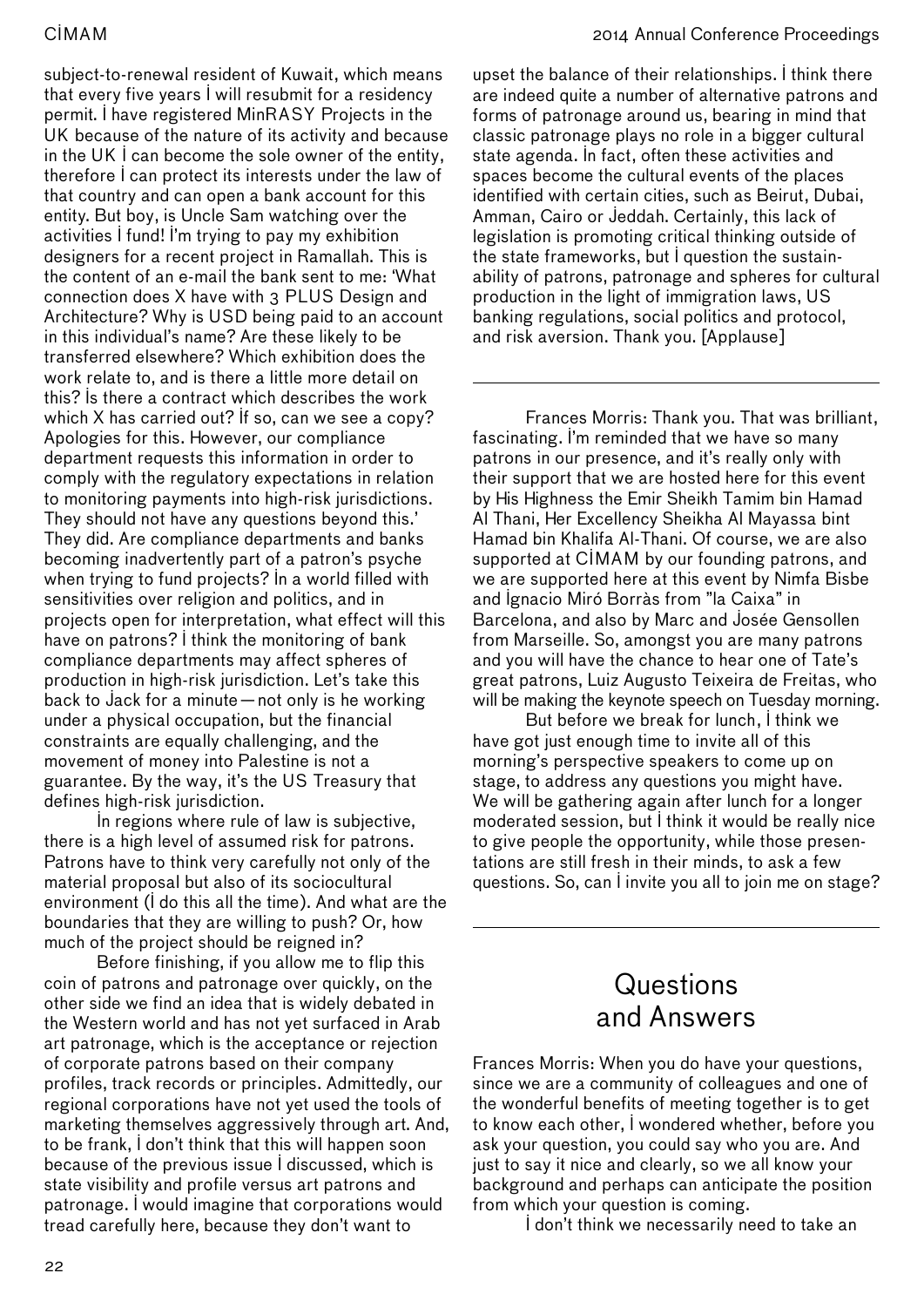order, because as I say, there will be a moderated discussion later on. So please do reach your hands up. We have a question from the front.

Bartomeu Marí: My name is Bartomeu Marí, Director of MACBA in Barcelona. I have a friend, Karel Schampers, who was Chief Curator at the Museum Bojimans in Rotterdam and then directed the Frans Hals Museum in Harlem, who used to say that art history is not written by art historians or by museum professionals but by collectors. And that was said twenty years ago and it seemed very provocative; today it doesn't seem so provocative, but I would like to ask you what you think the future role of professionals, specialists, museum curators will be.

Frances Morris: Is that a question to everybody, one by one?

Bartomeu Marí: To anyone who would like to answer.

Graham Beal: Well, I was actually interested in what Olav was saying, because, anecdotally I suppose, I'd always thought of the defeat of the critic happening around 1870, 1880, and being sidelined. Having been a curator of contemporary art for seventeen years, I always felt that we were very much behind the vanguard of the entrepreneur dealer and the private collector. I have a wonderful colleague who's from Spain, and when he describes his job as a curator in the United States it's very different from those of the people who stayed in Spain with whom he went to graduate school. And the same can be said for me as a director, when I compare my daily life with those of my colleagues in Europe. It's a very difficult thing; it's much more tied up with patronage, much more engaged at the social level of the higher echelons of society. The curators at the Detroit Institute of Arts privately would tell you quite quickly, most of them, that they're not very happy about the way we do business at the DIA; that we have essentially taken away a considerable amount of executive power, because some of my curatorial colleagues used to say 'My galleries, my collection'. Curators in museums similar to the DIA, at least in the States, are going to have to become much less like feudal chieftains running their own shows, and will have to learn rather than to instruct, to learn to negotiate with other people whose values are determining what is shown to the public.

Maria Lind: A crucial question is, then, how art history is going to be written, whether it is still primarily through the big institutions. It seems to me that a vast majority of large art museums today do programmes that can be described as canonmaking, with the ambition of writing the new canon. But the canon being the principle model, it's only rarely to do with thinking about context, thinking about other parameters through which we can experience and discuss art. And one of the things

that is of concern, I think, is what happens to the kind of art that is not entering the art museums at all. At this point, many of the artists with whom I've worked for twenty years, as was mentioned by Olav, are not part of the commercial circuit at all — they're part of other circuits and, of course, they're brilliant artists, so how does that work survive and how is it written into history? I'm interested in thinking about models whereby this kind of work can actually survive within collections, or rather archives. And maybe that is not the archive of the art museum, maybe that is the archive of the city where the institution is located. And how can it be taken care of there? How can this kind of work be described, documented, debated, and so on? I think that could be a big question for the next generation of curators.

Frances Morris: So two answers and two deferrals—maybe that's deferred value—for later. Any more questions? I can see a hand.

Reema Fada: Hello, my name is Reema Fada. I write for Ibraaz and I'm also doing a Ph.D. on Cultural Politics in Palestine. I guess this is probably more for Rana. You spoke about the biases and restrictions that present flows of funding into Palestine, as well as the physical limitations facing practitioners and curators. But I wanted to know what you think about the role of civil society pushing back on these cultural restrictions, the cultural boycott in Palestine or, more generally, the cultural boycott in the arts field. Thank you.

Rana Sadik: What do you mean by cultural boycott? I didn't understand the question.

Reema Fada: Oh sorry, it was more about what do you think about civil society's role in pushing for a cultural boycott to readdress the restrictions and biases facing the region, in Palestine particularly?

Rana Sadik: I don't live in Palestine, so I can't really comment on that. I live in Kuwait. I don't think there should be a cultural boycott of Kuwait.

Reema Fada: No, no, not the cultural boycott of Kuwait, more what is the role of a cultural boycott within arts practices? It's not specific to a region, but more generally, as a form of civilian action to readdress these kind of political biases or restrictions on funding flows that you spoke of.

Rana Sadik: Okay, I still didn't understand the question, but in terms of restriction of funding there's really nothing you can do. Who are you going to boycott, the banks, the US Treasury?

Reema Fada: I mean that the boycott generally works in terms of putting pressure on the occupiers in the case of Palestine, so pressure is applied so that you can make these changes in terms of funding.

Rana Sadik: I understand. I don't live in Palestine, so I really can't answer that question. I'm sorry. Thank you.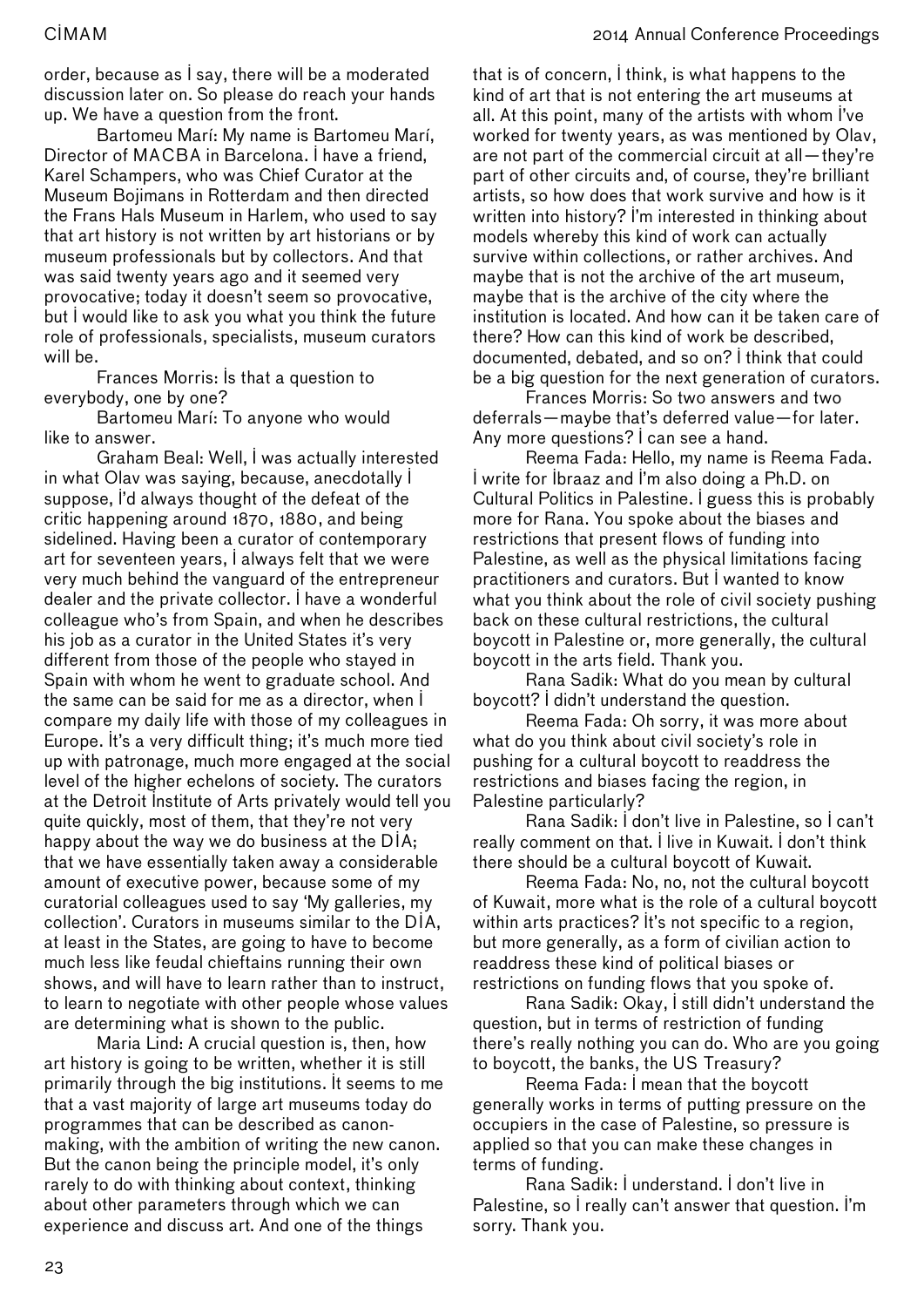Reema Fada: Okay.

Frances Morris: Any more questions? Fourth row from the back?

Varda Nisar: Hello. My name is Varda Nisar and I'm from Pakistan. My question is for Olav. Firstly, what were your criteria for selecting the countries you mentioned and your researching? Secondly, how does the validation of museums clash with what Hito was talking about in the morning? With free ports, and art being buried behind walls, how does that clash with her research? Thanks.

Olav Velthuis: On the selection of the countries I can give an honest answer, or a practical answer. The honest answer is for funding reasons; it's a project that is funded by the Dutch Research Organization and I guess that terms like these, which of course came from the financial world. The term BRIC Countries, as you probably know, was invented by Goldman Sachs. It's easier to get funding like that. That's the honest answer. Then there's an answer as to why I think it's a fair selection. They are probably the four countries that have the largest emerging art worlds. Perhaps they are not the largest, but among the five or six countries outside of Europe and the United States, these four are the most dynamic. At the same time, for me it's interesting as a researcher. There is a lot of diversity; there are different models. Brazil for instance — people in Brazil have been developing their art world according to a very different model to the one in China or in Russia. That's what makes this group of four particularly interesting for me. Then, coming to the other question about the free ports and the museums, again the free ports are there, and I won't deny they're an important development, but they're very much confined to a very specific group of collectors and a very specific group of artists. The type of art that is being stored there is not representative of what is going on in the art world in China, for instance. In the free ports you will find all the commercial artists who have been auctioned. They are completely conflated: auctioned artists will be in free ports, and all the other things that are happening in China—there are so many different circuits, Conceptual Art, Performance Art, and commercial art that is not being sold for these astronomic prices, that you will not find there. So this is just a fragment of what is circulating in the market, and even more so in the art world.

Olga Sviblova: Olga Sviblova, Multimedia Art Museum, Moscow. I would just like to pose a question regarding your method, how you study what's happened between the institutions and the market in these emerging countries. I saw your diagram of Russia, showing that the galleries had a higher influence than the institutions. You had five galleries for Russia, but I don't understand how you can study this. We have only just begun to have

private institutions. Institutions need money; so all directors everywhere do the same job in different ways. I'm just trying to understand your method, how you study, how you produce your statistics, because the case of my country seems to me a little different.

Olav Velthuis: No, you're absolutely right, I mean the picture for Russia is very different to, let's say, that of China or India. The involvement of institutions in Russia is much bigger and the market, as you just said, is very weak. What we do is we count galleries, institutions, based on monthly or bi-monthly gallery maps, so there will be many galleries included that don't have a high profile, that are just starting, that don't have a very active exhibition programme (there are definitely more than five in Russia). But you're absolutely right—the balance in Russia is very different to the balance in China or India.

Frances Morris: Sorry, could I just intervene? Maybe that's a discussion to continue over lunch, because obviously it's a complex one. Any more questions?

Rachel Dedman: Hi. My name is Rachel Dedman and I'm an independent curator working in the Middle East. My question is really for Rana. I was wondering what you though about patronage from its other side, so to speak, because while your definition of patronage seems broad, and I think for many places is true, there's something to be said about Ashkal Alwan, which was one of your examples. You said that their big space in Beirut is an extraordinary opportunity for them to help artists and curators, and I totally agree, and you quoted Christine on this. But I wonder if there's something to be said about the way it was before, because, arguably, before Christine had such a space, she, and other curators and cultural practitioners who were coming up in Lebanon after 1990, at the end of the civil war, were doing very radical things in public space in Beirut, on the Corniche, interventions, working with artists. And of course, now that generation has matured it serves another function. I wonder if you could talk a little bit about what might be lost with that kind of patronage, because obviously patronage in many ways is positive, but perhaps there's something to be said about its institutionalising force, and maybe there's something lost in that process. What would you think?

Rana Sadik: I don't think there's anything lost in that process. I was giving the example of Ashkal Alwan in terms of patronage of space, making available that much space. In comparison, for example, I don't have any physical space, whereas the National Council has thirteen artists' studios. So there are different types of interaction, but from what I see from Ashkal Alwan affording that kind of space, and the amount of mentoring that is given to people who walk through those doors, and the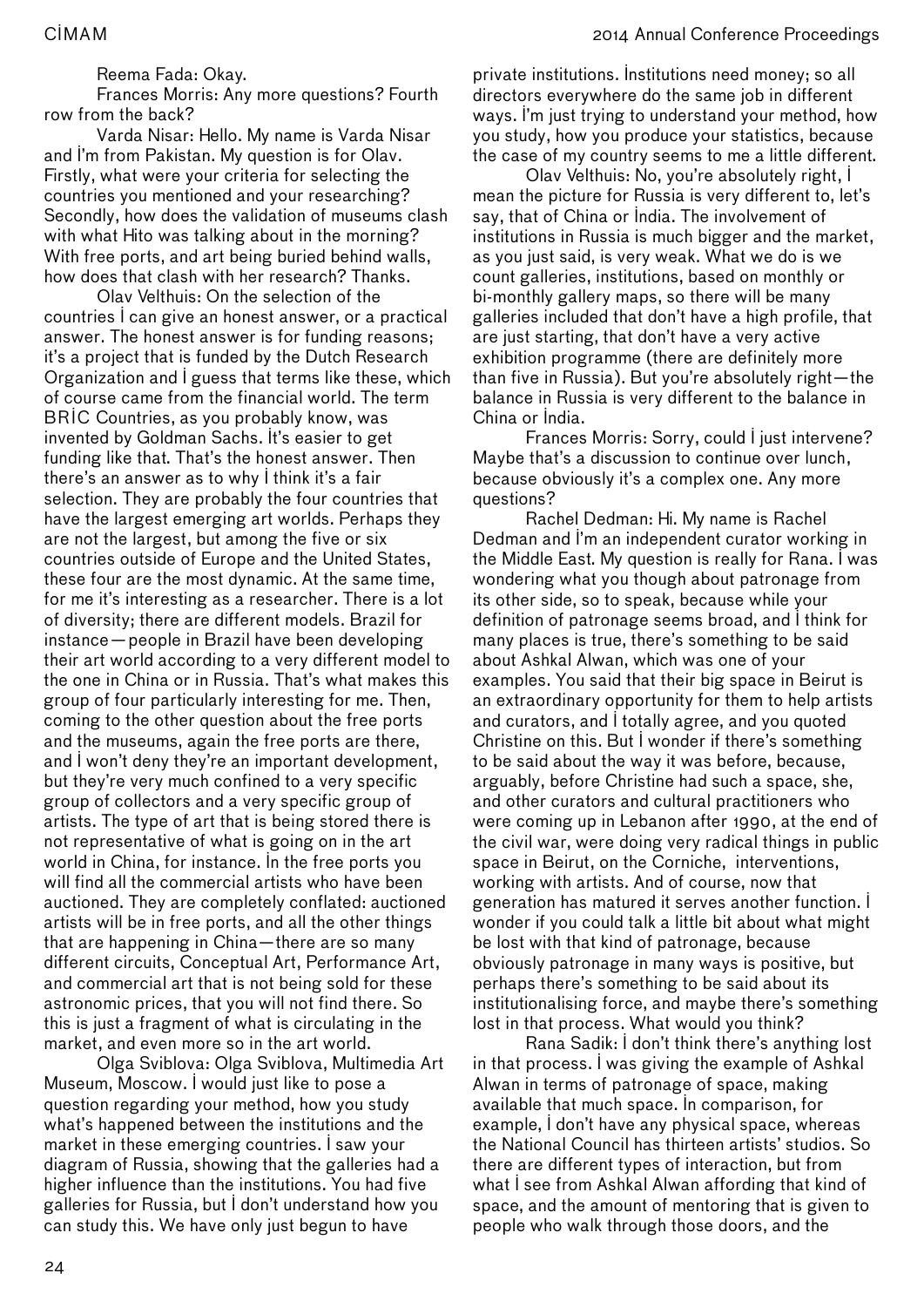amount of open space that is available, I think that it's a successful process.

Rachel Dedman: I totally agree, I'm one of the people who have been mentored there!

Rana Sadik: Okay, okay! But I wonder whether actually having a physical place or a physical location changes your relationship to the environment in the city in which you operate. Maybe there's something, particularly in Beirut, where there was—and still is, in a way—a lack of infrastructural support and physical environment that has then prompted an energy in the city that is quite unusual. All these were really grass-roots entities and, particularly in the nineties, generated work that was unusual. Maybe, by the fact of having the space, something has been lost or changed.

Rana Sadik: I think that definitely something has changed, but I still think that both things are happening. I think there still is a grass-roots movement and I think having spaces is great. I think that there has to be (and there still isn't, although we're working very hard and very quickly towards this) is creating more complete infrastructures, having the full diagram. So I'm just talking about Ashkal Alwan as a patron in terms of the kind of space and mentoring that it offers, but that's as far as it goes.

Rachel Dedman: You need both. Thank you. Frances Morris: So, I think we've got time for two more questions. There's one over here and then one in the front.

Luiz Augusto Teixeira de Freitas: My question is for Olav, and is based on a statement that he quoted in his presentation. You mentioned that the process of value creation these days is mostly the result of the influence of galleries and collectors. I think that there's an important issue that we have forgotten in this discussion, which is the role of the artist. A great part of this boom in the contemporary market would not exist, in my opinion, if artists could refrain from producing works following market demands. It's my own research and not scientific, but take the example of three or four artists who are really considered by critics and curators, who are each represented by four, five or six galleries, and each of these galleries take part in six, seven or eight fairs a year, they are also requested to produce works for two or three, sometimes four or five public exhibitions every year. If you multiply all these figures, you get a huge amount of works that are produced. So wouldn't it be reasonable to expect that the artist is also responsible for this boom, this craziness in the art world?

Olav Velthuis: Yes, I agree with that. The classical way of this validation is in terms of widening circles — an artist creates a work and first of all it circulates among other artists, and then the circle slowly widens to include critics, curators, and then widens further to include collectors. What seems to be happening now is that the collectors are moving more towards the centre, they are coming into the process earlier than they used to be. Having said that, and this is in part a response to Bartomeu's question, it's very hard to generalise about these processes. The type of artists that you're talking about, the fair-producing artists, are definitely under pressure, but again, a gallery will always take a selection of artists to a fair, those who are more commercial, that people can appreciate and have a opinion about during the few seconds that art-fair visitors have to make judgements about works. Galleries usually leave out those artists who don't have that type of works, and luckily people don't receive the pressure of opinions generated at that kind of speed. Again, we can't generalise, not even for one gallery, and say that all the artists have the pressure of producing works for the demands of fairs. Let's leave it there.

Frances Morris: One final question. Albert Groot: Albert Groot, from the Netherlands. Isn't public-funded art a form of education and indirect subsidy?

Frances Morris: Who'd like to answer that? Maria Lind: If it's a subsidy, a subsidy to what? Albert Groot: In the Netherlands, public institutions like museums are often funded by local governments, provincial governments or the state government, and one of their jobs is to promote education; they get money for that. But there are also institutions that educate artists who later come onto the market, but as they've been educated, wouldn't you consider that an indirect subsidy?

Maria Lind: In that case it would be a subsidy to the whole field of art, because everybody's working with artists and most of them have received an education, so yes, I would say so. Maybe what's more interesting, to me at least right now, is the kind of value creation which is not based on usual econometric values as I mentioned, but on other values. So if the commercial art system has something like Droit de Suite or resale royalties for auctions, where in certain contexts artists obtain a little money when their works are resold, what would happen if there was something like that in place in relation to smaller visual arts organisations doing the groundwork that large institutions and commercial galleries eventually benefit from? This would be the deferred value, and not only monetary value, that I was speaking of. What would happen if we had a slightly different system, or at least a different mentality in terms of crediting what has happened, the people who did the research twenty or thirty years ago on subjects that are being picked up and then bring in large visitor numbers, a lot of media attention, and occasionally also sales? What would happen if we could think about paying back to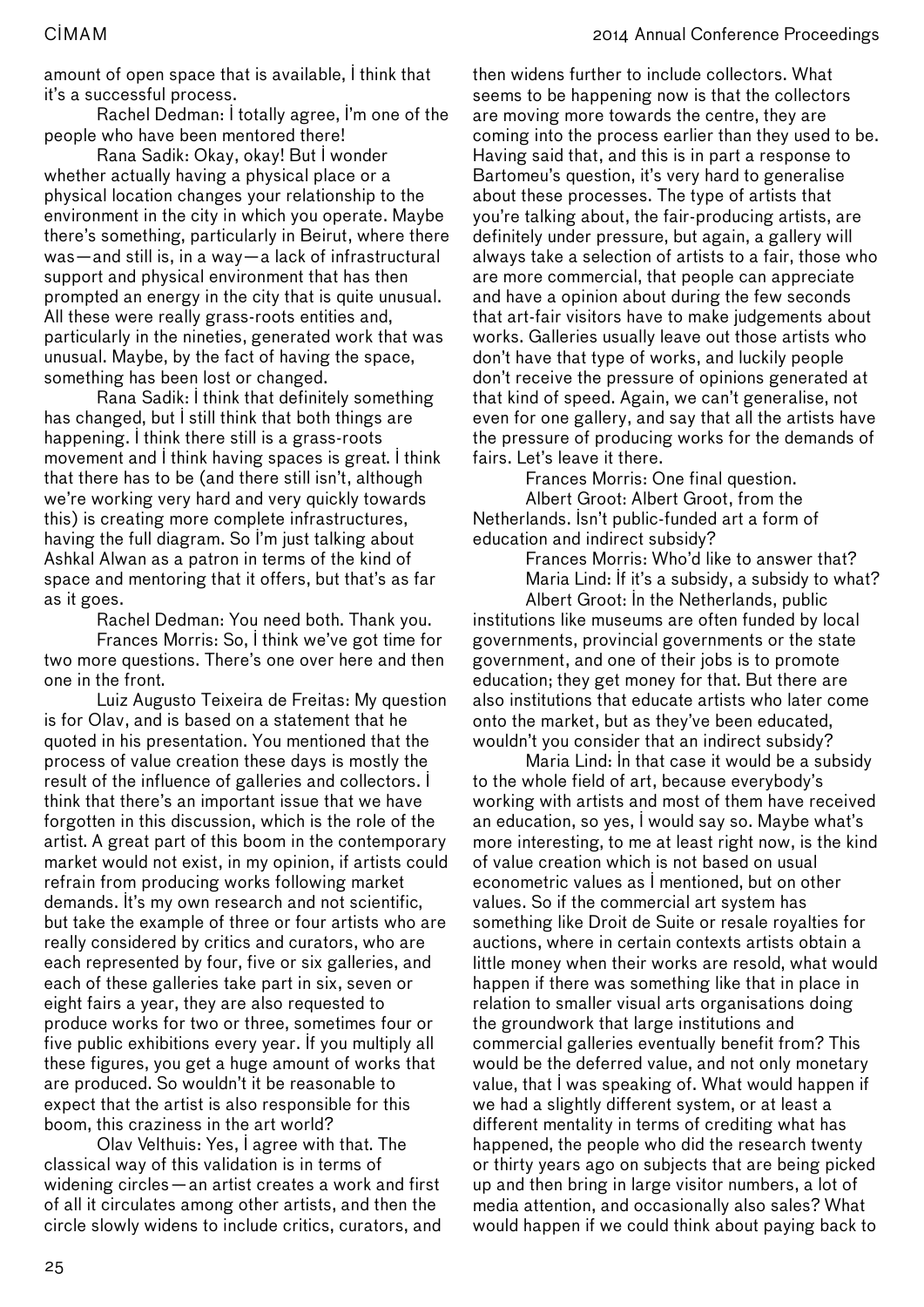the community, as it were, in terms of that kind of investment?

Frances Morris: I think that's an incredibly positive note on which to finish, because it's really the first question that we might think about this afternoon. Brains and muscles need food and that's next on the agenda, so thank you very much. And thank you to our speakers! [Applause]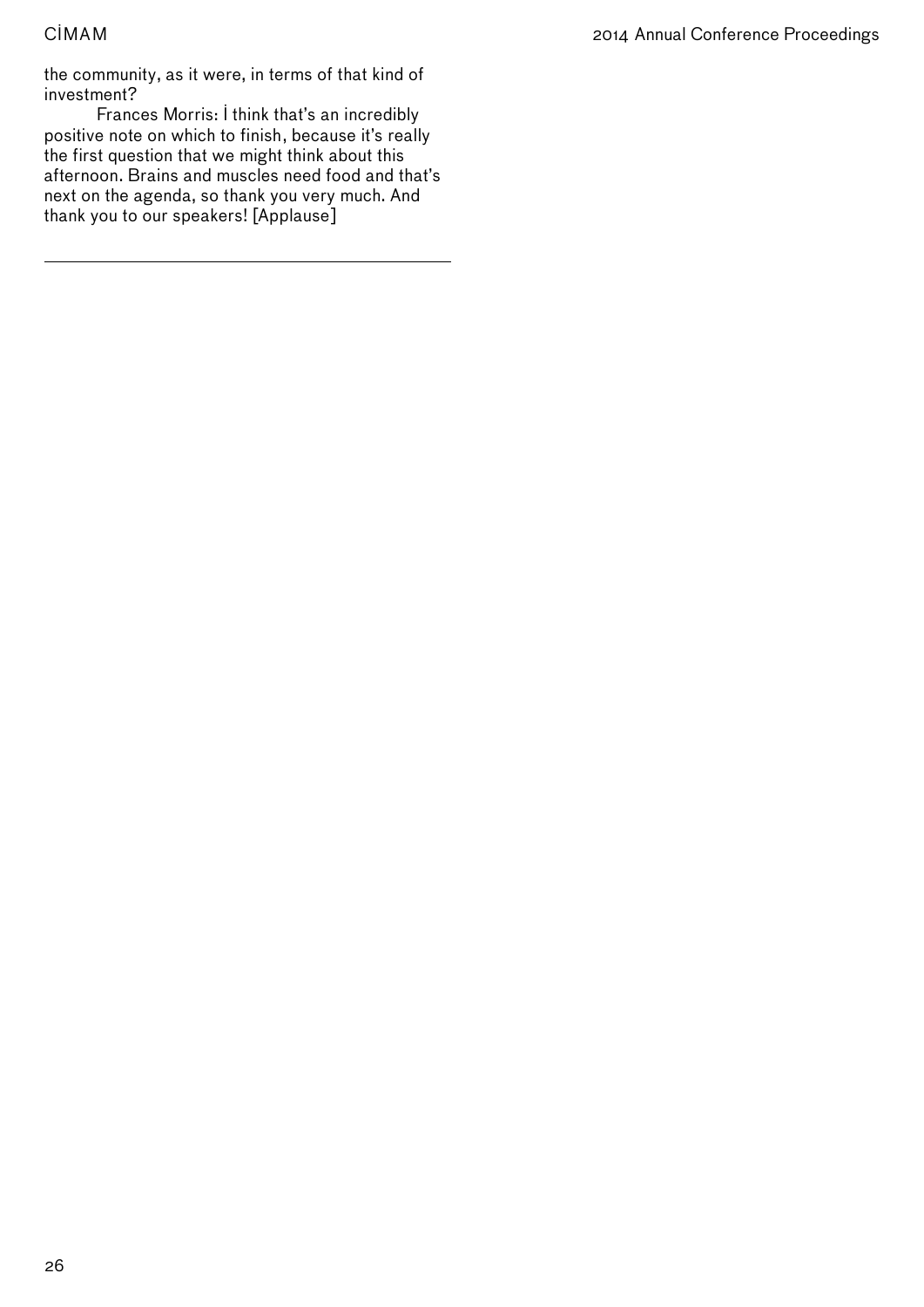# **Monday** 10 November 2014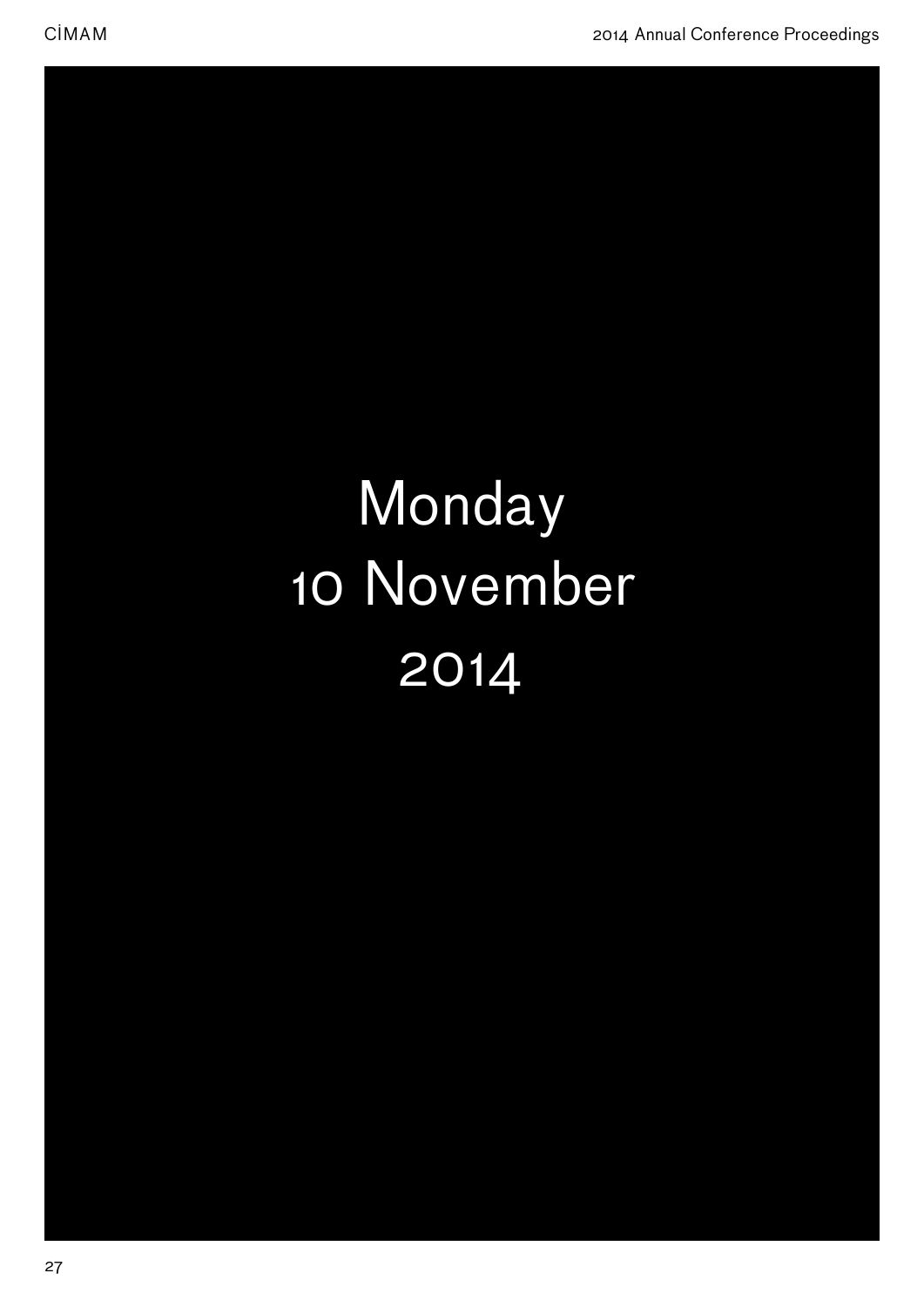## Building Institutions in the African and Middle East **Contexts**

Gerd Nonneman: As-Salaam-Alaikum. Welcome to Georgetown University's wonderful auditorium. I'm Gerd Nonneman, I'm the Dean of Georgetown in Qatar and it gives me incredible pleasure to welcome your conference here, for this section of your proceedings. It's a special pleasure, because you're not only clearly part of a very important profession, but because at Georgetown we also have this interest in history and locality and so on, so we also work and will increasingly be working with organisations such as Mathaf and the Museum of Islamic Art. And of course, we work very closely with UCL, who are based in this very building on the third floor, to the extent that we have integrated our libraries as one, and it's a wonderful working relationship. So it's impressive to have a conference of this kind of calibre, of this international stature here. Not that Doha isn't used to having major international conferences, as you may know, but it's a particular pleasure to play our little part here as Georgetown in hosting you. Particularly since we have people here like the President of CIMAM, Professor Marí, who will be kicking off the proceedings in a minute, and also the Director General of ICOM. So that's all to the good. In just a few seconds, Dr Abdulla Al Thani, who is the President of Hamad Bin Khalifa University here at Qatar Foundation and with whom universities like UCL and Georgetown and the other branch campuses here have been working for several years now, who is our great defender, will be giving you his word of welcome. But I want you to know as well that Dr Abdulla is also someone who's got a very long-standing personal interest in the world of art and collecting, and so on. So with that and without further ado, over to Dr Abdulla. [Applause]

Dr Abdulla Al-Thani: Thank you very much, Gerd. Good morning to all of you. First of all, let me apologise on behalf of Her Excellency Sheikha Al Mayassa bint Hamad Khalifa Al-Thani, and Sheikh Hassan Mohammed Al-Thani for their not being here, but they are very supportive of your work and they wanted to be here. Unfortunately, sometimes we have to deliver bad news, and late last night Sheikh Hassan lost his younger brother suddenly in London, and I think that's the reason why they are not here. So, sorry to start with such bad news but now let me make a few remarks and tell you a little about Education City.

President Bartomeu Marí, the President of CIMAM, the General Director of ICOM Anne-Catherine Robert-Hauglustaine, board members, ladies and gentlemen: it is my privilege to welcome you today to the conference at UCL Qatar. UCL Qatar is a three-way partnership between University College London, Qatar Museums and Qatar Foundation. It is one of eight partners of the Hamad Bin Khalifa University, our own emerging research university which is taking shape here at Education City. Education City, as you know, is the flagship project of Qatar Foundation, chaired by Her Highness Sheikha Moza bint Nasser. I think you will have all noticed at least two things in Qatar already. The first is that our country is developing very fast. The many construction sites, roadworks and traffic jams have given you a strong clue about this. The second is that our development goes far beyond economic and physical infrastructure. Yesterday you met at Mathaf, the Arab Museum of Modern Art, and some of you have also seen our stunning Museum of Islamic Art, and perhaps also the exterior of our new and spectacular National Museum. The achievements of Qatar Museums in culture and heritage under its chairperson Sheikha Al Mayassa bint Hamad bin Khalifa Al-Thani, are impressive. They go hand in hand with achievements in education and research. We are investing in education and research because we know that our future welfare lies in our evolution into a knowledge-based society. We have a particular interest in those branches of science that will affect our future, such as biomedicine, information technology, and disciplines around energy and resources. However, knowledge is not enough. We also need creativity, innovation and enterprise. Last week, the World Innovation Summit for Education, of which I am a chairman, convened at Doha to consider the importance of creativity in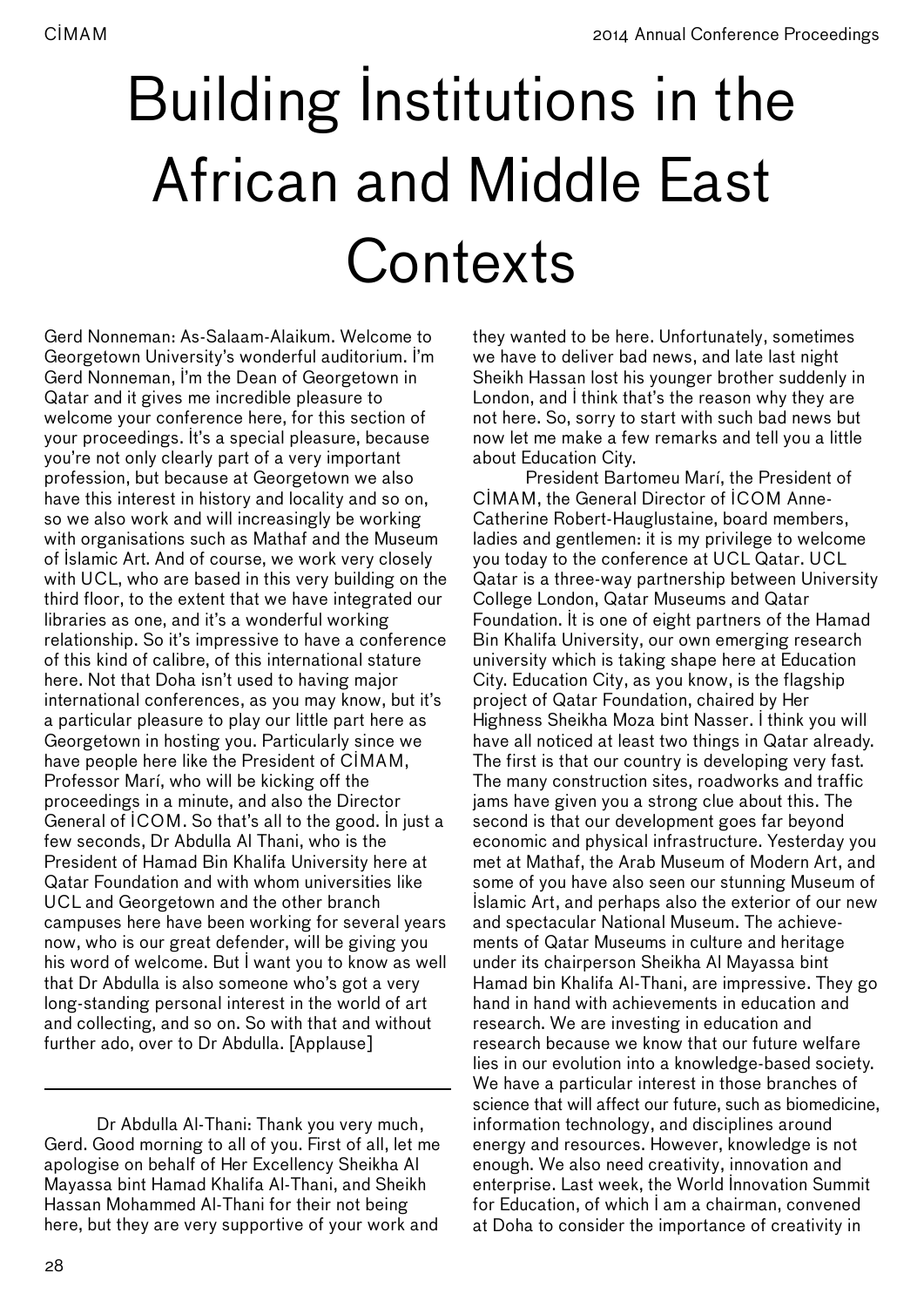education. Exposure to the arts encourages people to think differently and to experiment. This spirit is vital to a successful society. Qatar is probably changing as fast as many other societies in the world. Change is necessary, but it is important that people embrace change, not only tolerate it, because when we perceive change as a threat, it does not work. It is important to understand our culture, our past and our place in world history. It enables us to place change in the context of our lives and our identity. Qatar Museums is leading this important process through extensive public outreach. It is supported by Qatar Foundation, which, in addition to education and research, has a commitment to community development. For example, the new Qatar National Library located here at Education City.

UCL Qatar, our host today, is also supporting Qatar Museums through its learning and teaching, its research and its community outreach. It offers masters degree programmes in Conservation Studies, Museum and Gallery Practice, and Archaeology. UCL Qatar also provides training courses for mid-career professionals working within the culture heritage sector. The research conducted here is adding to our understanding of the Arab and Islamic worlds, with important projects in Qatar, and also in Sudan and Egypt. 'The Origins of Doha' project is excavating an area at the very heart of our capital, which is due for major reconstruction. A one-day public seminar was held in this building last week to present some of the findings. The relevance of this work is illustrated by the input of UCL Qatar to Msheireb, a new residential and commercial development which is growing up in a part of Doha where much of our history is concentrated. Archaeologists and architects have collaborated to design an attractive new quarter which incorporates traditional features of everyday life within a modern urban environment.

Ladies and gentlemen, Qatar is a country that has chosen education and research as a central pillar of national development. The pace of change is breathtaking and there is a real social need for both the inspiration of the creative arts and a deeper understanding of our past. I hope you are gaining an appreciation of a country which is excited about its future, and at the same time respectful of its history and heritage. I wish you a productive and enjoyable annual conference. Thank you for being here and thank you for listening. [Applause]

Bartomeu Marí: Good morning. Thank you, Dr Abdulla. First of all, in the name of CIMAM, I would like to offer condolences and sympathy to the Al-Thani family for the loss of the brother of Sheikh Hassan.

Thank you very much, good morning everyone. I would like to especially thank Georgetown University and University College London for hosting this second session of the 2014 CIMAM Conference. Thanks you Gerd Nonneman for the introduction. Today we have a session dedicated to a subject which is very much linked to the place, the region in which this conference takes place for the first time in its history. We have titled it 'Building Institutions in the African and Middle East Contexts'. Building institutions for art, education, preservation, heritage, research is something that more or less all of us, as professionals of the art world, have been concerned with. The context in which we are celebrating this conference now, along with Africa, are certainly building new institutions every day within realities which are very different to those we know in Europe and America. We are very interested in debating and learning from them, and this is why today we will try to construct a context that will be linked to the various professionals, projects and initiatives taking place in these realities. Yet, when we arrived here last Thursday, the executive team and I received an e-mail from Iftikhar Dadi, the person who is supposed to deliver the keynote speech today, saying that he was sick and could not travel to Doha. Discussing this event with Abdellah Karroum, our local board man and host of this conference, we decided we would give priority to keeping the subject of the first intervention and remain faithful to the title of the session, and transform this keynote speech into a conversation debate which will be moderated by Ute Meta Bauer. Ute Meta Bauer is currently Director of the Centre for Contemporary Art Singapore at Nanyang Technological University, and she has also been involved in the creation and development of different projects and initiatives in the fields of curating, research, education with and around contemporary art.

As you can read in your booklet, the sessions will follow with the presentation of the different perspectives. We also thought that we would give a little more time to these presentations, and instead of a Q&A at the end of the session we would have the debate and Q&A all together right after lunch. K. C. Kwok will introduce these presentations. Without further delay, I would like to introduce Ute Meta Bauer, and before that would also like to welcome among our audience today the senior academic staff and students of the University College of London who have also joined the conference. I'd like to say it's really wonderful to see such an audience from this perspective. I hope the contents and the debates of today really satisfy your expectations.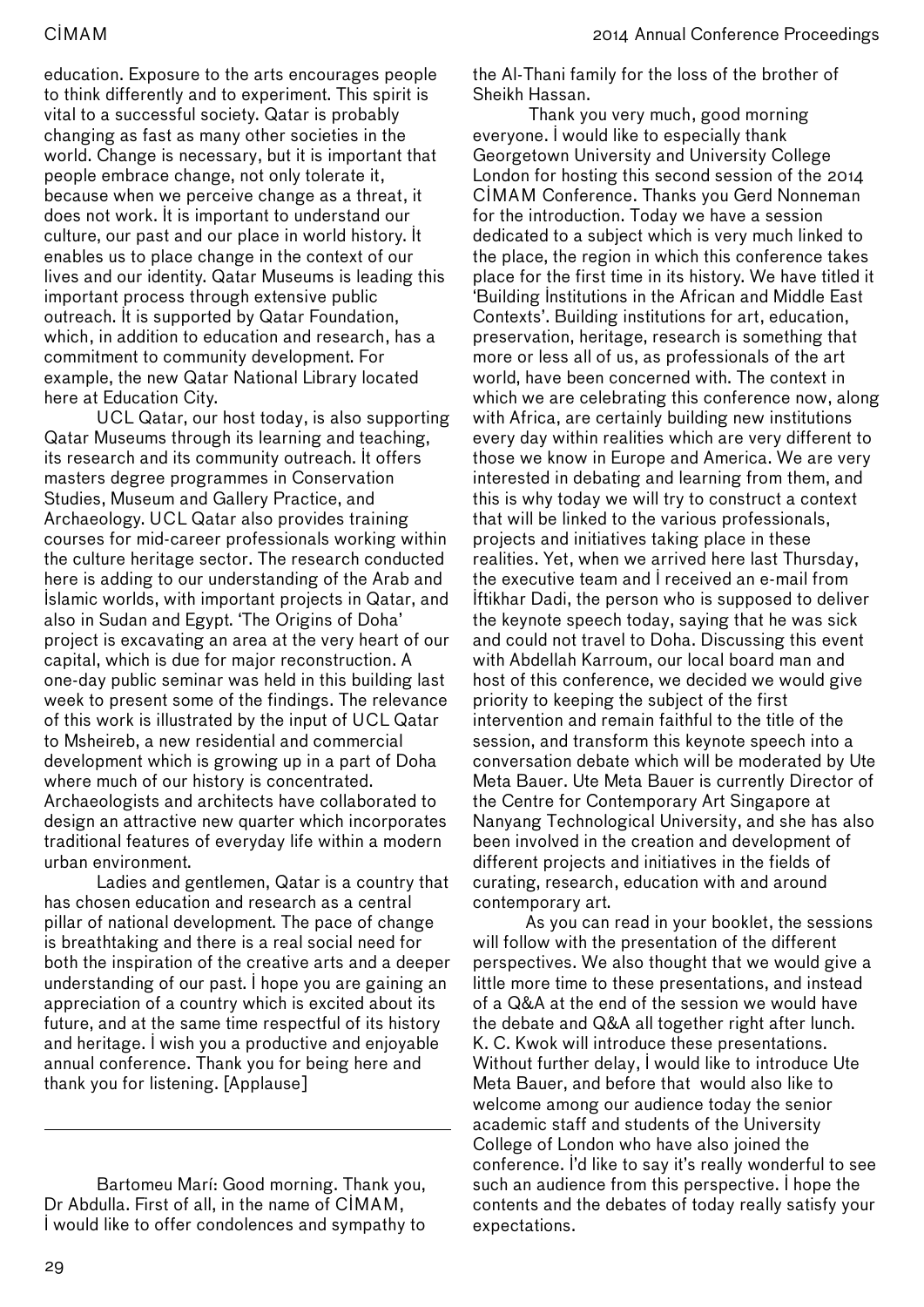In 2013 Ute Meta Bauer was appointed Founding Director of the Centre for Contemporary Art in Singapore at Nanyang Technological University. She has had a long career as an exhibition curator. I would mention her involvement in educational activities such as her job as Dean of the School of Fine Art at the Royal College of Art in London from 2012 to 2013. Prior to that, she was Professor at the Massachusetts Institute of Technology in Cambridge, United States, where she was also founding director of the Program in Art, Culture and Technology between 2009 and 2012. From 1996 to 2006 she was Professor at the Academy of Fine Arts in Vienna, and from 2002 to 2005 she was Director of the Office for Contemporary Art Norway in Oslo. In 2002 she curated the Nordic Pavilion at the Venice Biennale, and is also well known for her co-curatorship and involvement with Okwui Enwezor's team at documenta 11, held that same year. As I said, these are just some of her many exhibitions and curatorial activities, besides which she has published many books and articles. Welcome Ute Meta Bauer. Thank you. [Applause]

Ute Meta Bauer: Yes, thank you very much. It's very unexpected for me to stand here, but that's life! First of all, I would also like to express my condolences and deep sympathy to the Al-Thani family. Life, as we said, is unpredictable. These things happen and we should continue in the spirit of this conference and make an effort to really engage in culture, which is very much linked to the Al-Thani family. This morning also Iftikhar Dadi couldn't be here. He's such an inspiring colleague and has such commitment to the region and to the topics that we wanted to discuss here. He is a dear colleague at Cornell University, and together with Salah Hassan has done tremendous work to address Africa and the region, including India and Asia at large. I think maybe we really should use this opportunity to open up, to talk about why we need these institutions, to discuss their differences with the institutions we already have in other parts of the world, their specificities and the different challenges that we face. So, having a little more time for debate might also be very good to share with our colleagues these very necessary debates.

Building institutions in the African and Middle Eastern contexts: we are already talking about two very different regions. What I think is very very necessary if we talk about expanding educational infrastructures and institutions of culture is to look too into the larger histories. CIMAM is dedicated to modern and contemporary [art], but there is no

[30](#page-1-0)

modern and contemporary without their heritage, their deep histories and intrinsic links to our political and economical histories. I think this is really what is at stake and what we have to address.

Museums of modern and contemporary art were a fairly new wing of ICOM. At first, we had debates about why we needed these divisions, and then we were confronted with the very young history of museums of contemporary art, and more recently we were even discussing museums of the twentyfirst century. And now we're going into regions where there are no museums, no educational infrastructure of the scope we are referring to, usually free access to education and to discussions of publics and public spheres. So we're talking about a very very diverse landscape, and I think that maybe the achievement of the last fifteen years is to have really become global forums of debates.

In turn, we have to discuss the role of the museum today. Yesterday we discussed publics a lot. Hito Steyerl talked about the secret museums and what we don't see in culture, what we don't see in art. Also the role of the art market: art is also big business, but on the other hand, art is also something very important for civic society. So how do we manoeuvre this complicated kind of overlapping of interests, mandates, etc.? Then comes the next story. Now, of course, there is a big attempt to catch up. I'm currently in Singapore, and next year for the first time the National Gallery will be dedicated to the modern art of Singapore and the South East Asian region, joining what the Singapore Art Museum began more than twenty years ago. So we're talking about young histories, but the question is, who defines those histories? Whose history is it? Whose art is it? And who can decide what the art of region is? What we discussed about the canon yesterday, is there one canon? Can we even speak of that? Is it not a very complicated history that contradicts itself? And as institutions, how can we communicate that to the public, to the next generations? What is also often forgotten today is this huge pressure of addressing a public, getting more people into museums, being more accessible. Another role of the museum is dealing with the preservation of current histories for the generations of tomorrow, allowing research and not just addressing the immediacy of contemporary histories.

Over the last two years there has also been some focus on places where museums are being shut down. The museum in Sarajevo was threatened with closure, because history was supposed to be rewritten by a new national history. How do we deal with this? What are the ethical codes? Yesterday a mention to moral panic was made. So I think these are all very very important topics that should be addressed by organisations like CIMAM: what are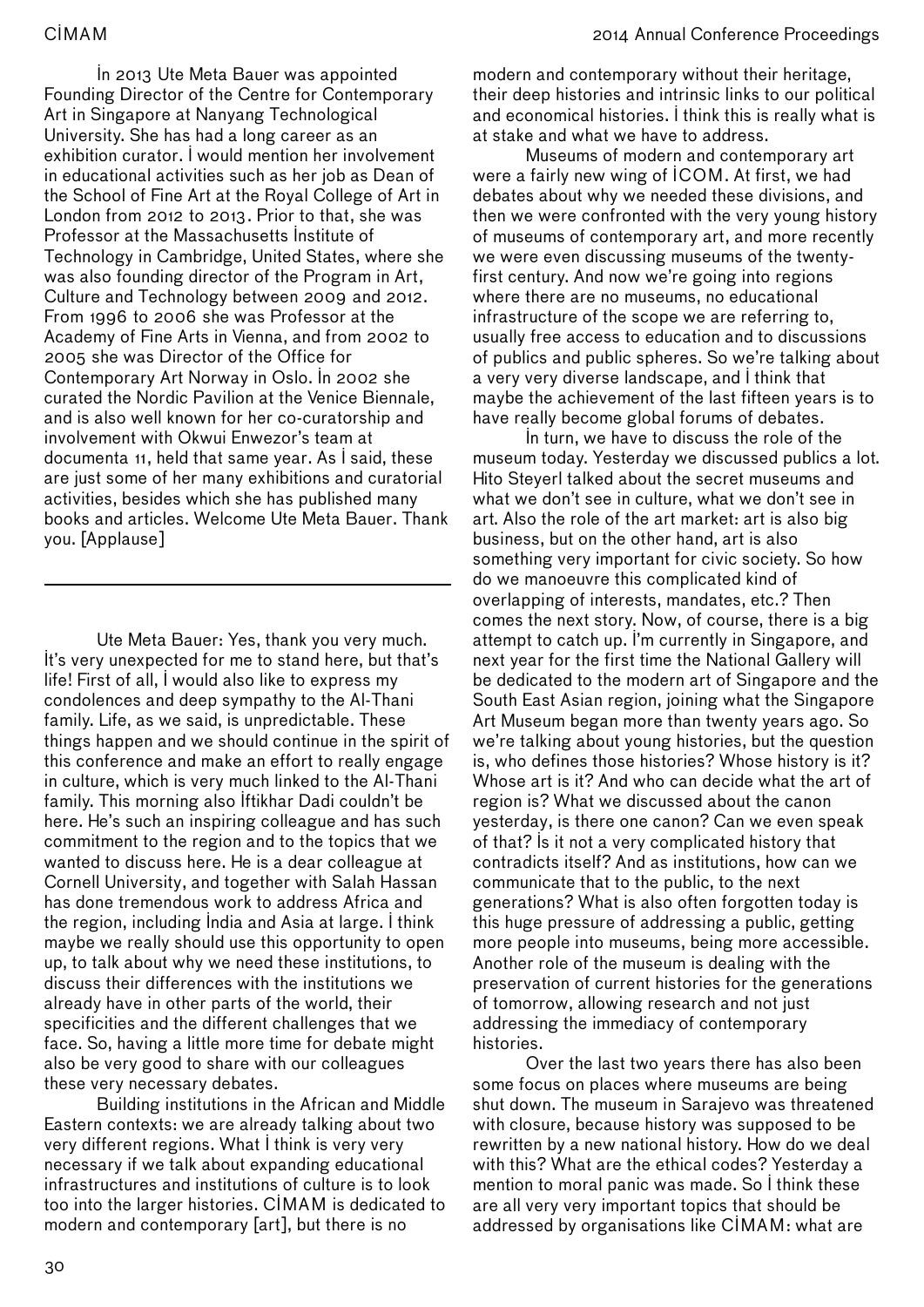ethical codes? What are the codes of collecting? What are the codes of selling art? This esteemed forum with these esteemed colleagues is perhaps the right setting for this to be discussed.

I would like to introduce our speakers this morning, and also thank the colleagues who will join this panel, this discussion, in a very improvised manner. First of all, I would like to introduce Salwa Mikdadi, associate professor of the practice of Art History at the New York University Abu Dhabi. She's a curator and art historian who has specialised in modern and contemporary art of the Arab world. Her research interests include gender and politics in art, art institutions and support systems of the arts. Prior to joining NYUAD she worked at Abu Dhabi Tourism & Culture Authority, where she established the first development programme for museum professionals. She was Executive Director of the Arts and Culture Program at the Emirates Foundation, Abu Dhabi. She is also co-editor of *New Vision: Arab Contemporary Art of the Twenty-First Century*, published by Thames & Hudson, among other publications. She wrote the reference guide on the history of the twentiethcentury art in West Asia, North Africa and Egypt for The Metropolitan Museum of Art timeline web page. Mikdadi was also the founder of the Cultural and Visual Arts Resource in 1989, and its director until 2006. This was one of the first non-profit organisations dedicated to promoting Arab art in the United States. Last but not least, she curated the first Palestinian Collateral Event exhibition [*Voices from Palestine*] at the Venice Biennale 2009 that I had the pleasure to see and to experience.

The other panellists will be Gabi Ngcobo, who only arrived last night and was very surprised by the news that he had to join another session! She's an artist, an independent curator and educator based in Johannesburg. She has collaboratively and independently conceptualised projects in South Africa and around the globe. In 2011 she curated DO*N'T/*PANI*C*, an exhibition that coincided with the 17th UN Global Summit on Climate Change in Durban. She is also the first POOL Curatorial Fellow and her exhibition *Some A Little Sooner, Some A Little Later* was held at the Zurich POOL Luma/ Westbau space from June to September last year. As co-founder of the Center for Historical Reenactments (CHR) based in Johannesburg and co-operated on *Pass-ages: References and Footnotes* in Johannesburg. She also contributed to the two-year-long research project Xenoglossia that culminated in other projects: *After-after Tears* in New York, and *Xenoglossia*, the exhibition in Johannesburg, both in 2013. And her project working title *Create, Curate, Collect: A Portrait in Three Parts* was presented at the 2014 Joburg Art Fair as part of the event's Special Projects. Gabi is also a faculty member of The Wits School of Arts in

Johannesburg. What is very interesting to me, working with David Goldblatt and also Okwui Enwezor, who was the curator of the 2nd Johannesburg Biennale, is to look into how the histories and the settings, the infrastructures change very quickly, even over the course of a decade. I think it will be very interesting to hear an update also from you on the situation I experienced when the Johannesburg Biennale was shut down due to conflicts like the local versus the international, the interests of a local art ecosystem versus the global players who are often parachuted in. I think that's another thing we have to discuss, along with sustainable infrastructures.

And last but not least, our third panellist will be Abdellah Karroum, whom most of you know of course as our host. He's a curator and writer, but this morning we will not have him on the panel as the Director of Mathaf but as the founder and artistic director of a number of art initiatives, including L'appartement 22, an experimental space for exhibitions and artists' residencies founded in 2002 in Rabat, Morocco. He curated the éditions hors'champs series of art publications and in 2007 set up a radio station. Artistic director of *Inventing the World: The Artist as Citizen* for the biennale in Benin in 2012 and curator of *Sous nos yeux. Before Our Eyes* at La Kunsthalle of Mulhouse and MACBA in Barcelona. Associate curator with Okwui [Enwezor] at the third Paris Triennale of *Intense Proximity* held at the Palais de Tokyo. Other curatorial projects include *Sentences on the Banks and other Activities* at Darat al Funun in Amman, and a proposal for articulating works and places for a third biennale in Marrakesh. He has just curated Shirin Neshat's exhibition.

Again, why is this so crucial? I first experienced CIMAM fifteen years ago, when there were very few guests from other parts of the world other than Europe or north America, so it's remarkable how global our organisations are today. It's also remarkable to finally recognise the scholarship and the achievements that have been generated in the regions. Art is everywhere and so are scholars, and I think that we are finally catching up, and respecting and recognising that. With no further due, I invite my colleagues to the panel. [Applause]

Ute Meta Bauer: This was maybe a lengthy introduction but I think it's really crucial that we also consider who we are, what CIMAM is and what issues we address. As stated by President of CIMAM Bartomeu Marí, it's the first time that they are addressed in this part of the world, so we should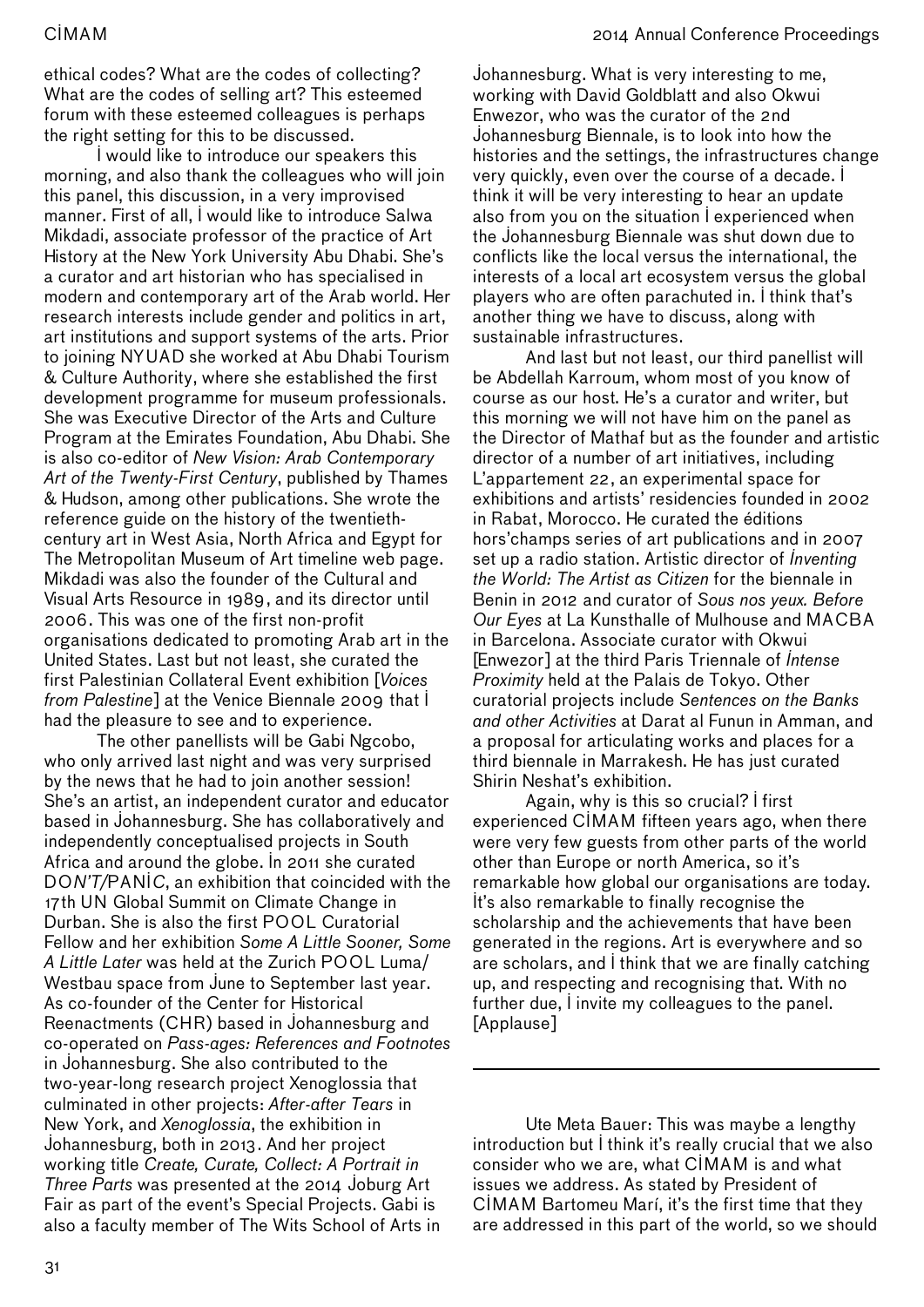see what this really means. I think it's good to start with Salwa [Mikdadi], who has dedicated so much of her academic and curatorial life to the region and to [studying] where we are in terms of institution building. How do you see the perspective and how do you see the links between collecting, preservation and education?

Salwa Mikdadi: Thank you, and thank you for inviting me here. My condolences to Sheikh Hassan and his family.

This is a huge subject, very broad, so I'd like to focus on three areas this morning. One is the relationship between these young institutions and the government. Another is that of professional networks and the standards of professional practice in the region. Third is the relationship between these institutions and the universities. These are three essential areas that have been somewhat marginalised in relation to what's happening with the market and the emphasis placed on commerce and the arts in the region.

Years ago, the Association for Modern and Contemporary Art of the Arab World, Iran and Turkey (AMCA), held a session at the College Art Association entitled 'Art Without History', and as Ute mentioned, it's assumed by many that this art began now, or was discovered one day, and that the practice of art and art institutions in the region have no history. This is something very important to note because, much like Napoleon discovered Egypt kind of late, there also seems to have been a late discovery of the art of the region. The reason I say this is because earlier, in the past century, we lacked the infrastructures for these institutions to develop, and governments were not equally supportive in all Arab countries. When we discuss the Arab world [we should bear in mind that] this is a huge region, with almost 400,000,000 people, so we cannot generalise that all countries in the Arab world are similar. It's very important to note that each one has its specificities.

As I said earlier, I'd like to focus on the relationship between these institutions and the government. There are twenty-two Arab countries, and only eight of them have cultural policies, which is very important for the development of art institutions in the region. Why is this? First of all to safeguard the rights of artists, intellectuals and writers in the Arab world, and to ensure that there is proper legislation in place, to protect them and sustain their work over many generations. The first of the eight countries that have adopted cultural policies in the Arab world did so in the fifties and, to date, none of them have revised these policies. These laws were supposedly enacted between the fifties and the seventies, but were maybe not put into practice. If we read the cultural policy of Tunisia, for example, we'll be surprised to see how supportive it

is of artists' freedom. In reality, however, that's not the case, as we saw during the period prior to the Arab Spring.

We also discussed yesterday the role of the artist, and the role of the artist in the Arab world has changed. Actually, as the artist Shirin Neshat mentioned yesterday, she doesn't work in the studio, she works somewhere public, and that in itself has changed the role of the artist in this region too. Most of the members of our young generation of artists work among the public instead of in their studios. They carry their digital cameras and their computers everywhere, recording, actually recording history as it happens. And that has quite an impact on government legislation, because the public, the general public now in Egypt, in Tahrir Square, knows the artists, they have worked with them, painting on the ground and on the walls. This has changed the position of the artist dramatically over the last five years, from an art restricted to a few to an art for the public. This in itself supports artists' recent demands for new legislation in the field of arts and culture in Egypt, for instance. So, very briefly, this is one area.

Another is the fact that in order to have viable institutions we also need stronger networks among professional practice groups within the region, to communicate with important institutions or networks such as CIMAM and others. In my very first research on Arab art institutions in the early nineties, I interviewed twenty-nine Arab art institution directors and only one of the twenty-nine deemed it necessary to have a professional practice group of curators or art practitioners. This has changed now, and there is a critical need to set standards for the profession, ethics for curators who are working in between the commercial and the non-profit sector.

The third area, where I am now situated, is the university. We have few universities connected to museums in the region, and we need to strengthen these relationships between the research that be conducted at universities and how it can serve institutions such as museums. So basically, these three areas have been a concern of my research over the last twenty-five years, and I am delighted to be here today to discuss this with you.

Ute Meta Bauer: Salwa, before I move on, I would like to ask a question. How do you see the dilemma we face in different parts of the world? If we talk about the Arab world, it's very diverse, the constituencies are very diverse, so we still talk about the Museum of the Arab World versus national museums, which are equally problematic. The Museum of Modern Art is called a museum of modern art and has its location, New York — it's not like the museum of modern American art. How do you see this, with your long experience? Is it necessary to address the specificity of a region? How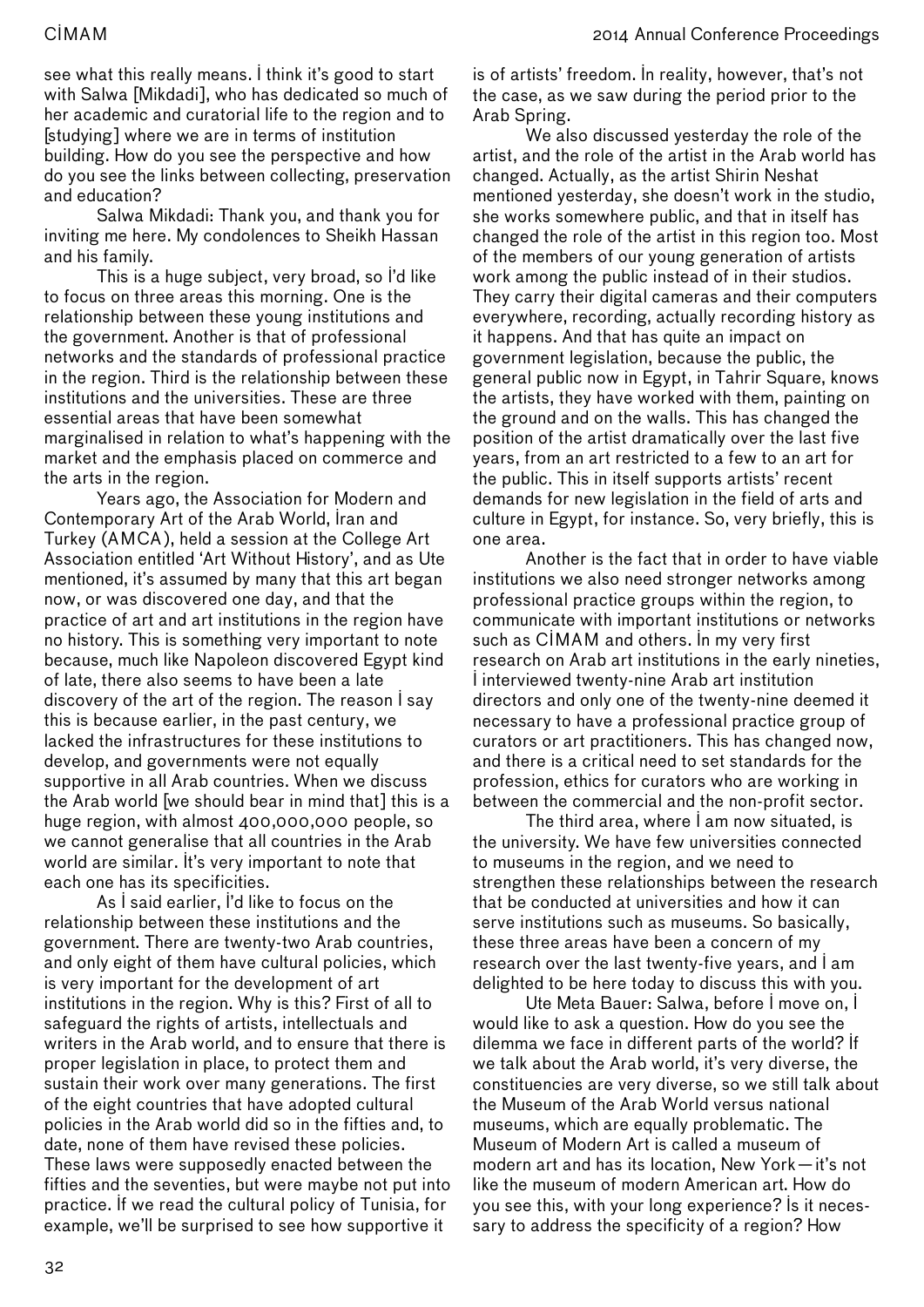would you cover it? What do you think is productive?

Salwa Mikdadi: I think we need to look at it two ways. Mathaf approached it in its name, which is the Arab Museum of Modern Art. It was very clear from the name that this museum was about art from everywhere, am I right Abdellah? We say that, but at the same time, as I mentioned yesterday, the vital role of museums here is to preserve and record the history of Arab art which [is something that] had not been done previously, or had been done in bits and pieces over the last one hundred years. So we don't have a central museum that has gathered information, or enough scholars who have worked on this subject and therefore are just beginning to gather primary documents published in Arabic in the twenties and thirties. Unfortunately, much of these sources have now been destroyed, for example in Syria, as we know. Libraries too… the National Library of Iraq was destroyed during the American invasion, not long ago actually, this century. That was a major resource for our research. We have very little time really to save what remains of the history of art and the history of culture in general in the Arab world, due to the continuous conflicts, wars and atrocities that are taking place and that are affecting our reservoir of culture. We need to record that as quickly as possible and gather this information. My colleague just handed me some books published in the nineteen sixties, which are very valuable. She had a few extra copies that she had found. So I was very excited (I haven't been so excited in a long time) to have a few brochures by artists from the sixties because, as I said, many have been destroyed.

Ute Meta Bauer: I'm handing the microphone over to Abdellah who has experienced both [situations]. Dealing with contemporary art, where there are no spaces for contemporary production if one does not invent them. They haven't come from the government but from the art community, to show each other what is to be done and to invite other artists. This doesn't follow any national agenda; it just follows the artistic production of a locale. Now you're basically the head of a museum with an agenda and maybe you can tell us a little about the impetus behind the setting up of L'appartement 22 and other initiatives of yours in Morocco, and what differences you find here, wearing a different cap.

Abdellah Karroum: Thank you. One remark before answering your question. Thank you for your introduction. It's important today that we are in a university. As Sheikh Abdulla says, the proximity between university and museum is very important. We need to define [what we mean by] institution. An institution does not necessarily precede action or the object. The organisational aspect of the institution or the display could come after the production; I think this is usually the case.

So now to speak of L'appartement 22, which is a very interesting project that dates back to the years 2001 or 2000. It's a project that started at the university, in a context where there was no established institution for art (for modern art, for contemporary art or simply for art), but there was a landscape, a number of artists and intellectuals who produced articles, thinking and art works. Sometimes they exhibited them outside the country, sometimes in small commercial galleries. But in Morocco, as in many African and North African countries, there were no spaces where artists were invited to produce — just investigate, research and produce art works that were only for thinking, for education. There were, of course, a lot of places that were predestined to house what we would call artistic activities, as something supposed to be part of the corpus of education. In general schools we have what we call art education, initiation to art for example, but we don't have places for research, places for exploring ideas, exploring the position of artists, exploring how we can create a space and artists can define their position, propose projects for society and become actors or citizens who contribute to thinking the future of society. As I said, L'appartement 22 was set up at a university because when I completed my studies in France, in Europe, I returned to Morocco, to Rabat, and there was a desire to work with artists of my generation. I was in my thirties at the time. I met a lot of artists who had very important proposals for society, social projects, artistic projects, philosophical projects. They were saying 'I am part of this society, I have a project and I want this society to look like this, so my art work, my thinking need to be taken into consideration by political thinkers or planners, or by people in the sphere of economy, by municipal authorities'. The context was nothing like that of Doha today; we didn't have the same resources, it was completely different. At that time the university did not have an art department. I wanted to set up a department for the arts at the University of Rabat, and in discussions with the president of the university at that time we realised that it would take twenty years to have a place where people could learn and where artists, or thinkers or curators could be 'produced', so to speak. So I decided to start this education programme in my apartment. This was the first programme that was set up in 2002 with a series of talks and workshops based on the idea of lessons (lessons in painting, lessons in film, lessons in writing), each with one teacher (one painter, one architect, etc.). Every field was approached from this perspective of sharing an idea that was explored, investigated, written about by one individual, a researcher, and inviting an audience to experience it, if it was a production, or to interrogate it and understand it. Then came a series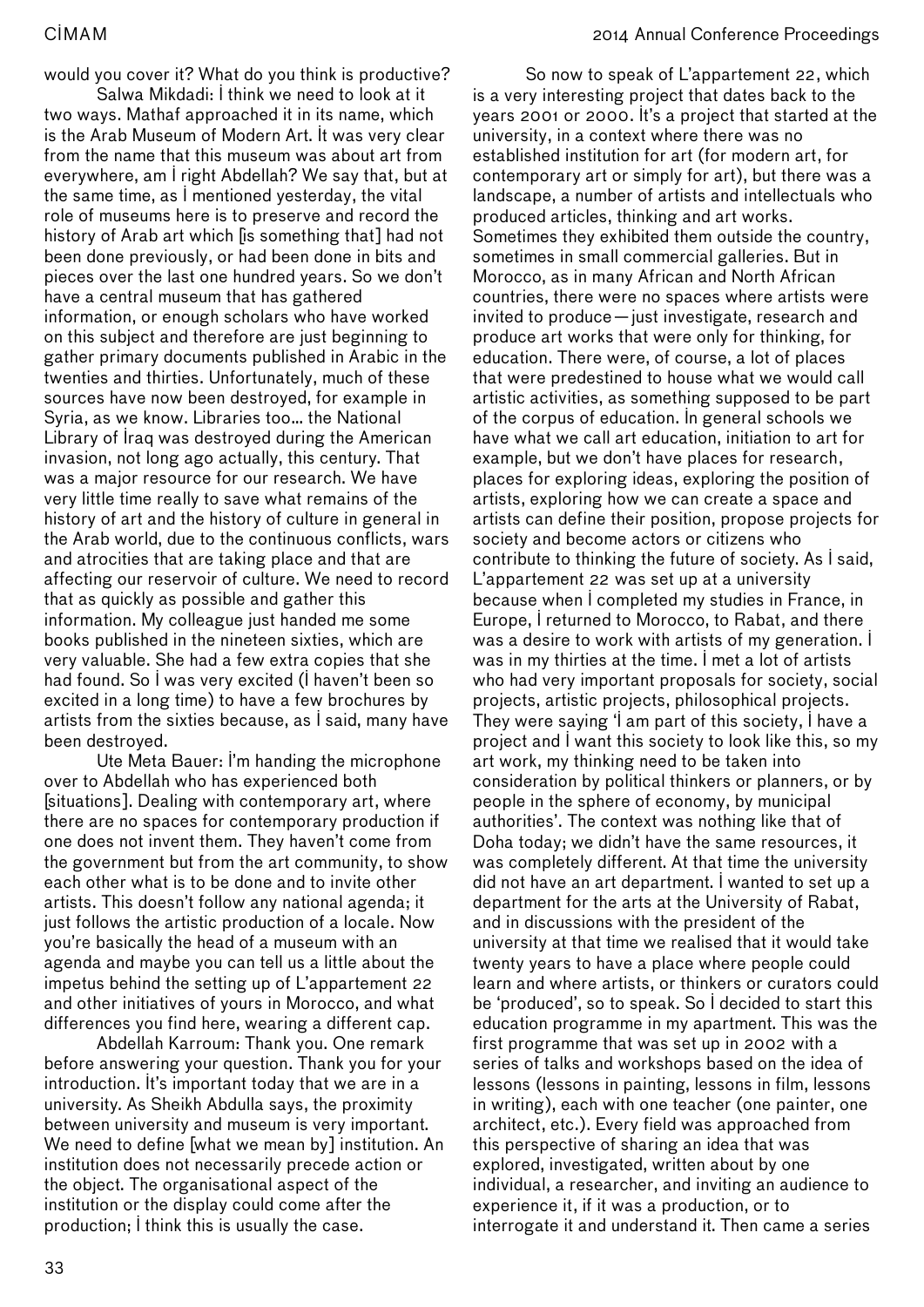of residencies in my place which, after a few projects, became a public space — it was a private space that became a public through practice because the artists appropriated the place and audience started to come and listen or to meet the artists. This is how this small project started. It began as a post-research project at the university when we realised that we didn't have that kind of space, and all we wanted was a place from which to offer an artist a platform to share a project and we did not have this arts centre. As a curator, I was thinking about what we could do to bring artists and audiences together, so I found myself in this position. I don't know if it was the easiest, but for me now I think it was the fastest [project], it was the simplest of those I've done, although now I realise it was not that easy.

Ute Meta Bauer: But basically you assumed the agency, the responsibility, the initiative yourself. Another artist in Morocco was Yto Barrada, with the Cinémathèque Tanger. Nobody had dealt with cinematographic history and so, as in other cases, artists or young curators just did it themselves. When institutions just don't exist, as in Morocco, where there was no such museum, how can these practices be linked to this notion of research, and of making them accessible later to a wider public or for future research? How did this bridge appear? And, as Salwa mentioned, these practices are there, so how can they be dealt with by institutions without being swallowed by them or 'owned', and considered instead as a very productive way of constituting those institutions?

Abdellah Karroum: I think, to be brief, it always starts with a need. The material is there, whether it's archive, it's history, it's knowledge in general, and for an institution to be accomplished it would need to add the tools. So we have the material and we have the tools, either to create and edit a publication, or to create a physical space, temporary or permanent, to respond to the needs. In the example of Yto Barrada and the Cinémathèque, she had an interest in film-making, in images in general, to tell her own history and her country's history. The need was produced by the lack of investment by the state in modern and contemporary cultural production, whereas in many countries around the world the investment isn't necessarily in listening to artists, in creating platforms. Education would be about unification, or about propagandistic aspects, not development.

I think the context here is different, because the museums are amid universities and look to the future. It's completely different. So we have temporary spaces, made to respond to specific projects, as in the case of L'appartement 22, and spaces like the Cinémathèque de Tanger, which is more permanent because it is an archive and

therefore receives visitors who need to stay  $longer - it's a physical space. The rent of the$ Cinémathèque is about 10,000 dirham a month, because it's a big place that opened three years after the Apartment [L'appartement 22], whereas my place costs 200 euros to rent. L'appartement is based on temporary projects and the Cinémathèque is based on a long-term project because it has this archive.

Another difference we can establish is between very localised projects that respond to their context, and nomadic projects. Among the former, Apartment 22 stands opposite the Moroccan Parliament, so it's a political statement as well, a position in which we face the seat of power from the space of another power—that of art—that creates this very localised dialogue. The latter, nomadic projects, respond to very different problematics, both in the spatial terms of a specific geography, and in the idea of moving in political or social terms, moving between the sphere of education, art and politics. So they really comprise many many categories.

Ute Meta Bauer: So what you propose is essentially the idea that the museum is not alone; often it doesn't exist, but if it exists it must admit that it's not alone, that there's an ecosystem around it. Very often, in the past, museums were a little ignorant of their ecosystems, and I think that that is something that luckily has changed, and has to continue to change. With Gabi, I would say that I experienced a generation… I just mentioned David Goldblatt, an artist I met early on, when working at documenta, who could be described perhaps as the kind of artist who was a witness of history. David would not do works outside of South Africa; he said, 'This is my place, this is where my agency is, this is where I see myself. I can show it elsewhere but I can't produce elsewhere'. He was also very involved in supporting a younger generation in their education (in terms of lack of access to proper education), supporting a next generation of artists. But you [Gabi Ngcobo], I would say, are more an artist as researcher, an artist as curator, and you assume that agency much more in terms of who writes the history and who disseminates the history, in order to keep control of that. Maybe you could tell us a little more, because I think it's very interesting in your curatorial practice, which I see developing into an artistic practice.

Gabi Ngcobo: Thank you and good morning. And thanks for inviting me to this panel, which is an extra so I must try not to discuss my forthcoming presentation. If I repeat myself, forgive me.

I don't know where to start! Perhaps I could start by thinking about a symposium that was organised in Dakar two years ago by Raw Material [Company], which was titled 'Condition Report.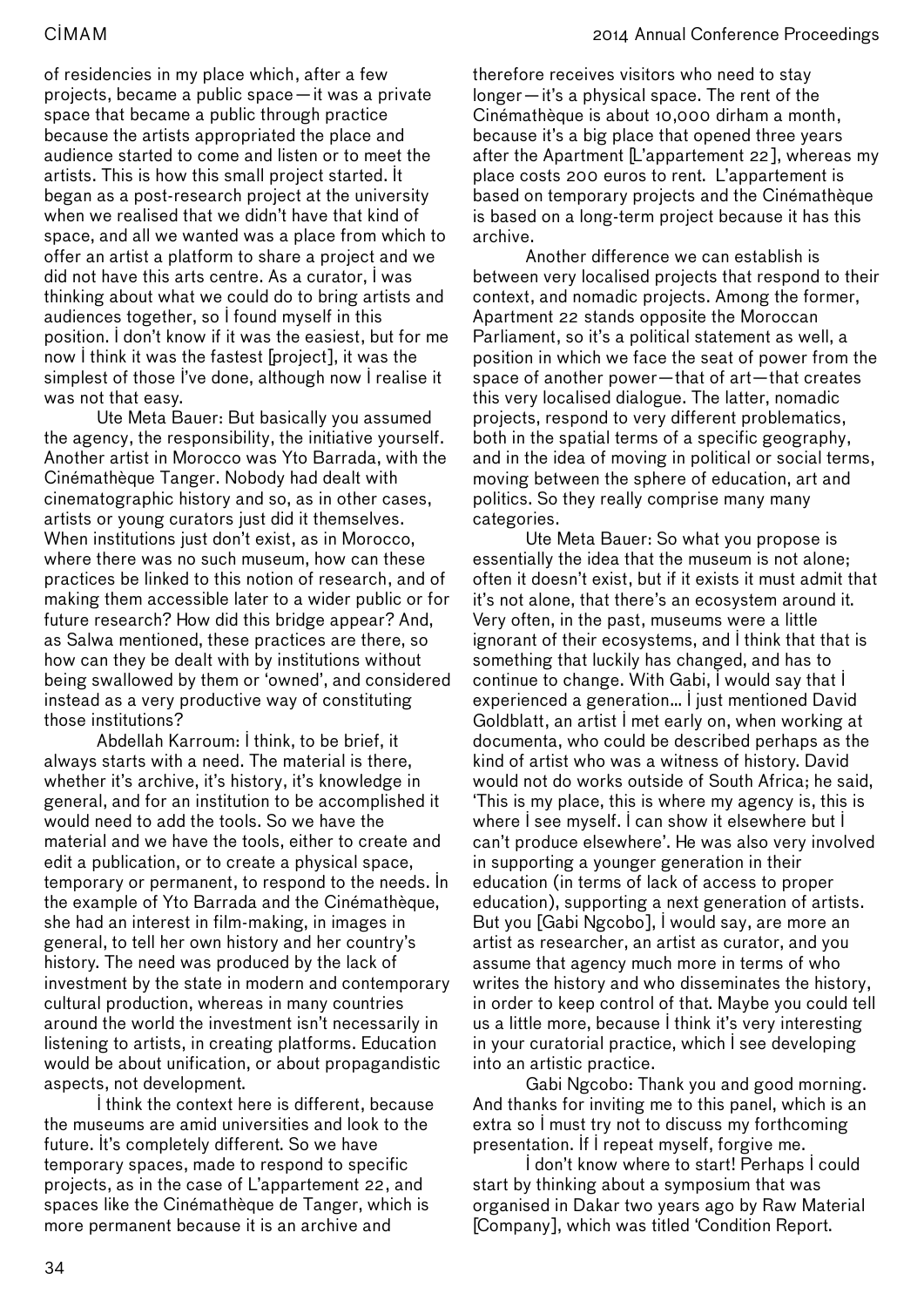Symposium on Building Art Institutions in Africa'. It was in fact the recognition and mapping of a new movement in institution building in Africa, and elsewhere, but also of movements that are independent of colonial history and museums that were constructed during colonialism. It was really useful and interesting to be in that space, because you began to feel less alone having peers who were perhaps thinking about the same things and trying to develop a language to talk about history. When you were introducing me you mentioned the Johannesburg Biennale. For me it's a very fascinating phantom, a phantom pain because I missed it as well  $-$  i remember taking a bus from Durban to go and see the biennale but it had closed prematurely. So it turned into a fascination for something I didn't experience but which comes back to haunt me quite often, as an institution that is no longer there. And it's been interesting in terms of how, at the Center for Historical Re-enactments we've tried to reimagine, or to deal with the questions of local and global you mentioned earlier (and I will talk of this in my presentation). And so with the 'Condition Report' we also started to see the difference between what independence meant in Lagos and what it will mean in Johannesburg or in Harare, for example. Because in South Africa there are also historical institutions, such as the Johannesburg Art Gallery, that have been there since 1910, but at the same time there are some very very new institutions set up after 1994, which are really considering making a franchise of memory, of history. And yet, for example, when Bisi Silva [Nigerian contemporary art curator] in Lagos is thinking of independence, it is a different kind of independence. Also, having had experiences and working in Kampala recently, one starts to think that the independence is perhaps not even independence. It's complicated by colonial residues that are still very much at play.

With regards to other new institutions in Johannesburg, you mentioned for example David Goldblatt and the Market Photo Workshop, which is a school that really focuses on teaching and expanding photographic language and is very accessible to young, black, would-be photographers. It has produced photographers like Zanele Muholi, Thabiso Sekgala, Sabelo Mlangeni, Lolo Veleko and many many others. And perhaps it does complicate or entrench the idea of photography as an entity in its own right, and that of art as an entity in its own right. Sometimes it really divides artists locally, because the Market Photo Workshop is about photography and sometimes it's hard to become involved. I've been asked to teach there, but it produces almost a shot, it's hard for us to sustain a discussion. But above all, what the symposium on building art institutions, the 'Condition Report' has

[35](#page-1-0)

afforded me was a resource, a teaching resource that has been really helpful. At university this year I taught a course made up of thirty students titled Building Institutions as a Creative Act which was really trying to open up the possibilities of selforganisation in students, because often there are no opportunities for them when they complete their degrees. It was also designed to open up a space in which they themselves would be able to think about really pursuing their own initiatives when they leave the school. So it's all over the place, it's complicated and it's still trying to find a language. But I think that the platform in Dakar was really quite useful even to reject certain things, to see the trends, to be able to see where things are going and to retract from that, to keep them going.

Ute Meta Bauer: Speaking of Africa and of institutions, if you take for example Salah Hassan an Ibrahim Hariri, in terms of Sudan they wouldn't even be able to develop an institution concerning the art history of their own country in that country due to political reasons, and I think that globally it's not the only case. So the question is, even, how to protect the histories, and the histories of art? What you think are histories of art are not based on artefacts, they are based on sociopolitical relations, such as the role of artists, on whether artists are rejected or accepted in society, and which artists we are talking about, and how a can museum encompass and communicate that.

Before we open the session up to the public, could we discuss this? Marcia Tucker at one point developed in New York The New Museum, because she thought that museums had to change, they had to admit that artistic practices had changed and there couldn't be one canon. How do you see your experience actually shaping a museum that has to be different, in a nutshell?

Salwa Mikdadi: You spoke earlier about the ecosystem. My observation of the Arab world is that we have no systems, so that's why I mentioned legislation, networks and universities as helping to establish at least some of the support systems for art in the region. But to answer your question directly, it seems that the most successful art projects are those that are led by artists, [those that are] driven by the art itself rather than by an institutionalised project. They also reach a wider and more diverse population because they move between different regions, and they are more or less in a liminal space and yet are approachable — young people feel more comfortable in informal spaces than in formal museum settings. That is at least what I have observed. For example, a centre called Makan that was set up by an art professional in Jordan draws a large number of young people, and the topics or themes change. Different artists, writers or film-makers are all engaged in these discussions, at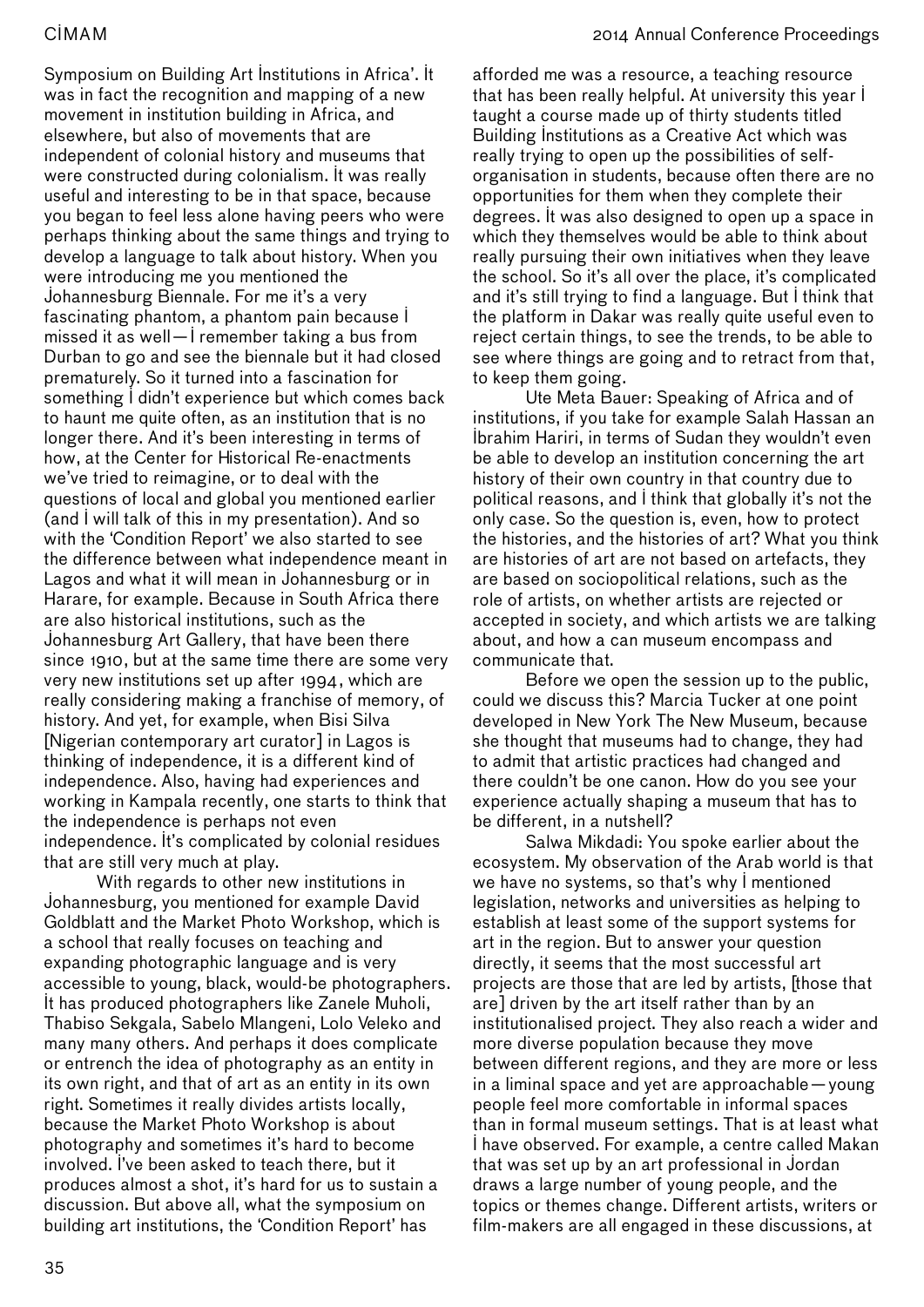which they decide to collaborate on specific projects. So it is continuously moving and changing, adapting and responding to the needs of the communities, although they focus more on Jordan and not just urban settings — this is one of the few organisations that I found in that they're moving outside of cities. So quite a few of these projects seem to be flourishing in the region, and there are a huge number of them, over a hundred according to a brief calculation I made two years ago. I think this is what we need to look at: how museums can learn from these smaller initiatives, whether they are formal or informal institutions. We're reaching a point at which those institutions or projects that were set up by individuals, such as Apartment 22 for example: what will happen to that project twentyfive years from now? How do you sustain a successful project like that? Well, it needs to be institutionalised, have board members, etc. So how would that comply with government regulations, with the status of non-profit organisations in the country? This is one of the major issues that we face in the Arab world, how to register non-profit organisations.

Abdellah Karroum: Thank you Salwa. I think that it's a very interesting problematic, the issue of institutional legislation. Talking about systems, you were saying we don't have a system in the Arab world. But I don't think a system is productive, a system understood as something institutionalised. However, in contrast, I think that methodology can be productive, methodology as opposed to systems — this can work. I'm now talking from [the perspective of] that space, not as director of a museum in Doha. A project like Apartment 22 as an example — there are many other examples in history, if you look at Africa for instance. I like the title of Building Institutions as a Creative Act, and Gabi's intervention about post-colonial activities or I would say post-independence, because sometimes independence can be more problematic than colonial periods. Post-independence implies having to move forward, dealing with what is left, the remains, which are very important. At this assembly in Dakar two years ago, Raw Material, we tried to make an inventory of creative spaces in Africa. I think we have many similar problematics in this region of the world, in the Middle East, and in other Asian countries such as Azerbaijan, Pakistan or Bangladesh; similarities in terms of methodology, how, from our observation as curators of artistic production, of discussion, of thinking about your society, we can formulate a challenge. Not how to help an artist to produce, not how to promote your friends, or position artists from your country on the global art market — it's not about that, but more about thinking of how to formulate a project for your own society, how to make the voice of artists heard, along with those of curators and other intellectuals

as citizens, as contributors, as part of this society, either with or against [the voice of] social organisations, government institutions. This is where the value lies, not in having the biggest building, for instance. We'll talk later about this methodology, but even big, official institutions can have this methodology, so it's not a question of the big institution as opposed to smaller ones, it's not official as opposed to independent. I think this is a very important issue. And just one remark about Apartment 22 and its sustainability, now that it has been functioning for twelve years and yet has never been officially registered: it does not appear in commercial registers, in those of associations or organisations, so it does not have any official existence on, paper. I hope this is not recorded and told to the police! [Laughter]

Gabi Ngcobo: My response to the 'Condition Report', when the conference was over and I was asked to write an essay for the publication, was to suggest that at least with CHR an end was involved, and my contribution was titled 'End Notes'. At that point I was thinking of it more as a performance, a performative act. It made me think that perhaps — and I'm speaking in the context of South Africa, where there are new museums, post-1994, with permanent exhibitions that cannot be moved or changed. This is the case of the Apartheid Museum, the Hector Pieterson Museum. The museums and the displays are created by architects, so as a curator looking after these exhibitions you're basically just looking after a display that is not supposed to be moved. So this proposal to end CHR for example was within that landscape, the idea that one could perhaps conceive of a museum with an expiry date that would exist alongside this permanence of history. There are many hierarchies in archives, although they are chiefly shaped by one voice, the ruling party, and it's really hard to find or to situate the blind spots. I think for CHR we were really interested in the blind spots in a place like Johannesburg that is changing really really quickly.

Ute Meta Bauer: We have ten minutes for Q&A: blind spots, the one voice in the museum. I'm sure there will be some resonance to these ideas. Are there any questions, comments?

### **Questions** and Answers

Q: Which were the countries that implemented cultural policies in the fifties?

Salwa Mikdadi: I said the first one in the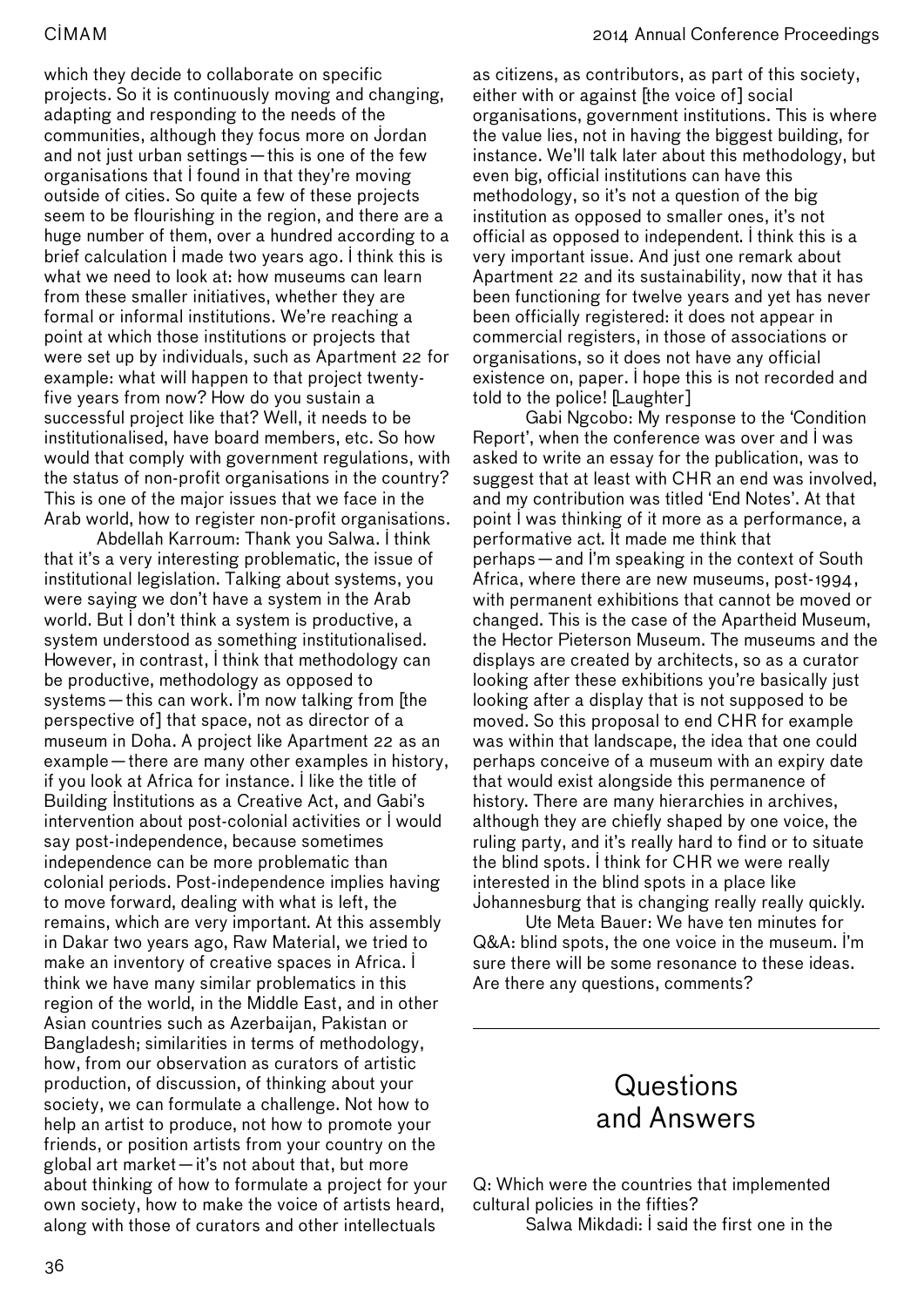fifties was Egypt, followed by Tunisia, and I mentioned later that they developed further in the sixties and seventies, so the rest came later.

Q: Which are the rest?

Salwa Mikdadi: I can't remember them all quickly, but I can give you a list of them afterwards, I can write them down. But definitely Egypt, Syria, Iraq, Lebanon, Tunisia, Morocco. The Gulf countries have not followed through, but there is a book with a list of them, publications on cultural policy, although they're very old, as I said, and they haven't been updated. There is a publication coming out in English on the topic.

Q: Thank you.

Antonia Alampi: I'm Antonia Alampi and I'm an Italian curator at Beirut in Cairo, which has no actual connection with Lebanon! I would like to return to the matter of legal registration, questions concerning legality, economy and infrastructure really, that very much influence and shape the way institutions manage to sustain themselves in the region. I feel I have an urge to specify also certain things. It's the second time I hear Tahrir Square mentioned during the conference, as if nobody had noticed that Tahrir no longer exists — a *coup d'état* took place in Egypt more than a year ago, there is a new protest law, according to which protesting is impossible, people are in jail. There are two new laws that are actually going to threaten the life of organisations, including cultural organisations, in Egypt, and all of us are going to be threatened with possible lifelong sentences, and most of them relate to our legal registration and funding. I wonder as well, when we talk about collaborations between museums and with smaller institutions, how can the reverse process take place so that the partnership can inform the practice of larger museums in the future, etc.? How can larger institutions actually be supportive of smaller institutions whose lives are threatened and have a really hard time in finding even a way of surviving and sustaining themselves? Especially when we think of funding strategies, all the foreign funding that comes particularly from Europe and the United States, that tries to shape the form of our institutions and make them like how institutions would be run in Europe and in the West, which is in fact totally impossible to apply locally because of completely different legal systems, economic systems, infrastructural systems, governance systems, etc. Maybe this is more an emotional statement than an actual clear list of questions, but I wonder how we could actually try to be more specific, especially considering the diversity of the situation in this specific region, and explain how new collaborations can be approached in which we could talk of advocacy, for example? We need legal support, we need legal help, we need help in rethinking how funding is actually enacted.

That's it, I think. Thank you.

Abdellah Karroum: This is a very important and interesting question — legality. Sometimes it's very problematic. Initiatives or collaborations can even become criminalised in certain countries now; I think this is the tendency in some protectionist systems. But I think this is really a debate that deserves another conference in itself!

Salwa Mikdadi: Briefly, the reason I mentioned cultural policy is because it's defunct, as I said. It was from the fifties. Clearly, what was meant was to draw attention to the fact that during the Arab Spring, writers, film-makers and artists were advocating for a revision of this policy and nothing happened. And now, I agree with you that life is threatened and many are already in jail, as we speak. So there is no cultural policy supporting the work of artists or institutions in the Arab world that we can say is functional at this time, that we have freedom of speech or any of those legal systems found in other countries. So as I said, these smaller institutions are working in these interstitial spaces and are able to pop up among communities and seem to be the most successful at this stage, more than the main museums. At the same time, museums such as Mathaf are aware of this and are inviting these younger and smaller institutions to their spaces, to speak out. So they're giving them a platform (at least I hope this is the case), so at least they would get support until the policies change.

Antonia Alampi: In part, this is the issue I find at times, because the matter is not necessarily trying to find platforms to speak elsewhere but rather how we can actually get support locally. It's almost in the sense of say how many artists are actually sent to Cairo, do new productions and then are shown in museums all over the world. But there is rarely an interest in having their work actually shown in Cairo, because of course the infrastructure is weak, etc. It's much easier to send money for productions, for works greatly inspired by the local context, but there is no actual deeper interest in these works being visible and legible locally. The same can be said for the life of institutions: the problem is the life of institutions locally, that need to sustain themselves locally, because that's where the work is actually important and relevant, more than in, say, speaking or representing what we're doing locally elsewhere. Of course, platforms are interesting, but it's as if a different route were extremely needed right now.

Ute Meta Bauer: I think this necessity of space for local production and writing local history has been brought up by all of the speakers. I see there is a deep commitment and I think that is slightly different to museums in other parts of the world, where—and I think our colleagues can confirm this—there are also pressures. The Tate Modern has to expand because they have so many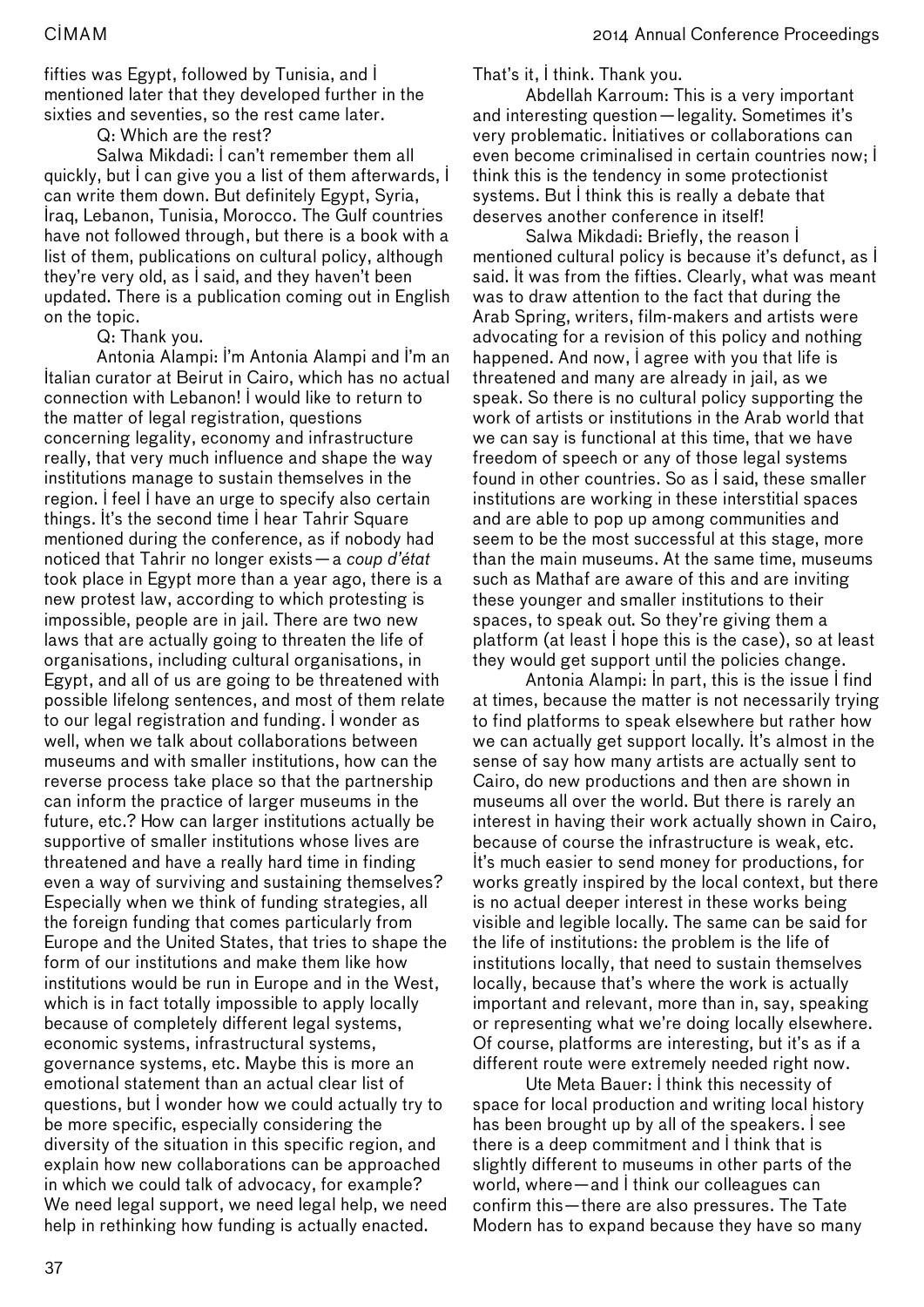tourists coming in, more than five million visitors that they can't stay in one building… Yes, like MoMA. I'm sure there are others, the pressures of tourism, of boards, etc., which are of a different kind, but what I see here is that you all seem very committed to your locale, to freedom of speech, artistic production, and actually negotiate with civic society through the arts, and I think that's something very important. Maybe before we close the session, are there any more questions?

Q: I just wanted to make a comment in addition. Actually, Abdellah gave an answer with this model of L'appartement 22. But you speak about the production of this grass-roots effect that will benefit local contexts, and not about the reproduction of the art system. The size of the institution doesn't really matter; what is important is what's left. That's probably the answer, the grass-roots effect — rather than speaking of post-colonialism, maybe we should be speaking of self-colonialism. I shared this debate on the bus with a colleague. This could be another way of seeing it, to indulge the view of a larger institution, the market, the artists you support locally.

Ute Meta Bauer: Luckily, two of the speakers will be making their presentations later and so there will be another Q&A session; I hope Salwa can also join that. And I think you now all deserve a coffee break and we will continue this very interesting debate after the break. Thank you. Thanks to the speakers, of course. [Applause]

Kian Chow Kwok: The session now will last one hour and a half, then we will have a lunch break of the same duration, followed by a panel another hour and a half discussion. We'll have to work very hard before and after lunch.

My name is K. C. Kwok. I'm on the board of CIMAM. I'm from Singapore but I have no affiliation with the private 'secret' museum. We've had presentations this morning already, which have already included two of the four presenters at the current session, Abdellah [Karroum] and Gabi [Ngcobo]. We will now have them again, now focusing more on their own institutions, as the topic today is institutions and the institutionalisation in the regions of Africa and the Middle East. We will also have Suha [Shoman] and Zeina [Arida], whom I shall be introducing shortly, and for the panel discussion this afternoon… in fact Gabi was just asking me whether she had to do three presentations today. Well, yes and no, because we can't have too many people on stage, as you see, there is a limited number of chairs. So we will continue to have Abdellah and Gabi, as well as Salah and Ute in front, close enough, which means that the audience may also ask them questions and provide comments

specific to their presentations. So in addition, then, to Suha and Zeina, who will join the afternoon panel session, we will have two other people: Mayssa Fattouh, who is curator of the Qatar Art Centre here in Doha, and Antonia Alampi, from the Beirut art centre in Cairo. So that will be this afternoon's panel. By doing this we also realised that all the issues that we've been discussing are all very closely linked, so it's not a question of working out mathematically how many presenters and so on, but of all of us here in this room sharing the issues and challenges together.

Speaking to some of the participants here, my attention was drawn to the brief for this session, the last paragraph of which says (this is, of course, talking about Africa and the Middle East) 'What is the role of art in the construction of a specific historical narrative within this globalised environment dominated by economic and political hierarchies?'. Now in the morning session we were reminded by Abdellah that instead of talking about a kind of post-colonial situation we should also place emphasis on a post-independence context, and indeed the idea of building institutions is very much linked to the idea—or rather the processes—of nationalism. Therefore the characteristics of institutions are likely to be more closely linked to a post-independence context than to post-colonial discourse. However, we were again reminded by a member of the audience this morning that it could be a problem of self-colonisation, for as long as the reference to the earlier colonial model of museum is valid, perhaps the museum process is in itself a kind of self-colonisation. The second and very last sentence in the text I mentioned asks, 'How is history written from directories that are dominated by religious, military and gender conflicts while also being submitted to censorship?'. Now there is some concern that this line refers particularly to the region that we are talking about today. I think we all realise that in fact this affects all of us, whether it is Africa, America, Spain, or Singapore for that matter practically all places in the world face such challenges and such pressures. This is why we are all here today, coming from great distances from around the world in order to share these problems.

So CIMAM, as you know, travels all around the world to hold these meetings, which are not about a group internationally having professional knowledge that they just want to share with local practitioners, artists, etc., but rather about learning from each place, hence the focus on this specific region.

This links up nicely with the discussions yesterday, when we were wondering how we could possibly collect all the art works in the world when many of these works are not collectible, many of these works are not material-based. Yet there was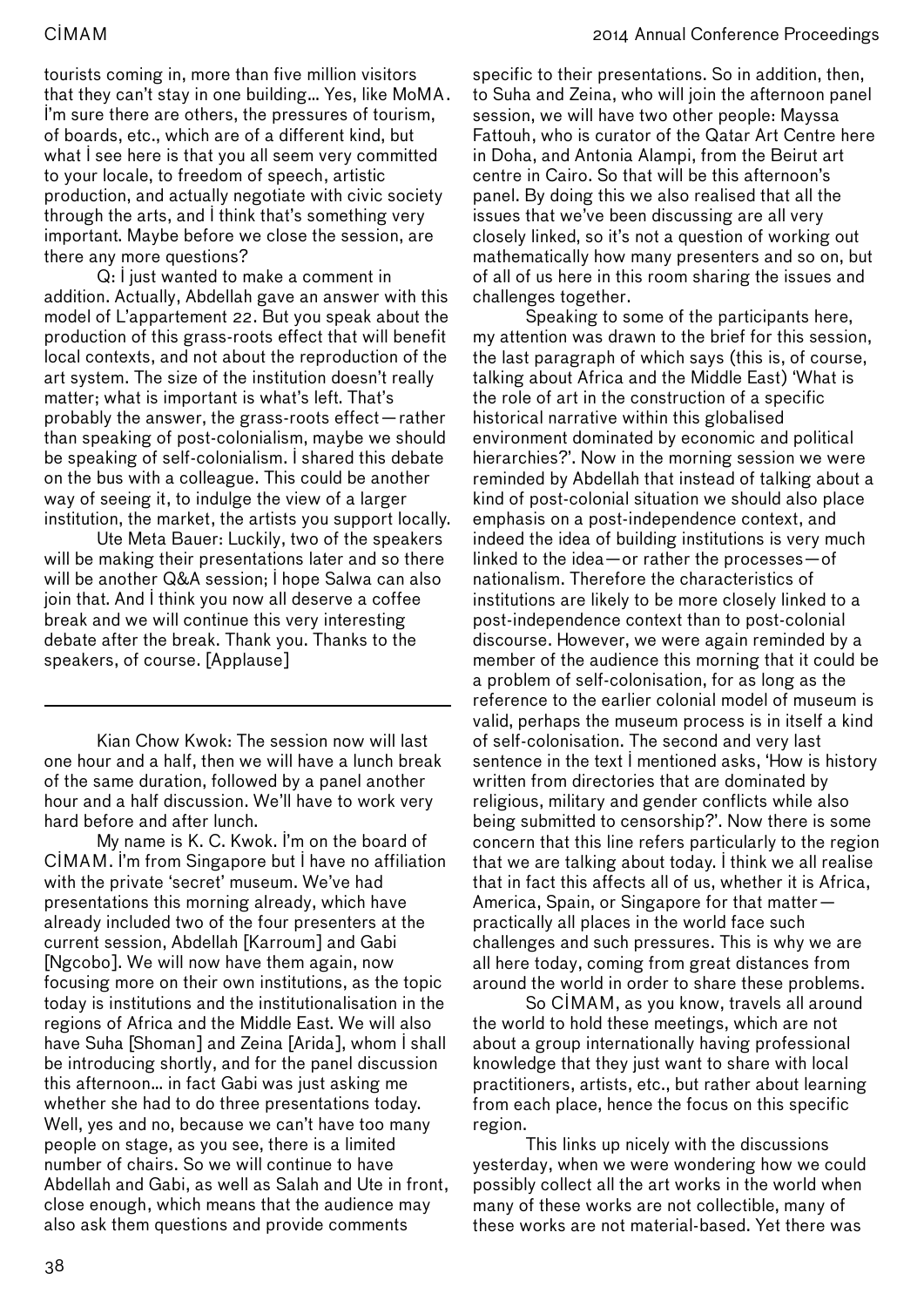also a concern that the museum must assume the authority of defining what art is, because the museum has that role, and this is also linked to this morning's discussion about professionalism. If CIMAM, or a forum like this, does not provide a kind of notion of professionalism, then it cannot be a reference that would be helpful in local contexts regarding how institutions may be built. So there's a nice balance there between needing to learn from the regions, and collectively determining from our regions what is meant by professionalism in museums. But even as we talked about all this, we were very concerned yesterday that museums themselves are under siege by various forms of

CIMAM 2014 Annual Conference Proceedings

artistic instrumentalisation, which again connects back to our last discussion of this morning about whether creating an institution in a context of postindependence is in itself some sort of process of political instrumentalisation. This is something that we might want to explore further and share in our discussion today.

The sequence of our presentation this morning will be Gabi, Suha and Zeina, and then Abdellah again. I will not introduce Gabi and Abdellah further, because Ute made an extensive introduction earlier on. So we will start with Gabi, and when Suha and Zeina arrive, we shall introduce them. Thank you very much. [Applause]

## Perspective 1 Gabi Ngcobo

*Biography*: Gabi Ngcobo is an artist, independent curator and educator based in Johannesburg. Ngcobo has collaboratively and independently conceptualised projects in South Africa and internationally. In 2011 she curated *DON'T/PANIC,* an exhibition that coincided with the 17th United Nations Global Summit on Climate Change (COP17) in Durban. She is the first POOL Curatorial Fellow, and her exhibition some a little sooner, some a little later was held at the Zurich POOL/LUMA Westbau space from June-September 2013. As co-founder of the Center for Historical Reenactments (CHR), a project based in Johannesburg, Ngcobo curated PASS*-*AGES*: references & footnotes* at the old Pass Office in Johannesburg and contributed to the two-year research project titled Xenoglossia, culminating in the shows *After-after Tears* in New York and *Xenoglossia, the exhibition* in Johannesburg, 2013. Her project W*orking Title: Create, Curate, Collect. A Portrait in Three Parts* was presented at the 2014 Joburg Art Fair as part of ARTLOGIC's Special Projects. Ngcobo is faculty member at The Wits School of Arts, Fine Arts Division in Johannesburg.

I'll just let you read the outline of my presentation so I don't have to read it out to you. The language is Zulu, which is my first language.

Slide. Akukho Ndlovu Yasindwa Umboko Wayo Translation: An elephant's trunk can never be heavy for the elephant

Meaning: Your problems can never be bigger than you

Part 1: White Elephants

Part 2: Pink Elephants

Part 3: An Elephant in the Room

Part 4: When eating an elephant take one bite at a time

Slide. White Elephants

noun. 1. a possession unwanted by the owner but difficult to dispose of.

*Our Victorian bric-a-brac and furniture were white elephants.*

2. a possession entailing great expense out of proportion to its usefulness or value to the owner. *When he bought the mansion he didn't know it was going to be such a white elephant.*

Slide. Because I live linl and think from Johannesburg, my presentation will begin with an example, or examples, of building institutions in this locale. It makes sense then to start with the Johannesburg Art Gallery as an example and useful catalyst for reading histories of institutions. The Johannesburg Art Gallery, or JAG as we call it, is located in Joubert Park, in the central business district where it has stood since 1910.

Slide. This is one of the displays that have been at the JAG for two years, explaining the founding of the institution.

Slide. And this was an exhibition that took place in 1988, *The Neglected Tradition*, curated by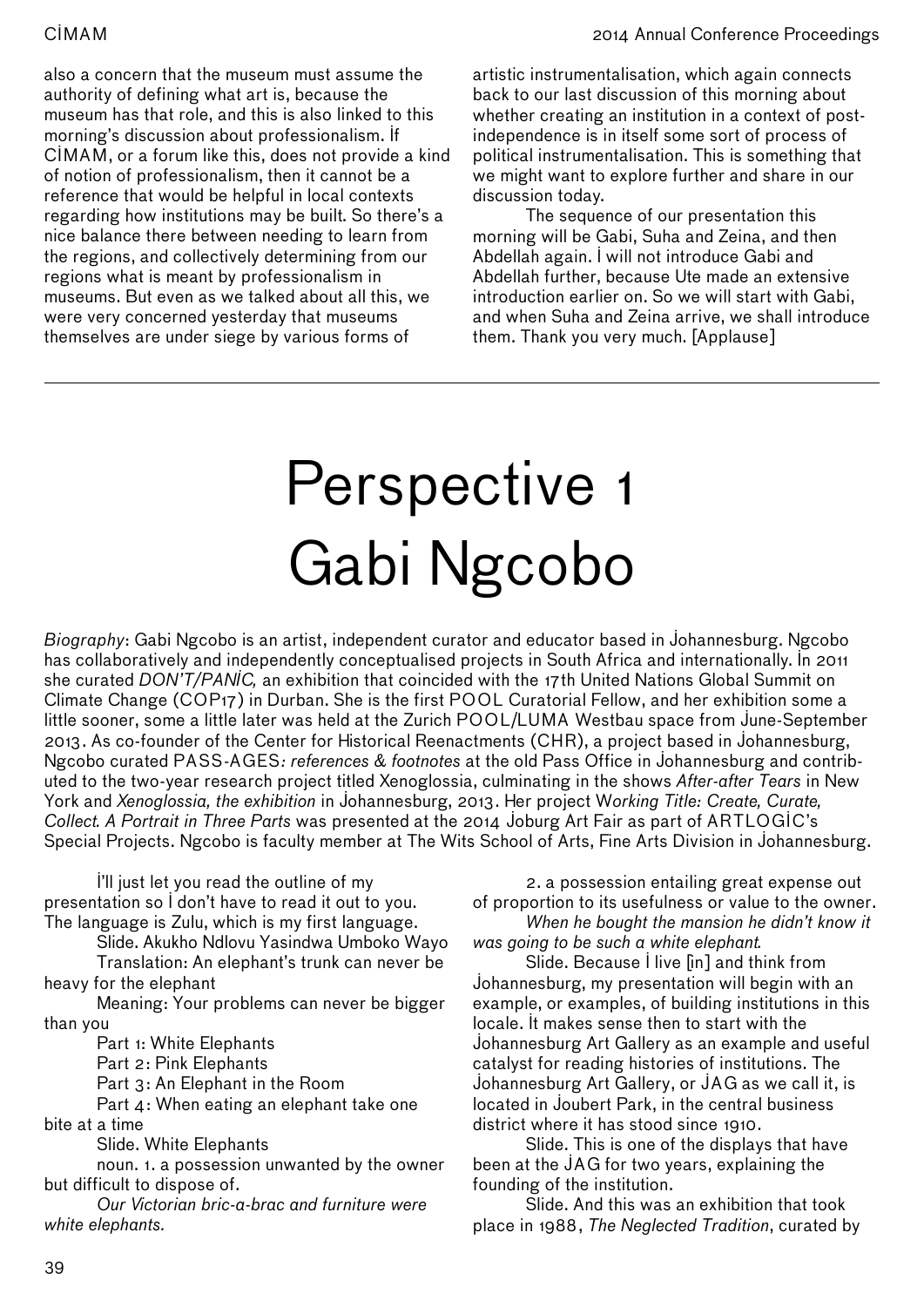Steven Sack, recognising that there are many, many, many other voices that were overlooked by this institution but also many other institutions in Africa, in South Africa during Apartheid.

Slide. These are archival images. I'm not sure what year they were taken. On the right is the very earliest image of Joubert Park where the JAG is situated, and there you kind of see it with the city just emerging in the background.

Slide. In the first slide, the entrance is facing a railway line, and this is a new entrance to the JAG. Basically there are two entrances, but this one has existed since 1986.

So, I'd like to quote from *Art South Africa* general article from 2004. 2004 as a year will feature in my presentation, and for me and many South Africans, 2004 is a marker of our ten years of democracy. The article, titled 'Back on the Map' and written by Alex Dodd, highlights where the JAG finds itself in the changing  $c$ ity — down the line, smack-bang in the middle of a thumping African metropolis. Some argued that this once bourgeois art institution no longer had a place in the thick of the high-density black urban neighbourhood like Joubert Park where, and I quote Dodd, 'both art and art lovers were at risk'. 'The truth is', writes Dodd, 'it probably didn't belong in its previous form'. Compared to others, Cape Town in particular, Johannesburg as a city has had to deal with real social and urban agencies that can be read, as this articles underlines, in how the JAG was reinventing itself then (in 2004) by engaging with the sociopolitical conditions of being in Johannesburg, South Africa, Africa. I stress then, because ten years on I do not think that JAG is still on this journey of self-invention. It seems to be fixed in its crisis and entrenched in its image as a central white elephant in the city. So when assessing the impact of an institution such as JAG, it is important to note that JAG has no impact on its surroundings — it is its surroundings and the changing pace of the urban environment that should have an impact on JAG. And this is a historical fact, and not one necessarily ascribed to the post-1994 period.

Since 1986, with a new edition to the original structure, the entrance has changed at least five times. The JAG therefore has two possible fronts and two possible backs at any given period, according to the demands and realities of the surrounding environment. Also the conditions of the building, which is old and crumbling, due to lack of resources dedicated to its restoration.

Slide. This is an image of the new front of JAG, facing Joubert Park as it is now. This was taken this September.

Slide. I just wanted to show how artists have also been responding to the changing environment of Johannesburg. This is on Joubert Park, which

surrounds the Johannesburg Art Gallery, by Jo Radcliffe, a South African photographer.

Slide. This is also one of the strategies employed by JAG to invite the people in the park inside its walls.

Slide. Pink elephants

A 'pink' elephant is something that people are said to see quite often when they're drunk. It's a drunken hallucination.

Slide. For two years, the Center for Historical Re-enactments (CHR), a project that I co-founded in 2010, operated in a building located in Doornfontein, in the east part of Johannesburg, on the third floor of this building called August House. Not wanting to be caught up in discourses removed from our own questions, or questions we needed to develop ourselves at a manageable pace, we decided that rather than focusing on the walls, the floor and the ceiling, we would focus on the window of the space we occupied, as this would afford us the proximity we were seeking to reflect on our present, as it had been shaped by our history.

Among many things and realities we witnessed through the window was the pink elephant you see in this picture, which stands on top of a deserted and illegally squatted building that used to be a liquor store. This pink elephant increasingly became a symbol of how we felt about the construction of memory in so-called post-Apartheid South Africa. Re-entering history for us became an endeavour that enabled us to pursue the past with the blindness or even drunkenness that seems virtually impossible to achieve. It is this blindness through which a newly considered economy of commemorating may surface, one that is stripped of accountability, of ideas of nation-building, and one open to moments of surprise that are neither depressive nor awkwardly hopeful. Revisiting history in search of meaning in the present is the pursuit of something that can't even see itself in the mirror, of answers that have no questions, or at least not yet. In 2014, again, art historian and writer Ashraf Jamal posed the following question, 'How, then, to commemorate? Where does one begin?', and went on to suggest that perhaps at best by accident, or perhaps by enacting commemoration as an accident. For us, this pink elephant on Kerk and Nugget streets is exactly that: an accidental image that has allowed us to pursue a different language of memory-making and commemoration, counter to the many that we witness in the active franchising of memory at play in South Africa and its museums constructed after  $1994$  – the Apartheid Museum, the Hector Pieterson Museum, Freedom Park, Nelson Mandela Metropolitan Museum, etc. We won't name them all but there are many.

In an essay titled 'Bureaucratization of Memory' featured in the catalogue of the exhibition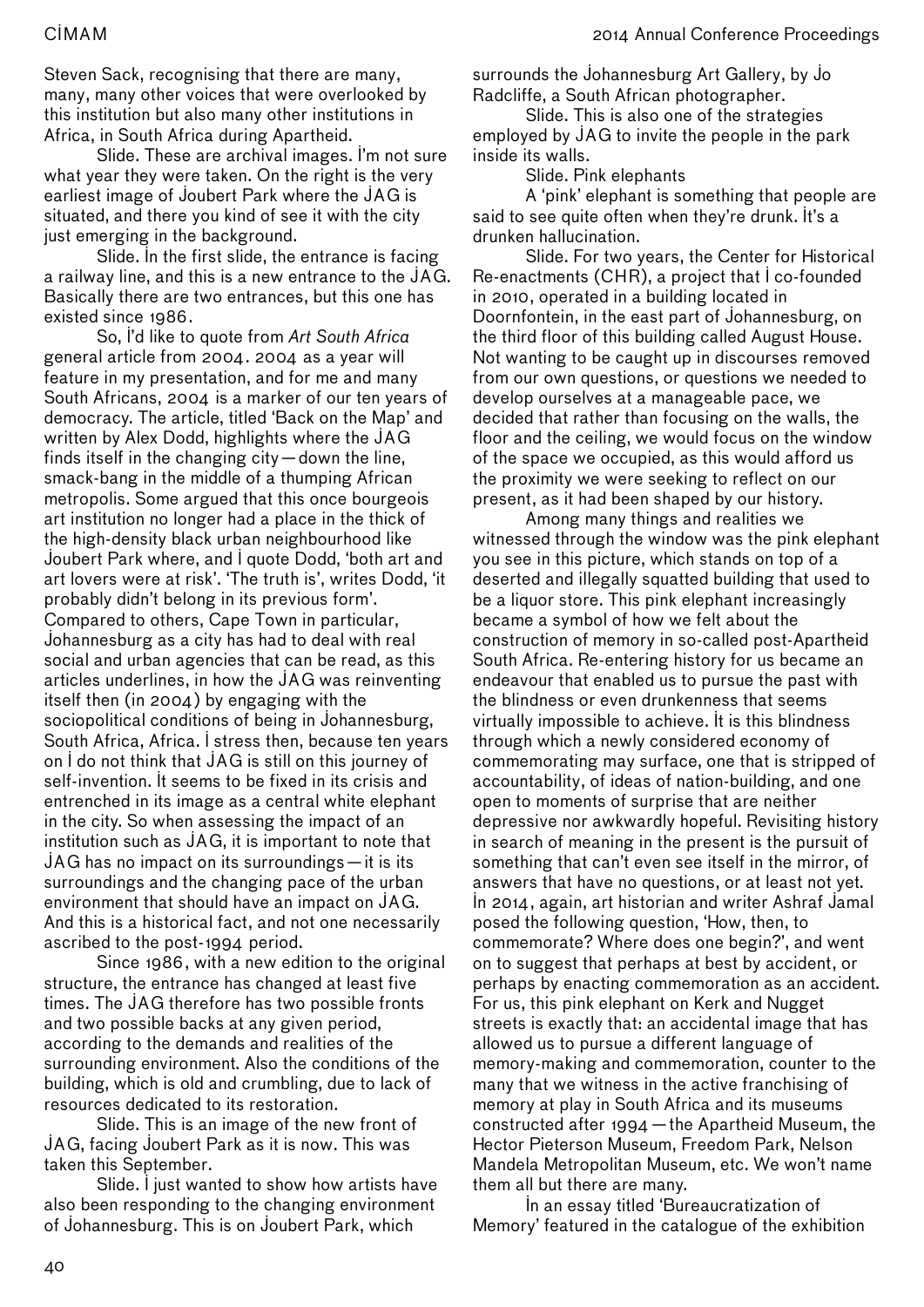*The Rise and Fall of Apartheid. Photography and the Bureaucracy of Everyday Life*, South African curator and writer Khwezi Gule notes, 'Maybe museums or memorial sites of the future need to be a lot less driven by curators and more by a participatory approach to the varied interpretations of the past. Implied in this position is the issue of how sites of memory can become more dynamic and evolving spaces that can account for different, inconvenient, and discomforting counternarratives, the mutability of memory, present-day contestations over power and privilege, the means to life, as well as symbolic representations, instead of acting as monoliths to ideology and the prevailing social order. Perhaps that is the best guarantee that the horrors of the past will not be repeated.'

Slide. Here's the phantom, again. Our gaze at CHR has been fixated on an institution that is no longer there, the Johannesburg Biennale. There are many questions raised by its platforms, questions that are still relevant today, or those that need to be reconstructed for today. The question asked by many, and that is also an overarching critique of the Johannesburg Biennale project, was who was the biennale for. For example, in an article titled 'Behind the Biennale Blues' by a staff writer of the *Mail & Guardian*, dated 12 December 1997, the writer notes, I quote, 'That South Africans should still be defensive in the face of international initiatives on their home turf is perhaps not surprising: ours is still a traumatised society not fully healed by the ideology of rainbowism and the band-aid of sporting victories. The challenge to both local and international cultural producers is to work with our history, to engage it, and perhaps to see biennales as catalysts for that engagement. They are not the conclusive episodes in our past, nor are the only routes to our future. And, like any cultural event, they cannot be the salve for every political and cultural problem. But with sufficient education, and in tandem with other, complementary projects, they could be useful markers in the process of our own making.' Carol Becker, who was then the Dean of Culture at the School of the Art Institute of Chicago, expressed her ambivalence, for which the core was the consent that the second Johannesburg Biennale was in truth so isolated and so perhaps even ultimately irrelevant to what was happening in South Africa, and was largely focused on the diasporic citizens of the world and issues of cultural displacement. A fundamental question she asked then still lingers today: was it possible to realise a biennale in a country not yet a nation?

Part of the problem of not being a nation as yet was perhaps an inability to consider questions of living in close proximity with the enemy, and the stranger, or the neighbour, facilitated by the official end of Apartheid and the opening up of borders to our African neighbours. If these issues were

addressed at all by the Biennale, it was purely in a theoretical framework, for example, the inclusion of Julia Kristeva's essay 'By What Right Are You a Foreigner?' in the accompanying catalogue. But also in Enwezor's potential or personal experiences as a Western-based Nigerian curator in South Africa.

Slide. We devised the *Na Ku Randza* project based on the view through the window. 'Na Ku Randza' is a Tsonga term which means 'I love you'. We developed the project based on the things that we were seeing through the window, and all the activities were also seen through the window. It was held in 2011, and we intended to address the posttraumatic syndrome experienced by people living in South Africa, which included xenophobia, homelessness, unemployment, crime and crossborder migrations. It took place on the site where the pink elephant has witnessed our activities and other happenings, whether we witnessed them ourselves or not. For example, it is the site where the Mozambican Gito Baloi was killed in April 2004, and *Na Ku Randza* is the title of his song, which in English, as I said, means 'I love you'.

Slide. And these are some of the activities of the project that were held during that one day.

Slide. These T-shirts were created right in front of a bus terminal, where buses were leaving every day to go to Zambia, which is a neighbouring country, to Lusaka, which is the main city.

Slide. Basically, it's a packing site during the day, as you can see, and the buses leave in the morning. In the morning these T-shirts were given to the people getting on the bus, so they are somewhere in Zambia, performing perhaps something totally different to what we had imagined.

Slide. Now I want to talk about this small country, which is totally enclosed by South Africa, Lesotho, which you can see on the map. The kingdom of Lesotho is the second smallest and the only landlocked country in Africa, one of three enclaves in the world. During Apartheid, Lesotho served as a temporary home for many South Africans fleeing the oppressive conditions of the regime, and today it exports most of its labour to South Africa. Despite being an independent country, it remains extremely reliant on South Africa.

Slide. The Morija Museum was formally established in 1843 by French missionaries, in response to a growing demand for a space to archive objects. The museum remains the sole archive of the country's history, and is run by a board elected by the church. For the curatorial project *Conversations at Morija*, South African-based Basotho curator Lerato Bereng focused on the diaspora of Lesotho, paying particular attention to those living in South Africa, as it is evident that an alarming percentage of the country's labour lives beyond its borders.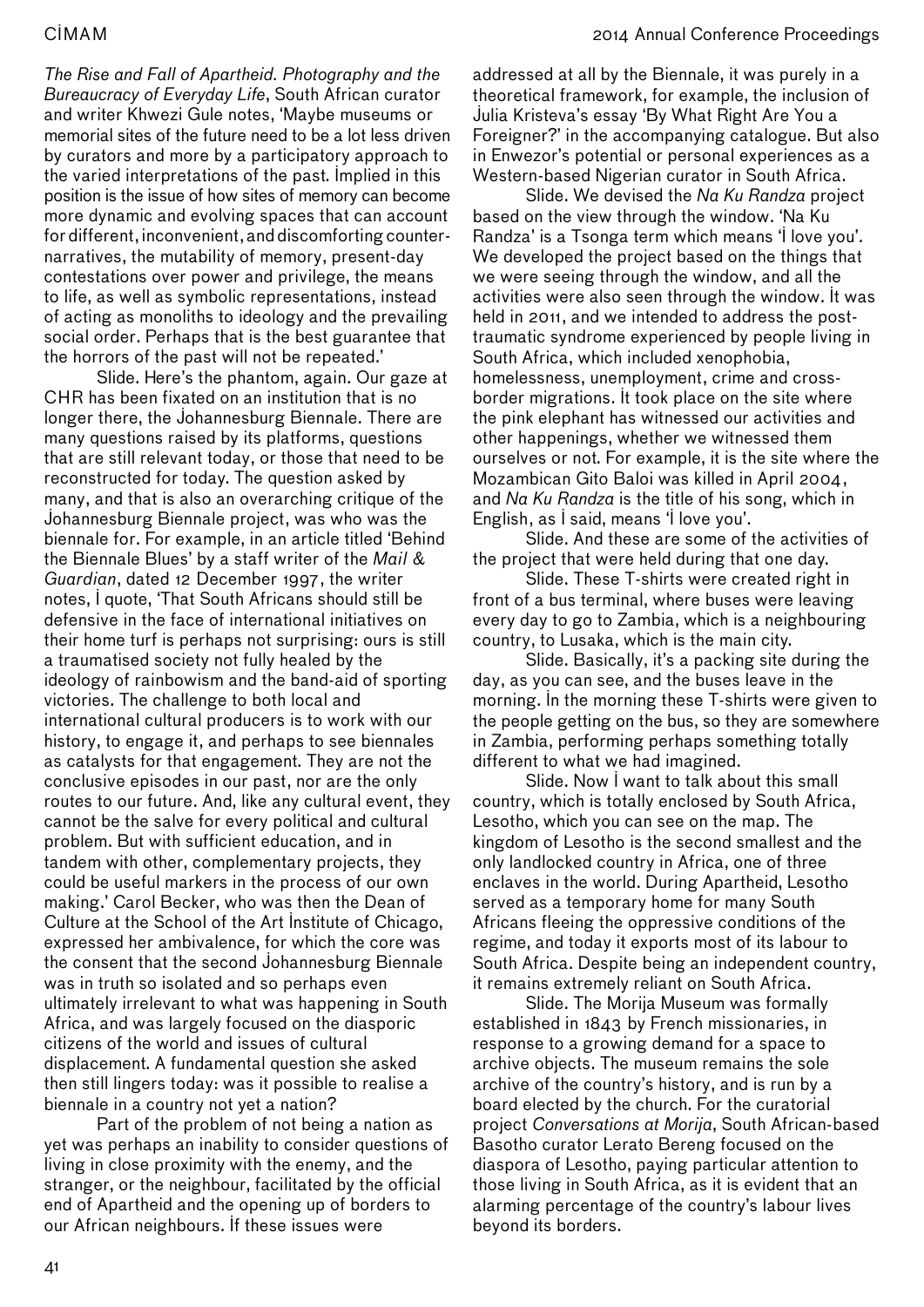Piggy-begging on the annual music festival taking place in the vicinity of the museum, Bereng also referenced its model, where a recognisable line-up of names of accomplished Basotho based in South Africa and beyond became the primary form of attracting audiences.

Slide. These conversations took place via Skype, in a house recorded as the oldest surviving building in Lesotho, Maeder House.

Slide. Here members of the audience could enter it with invited guests, via Skype, and in case they were shy to ask questions, they were given an option to select questions from Q Cards compiled by Bereng — questions such as, In what way has growing up in Lesotho impacted your understanding of space? Have you been to the Morija Museum and Archives lately? When was the last time you visited? What projects have you done in the country? Do you have plans for future engagements? There are various ways to assess the success of this project. It was highly successful in that, for eight hours, people were fully engaged and flogged between the musical festival and *Conversations*, which at certain points became heated and really interesting. At other times, the *Conversations* and the curatorial premise became a forum for dangerously validating a mythical national consciousness of a nation longing for a pure form.

In *Imagined Communities*, Benedict Anderson makes a point that could be used to reflect on this project: that the members of even the smallest nation will never know most of their fellow members, meet them or even hear them, yet in the mind of each lives the image of their communion. By employing and depending on an apparatus of

cultural fictions, *Conversations at Morija* seems to have reinforced this imagined communion.

Slide. History is a complex subject and an even more complex teacher. To engage history, to quote Khwezi Gule again, it would seem that time needs to be slowed down so that we can move through it a bit more deliberately. How then do we mobilise history in such a way that it becomes a truly transformative exercise? Perhaps it is enough for now simply to tell stories as honestly as we can, and as lyrically as we can, rather than rushing too quickly to monumental and finite conclusions. When eating an elephant, take one bite at a time. Thank you. [Applause]

Kian Chow Kwok: I'm pleased to introduce Suha Shoman, who is the co-founder and also the chairperson of The Khalid Shoman Foundation which has developed and is also funding the Darat al Funun art space, that is well known for its artists residency programmes and its publications programme. It has recently published the title *Arab Art Histories*, and has hosted artists from Jordan, Syria, Lebanon, Iraq and Palestine (that includes Gaza) in the art space. Shoman trained as a lawyer (maybe she could help with our problems of legality!) and she is also an artist. She has taken part in the Sharjah Biennale, the Alexandria Biennale and also the Singapore Biennale — whether or not she has worked in the 'secret' museum I don't know! Suha, thank you for your presentation and we look forward to listening to you. Thanks.

## Perspective 2 Suha Shoman

*Biography*: Born in Jerusalem, artist Suha Shoman has lived in Egypt, Lebanon and Jordan. She studied Law in Beirut and Paris, and in 1976 joined the Fahrelnissa Zeid Institute of Fine Arts in Amman. In 1988 she founded and directed The Shoman Foundation non-profit gallery space that aimed at promoting contemporary Arab art, an initiative that led to the opening in 1993 of Darat al Funun, a home for the arts and artists from the Arab world. Her art work has been shown at Les Halles (Brussels, 2008), at the Institut du Monde Arabe (Paris, 2009), at Station Museum and the Kunsthalle Nikolaj (Houston and Copenhagen, 2010), and at The Mori Art Museum (Tokyo, 2011). She also took part in the 2005 Sharjah Biennial and the 2008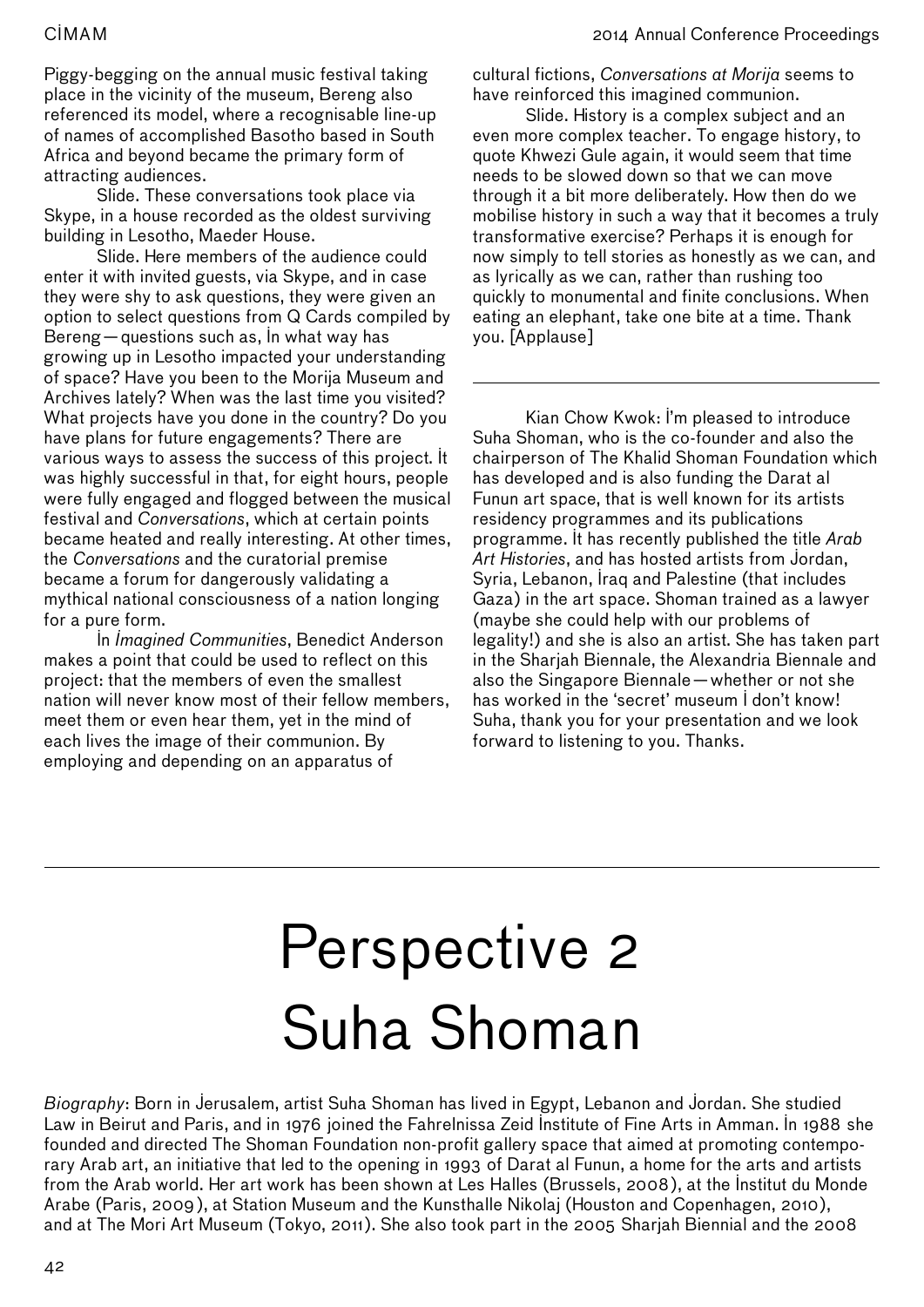Singapore Biennial, and in 2009 was a guest of honour at the Alexandria Biennial.

In 2004 Shoman was awarded the French distinction of Chevalier des Arts et Lettres and in 2006 received the Jordanian Al Hussein Decoration for Distinguished Contribution of the First Degree.

Marhaba, hello! Darat al Funun means a home for the arts: that's what we are and that's what we have been for over twenty-five years. We are a home for the arts that has supported artists from the Arab world at a time when there was no such support. And we are a home for the arts that grew organically, parallel to the needs of artists and the evolving art scene of the Arab world. To present twenty-five years in twenty minutes or slightly longer is almost impossible, so I'm going to focus on key aspects of who we are and what we do. I'm going to start with our twenty-fifth anniversary exhibition, *Hiwar*, which in English means conversations.

Slide. The photo you see here, the poster of the exhibition, is a painting by one of the oldest Palestinian artists, Nicolas Saig, who died in 1942. It represents the surrender of Jerusalem in 1917 to the British; now, one hundred years later, we are actually asked to surrender Jerusalem again. *Hiwar*, curated by Adriano Pedrosa, brought together twenty-nine artists: fourteen emergent artists came from Latin America, Africa, Asia, the Arab world, and fifteen artists from the Arab world, from the collection. The idea was to promote exchange between emerging artists from the margins, not only by showing their art work in an exhibition, as in the case of biennales, but by developing conversations between them and with the curator. The core was to be inspired in and from Amman, as well as from Beirut, Cairo, Cuzco, Istanbul, Johannesburg, Luanda, Manila, Ramallah, Recife, São Paulo... I don't know whether I've forgotten any other names. I will go through some images of the installations.

Slide. This is by Rayyane Tabet, a Lebanese, a fantastic installation he produced during his month's residency at Darat al Funun. It's about the Dead Sea. In 1947 there was a partition of the land, but a partition of the sea as well. The Dead Sea, if you know Jordan, is a very small area, and was divided in three parts: one part for Jordan, one part for Israel and one for Palestine.

Slide. This installation was at our Lab.

Slide. This is the work of the Algerian Rachid el Koraichi, inspired by the poetry of Mahmoud Darwish.

Slide. This is the work of Palestinian Shuruq Harb, an installation about the history of a postcard vendor in Ramallah.

Slide. Mona Saudi. One of the first Jordanian sculptures with her prints.

Slide. This is by Jonathas de Andrade, a Brazilian artist. When he came to the residency at Amman he was astonished to discover that Jesus was not blond, so he started taking pictures of

people in the street, asking them the question 'Who do you think would be a good Jesus?'. People were supposed to add the date and cast their vote. He is quite an exceptional person.

Slide. Bisan Abu Eisheh, a Palestinian artist. This work is about mobile homes and the condition of refugees, particularly Syrian refugees. The photo was inspired by refugee camps in Syria.

Slide. Ahlam Shibli you all know. This is a work from the collection.

Slide. An installation by Akram Zaatari about Saida.

Slide. The work by my teacher and mentor Fahrelnissa Zeid. Adriano chose only the portraits she made, and they are actually portraits of my family, and one work from 1943. This is a very bad reproduction.

Slide. This is a work about the nuclear bomb, by Nguyên Phong Linh.

Slide. Works by Etel Adnan. She came to the residency at Darat al Funun in 1997 and now her art book and tapestry form part of the collection. I am a great fan of her art books.

Slide. Thabiso Sekgala, from South Africa, sadly passed away just a month ago (he was only thirty-three). As an artist in residence he stayed with us for a month. It was really very sad for all of us.

Slide. Amal Kenawy, an Egyptian artist, also passed away two years ago. This work is in the collection.

Slide. Some of the works in our collection by Mona Hatoum.

Slide. This is a Jordanian artist, Saba Innab. who deals with the issue of urban transformation, alienation and the creation of sectors, class sectors, in modern cities.

Slide. This is a nice combination of works by Daniela Ortiz, who is Peruvian and made a work about censorship, which is a subject that is not easy to discuss, and Abdul Hay Mosallam, a self-taught artist who is eighty years old. His work has now been seen at the New Museum and has been a discovery for some artists. Besides the New Museum, Adriano has displayed his work in the *artevida* [show] in São Paulo, and the Sharjah Foundation is now dedicating an exhibition to him. He will also take part in the Sharjah Biennale.

But to tell you more, I would like you to hear what an artist had to say about his experience at Darat al Funun.

Rayyane Tabet on *Hiwar*: 'I'm here in the context of the exhibition to commemorate the twenty-fifth anniversary of Darat al Funun, and for that show Adriano Pedrosa invited fourteen young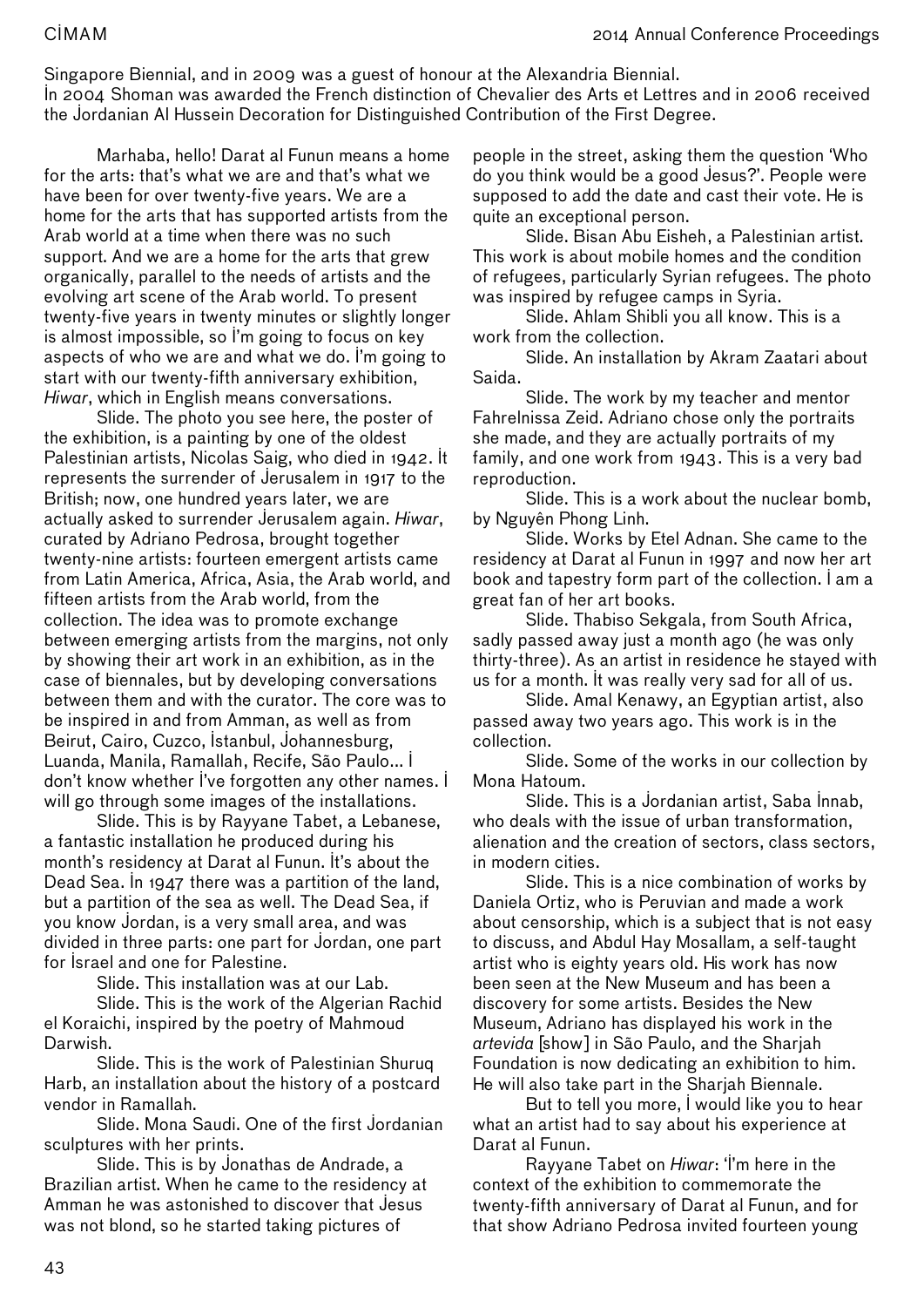artists mostly from the southern hemisphere of the world, i.e., the margins, to come and have a series of conversations over the course of two months — a new kind of residencies and also more intense discussions between the fourteen of us, in two groups of seven. The space that the Darat offers is both a physical space but also, more importantly, it offers a mental space. A lot of artists, whether they are Arab or not, are definitely artists from the margins and come from places which are fraught with issues that might affect the clarity of your thoughts. So, what I mean by mental spaces is that Darat offers you this oasis in which to think, and that's how I experienced it during the months in which I was here.'

I very much liked what he said about mental space. *Hiwar* reflected our special relationship with artists. We provide them with an open space to learn and experiment, work and produce, exhibit and give talks or workshops. We are a home for them. From the very start in 1988, our non-profit space became a meeting place for Arab artists, some seeking refuge from war and violence in their own countries, others seeking support and exchange with fellow artists. For example Palestinians, who lived through the first Intifada showed their works and gave talks. We organised exhibitions for Iraqi artists who had fled Iraq before and during the first Gulf War, for Lebanese artists who also took refuge in Jordan, and artists from the Arab Mahgreb.

Slide. In the early nineties, to be precise in the period of two years from 1990 to 1992, the late Shakir Hassan al Said, one of the most influential Iraqi artists, conducted a series of lectures on the history and theories of art, which were documented and published in the book *Hiwar al-Fan al-Tashikly*, fittingly titled [Dialogues on Art], the first *Hiwar*. Twenty-five years later, *Conversations in Amman* expanded the scope of [the initial] *Conversation* to include the global south.

Before I show you more about what we do, I would like to show you the Darat al Funun compound where we work.

Slide. When we first started our initiative in 1988 there was little interest in Arab art, unlike today. In Jordan the situation was, and still is, very difficult — we find ourselves, as they say, between a rock and a hard place. There was no faculty of art yet, no art library, no meeting place, and no support for artists. Our first five years were of great importance; they helped us gain the experience needed to pursue our mission and to establish Darat al Funun. In the early nineties we restored three of the oldest buildings in Amman, historical buildings, and the remains of an archaeological site in the Byzantine church.

Slide. The archaeological site was not excavated or registered, so we started from scratch. It was even used as a garden by the British.

Slide. To give you an example, this is how the main building used to be. It was completely abandoned. From 1921 to 1936 it was the headquarters of the British officers of the Arab Legion. In 1956, at the time of GluBernard Blistène Pasha, it became a club for the officers. That was the time of the Arabisation of the Arab Legion, which considered the south… the political independence of Jordan.

Slide. This is the restoration. We had to start everything from scratch, the church as well.

Slide. Look at the gymnastics the archaeologists had to do to bring in the capital. Slide. The work on the few remaining

mosaics.

Slide. This became the entrance, the lower entrance of Darat al Funun.

Slide. This is the building. The new structure that you see on top is the library. It was the first—and is still the only—art library in Jordan.

Slide. This is how the house ended up, the main building. It's old, inspired in the past, but its glass door says that we are about the present, about modern concepts.

Slide. The library.

Slide. This is the second building, the Blue House. The first was built by a Jordanian, but this one and Dar Khalid were by a Palestinian.

Slide. In 2002 Dar Khalid was dedicated to the memory of Khalid Shoman, the patron of Darat al Funun.

Slide. As you can see, this is the view of the archaeological site with the city [in the background]. We have a fantastic 180º view over the city of Amman, especially with the additions we made. Our restoration preserved our architectural and cultural heritage; it revived the neighbourhood and created a trend in the city for the restoration and reuse of old buildings.

Slide. Almost twenty years later, to accommodate the growing needs of artists, provide a place for researchers and house works from The Khalid Shoman Collection, we restored two more houses, traditional buildings and a series of buildings that became The Lab, an experimental modern space. We also added an apartment building for fellow artists. The first three houses were built consecutively, in 1993, 1994 and 1995, and they are all the living memory of the area.

Slide. This is the result of the restoration of the headquarters and The Lab.

Slide. This is what we call the Beit al Beiruti House, the only Lebanese-style house in Jordan, in Amman.

Slide. This is the house after the restoration. Slide. These houses and the archaeological site are the past, and at the same time, the living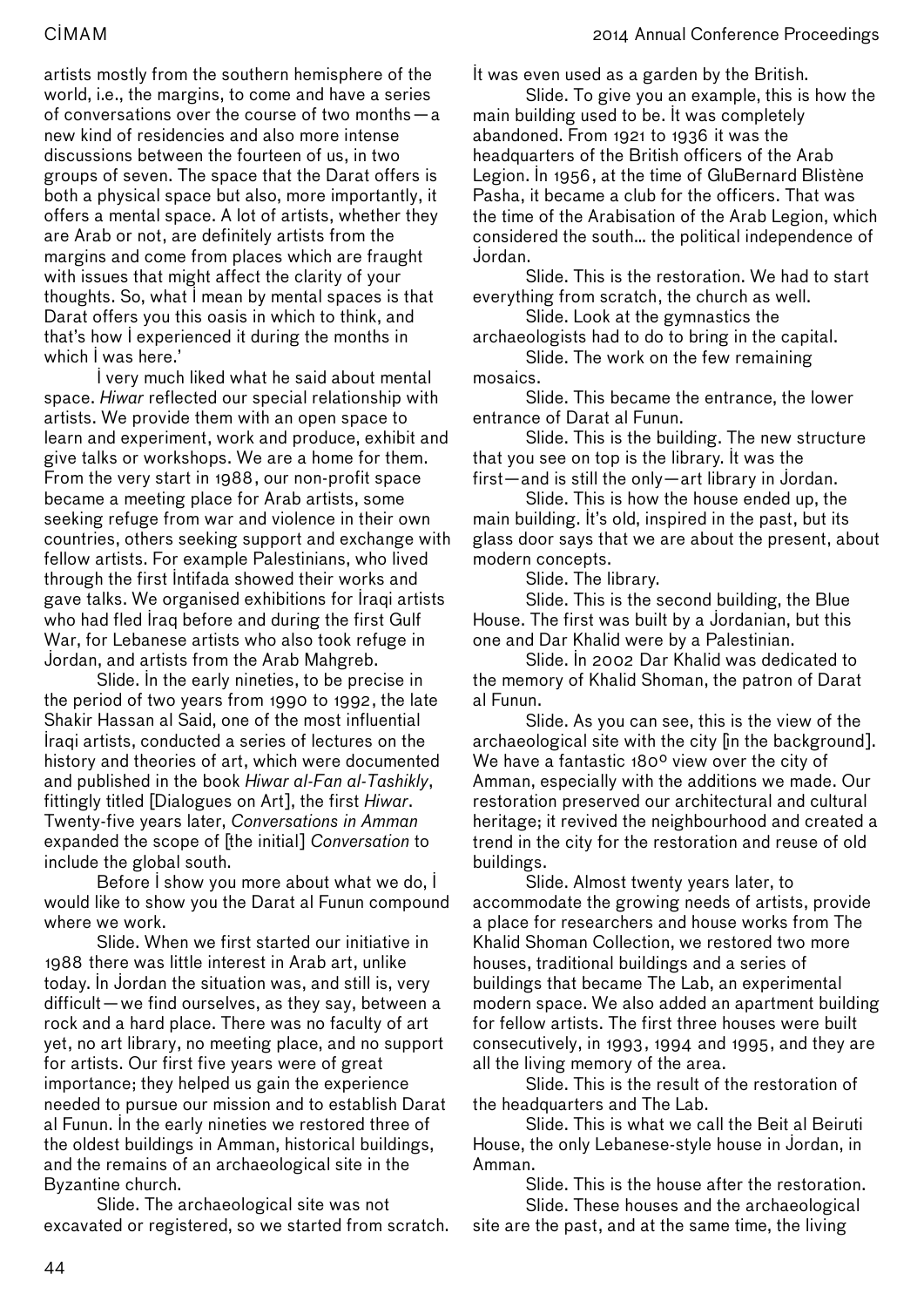memory of the history of Jordan and the shared common history of the region we call Bilad-ash-Sham, which was Syria, Lebanon, Jordan, Iraq and Palestine, which was disrupted by the Sykes-Picot Agreement. This is the map of our compound. Our compound now covers more than 5000 square metres. Our buildings are equipped with modern technology and the archaeological site is used as a venue for performance art.

In addition to the wide range of exhibitions we mount, we are one of the few private foundations in our region that has a museum-like collection on display in our spaces. We are not though a museum — we invest in art for the sake of art and provide a support system for artists. This is how and why The Khalid Shoman Collection was formed.

Slide. When we started collecting thirty-five years ago, very few collected contemporary Arab art. The Khalid Shoman Collection includes paintings, sculpture, artists' books, photography and video art by established and emerging artists. On occasion of our twenty-fifth anniversary we published the book *Arab Art Histories. The Khalid Shoman Collection*.

Slide. The book consists of three interwoven parts: first, academic essays by scholars from different disciplines examining a range of art historical concerns through art works from the collection; second, personal reflections by artists, curators, architects, performers and friends, who have lived our story and contributed to the making of Darat al Funun; and third, the works by the more than 140 artists forming the collection. It is not a coffee-table book, but a book that reflects on an institutional experience and presents Arab art in an academic approach. The shelves of the library need to be filled with books that study contemporary Arab art. Today there are still very few references to modernism in Arab art, so this too is why in 2011 we established a fellowship for Ph.D. candidates researching Arab art. We fund one or two fellows a year to work at Darat al Funun for a period of four to twelve months, during which they can view the collection, consult our archives and our art library of books, films and publications. Now, about our activities.

Slide. Today with the boom in museums and art initiatives in the region we still provide quite a unique support system for artists. They come in residence, and live in our residency building; they work, use our workshop or our Lab to experiment, produce and exhibit; they give talks, workshops and engage with the public. Many Arab artists held their first solo exhibition in the region at Darat al Funun.

We are currently showing Emily Jacir. It's her first ever survey exhibition and presents works from 1988 to 2014.

Slide. This is *Ex Libris*, the work she

presented at documenta, which you may have seen. The upper windows are the windows of the library. It looks actually quite impressive.

Slide. This is Lydda airport.

Slide. And another work.

Slide. This is another of her works, from *Ex Libris*, a dedication she wrote in the book. We placed many of them on the walls.

We also play an educational role. Years ago, in 1999, we set up a Summer Academy directed by Berlin-based Marwan, that welcomed over sixty artists from the region, including Gaza, but even so it was very difficult to get people out of Gaza. We organised workshops in a wide range of fields, from painting to video art to music. We organised talks conducted by professionals and artists, and programmes for use in guided tours.

I personally like to think of Darat al Funun as a hub for experimentation and innovation; a living place, where art is celebrated and where new histories are in the making. I guess I'm already out of time, so I will leave you with images of our activities. It is said that an image is worth a thousand words.

Slide. This is by the Syrian artist Buthayna Ali, her swing, which you may have seen at the Istanbul Biennale.

Slide. A Jordanian, at work.

Slide. And this is the performance by Amal Kenawy. This was the only time for her film *The Room* that she burnt her wedding dress in the Byzantine church at Darat al Funun.

Slide. Mona Hatoum, this is a work in the collection.

Slide. A performance by Tarek Atoui. He had previously done an eight-month workshop at Amman.

Slide. This is *Sentences on the Bank*, curated by Abdellah Karroum (I guess you know him!). It was a live art exhibition with which Darat al Funun was associated as a lab. It involved many spaces in the city and many activities. At the university, that Abdellah likes very much, we had a seminar on 'Art Practices and Vocabulary', and he organised a radio programme as well. We introduced a rap concert, which was something very daring because rap is forbidden. Another activity was a walk through the city following the paths of a very well known writer. So it was quite a challenging exhibition. Thank you, Abdellah.

Slide. This is the work by the Moroccan artist Mohamed el Baz, an installation which was part of the exhibition and is still there, on site. We had some problems with the Secret Service because of the wording: 'Why do you speak of love?, Why do you dance?', etc. But it is still there.

Slide. This is also from the *Sentences* exhibition, the work by South African artist James WeBernard Blistène *There Is A Light That Never*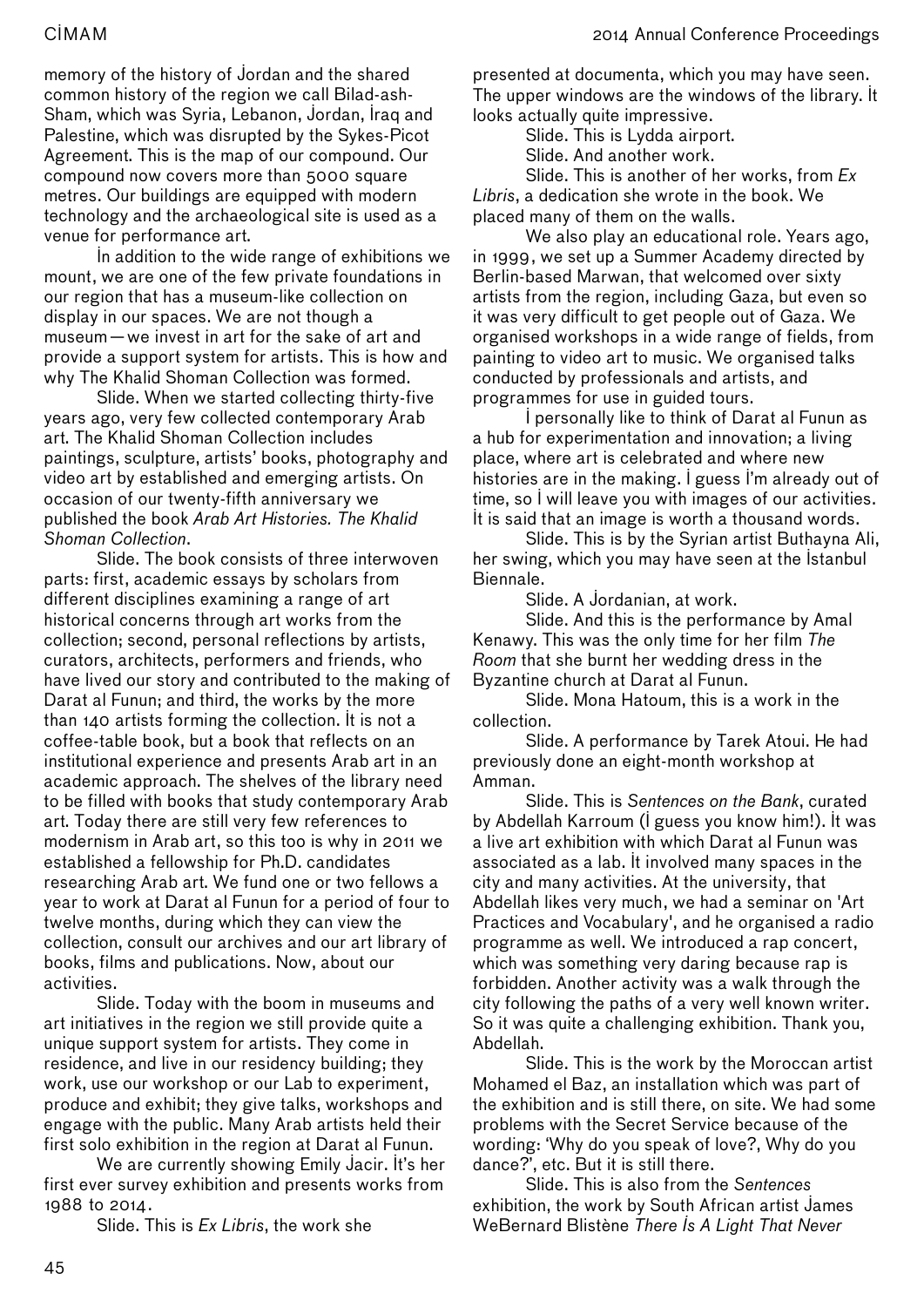*Goes Out*. It's part of the collection and is now on the façade of our headquarters.

Slide. This is one of our activities, a talk by Jack Persekian.

Slide. *Out of Place* was an interesting collaboration with Tate Modern, where we had an exhibition exchange — the exhibition took place in both venues, in London and in Darat al Funun.

Slide. An artist preparing his work.

Slide. The Egyptian artist Hamdi Attia had done a site-specific map at the time of the *Sentences* exhibition but it could not be kept on the site, so I commissioned him to place it elsewhere. It's the map of the world and it's a permanent display as part of our collection. A map of the world as if it had been dissected following the division of the Palestinian territories, so instead of having, for instance, New Zealand, you would have the names of the cities in Palestine. It's quite interesting.

Slide. A concert at the archaeological site.

Slide. I'm going to leave you with some music from a workshop. [Applause]

Kian Chow Kwok: Thank you very much. As regards timing, we are doing fine, we are about halfway through our session and have two presentations to go.

Now, the Sursock Museum in Beirut that was established in 1961 is undergoing an extensive renovation and will reopen in 2015. Curator Zeina Arida, whose presentation is next, was formerly Director of the Arab Image Foundation, from 1997 to 2014, and has served as a member of The Arab Fund for Arts and Culture, the Prince Claus Fund Network Partner Committee and the Beit Beirut Museum Scientific Committee. Welcome Zeina. [Applause]

## Perspective 3 Zeina Arida

*Biography*: Zeina Arida is the Director of the Nicolas Sursock Museum in Beirut. The Sursock Museum is a modern and contemporary art museum that has been open to the public from 1961 to 2008, when it temporarily closed for renovation and major expansion in space. Planned for 2015, the reopening of the museum presents an opportunity to build on the museum's history while setting up a platform with a rich and diverse program. From 1997 to mid 2014, Zeina Arida was the Director of the Arab Image Foundation (www.fai.org. lb). There, she set-up and managed the Arab Image Foundation and actively took part in many artistic and photographic preservation projects, including the Middle East Photographs Preservation Initiative (MEPPI: www.meppi.me). Arida served as a board member of the Arab Fund for Arts and Culture from 2006 until 2012 (www.arabculturefund.org), and was a member of the Prince Claus Fund Network Partner Committee from 2007 to 2013 (www.princeclausfund.org). She is a member of the Beit Beirut Museum Scientific Committee since 2010 (www.beitbeirut.org).

Hello. When I was invited to speak at the conference I was hesitating between presenting the Arab Image Foundation or the Sursock Museum. I decided to do both because both experiences—or institutions—are relevant to the theme of the panel. They are also, of course, very different. I will perhaps develop this further later. The case of the Arab Image Foundation is interesting in the frame of this conference because it represents a different model of collecting, preserving and serving the public interest, and because this model is very tied to a specific context, which is Lebanon and the postwar period. The Arab

Image Foundation has been collecting, preserving and studying photographs from the Middle East and North Africa since 1997. It is a trans-curatorial and research project and organises activities related to photograph preservation. Seventeen years after its creation, the foundation's archive holds over 600,000 images, including large collections entrusted to it by photographers such as Hashem el Madani from Lebanon, with more than 150,000 negatives, or Kamil and Rifaat Chadirji from Iraq, with a collection of over 100,000 negatives. In some respects, they represent two different ways of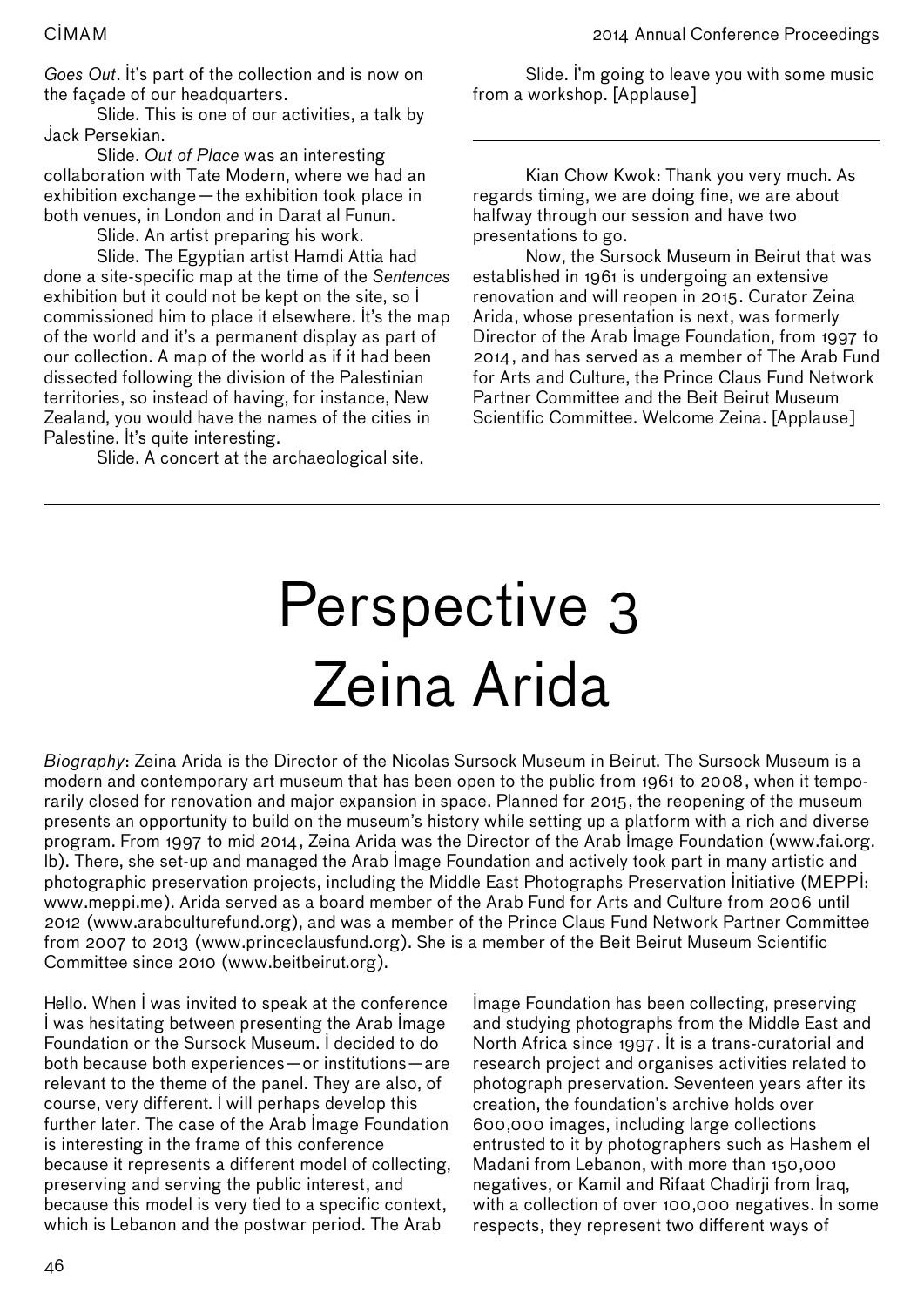expanding the foundation's collected works: through artistic projects initiated by artists affiliated to the foundation, and through donations made by photographers or collectors.

The Arab Image Foundation was initiated by a group of artists at a very important moment in Lebanon, the nineties, when individuals from civil society set up a number of projects in response to the absence of public cultural institutions and infrastructure, in an effort to contribute to the rebuilding of the country and rethink issues of identity and history. The goal of the founding members was not only to preserve the collected photographic material, but also to study local photographic practices and contribute to the knowledge and diffusion of photography from the Arab world. They were personally interested in learning more about their visual culture, and were concerned about the absence of photographic archives in the region, especially of archives collected, curated and maintained by persons from within the region. We wanted to build an alternative to the visual history defined by the West and fill a gap in the history of photography in the region.

The foundation is a collective of artists which includes, or has included, Akram Zaatari, Fouad Elkoury, Walid Raad, Lara Baladi, Yto Barrada, Jalal Toufic, and other more recently joined members, who were interested in building the collection and reflecting on it. They have pioneered a distinctive approach to collecting that has both a critical and a creative bent. From the beginning, discussions were held as to the possibility of having artists work on archives on a project basis, rather than collecting photographs in traditional fashion. So research was often done for the sake of an exhibition, a publication or a film. Over the years, AIF members have gathered photographic material from a diverse range of sources, from families to professional studios, from photographers to collectors. The result is a dynamic and atypical collection that does not merely illustrate the history of photography in the region, but rather situates a wealth of different photographic practices within a complex context of social, economical, political and cultural factors. Authored by professionals, amateur and anonymous photographers, the collections' images cover a wide scope of genres and styles, including documentary, historical, reportage, industrial and advertising photography. The diverse range of subjects includes architecture, family and studio portraits, fine art, landscape, still life and nudes.

In addition to expanding the collection, the research projects make valuable contributions to the study of photography in the region by collecting information on photographers, their biographies and the conditions informing their practice. Inevitably, these projects raise questions about how images are

used and their relationship to notions such as identity, history and memory. The involvement of the photographers in the Arab Image Foundation as artists but also as board members has definitely influenced the way they approached archives and their own artistic practices. In the symposium Art as Writing History co-organised by the Centre Pompidou and the Arab Image Foundation in Beirut in 2012, Clément Cheroux, historian of photography and photographic conservator at Centre Pompidou, introduced the nineteen nineties and the two thousands in Lebanon as a time that witnessed the development of artistic practices which questioned national historical narratives. I quote him: 'The artists of this generation, now mostly in their forties, frequently employ the photographic medium or other derivative analogue technologies such as film and video. They question national historical narratives, upsetting the very notion of narrative and the use of documents while writing and rewriting history and memory, and confusing and blurring past and present.' Those artists developed their practices without a strong institutional framework; they basically created the framework they needed in order to develop and nurture their artistic practices. Festivals, projects, initiatives and exhibitions enabled experimental and politically engaged artistic practices such as Ashkal Alwan, the Arab Image Foundation, the Beirut Theatre, the LAU Festival and others.

Although the Sursock Museum has been open since 1961 and was at the core of artistic life before the war, it was dormant in war times and completely absent from the tremendous cultural changes of the postwar period. During my seventeen years of directorship at AIF, neither me nor my colleagues from other art institutions interacted with the museum. Furthermore, it was the only art museum we had in Beirut. I will not deal with the reasons why there was this quite huge gap, but would prefer to go back to the origin and the history of the museum.

The Nicolas Ibrahim Sursock Museum is a modern and contemporary art museum located in Beirut that opened in 1961. The museum has been closed since 2008 for major renovation and expansion, and is preparing for its reopening, planned for spring 2015. Donated to the city of Beirut in 1951 by a Patrician of the Golden Age after whom it was called, the Nicolas Sursock Museum was assigned an ambitious mission in the donor's will that has the value of a charter: 'As I love fine art and long for its development, particularly in my homeland, Lebanon... As I wish for this country to receive a substantial contribution of fine art works, and that my fellow citizens might appreciate art and develop an artistic instinct… that can only be beneficial and contribute to Lebanon's development. I wish there would exist in Beirut museums and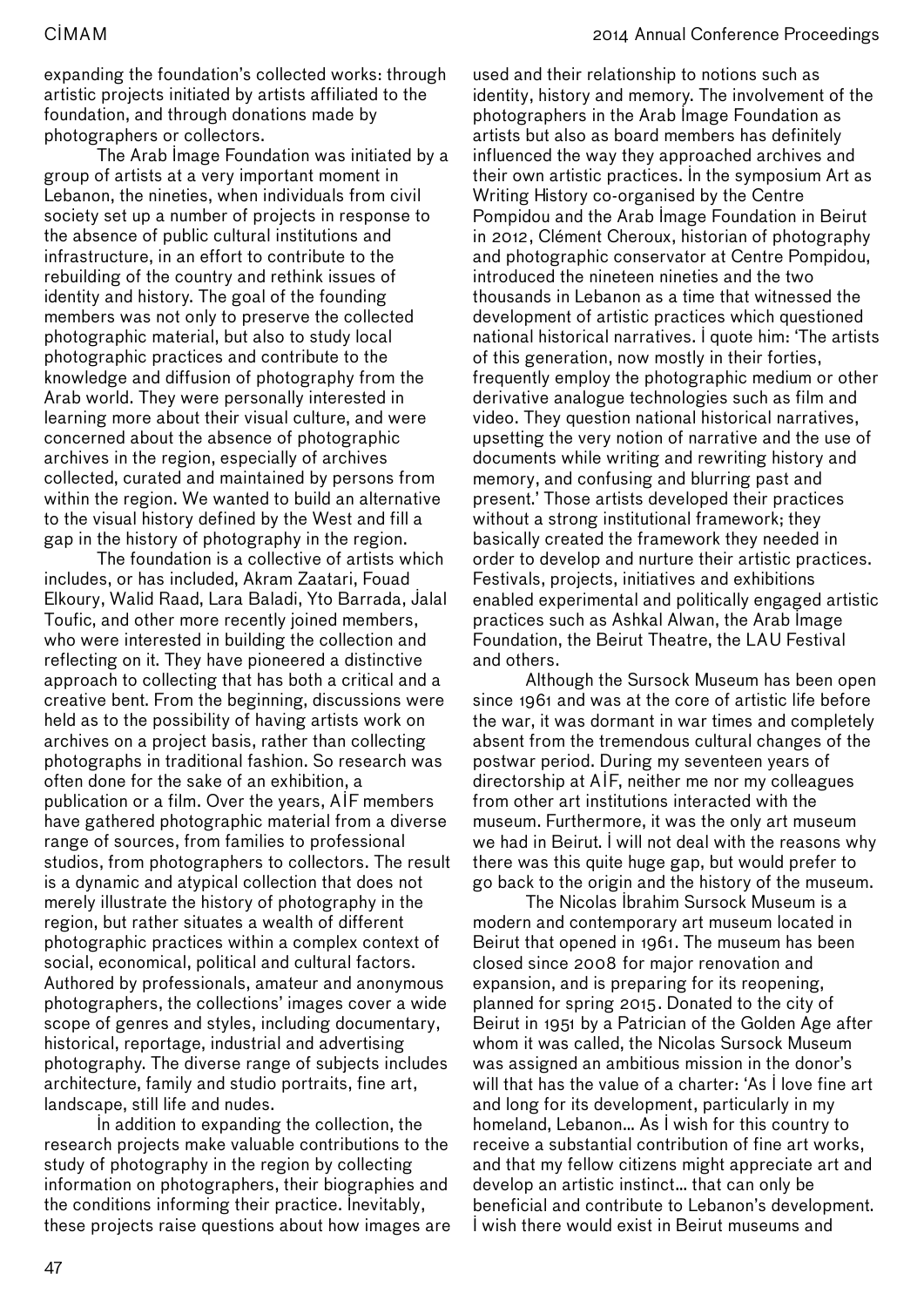exhibition rooms open to everyone, where masterpieces and antiques would be preserved and displayed. I, Nicolas Ibrahim Sursock ... set up in the form of *waqf* [trust] all of [my] estate, the personal estate and the real estate, that shall be there at the time of my death… in order that this property and its contents form a museum for arts, ancient and modern, originating from the territory of the Republic of Lebanon, other Arab countries or elsewhere, as well as a space where Lebanese artists' work shall be exhibited… it being understood that this museum shall remain eternally and perpetually'. Just to clarify, *waqf* is an endowment in Islamic law, usually the donation of a building or other assets for charitable purposes, but it is very rare in Lebanon to have a cultural structure as a *waqf*. In return for such a unique philanthropic gesture, the Beirut City Council decided to secure long-term funding for the museum through a law that was voted in the sixties and which gives the museum a share of the taxes perceived by the municipality on work permits deposited in Beirut. Empowered by this unique status, particularly notable in the Lebanese context where, to date, there is no public support [for the arts], the museum opened its doors ten years later, in 1961, with an exhibition of works by Lebanese painters and sculptors — a traditional Autumn Salon, or Salon d'Automne, setting a precedent for cultural events in Beirut. Ever since, the exhibition has been held every year, giving artists the possibility to present their latest creations in a stimulating encounter. The exhibitions offer the public the opportunity to follow and appreciate the evolution of fine arts in Lebanon. They were often occasions for controversy, and sometimes even protest, and were considered one of the major events in the country's artistic life.

The museum's collection is organised into four primary categories: modern Lebanese art, contemporary Lebanese art, works by the artist Assadour Bezdikian, and works by French, German, Italian and Japanese artists. In addition to this, the museum has an eclectic collection of Islamic art, tapestries, textiles, rare books and manuscripts, and other artefacts.

I will say a few words about the modern Lebanese painting collection. Predominantly consisting of works on paper and canvas, the modern Lebanese art collection also includes sculpture, installations and mixed media from key modern Lebanese artists. The works held by the collection are often considered to be those that are most representative of an artist's body of work. I can give you a few examples, such as Shafic ABernard Blistèneoud, Farid Awad, Amin el Bacha, Etel Adnan, Halim Jurdak, Aref el Rayess. Importantly, a number of the early pioneers are also represented. These include Daoud Corm, Najib Kikano, Habib Srour,

Philippe Mourani and Khalil Saleeby. Most of the mid-to-late twentieth-century pieces were either donated or purchased after their inclusion in the Salon d'Automne. The collection of Lebanese art from the first half of the twentieth century is significant as its scope enables an overview of the history of modernism in Lebanon. In certain ways, the works in the collection are suggestive of the Lebanese history of modern and contemporary art: the predominance of portraiture and oil on canvas in the early twentieth century, the significance of Alba, which was the first art academy training a generation of artists who emerged in the mid-twentieth century, and the subsequent choice of formal languages; a diverse interest in abstraction in the mid-to-late twentieth century, the strong presence of self-taught artists, a continued legacy of painting into the contemporary period with a particular focus on Realism and Expressionism, the presence of foreign and specifically French artists through the history

of art in Lebanon, and the significant role of Armenian artists in forging a modern and contemporary art movement.

In other ways, the collection excludes characteristics defining art in Lebanon, *al-hurufiyya*, or the experiments with Arabic letters, the presence of Palestinian artists and of art produced in solidarity with the Palestinian cause throughout the second half of the twentieth century, the work of prominent modernists such as Saliba Douaihy, Helen Khal and Huguette Calande, and in the contemporary period, artists working with archives and the history of contemporary Lebanon.

I'm not going to talk about what I aim to do at Sursock Museum, as I don't have time, although it might come up later during the discussion. I would rather share with you some of the questions I've been asking myself lately. The current context in Lebanon is very interesting — it's a different moment to the nineties, but we are also witnessing a number of new projects aimed at creating private and semi-public art institutions and museums. I will name a few, such as the American University of Beirut, APEAL, etc. A few countries from the Gulf have donated funds for Lebanon to create these cultural institutions: Oman, Qatar and Kuwait have backed the projects of the House of Arts and Culture, the National Library [an initiative of the Ministry of Culture] and the Ethnographic Museum. We still have no idea of how these public museums and centres are going to be set up, and we still have to prove that we can make public institutions function.

To get back to the Sursock Museum, I would say it has a long history and a significant collection of Lebanese art, although I don't know if this makes it more relevant or legitimate today than the other projects I've mentioned. It's a question I pose. The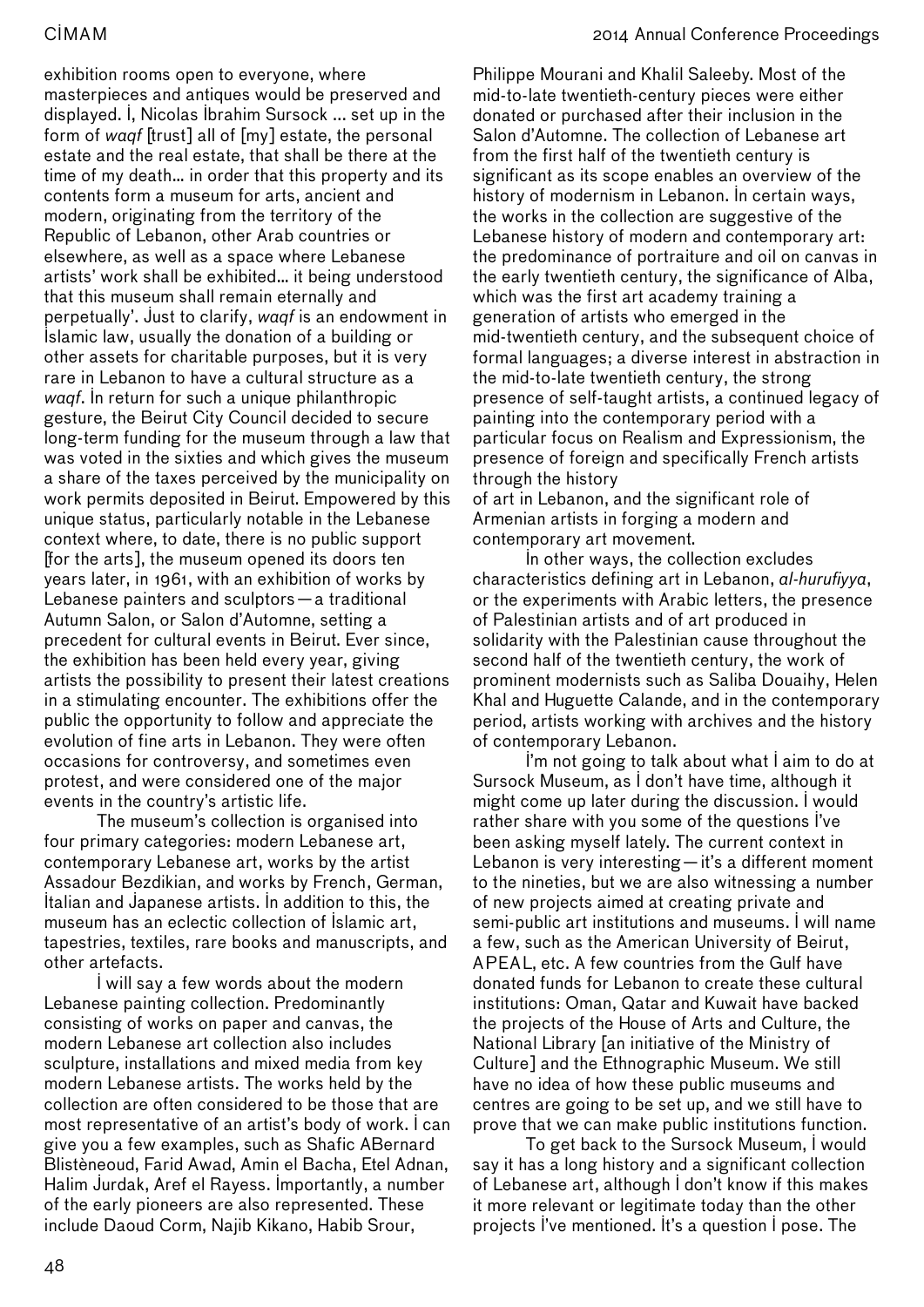museum is a semi-public institution and I wonder in what kind of position this places the museum in comparison with other private collections and museums. Along with the institutionalisation of the Lebanese art scene, which was mentioned several times yesterday, may we think that Beirut is heading towards a major change in its cultural landscape? Yesterday, Mayysa Fattouh asked the question 'Does Beirut need a museum?' I think it's a very relevant question, but I would pose it differently, 'Who needs museums in Beirut?' Precisely because I have struggled for over seventeen years to sustain the Arab Image Foundation, I have fund-raised for it and suffered from the lack of public support and of cultural infrastructure, it is important for me to think about the museum today in Beirut as a professional

platform that provides a community of artists, scholars and independent initiatives with much needed institutional support. I believe that later, on the panel, we can discuss the questions related to this huge change in Beirut. [Applause]

Kian Chow Kwok: Actually, my fellow board member Abdellah is one of the most hard-working people I know! He has been working so hard organising this conference and yet he is also doing multiple presentations. Thank you very much!

### Perspective 4 Abdellah Karroum

*Biography*: Curator and writer Abdellah Karroum (1970, the Rif, North Africa) was appointed Director of Mathaf - Arab Museum of Modern Art of Doha in 2013. Karroum has founded and directed a number of artistic initiatives, including éditions hors'champs series of art publications (1999), Le Bout Du Monde (art expeditions to different locations, from 2000 onwards), L'appartement 22, an experimental space for exhibitions and artists' residencies (Rabat, 2002), and the R22 experimental web radio station (2007). At the 3rd Marrakech Biennale he presented *A Proposal for Articulating Works and Places* (2009), and for Darat Al Funun art centre, besides other activities, he curated *Sentences on the Banks* (Amman, 2010). Karroum was artistic director of *Inventing the World: The Artist as Citizen* (Biennale Régard Benin, 2012) and associate curator of *Intense Proximity* for La Triennale (Paris, 2012). His curatorial project *Sous nos yeux* was presented at La Kunsthalle - Centre d'art contemporain Mulhouse (2013) and at Museu d'Art Contemporani de Barcelona (2014). One of his latest projects is *Shirin Neshat: Afterwards* (2014) and he is currently working on a Wael Shawky solo exhibition for Mathaf (2015).

Thank you K. C. I will not stand on this podium for long, as I don't want to give another talk. And also, because you are here in Doha, I prefer to talk to you in Mathaf, on site, so you can see the art works, the spaces, share different things, talk about exhibitions and collections. I will only show a few images. Consider them as flashes, and then you will see the real sites.

Slide. So this is where we are, the situation, the Mathaf building with the performance space just next to it, in Education City, Qatar Foundation. The university is also nearby. This is one version of the Qatar Foundation master plan, so it doesn't exactly match the area as it is today. It has changed but, as you can see, Mathaf is part of the urban

development of the city. This plan is one of the projections for the future, and in this version we see a lot of green space — a golf course, a National Library in this area, different facilities. I'm not sure how much these match the real buildings today because the plans progressed, but a lot of them have been completed, such as the university building where we are now. Here is the road that gives access to Mathaf. This is just to show you our geographical situation within the city.

Slide. Before the architecture, I would like to talk about the concept of the Arab Museum of Modern Art—*mathaf* in Arabic is museum—and its origin. Maybe some of you attended the discussion yesterday with His Excellency Sheikh Hassan, about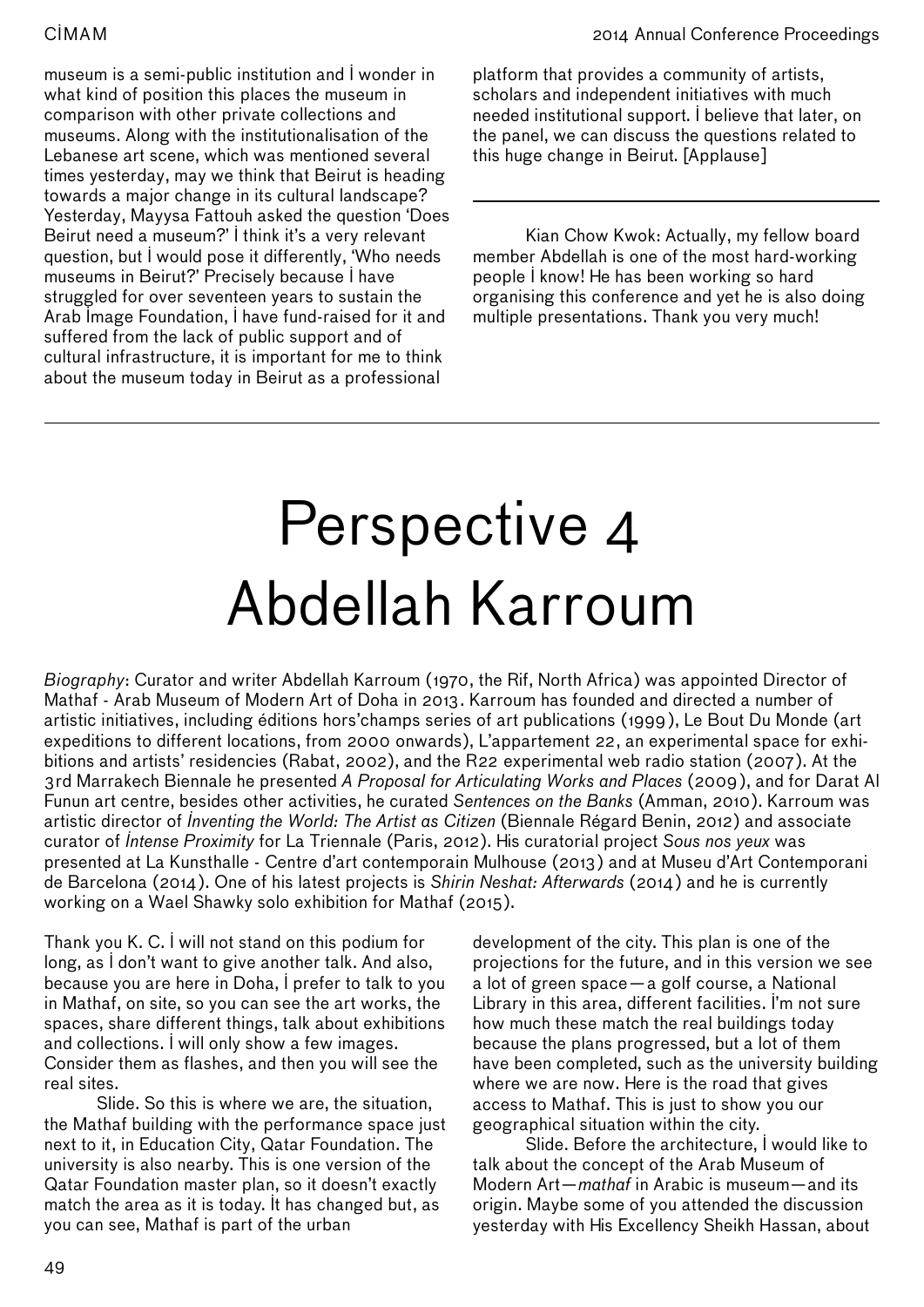our origin. In the eighties he was doing a lot of travelling, visiting museums and collections around the world, and back in his own country, Qatar, he wanted to continue seeing art. This morning we were talking about the need for projects and institutions and how these are created. In this case, Sheikh Hassan's desire to see art works led to the need for a place. He began a collection and wanted a place for the art, a 'home' as he calls it. This building is not the first [to house the works], as previously there were two villas in Madinat Khalifa, not far from here, similar to Suha Shoman's houses at The Khalid Shoman Foundation in Amman. Such projects always start somewhere, they start with a need and an initiative, and Mathaf follows this model: there is a need and there is a projection, a desire to share what we like and use art to create an institution, a place for learning and for sharing.

Slide. As the collection began to grow, the founder Sheikh Hassan felt the need to share it and suddenly the whole country was working around the collection. He donated the first part of it to Qatar Foundation, and the foundation continued to collect and reached an agreement with Qatar Museums, the two largest institutions developing cultural projects, universities and museums in Qatar.

Today the collection continues to grow as part of Qatar Museums. The first group of works consisted of approximately 5000, a number that has now risen to over 8000, collected by Qatar Museums. So both umbrella institutions, Qatar Foundation and Qatar Museums, invest in Mathaf. The team is composed of museum professionals in exhibition making, conservation, education, etc. Qatar Museums is the institution that connects the different museums in the country and provides specialised professional support, while Qatar Foundation provides structural and infrastructural support, the buildings, maintenance, etc. The fact of being in Education City is an opportunity for us. We are surrounded by at least four university buildings, and to a great extent our audiences are composed of students, we organise numerous workshops, etc.

Slide. Now the architecture, the façade. This is the site that you saw. This building was formerly a school and was then transformed into a museum. The façade has this kind of scaffolding because from the very beginning in 2010 it opened as a temporary building and now, four years later, it still is a temporary building. There is a project for a new building that will house both temporary exhibitions and the collection. Inside, the focus is on education — the collections are displayed in a didactic way, as you will see. This is Adam Heinien's work, a large sculpture by the Egyptian artist who was taking part in the Aswan International Sculpture Symposium. This is by Ismail Fattah from Iraq, and this metallic sculpture is by Mohammed Sami from

Kuwait. All the works existed before the building existed, and are integrated with it. This kind of boat, *The Ship* by Adam Heinien, acts as a group of works but also as a large installation.

Slide. Some of the works in the collection. This is by Dia Azawi, an Iraqi artist.

Slide. The displays of the collection at Mathaf are sometimes designed by the curatorial team, sometimes by the research team and sometimes in collaboration with the education team. The building is very small — the entire surface is roughly  $5000m^2$ inside, but we only use about half of it for the exhibitions, at both levels and in the education spaces. It is small, so the exhibitions can't contain more than two hundred works.

Slide. This is one of the displays of the collection. Slide. Each exhibition involves research and is accompanied by a publication. Our catalogues are produced in collaboration with our research team and guest researchers.

Slide. Every year, the education programme concludes with an exhibition of works from the students' art competition. This is last year's show. Each one has a topic, and this one was 'Black and White'. The Education Department is a very important department at Mathaf.

Slide. Here the education space is transformed into an exhibition space.

When I arrived at Mathaf a year and a half ago, one of the new projects consisted in creating new spaces within the actual museum. Our building has a very important and recognised collection, and with my curator colleagues we thought of creating a space for dialogue and debate for our staff. We now have five different teams at Mathaf and we needed a space for experimentation, a space in which to work with younger artists, artists of my generation and younger, people from all the museum's departments. So we suggested this Project Space, which is one of the rooms on the ground floor. For one of the first projects we invited Manal Al Dowayan from Saudi Arabia, who was co-curator with Laura Barlow, one of the curators at Mathaf. Manal Al Dowayan came with a very important topic she had been working on in Saudi Arabia about women who had died in car crashes. The project itself was called *Crash*, and was dedicated to women teachers who taught far from their home cities and, not being allowed to drive, had to rely on drivers and were often involved in accidents. It was a very complex story, but we gave her several weeks to think about [how to present] the project and also invited students to reflect on this social issue that lead to discussions on women's rights, etc. So this is a space for experimenting, formulating [ideas] and finding a language that can at once inform and become a form of production for artists themselves. In this case, the artist produced this large map of Saudi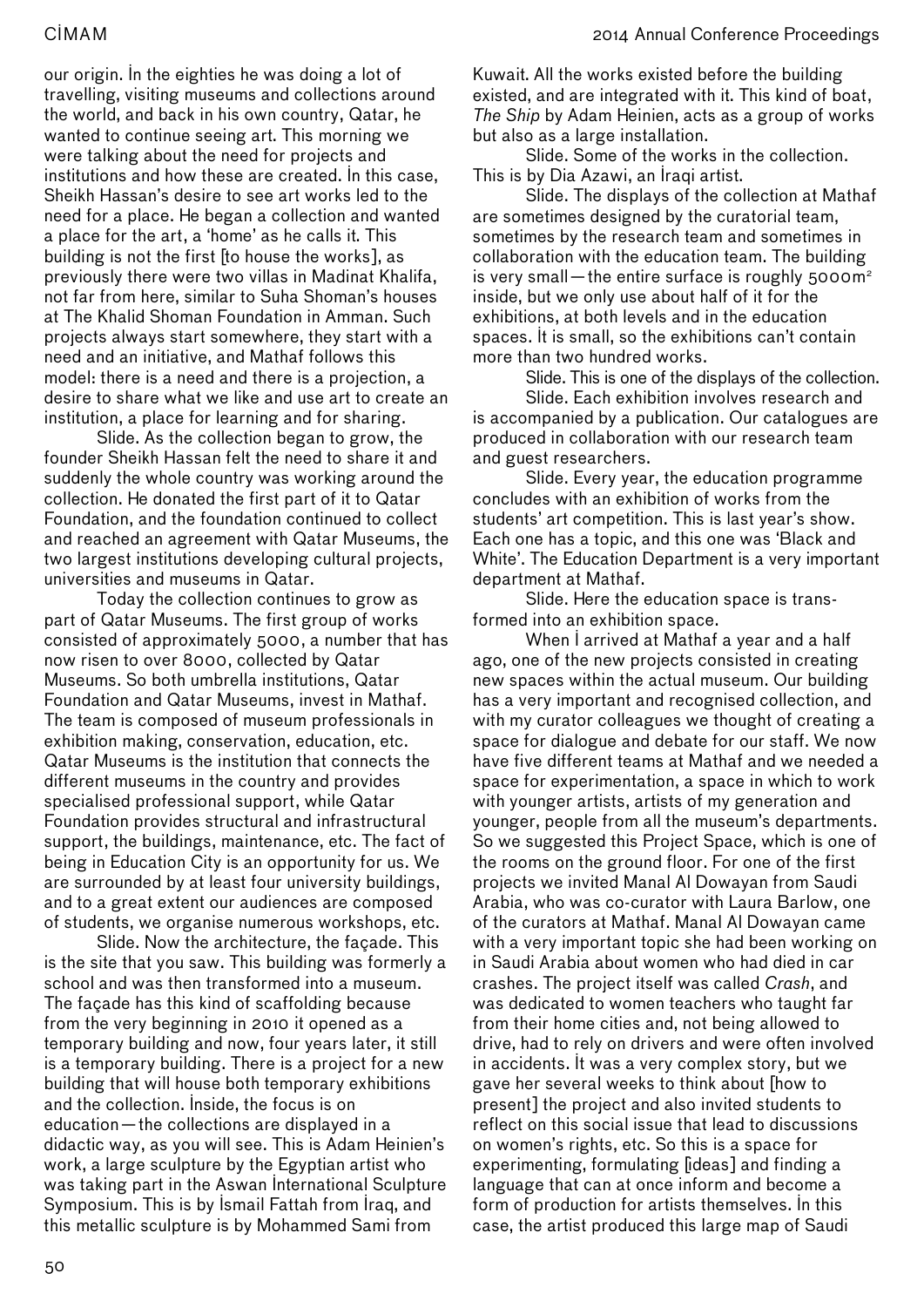Arabia, showing roads and new roads. One of the interesting topics that was raised, and is often raised with artists, was the origin of the transformation of landscape and how in Saudi Arabia and in many other countries infrastructures are built to meet the demands of the oil industry, which provides an income, and the need to educate the population in each [town and] village. The research involved drawing up inventories, statistics, articles for journals, etc. The second project was by Ghadah Alkandari from Kuwait, the *Doha Art Map*. We used the space to think of the artistic initiatives that exist in Doha today, the places people can visit to see art, express themselves and build something. The idea is to identify spaces that can be art centres, galleries, residencies. We can talk about this on site.

Slide. Another research project. The image is cropped, but this is a beta version of what we call the *Mathaf Encyclopedia of Modern Art and the Arab World*, initiated by the museum's Research Department. It's a project that was proposed in the early days of the conception of the museum by a group of researchers with Sheikh Hassan that included Nada Shabout, who was working with us here and is still involved in the project along with other researchers. I think Salwa Mikdadi also forms part of the group. We work with professors and Ph.D. students. Our goal is to have the maximum number of biographies. Today in the beta version we have about forty or fifty biographies that have already been published or are about to be published, and we hope to have about two or three hundred in next year's business plan (just to give you some statistics). All the textual content is in English and Arabic and is accompanied by videos, photos from private collections, exchange agreements with galleries, artists' families, etc. So this is one of the projects that have no clear-cut borders. There is no conflict between public and private institutions private owners can keep their documents and we can work with galleries who give us their documentation for us to publish without there being any conflict of interests.

Slide. One of the new spaces is this performance space, where we held the sessions on the first day of the conference. This photograph was taken during the Etel Adnan opening, at the performance where the Qatar Philharmonic Orchestra played a piece by Gavin Bryars to a poem by Etel Adnan.

To talk about this kind of expansion, the area of Mathaf you saw contains some other buildings now used as storage that are becoming new museum spaces. As long as we have the need, we have to think about Mathaf Museum's expansion and development in Education City. Qatar Foundation today has a think-tank team reflecting on how to

create a cultural zone within this new area of Doha, both physically and in terms of our artistic offer for the entire city. You can find all this information on our website, which we try to update as often as possible.

One of our objectives as a museum and an important presence within Education City and the city of Doha is to make art (art in general, and our artistic programme in particular) a part of people's daily lives. I will conclude here so we can also have some discussion later. Thank you. [Applause]

Kian Chow Kwok: Thank you very much. We're going to have a Q&A as well as a panel discussion after lunch. Again, as regards timing we are almost on the dot, so now we'll go for lunch, but before that I would just like to say something briefly.

In this morning's session we have really seen a spectrum of art spaces, museums and institutions, public and private, in different configurations. In Zeina's presentation, for instance, the Sursock Museum in Beirut is considered a semi-public museum. Most of the initiatives discussed are private museums, or private initiatives. I suppose, Abdellah, that yours is considered a public museum. We're not saying, of course, that the spectrum that we've seen is a pattern for the region. Nevertheless, they provide us with the scope to think about the question of public and private, which is very much the theme of this conference.

It is interesting that in the museum world we are so tied to the question of ownership, presumably because of collections, because museums come from their own institutional history, from the idea of treasures, of treasures being shared with the public, and are therefore centred on the idea of collections. However, we are not talking much about non-governmental organisations or civil society as in other sectors. So perhaps this is now an opportunity for us to leave the question of public versus private a little bit, and think further about the purposes and functions of art spaces, museums and so on, to be able to then return to the question of what the possible division between public and private may mean.

In this morning's session we were also interested in looking at the problem of history, as in Gabi's presentation, and her concern about museums being related to what she calls 'monumental' history, while we should actually be going slow in order to experience history.

Suha's presentation also looked at the consolidation of the art history—which should of course be art 'histories'—of the Arab region. This also brings forth the question of regionalism, as we try to see how institutions focus on locale, but are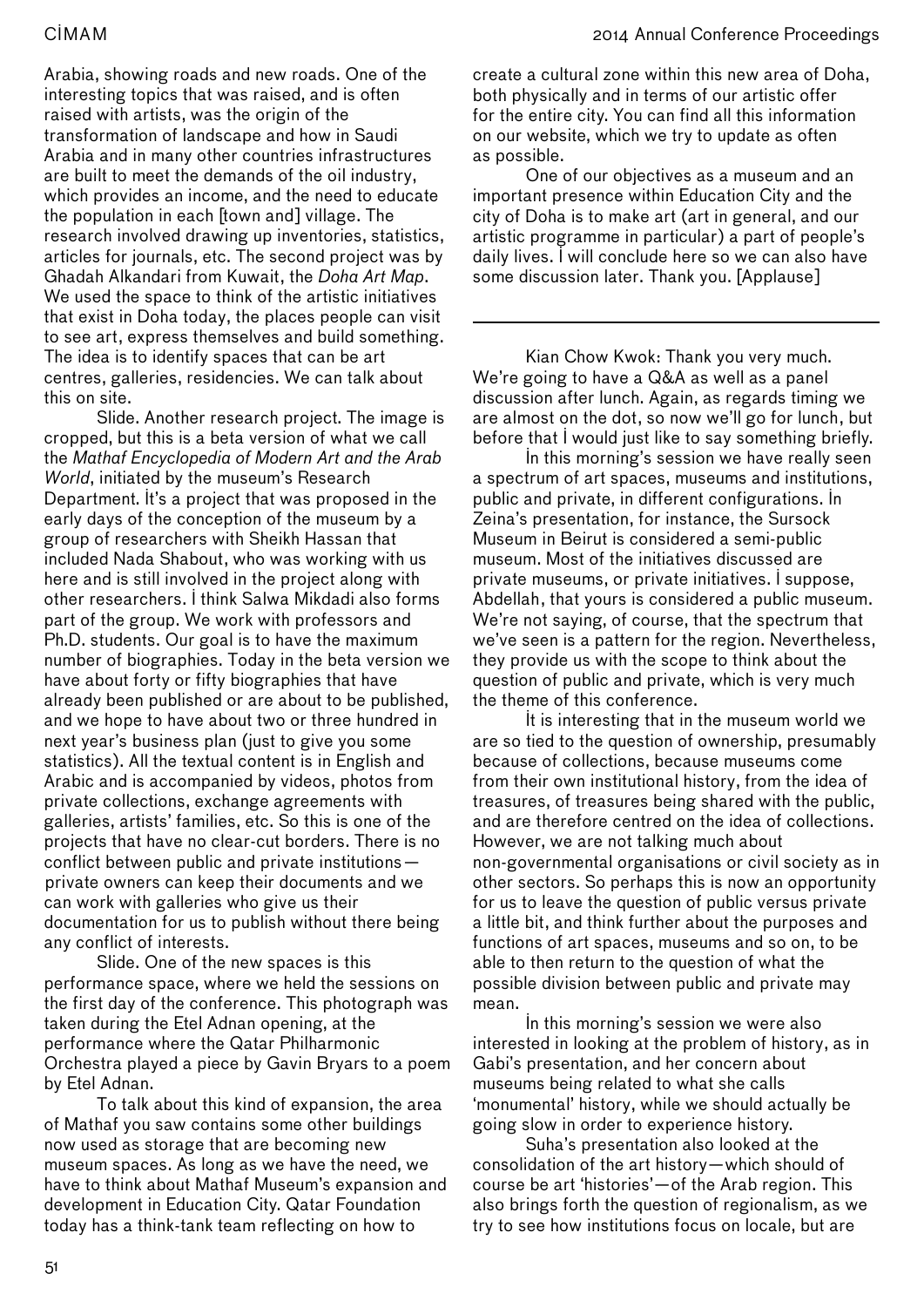also able to relate to the broader context of the country and to the rest of the world, i.e., from the regional level to the national and transnational levels.

I would also like to take this opportunity to thank the thirty-one CIMAM members for joining us from all over the world. Welcome! You have come from everywhere (from Lithuania to Sudan, from Chile to Hong Kong) and it is very important that you share your experiences when we discuss these questions because you all work in institutions, and engage with institutional processes in one way or another, so that collectively we will be able to take this whole discussion further when we come back after lunch for the panel discussion. Enjoy your lunch! [Applause]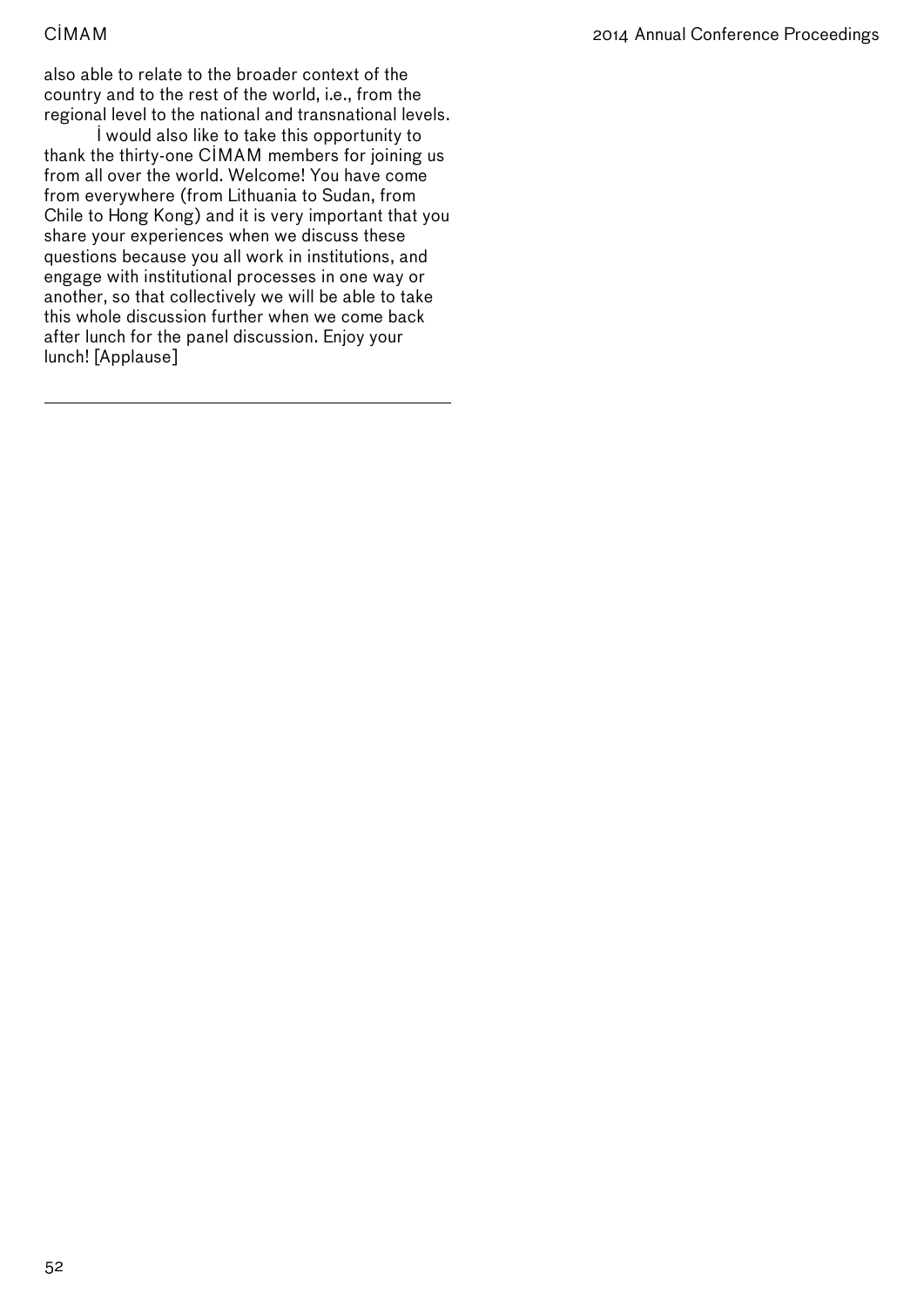# Building Institutions in the African and Middle East Contexts

Kian Chow Kwok: Shall we start? I hope you enjoyed your lunch. For the next one and a half hours we will have the panel discussion. The Q&A for the morning session will be included in the panel discussion. As I explained earlier, we will have Salwa [Mikdadi], Suha [Shoman], Zeina [Arida], Mayssa [Fattouh] and Antonia [Alampi] on stage. Thank you very much Abdellah [Karroum] and Gabi [Ngcobo], they are on standby. Please feel free to ask them questions too. From the morning session as well, Ute [Ute Meta Bauer], if you would like to participate and the audience would like to ask you questions, I hope that would be fine too. Again, as I just mentioned, we really hope that the international participants from all over the world will share their experiences, their institution-building and various concerns with us.

So, we have seen a range of institutions, very specific ones such Suha's Darat al Funun and Zeina's Sursock Museum and the Arab Image Foundation. And of course Abdellah's Mathaf, and what Gabi presented about the Johannesburg Art Gallery and the Center for Historical Re-enactments, what she calls White Elephant, Pink Elephant — and we should chew elephants slowly!

Mayssa, of course, is from the Katara Art Center here in Doha, and Antonia is from the Beirut art space in Cairo. So can I invite the four of them on stage before the rest of you are 'on' again. [Laughter]

We have looked at many issues, both yesterday and today, issues specific to building institutions such as, for instance, how we work with artists; the institutional positioning of various types of specific institutions; the role of collections (which includes art works, archives, documentation); museum audiences and on-site audiences, local, national and transnational audiences; public and the difference between audience and public. We have further concerns about administrative culture and were discussing yesterday reviews and assessments, and how these influence museum processes. This morning we were talking about professionalism, which is very important in terms of something that is out there as a standard to which local developments can make reference, and local

developments can, of course, also inform the formation of such professionalism. This is why we are here. So, shall we begin? Maybe we can start with Zeina and that quick discussion we were having earlier, and then take it from there.

Zeina Arida: I was talking about the idea of the institutionalisation of the initiatives set up in the nineties, such as Ashkal Alwan, the Arab Image Foundation, and returning to the discussion we began yesterday with Mayssa about how this change will impact the production of art and how artists work in Beirut, I think it's a very interesting discussion. On the one hand, the institutionalisation of our initiatives is very important to secure the sustainability of these projects — when these initiatives are only linked to individuals, which is very often the case in Lebanon, what happens when the individuals want to go elsewhere, or can simply handle no more fund-raising for, say, twenty years? And on the other hand, it really is a completely new way of producing and discussing art. So I think it's a very important and interesting debate.

Massya Fattouh: My question was rather the role of the museum in an art scene where artists have thrived regardless of the existence of museum, not so much whether we should or shouldn't have a museum. There's no doubt that a museum should exist, whatever the nation or the national speech that it is addressing, because we know there is no government in Lebanon but, despite that, I think the chaotic situation is very interesting. Taking the chaos as a starting point, in relation to what Salwa had mentioned here in terms of systems, I'm currently in the middle of co-founding a mobile platform in Beirut, and the fact that there's no system kind of encouraged and triggered the sense of urgency to create such a mobile platform, that has no roots in terms of systems. It can only exist in a country like Lebanon, in comparison with the GCC [Gulf Cooperation Council]. Now, whether it's sustainable or not — it has no physical space, no physical space, and the GCC does not yet offer that freedom for small initiatives to exist. I think we should maybe question of what is independent in countries like the Gulf: how can we define that term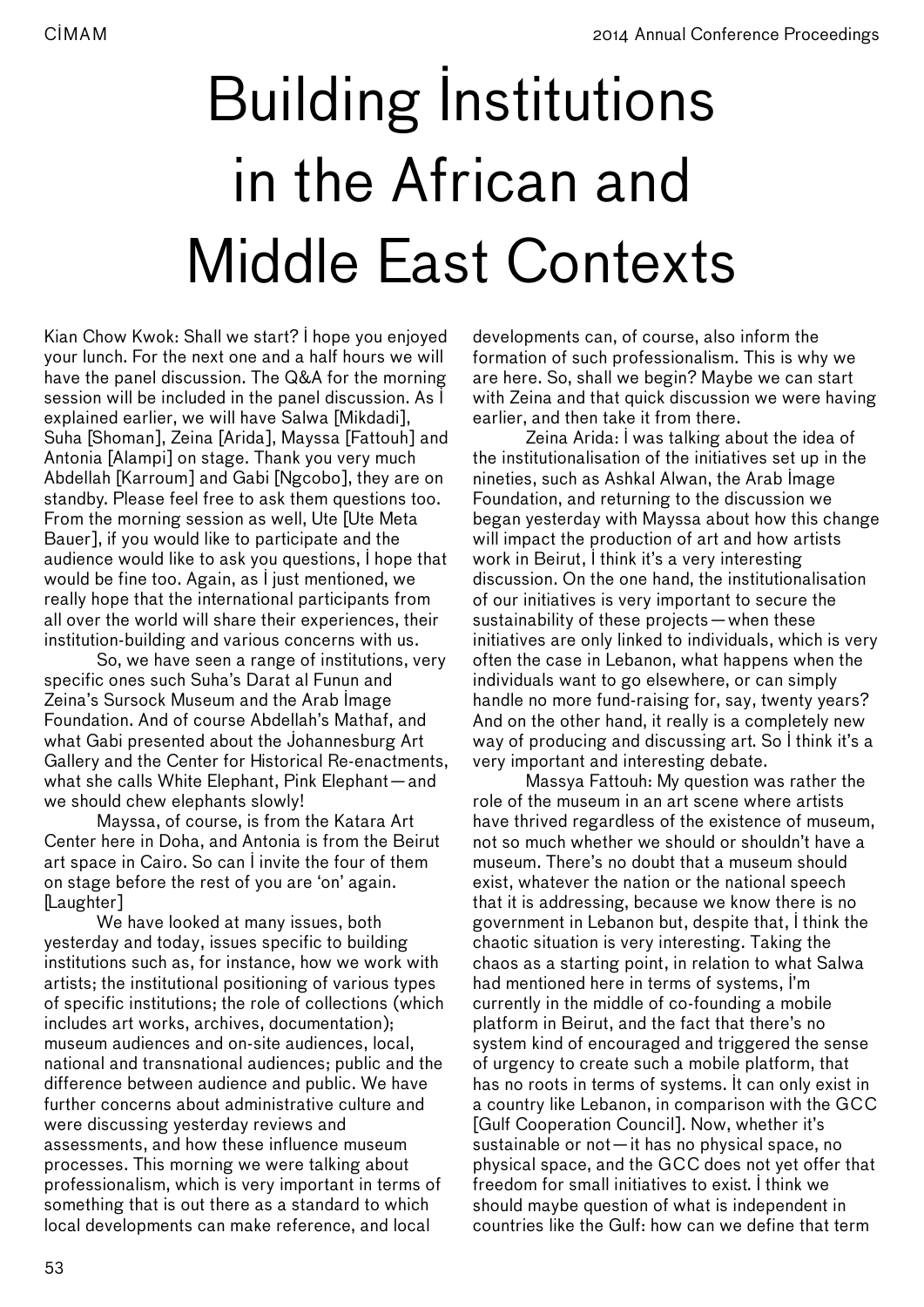when private and public are intermingled? How can the museum really collaborate closely with small initiatives, and each learn from the other?

Kian Chow Kwok: I think this really relates to yesterday's discussion about the kind of administrative structure within which museums operate. There is the managerialism of assessments, reviews and so on. Now, what we are saying here is with institutionalisation a frame is being created, a certain system and structure, so does it or does it not have an impact on art practices? Massya was saying that in a situation of chaos, maybe the institution is not necessary, because artists are already doing what they have to do. The imposition of institutions, however, on the one hand helps artists, but on the other creates new kinds of restrictions and impositions. Now you are asking whether the frame of the GGC, which is the Gulf Cooperation Council, quite a strong geopolitical framework, really has an impact on art practice. To consider it from the museum perspective, do you allow your framework to require artists to perform in a certain way in order to fit into this framework? Or do you negotiate with this framework to say how art should be created? So, we must return to respect for artists and for the context of chaos in which they have been working.

Mayssa Fattouh: It is a tricky question, and often how we address or how we produce is linked to who funds us. That's why I posed the question of sustainability — whether this platform will be sustainable or not is a big concern. But we're trying to operate regardless of who funds the platform, and focus on the subject matter itself, trying to give as much freedom to artists to produce outside the constraints of funding issues. But of course those are very small platforms. I operate on the small scale rather than the large or spectacular scale, and whoever joins in this should be aware of the financial constraints in terms of how big or small we can produce. I think maybe Antonia can say something about this.

Antonia Alampi: Give that the subject is the museum, before we actually discuss relationship between the museum and artists, what is the relationship between museums and authority that actually allows for the existence of museums? This includes funders, a certain legal system, a system of networks, etc. I think the moment we start being transparent as regards what kind of relationships make institutions such as museums possible, maybe we can actually rethink the structures of museums as such in different contexts. I can speak mostly of Cairo, my experience is extremely personal — I've been living and working in Cairo for the last two years, but I can't speak for the region at large. So, thinking of Cairo, or of Egypt, as there is no museum of contemporary art in the whole country, there is no freedom of speech, there is censorship and a complete lack of so-called democratic institutions, would a museum with a centralised structure dependent on the government make any sense in the first place? Could we rethink the structure of the museum, for instance, with a widespread infrastructure? A museum that does not have a centralised governance [structure] but is actually governed by a number of smaller institutions? I'm speculating, I'm brainstorming here, but I think the premise of its infrastructure and mode of functioning needs to be thought of in relation to the characteristics of the context, which are numerous and have a huge number of components.

Kian Chow Kwok: I'd like to invite comments now, because the point here is, at the level of multiple museums in a city or a country, do we look at a kind of central authority, a form of centralisation with an overarching administrative structure for museums? And how does that translate into smaller art spaces, individual art practices? Is that an encouraging environment from the perspective of artistic practice, or not? I think that's the issue here, and I'm inviting comments from different parts of the world in terms of how you feel about the situation in your own cities. Anyone, please?

Rachel Dedman: I work in Beirut, I'm based in Lebanon (so I'm not from a different part of the world!). I suppose what Antonia was saying made me think about this question of endurance, because I work for a small art space or research platform in Beirut called 98 Weeks, that really began as a research centre rather than as a gallery, and which hosts multidisciplinary events and talks and is really pursuing research forms on a biannual basis. And so I wonder, as we apply for funding and go through all processes that we are all familiar with and resent, what the point is long-term. I think we assume that endurance, the institutionalisation of spaces, is always a positive thing, something unquestionably good, but with 98 Weeks I wonder whether actually placing ourselves in the institutional box would be necessary in order to have funding? Is that ultimately in its interest? Perhaps what Beirut really needs is a space that isn't afraid to transform, and shift, and change according to the changing conditions within the city, not necessarily to attempt to secure it's own future. There may come a time when it no longer needs to exist because it's fulfilled its purpose within the city  $-i$  don't know. Maybe this won't happen, but its institutionalisation, or its becoming something permanent is something I think we need to question and at times challenge. It's not always the way it should be. To me, these spaces need to constantly respond and react to the conditions, the situations and the contexts in which they find themselves, and the needs of the local populace, whatever that may be. Thank you.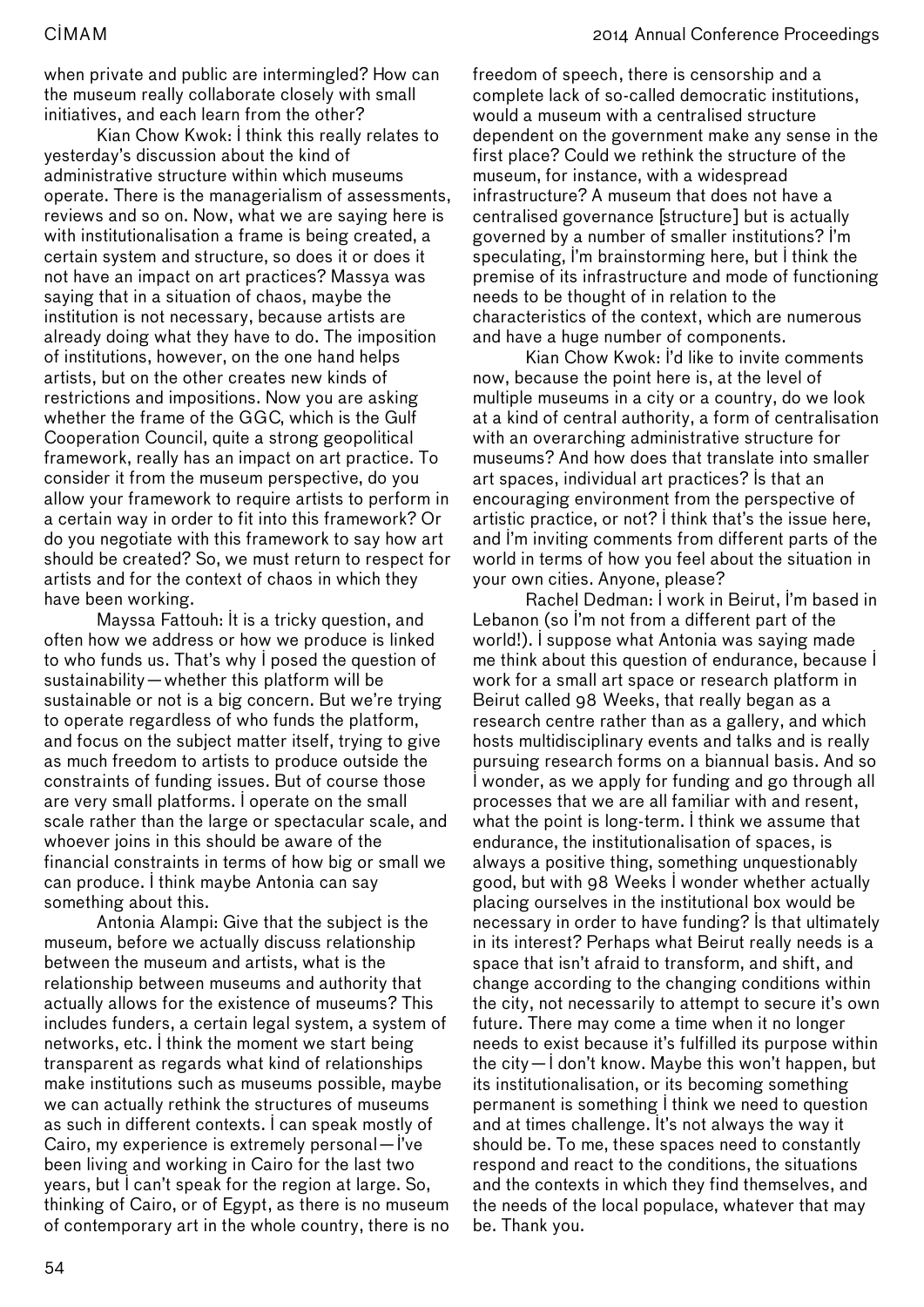Suha Shoman: May I say something? I guess we have to think of the wording of things. First of all, we're not only speaking of museums, but what is a museum of today? What is its role? I remember when the Centre Pompidou…

Salwa Mikdadi: To be pragmatic, there is the ideal situation, in which all systems are in place and we have a fantastically running ecosystem, which doesn't exist anywhere. It seems that we're talking about two different things: current smaller institutions that are run by individuals—pioneers such as Soha for example, who will continue to sustain themselves for some time—and the issue of the basic systems that need to be in place and that we can't do without. When I mention cultural policy I am referring to a policy that would allow the free movement of artists within the region. Several years ago we started a residency programme in Abu Dhabi to bring in artists and writers from other Arab countries, and it has been difficult. This is why it's so important for governments to have cultural policies that allow free movement of artists, writers and thinkers, and art works probably too, in the region. Cultural policy is one of the many policies that need to be instituted and approved by parliaments. And this is something that may or may not be attainable in the near future, but that doesn't mean that we don't continue thinking about it. Meanwhile, as I said yesterday, in the region we have to be flexible and versatile. As discussed yesterday, okay we do these mobile projects, pop-up projects in different places, that may not have a longevity but actually serve their purpose in current times and in our conditions.

The best and most innovative solutions are found in Lebanon—where people are very creative in adversity—in the way they have managed to maintain these institutions over a long period of time. What happened in the process is that they have mentored the younger generation, who are here among us today and who we hope will continue until the systems are in place and we have the proper institutions for them to work in. We must be positive.

Zeina Arida: I wanted to go back to what Rachel was saying about some projects not having to be continuous or sustainable. I totally agree actually — some projects just stop and should be able to stop. I think that as a museum or cultural institution maybe the biggest challenge is to reflect the changes in artistic practices, contexts and political situations. At the Arab Image Foundation, for instance, we've been thinking about this a lot since the Arab Spring. We're a group of individuals, we all change, we all evolve, so how we can also reflect this change within institutions, their programme and their relationship to the public?

Kian Chow Kwok: Okay, I'll come to you shortly. It seems that here we generally agree (at least I hope so!) on having institutions as a

foundation, which we need because of continuity and sustainability, for they create a kind of framework and system that will facilitate and support art practices. However, there may be issues and there certainly will be issues and you will not be perfect, so in this ecology that we are creating probably the next step we are now moving to is the relationship between different kinds of institutions within the ecology. Generally, there are larger ones, smaller ones, and so on. So, if you could share [with us] the nature of these dynamics between different kinds of institutions in your own cities, and how they help or don't help artistic development within the larger systemic framework. Can we have your comments?

Reema Fada: I think you skipped me a beat! My name is Reema Fada and I work for the Guggenheim Abu Dhabi, but I was going to comment on this issue of the necessity for continuity in terms of my own experience with artists working in Ramallah, where continuity is very much challenged. Working at the Khalil Sakakini Cutural Center from 1999 to 2003 I remember facing the Israeli incursion, when the actual army entered the space of the cultural centre, bombarded it and caused such immense damage to the infrastructure that it erased it completely. That is something that I keep being reminded of, that we had to start from scratch, in very different circumstances, to build these institutions at once and build all the initiatives. The Ministry of Culture was in the same situation. There's a fake understanding of that institutional structure. There is a burning question in my mind about the amnesia that occurs, in terms of how you start to build from those institutional efforts some form of narrative that overarches and can also transcend certain borders or geographies. There is a level at which that the museum as a project consolidates these geographic borders, or ways of creating connections of narratives. Many people here who are from the Arab world will not in their lifetime be able to visit Palestine or different spaces in the Middle East because of visa issues, for example. There are real political challenges and, as regards stability and security, certain structures can afford something that could be a lesson in terms of narrative. Looking at cultural contributions, which have been totally lost, and at these connections and understandings can provide real lessons.

Mayssa Fattouh: I think this is a pressing question at the heart of this platform that, as you're aware, I'm in the middle of co-funding right now. How does one address collective memory in a place that is constantly physically endangered? And how do you go beyond the physical infrastructure and enter the public realm in a direct way? I agree with you. I wouldn't be able to say there's an answer to it, but it lies at the heart of other initiatives as well. I think, for instance, a good example that does not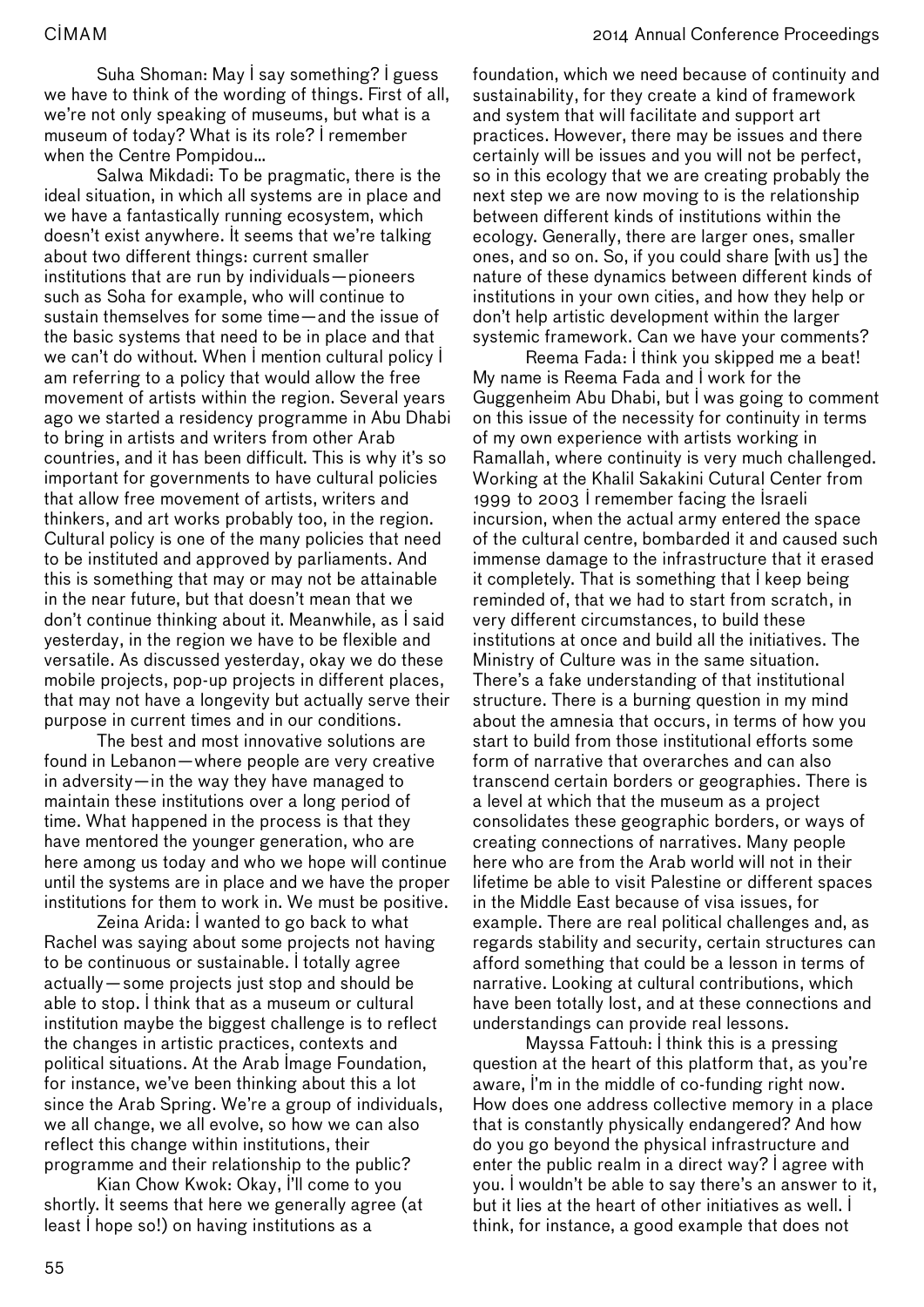speak about the Arab region is also Creative Time, which plays a more activist role that connects more directly with the public and functions throughout the public. I'm not familiar with things that are happening in Ramallah. I don't know whether that emphatically answers your comment.

Zeina Arida: I think it would have been great to have had someone from The Palestinian Museum with us, because it's a very interesting initiative, this museum that has been built for the memory of Palestinians and which probably many Palestinians will be unable to visit. I think the way they're approaching the building of the museum, collecting and relying greatly on an online platform they're creating, is interesting. Maybe someone can tell us a little more about it.

Salwa Mikdadi: The idea is that there will eventually be satellites, in Jordan, northern Palestine and Lebanon. These would be the first satellites, which would expand to other communities of Palestinians, but clearly the Internet is the widest, the best way to reach out to diverse and refugee communities, as is the case now with Syrians, Iraqis and others. Let's not forget that more Lebanese live outside Lebanon than in Lebanon.

Antonia Alampi: To respond to Reema also, I think it raises some interesting question in terms of how we speak of continuity while acknowledging the need to be institutionally extremely fluent, and have the capacity to be transformative because the political and the economical situation actually require us to continually rethink the structure that we're trying to establish. So almost as soon as you feel you've reached something, you actually fact the challenge of having to change again. And at times that can imply changes in place, unfortunately, along with many other things.

Kian Chow Kwok: And of course, this structure could be on the Internet, it could be pre-infrastructure, multiple locales, satellites or simply diasporic communities, and so on. The word that I heard just now was consolidation, and museums are very important places of consolidation. Now, however that takes shape, whether in concrete buildings or on the Internet, we still need museums. We have several questions; maybe from the back?

Varda Nisar: Hi. I come from Pakistan and we have a total of two museums: one private, the Mohatta Palace Museum, whose agenda and whose programme has yet to be defined, which doesn't even have a collection of its own, and the National Museum [of Pakistan], which I think has not changed its displays since the nineteen eighties. I feel that we need government museums for the impact that they can create. Through their policy they can act on a larger scale and have a greater influence than private projects. That would be the ideal situation, though I realise that private initiatives exist primarily

because there is a space for them to exist where neither the government nor the private sector are playing their part. But in Third World countries we see that the narrative is changing constantly: the narrative differs in the case of democratic and military governments. So, how are museums and art practitioners supposed to respond in these spaces? I think that what has happened with private initiatives in the Third World is that governments have let go of their responsibilities, and the private institutions that began to develop in the Third World were playing the role that governments should have played. I would just like somebody to please comment on this.

Jo-Anne Bernie Danzker: Jo-Anne Bernie Danzker from Seattle. I can't comment on the question that you're asking, but I would like to come back to the challenge that you launched at us, which is what models are we looking at? In our discussion so far we've been talking about museums as they were constructed in the nineteenth century. That model is like a department store, which is in the process of a long and painful demise, and in times of danger or of extreme conditions, which can be economic, which can be physical (you can live in an earthquake zone or be in a state of war), one of the key things which I think we really need to do is to understand what function, or what responsibilities and duties museums have and, potentially, in the conditions under which you're working, is to decentralise them. The way that you are then able to fulfil those collective duties that have traditionally been associated with the museum can be much more effective. You're talking about archives, you're talking about observing art objects, you're talking about establishing narratives for the time, you're talking about access, and if we liberate ourselves from the museum as a model and start to look at those functions being perhaps distributed to different parts of the country, or protected in different ways, and the responsibilities being in some cases placed in units, then we can have a museum with a time limit or an expiry date. We can function with expiry dates that can respond to the particular conditions. As a scholar and a researcher who is constantly dealing with materials that have been destroyed, one of the primary responsibilities I think we have collectively is to store knowledge and protect objects for the future. But the role of living in a state of uncertain outcomes is true for all of us, and this role that we all have to address, those social, political and cultural issues, are something that doesn't require the 'box', the big box [the traditional museum], which is the most unsafe location for most of the preservation and conservation of materials that one would need.

Antonia Alampi: To respond to the last comment, I completely agree with the idea that this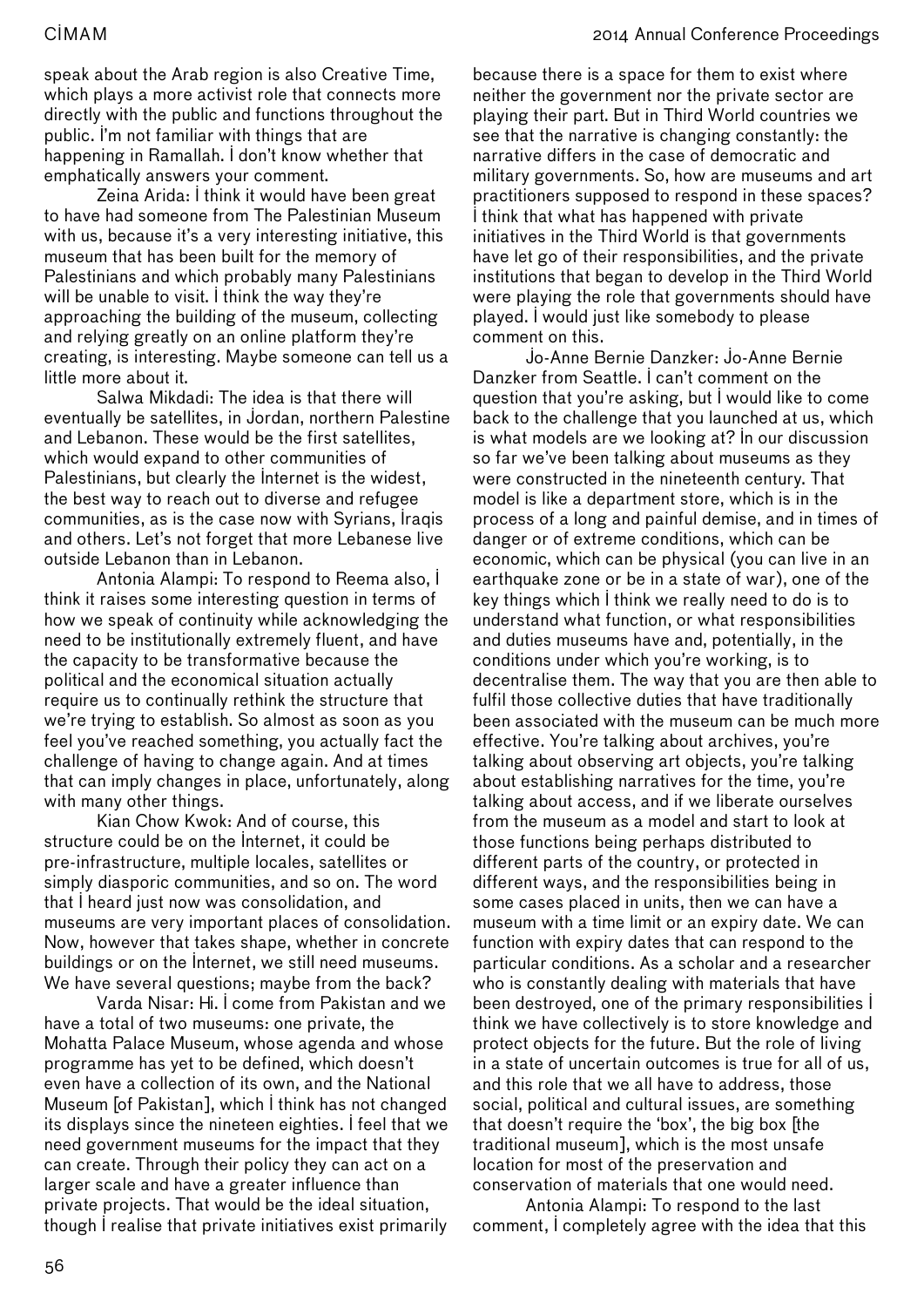is not something that relates only to Egypt, the area or the region. I'm Italian, and I would say that the relationship between cultural practices and politics is quite controversial in that sense as well. Modes of governance, for instance.

I don't think we need to reconsider the forms, structures or patterns that we select only in the confines of this region, but I think it's an urgent issue that probably applies to all of us, including the continuously changing political situation, the financial situation, the funding structures we depend on, new ethics that we should also be thinking about, the ethical aspects that also seem to be asking us to take positions opaque with in the past, or not so open about, etc. I think there are examples all around the world, especially in the last two years, that are kind of openly asking for that. I don't know if anyone wants to respond to her also, it's a really difficult question!

Kian Chow Kwok: Let's go back to the Pakistan museum. Varda, right? First of all, let me ask, are you're talking about a history museum or an art museum? Or is there no difference? Varda Nisar: The National Museum consists of both art and archaeological objects.

Kian Chow Kwok: Okay. The National Museum includes art as well as history.

Varda Nisar: And the other one is only of art. Kian Chow Kwok: The issue here is that a change of government implies a change of narrative because the museum is taken as a national institution.

Varda Nisar: It's a national institution, but we need to realise that these places have always been used as a propaganda machine as well. I think that this holds especially true for South Asia: we do use these things, we use our newspapers, we use every single piece of machinery available to us as a means of propaganda. We saw that early in the nineteen eighties when we changed from a liberal state to a very Islamic state and were continuously revising our image to make it one of truly traditional women, in a conservative mode. So our museums play that role. We hid our Buddhist artefacts at that time. Even today, we are debating whether to date our history back to 700 AD, when Islam entered the region, or to start with the Kandahar region. People deny that history now, and therefore deny the art in that regard, so the role that the museums are playing is very weak and private initiatives can never assume that scale in this region, considering all the problems with funding, [the difficulties in] having the sort of space to do what they should be doing. Kian Chow Kwok: Yes.

Bartomeu Marí: Thank you. I think, like rock 'n' roll, museums can be an instrument for liberation, but they can also be instruments for submission. Probably the relationship between [history] museums and art museums and national projects

required these institutions, or the institution of the museum in general, to be analysed under the umbrella of decolonisation, from all forms of dominance and submission.

Kian Chow Kwok: Now, may I take this question of narrative in art museums further? We can understand that history or national museums have a kind of national narrative, but how do you express a national narrative in art? Is there a national art history? Anyone, yes.

Gordon Knox: My name is Gordon Knox and I'm Director of the Arizona State University. It's really exciting that this conversation has brought us to this interesting division point because indeed, the rock 'n' roll that enslaves, as Bartomeu suggested, is very much associated with the creation of the myth, the origin myth, the support of the state, the national image of what we are. Both natural history and social history museums can be very much a container into which we are forced. But the particular intellectual effort that we take on, art, the sort of evolutionary role of that enterprise has always included a huge component of the critical stance. Instead of the support of the status quo at its time it's almost always looking to overturn, undermine or reimagine the status quo. And it is that dynamic, that energy, that aspect of transformation which I actually think provides the species with adaptability. That very sense of flexibility and ability to reconceive how we conceive makes it difficult to put into the box that we call museum. So we need to start thinking about that expiry date, we need to start thinking about what art does and energising it, making it an element of social action by putting it back out into the street maybe for a period of time that's brief, not necessarily these long historical moments. I think the concept of history and the concept of art have their own internal tension and part of that is being brought up in this conversation.

Kian Chow Kwok: I think there are probably two really interesting aspects here. On the one hand, the critique of a nineteenth-century model of museum and the idea that we should get out of there fast! On the other hand, in the case of Pakistan and probably also some other places, we have national governments wanting to develop museums as part of a process of modernisation, as part of becoming complete as a nation, with all these institutional features. What you're saying also is that there is a kind of criticality, a flexibility that is already making its way into the heritage of art museums, and therefore what we need to do is to ensure that it becomes a part of [our] professionalism. So when a new museum is developed in a locale—once again, it's one thing to have an art museum, and another to have a national narrative—the development of such a museum must negotiate the kind of museological norm that must include this dimension of criticality. I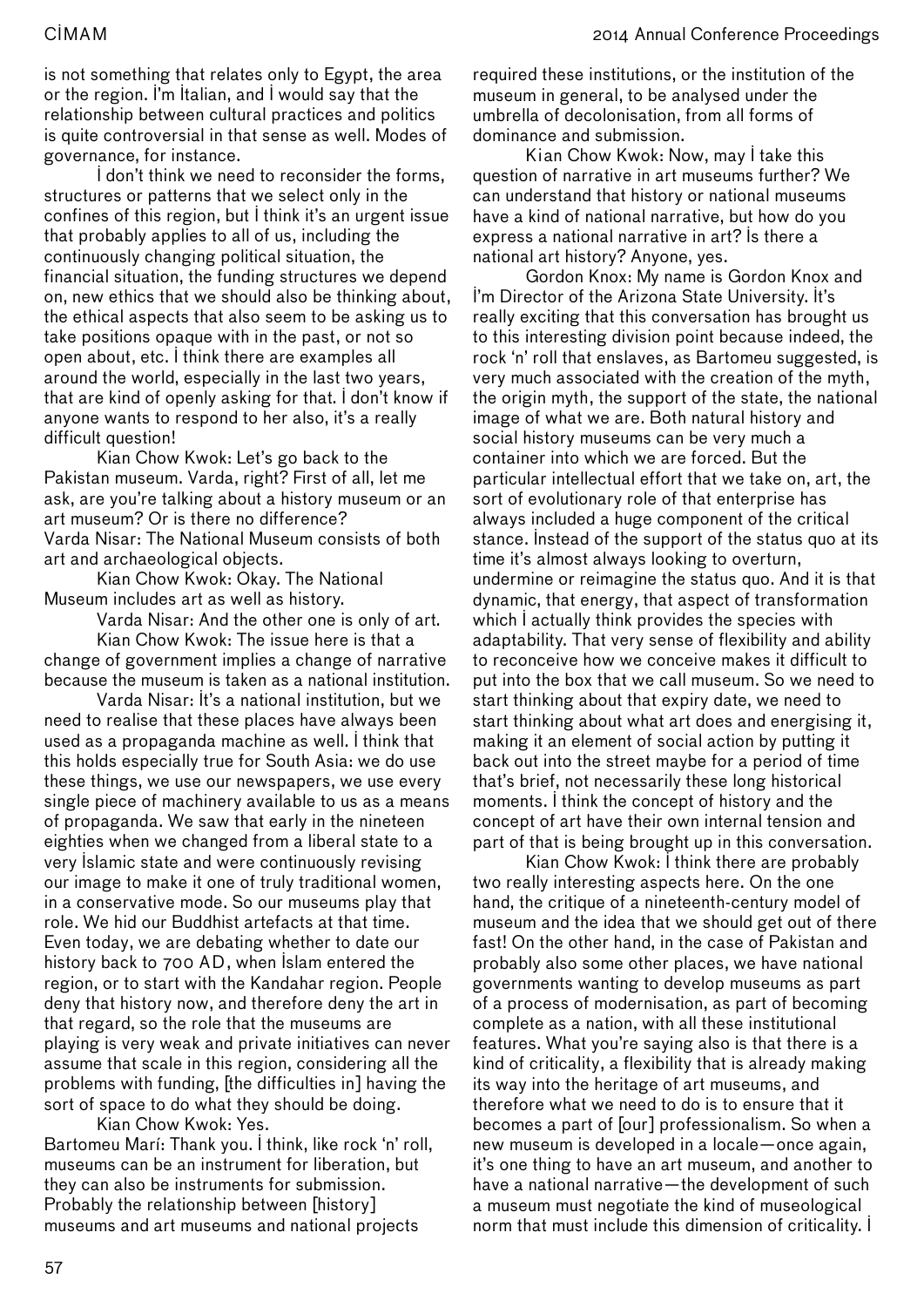think that's the other part. I think we are now dealing with these two parts, which personally I find truly interesting. Anyone? Yes.

Kate Fowle: Kate Fowle, Garage Museum in Moscow. I think this is a very very interesting conversation, but I wonder if we can bring CIMAM into it. What strikes me is that through CIMAM we can all come and experience and learn about what's happening in different places, but I also think that there's a role that CIMAM could be taking on—and  $CIMAM$  is thinking about—in terms of how to help advocacy or how to support or structure ways in which it is possible not to have this kind of random idea 'You're a museum, and you're not a museum'. So I wonder if any of the people on the board of CIMAM could talk a little about their thinking in hearing this and what potential there is for CIMAM to help.

Madeleine Grynsztejn: It's Madeleine Grynsztejn, Museum of Contemporary Art [Chicago]. I'll take the hit! First, however, I think it's worth remembering that the board is made up of our own peers, so we're not sitting in a room separate from everybody else. The reason why the conference topic is the conference topic is because we're all struggling with this issue. In listening to each other we're going to come back to each other with a proposal. What seems to be clearer and clearer to all of us is that we need perhaps to move away from the semantics of the word museum, and rather think about a set of standards (for want of a better word) that platforms can reflect. But at the same time, some of what's troubling me about what we're talking about is that letting this idea of the museum go altogether is very scary to me, because I think that in that case we're also letting go of an opportunity for consensus in the civic sphere. And what scares me a little about the specialisation of our various almost super-customised, superregional, super-micro formulations is that we're going to forget how to talk in a civic, public sphere. So that's what I'm struggling with when I'm listening to everybody.

Kian Chow Kwok: Yes, you first and then you. Okay.

Zoran Eric: Zoran Eric from the Museum of Contemporary Art in Belgrade. I feel somehow that there is this idea of museum is becoming obsolete in a way. From our position, a museum built in 1965 and that is therefore approaching its fiftieth anniversary as a museum of contemporary art has been closed for seven years due to reconstruction. So this gap has created a strange atmosphere and we are now facing several artistic initiatives that are thematising the idea of the museum. One artist opened his own private museum under his nickname, the Zepter Museum, for example. Another artist is thematising the idea of childhood [Museum of

Childhood] and yet another is opening The RaBernard Blistèneit Museum (you know, the animal). So, is this just a coincidence, or does this artistic practice reflect the lack of the main museum that would be a hub for them? I'm just wondering, because we've talked a lot about whether we should watch what is happening in the art world, but are artists themselves watching what is happening in the museum and why the museum isn't fully operative?

Kian Chow Kwok: Thank you. Anne-Catherine, yes. Anne-Catherine [Robert-Hauglustaine] is Director General of ICOM.

Anne-Catherine Robert-Hauglustaine: Thank you. I think it's quite impossible for me not to answer this question, as I'm the General Director of the National Council of Museums. There are over 3,000 members in the association and more than 50,000 museums are concerned with it. I've been following your debate and I think it's very interesting. We've been discussing this topic with CIMAM and I would advise that we are definitely in a time when museums are changing. This is not new, it's just there's an acceleration now, lots of ideas are coming up and as an association that has a code of ethics I have to be, in a way, careful that the word museum will not change each year with new ideas. That would make no sense. The last definition of museum, according to our code of ethics at ICOM, was proposed in 2007. I would definitely suggest that with ICOM joining CIMAM and probably hiring a person who will address this issue as we work with UNESCO on a new normative instrument on the question of museums, now is probably the best time to do it. We will suggest new ideas to revise the definition, which as we know will take years. But we must also make sure that while some of the new ideas will definitely fit the word museum, some of the ideas you are discussing might not fit at all what we're doing. Which means it may be great work, but it's not museum work. What we also know is that the word museum is not a trademark, so everyone can use the word museum even if what they do bears no relation at all to museums. What can we do? That's why we're here, it's why we're trying to be careful not to mix ideas up. What people are doing should be discussed but not confused. So that would be my recommendation. The President and the Board of CIMAM are beginning to have a very tight schedule regarding these topics and I'm sure they'll be able to give you more information at the general assembly. Thank you.

Bartomeu Marí: Thank you Anne-Catherine. I just wanted to add that some individual members of CIMAM work at institutions that are not museums but are part of the ecosystem of contemporary art, and are extraordinarily important for the good health and the functioning of what we call contemporary art. The idea of museum or not museum is also very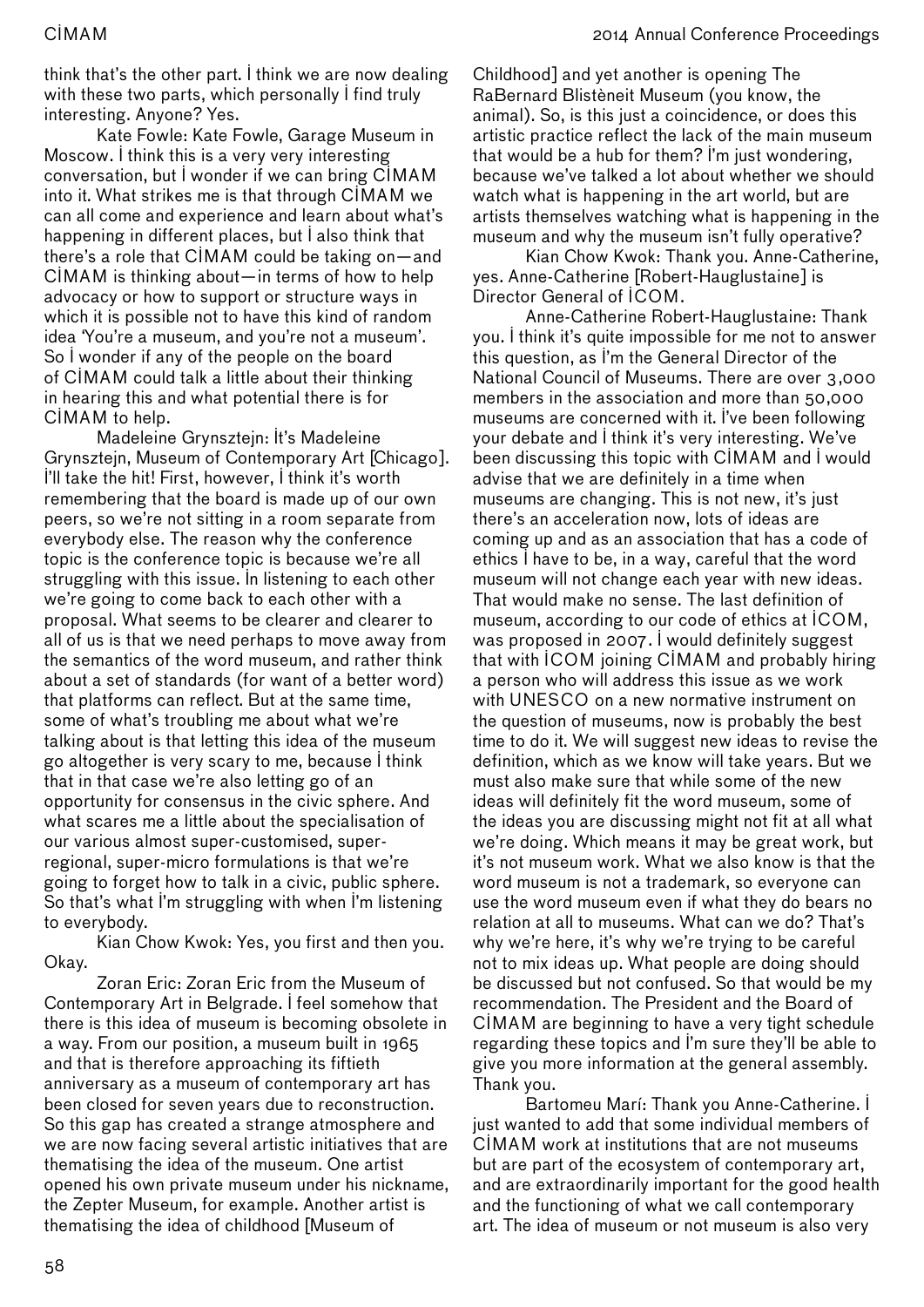relevant if we are to observe (and rewrite, if necessary) that code of ethics that makes the system or the ecosystem function as a web of institutions dedicated to public interest, whatever that is. Or perhaps we should say 'what we used to call the public interest'. We have to find new words to define what it is from now onwards.

To return also to the title of our 2014 session, 'Changes in the relationship between public interest and private resources' refers to one of the domains in which we are seeing more and more changes that we should address. So that's probably why tomorrow we shall return in a more direct and specific way to these issues.

Ute Meta Bauer: Okay. I just wanted to come back to the change in notions of museums as a preserve of art history, and I think we should also connect art back to culture. At our university we are currently carrying out research into the visualisation of cultural heritage versus cultural heritage, and we all discuss what that means. I think that was has come up here is really crucial; that there are regions where at this very moment it is impossible to gain access to certain cultural histories, yet they are still cultural histories, so where can they be preserved? On the other hand, I think we should also talk about ownership: who owns culture? Maybe it's about time to share what museums own more, and then their histories can also be rewritten in a different way. Luckily, museums contain artefacts that otherwise would have been lost. So it's not exactly either/or, but a question of how we can really offer more access to the same artefacts that may trigger the writing of different narratives. It doesn't matter if it's a nineteenth-century museum, a history museum or an art museum, they can all share their resources to really review history in a different way.

Antonia Alampi: For me, this raises interesting thoughts regarding the relationship between a museum, its collection, and who actually owns this collection. Talking again from the perspective of Egypt, where there are no contemporary art collections, what happens is that [the works of] most local artists are actually acquired elsewhere and exist in collections all over the world, but technically not in Egypt. There are no institutions such as museums large enough to ensure that these works can travel in parallel power relationships, so what happens is that these works leave the country and very rarely come back. As an institution, Beirut recently engaged with the Cadist Art Foundation that was quite experimental for us. The Cadist Art Foundation agreed on lending us a number of art works that we had selected from their collection, obviously setting up a dialogue, for a whole year. There are no Egyptian artists in their collection but there are a number of Lebanese artists, Palestinian artists, etc. We saw works by Akram Zaatari and

Walid Raad in Cairo that we had never seen before! So again, who owns these collections and how can museums actually set up different kinds of partnerships with smaller institutions? I guess that's a very pragmatic proposal, but can collections actually travel? Can we stop considering collections as being owned by cities, nations, etc.?

Q: [Inaudible]

Antonia Alampi: Yes, modern, not contemporary. Up to the sixties, mostly.

Kian Chow Kwok: Again I'm doing the very dangerous thing of trying to make a summary of these points. Reasons for having museums: consolidation, conversations, platforms, stability, continuity, museological heritage, being important as an institution type for all societies, visual culture as an asset to culture and to history, and a continuation of a platform whereby discussions and knowledge can converge and be centralised in museums. Reasons for not having museums (from the art world perspective): they are inadequate, they do not fully capture the ecology and the energies of art practices, they have some inherent characteristics which may not be conducive to art practices because of their tendency to monumentalise narrative and to look upon art works as treasures, and all this challenges the contemplation of art and art practices within the museum context. I think they are roughly that, so let's continue the discussion.

Elizabeth Ann MacGregor: Lizz-Ann MacGregor from Sydney. Thanks. Maybe the topic for the next conference should be 'Who are museums for?' I'd like to bring Gabi back into the conversation because I was very interested in her critique, I guess, of the art gallery, which is obviously an institution that she feels has lost its relevance. I'd like to ask her whether she thinks it is possible for her to re-engage in any kind of meaningful way, or whether an institution in the particular situation that it sits in is impossible. My second question—or maybe it's more of a statement than a question—is around what I think is a very interesting contrast between the reaction to the first Johannesburg Biennale and the reaction to the second Johannesburg Biennale. I attended the first, and it obviously had a lot of issues and problems. A lot of us were a bit uncertain about the ethics of a biennale at that particular time and in that particular context, but it had a kind of relationship with its community that was very well received in many ways, even though aesthetically it may not have been the best biennale ever. Unfortunately the second one, as we know, led to its demise. So, interesting questions around an institutional relationship to its community, both in terms of the Johannesburg Art Gallery and in terms of the biennales. Gabi, I'd love you to just tell us a little bit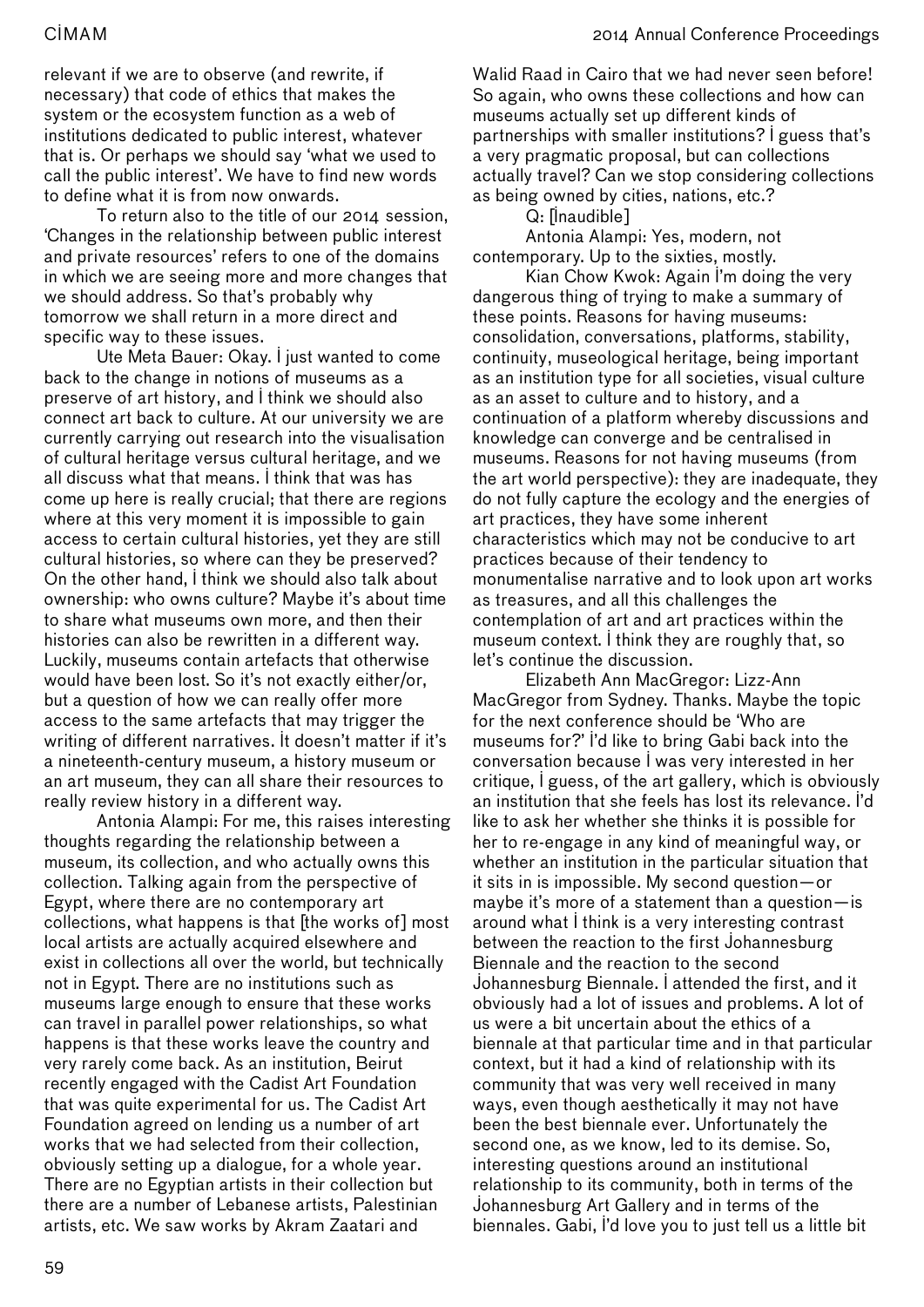more about what you see as the role of institutions in South Africa, and in Africa generally.

Gabi Ngcobo: I don't know what the role of institutions in Africa or South Africa is. I think the role of institutions is ever-changing. If I speak about Johannesburg directly, I can mention the example of the building that we used to work in, August House. I think what is happening in Johannesburg now is something that I will call the 'coolwashing' of public spaces, which explains why the question that was posed at the biennales, especially the second biennale—who it was for—was a crucial question. It still is a crucial question but the answer is different now, because of the coolwashing that is taking place in the city. We exited the building because we were afraid of being part of the vacuum-cleaning of the area in which we were operating. Perhaps a year after that there was a very cool article about artists who were still working in August House, shortly after which they had to leave the building because it had been bought by gentrifiers. The sale didn't go through and the building now sits quite empty. The very last slide in my presentation is that picture of the corner of Kerk and Nugget streets with the elephant that has now been turned around. We don't know who did that. It was a very interesting coincidence. But still thinking through this elephant, it becomes a sign of the times, [a sign] that perhaps we need to look in a different direction.

As to the first and second biennales, although I missed both of them, the kind of exhibitions they were is very apparent from the catalogues. There is no centralised archive of the biennale, there is nowhere where you can go and learn more about it. All we have are these two books with pictures that I showed, but they don't really tell the whole story. Our story was really to also use the accidental monument of the elephant to speculate, to perhaps not look for the truth but formulate new questions. Yesterday a William Kentridge exhibition opened at the JAG, and when Kentridge shows at the JAG he's on resources to the JAG. Yet it's not the JAG that provides the resources — most of the resources come from the West. It's a show that has been displayed in the West, and that's why it's possible. I've been looking at images online and seeing the space that was grey and somewhat deserted now suddenly come to life, and the audience as well. This is also part of the 'coolwashing' of Johannesburg. When we had a space at August House we had a line from the manifesto by Angolan artist Nástio Mosquito which said 'Don't be cool, be relevant. And if you can be relevantly cool, good for you', which was a way of kind of responding the question of who it was for.

Maria Lind: Maria Lind, from Tensta Konsthall. I just have a footnote if I may, about what an institution might do. It's the philosopher John

Searle who writes about institutions in general, public institutions, including museums (and I'd like to think that he somehow could have had art museums and art institutions in mind), and that the purpose of an institution is to change power relationships.

Zeina Arida: Exactly. I was going to say that we hadn't heard and hadn't said the word power yet. I think it's very important, because a museum is always seen to be—or is—a powerful institution. I think maybe we need to discuss this in relation to art centres. I also wanted to go back to what Anne-Catherine was saying about the definition of a museum. Actually, two weeks ago a curator called Nat Muller invited me to a panel in which she defined the museum as a time capsule. I quite agree with that definition and in that sense, what is the difference between the Arab Image Foundation and a museum, if it's not the power? The Arab Image Foundation has a huge public and lots of exposure. It diffuses the work in very different ways. Actually it doesn't have a public space itself. I think we had maybe forty different exhibitions touring the world.

Salwa Mikdadi: I have a question for Zeina. As a new museum that will open soon, what are your plans in relation to the informal art institutions in Beirut?

Zeina Arida: I come from where I come from. I mean, when I started discussing with the Sursock Museum about the potential position, I began to hear about all the other museum projects. We need to agree about what we need from museums. Coming as I do from the Arab Image Foundation and from this scene, I think the museum has to find ways of keeping its framework very open so that it can interact with different artists, different initiatives. Of course, it also to do things that every museum does, have different departments, serve [the public], build knowledge, promote education on art, etc. Yet I'm also trying to see how we can be a very open museum and a place where different actors on the Lebanese scene, for instance, can discuss and exchange views, rather than each of us being on our own.

Suha Shoman: Maybe the solution would be what I was just told about MoMA and PS1, which was a kind of initiative to encourage younger artists. Could you tell us about PS1 and what you think about these issues?

Kian Chow Kwok: But let me say something first. Again, I invite you all to share your experiences, and if you feel more comfortable speaking in another language there will always be people in the room who can translate. Please share with us. Now we have a question there, and then Patricia. Please.

Serena Iervolino: My name is Serena Iervolino and I'm a lecturer here at UCL, where I work on the MA on Museum and Gallery Practice. I've been hearing you talking about the relevance of museums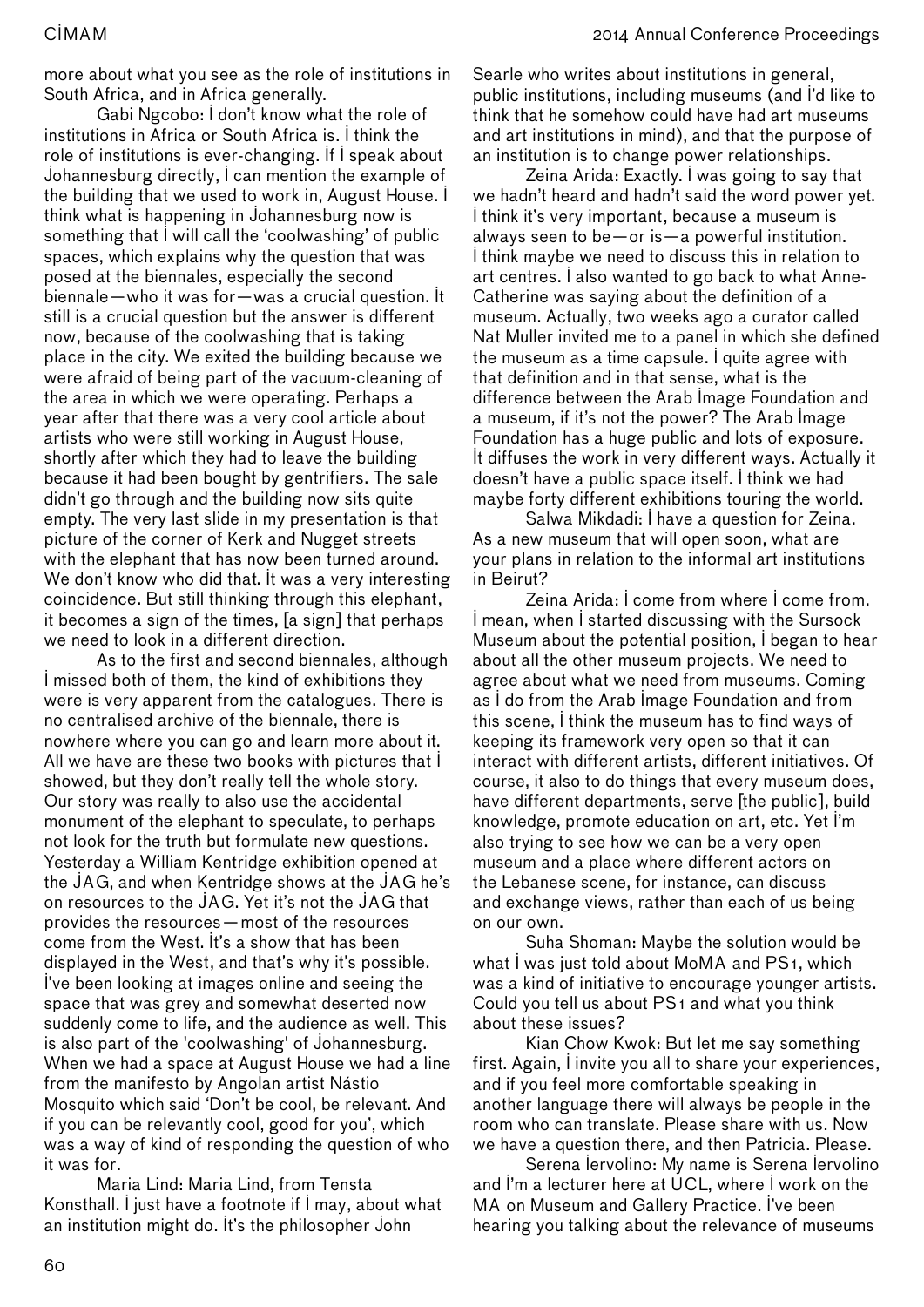here, and broadly all over the world. One comment that I wanted to make is that I really felt there was a polarisation in the way we were discussing why we have museums and why they are relevant. We were also talking about grass-roots organisations and other sorts of art practices that might be initiated by other sorts of institutions. As a museologist who studies museum changes, and how they might become more relevant for different kinds of publics (in the plural, of course), I think there is a point we may be missing, which is how the two initiatives could come together. The point raised by Gabi during her presentation was how a museum could work in a participatory way, and how we can move away from the curatorial tycoons. I think there is a possibility of production there in the way in which traditional Western-based curatorial practice might be changed through productive engagement and collaborations with other actors. I think this also probably links back to the idea of power. Who holds the power to actually curate culture? Who is in charge of making decisions? And how can we change the ways in which decisions are made? The second point I wanted to make is related to the idea of how the heritage of criticality can become a part of professionalisation or professional training. And I think this is very much what we're trying to do here, training museum professionals not just in traditional, standard Western-European practices but also thinking about curating, presenting, displaying and preserving heritage in different ways to those in which we were trained. We mustn't forget where we come from — most of us trained here in curatorial practice, and I think this is always a challenge with students.

Kian Chow Kwok: I would just like to say that, going by our discussion here, it is no longer a question of Western and non-Western. We all share the same challenges, and it is important to be inspired by local practices all over the world. Judging by the totality of efforts we put in, we may continue to find museum work challenging. So this is exactly the kind of forum in which to share such challenges, and it's great that we have people from all over the world to really discuss all this. Patricia, who is Secretary of CIMAM.

Patricia Sloane: I would like to comment on this notion of power. Basically, when we're talking about public, the notion of public is necessarily political. I work in the National University in Mexico, which is a very important point for Mexican politics, a place where politics is made, and our museum as such is not a point of display of art, it's a point of political discourse. I think that this notion of what a museum is serving within its own context has an enormous amount of interplay between our publics and the people who are creating the contents of the museum. So it's not about having a collection or

having a programme with a given number of exhibitions a year; it's the notion itself of the exchange with the public that has political, social and economic undertones. The next step is that in Latin America at least there was a moment when we were not talking to each other as a region. The different Latin American countries were on their own specific agendas, depending on the government system that was in power at the time, whether it be a dictatorship or a democracy. And now that things have levelled out and we have a discourse in common, we are talking to each other and we are generating programmes together amongst the museums. So in that sense, the museum becomes a point of political discourse, and its publics are part of that discourse. I just wanted to bring this into the discussion.

Laura Barlow: I'm Laura, I'm working at Mathaf in Doha. I have a comment and an observation is response to Serena's remarks just a moment ago. And also, within the discussion that we've had so far, which is to think about how the museum collaborates with smaller arts spaces across the globe, and what the responsibility of the museum is in relation to those practices. I wanted to point out the importance of thinking of the responsibility of the museum in a context where maybe there are no independent institutions working at those levels. Perhaps something can be said about Doha in particular, which is what makes me ask you to consider that perspective. How does the museum then not necessarily take on the activities of smaller arts organisations? How do you reconcile all types of activities across a city when the landscape is as it is here?

Kian Chow Kwok: I suppose, you know, it is good for us to think about what would be a kind of reasonable ecology when there are major museums, art spaces and so on. Again, this is an opportunity for us to share the kind of different ecologies we see in different places. But it's true that the whole discussion today has been on how museums would serve art in some ways and to a certain extent, but would not serve art in other ways. This is very much the spirit of the discussion, and we are all looking at this with eyes wide open. The point here is how museums can do more and support art practice further. Now, one, two, three questions. I have seven minutes, and then four, five… two more! [Laughter]. Okay, I'll start with you.

Judith Nesbitt: Hello, I'm Judith Nesbitt from Tate Gallery and I just wanted to say that I think partnership is increasingly a mode of practice for institutions, museums large and small, and it's never an easy way of doing anything. There is no formula for partnership — every relationship has to be worked out and established on terms of trust and openness. But I wanted to give two concrete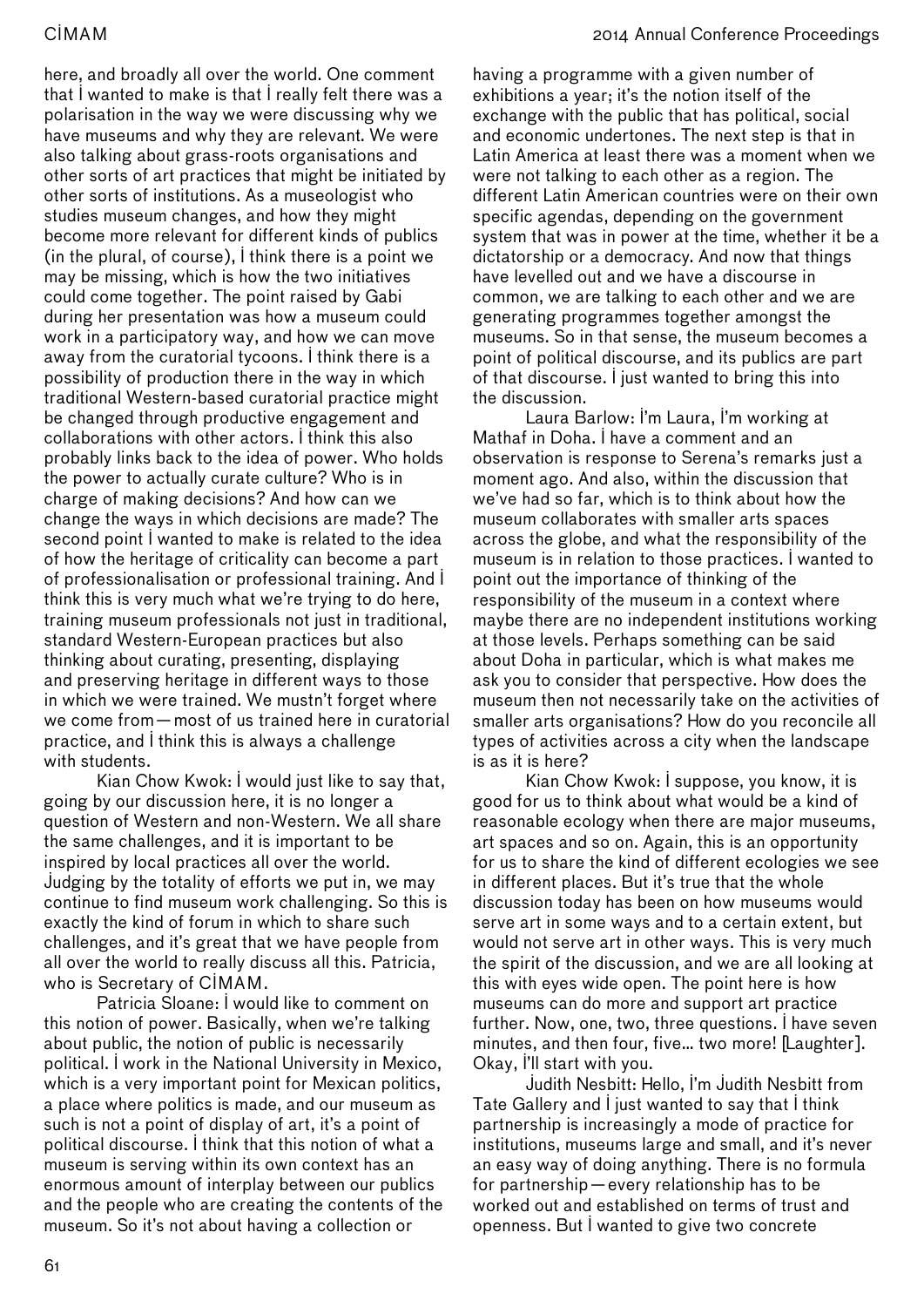examples of the way in which, as a national institution, we are working across the United Kingdom. One is the Plus Tate organisation, which currently has eighteen visual arts organisations right across the UK and which is now being increased to up to thirty partners. It was created in 2009 as a response to the development of new institutions across the UK who could benefit from the support that Tate could offer through advocacy or other ways, but also in recognition that we are part of a visual arts ecology and, as a national organisation, we are also dependent on the strength of those galleries in their own cities. So, that's a forum for exchange of ideas and practice, and it's working well. The other project that my colleague Frances Morris has been very much involved in is the Artist Rooms Collection, which is actually jointly owned by the Tate and the National Galleries of Scotland. It's a dispersed collection, which has toured very remarkably and successfully to hundreds of venues, small, medium, large, right across the country. So those are two concrete examples which we are committed to developing.

Q: I would like to come back to the point of the power of the museum, because we always speak of power being a problem but I think that for the museum to have this power is most important, because only this power gives us the chance to protect collections. We have problems everywhere to protect collections, to complete them and to save artistic material. For me, this is the basis of the museum, while its role and the way it can cooperate with other institutions are secondary. How to work with the collection, and participate on initiatives with artists, audiences, and so on. The two points are of course interconnected, but museums need power to protect their collections, to protect the art works.

Michelle Wong: My name is Michelle Wong and I work in Hong Kong at Asia Art Archive, a non-profit, independent organisation whose mission is to facilitate art historical research around recent art in Asia. We are based in Hong Kong, and our public interface there is actually a library, that's open to the public, free of charge, six days a week. I would like to speak, from practice, of our collaboration with the Hong Kong Museum of Art on a project called the Hong Kong Art History Research Project. The idea is to create a set of research tools to facilitate art historical research by following multiple lines of enquiry. From my practice I see that this is actually a very concrete way of collaborating, perhaps not in the form of exhibitions or of delivering complete narratives, that has a certain authority, but being together to mind the different archives and the materials that are otherwise invisible. Through this collaboration with the Hong Kong MA, they've actually opened up parts of their archives. We're exploring together, and the tools

that we're delivering include oral interviews with practitioners who are in their eighties and nineties, who were active in the sixties and seventies. Some of them have shared their personal archives with us, including archival material from the museum as well, and with digital technology we can actually scan these documents. So this is in fact changing the politics and economics of doing art history, of the circulation of materials. I'd like to think that this is one of the ways that museums and smaller organisations can work together and move forward together.

Kian Chow Kwok: Excellent, yes. This is an example of a collaborative approach.

Reema Fada: There's something that's in the back of my mind that has been coming constantly out of this discussion, which is how can museums really retain their criticality, their civic engagement? How do they start to really create a point of friction and really call on that political motivation of civic engagement? Because I think the level of discomfort that we all sense from museums and museum practices is that there's a sedentary kind of quality in that aspect of engagement with that art which, in its own instances, really comes out of criticality and a sense of urgency.

Mayssa Fattouh: Can I just add something to that? Sorry to jump in, but my question is can one speak of political discourse from a position of power? When you're sitting in a position of power and you validate and own culture, how can you then instigate political discourse?

Kian Chow Kwok: We're running out of time, but please, let's agree to stop at 4.05, which means we have five more minutes. Is that fine with everyone? Now, we have several questions, so if you can make it short that will be appreciated. Thanks.

Amanda Coulson: I'm Amanda Coulson from the National Art Gallery of The Bahamas. When everyone keeps talking about all this power we have in creating identity, it sort of makes me laugh a little bit because we're a very young institution and obviously it's a very big burden we have. One of the things that we try to do in particular is have political discourse, support off-spaces. We work very closely with a lot of the artist-run spaces in The Bahamas, and to me that is a very normal thing to do. I lived in Germany for ten years before I moved back home (I am Bahamian), and I didn't realise that when I had people visiting that was an extremely unusual thing to do in the CariBernard Blistèneean. We have the problem where government institutions are sedentary. All these words are being used — sedentary, power.

I think it's not that hard for an institution to create spaces. We create spaces which we allow others to enter and engage with our audience. I think also that the idea of having power as a positive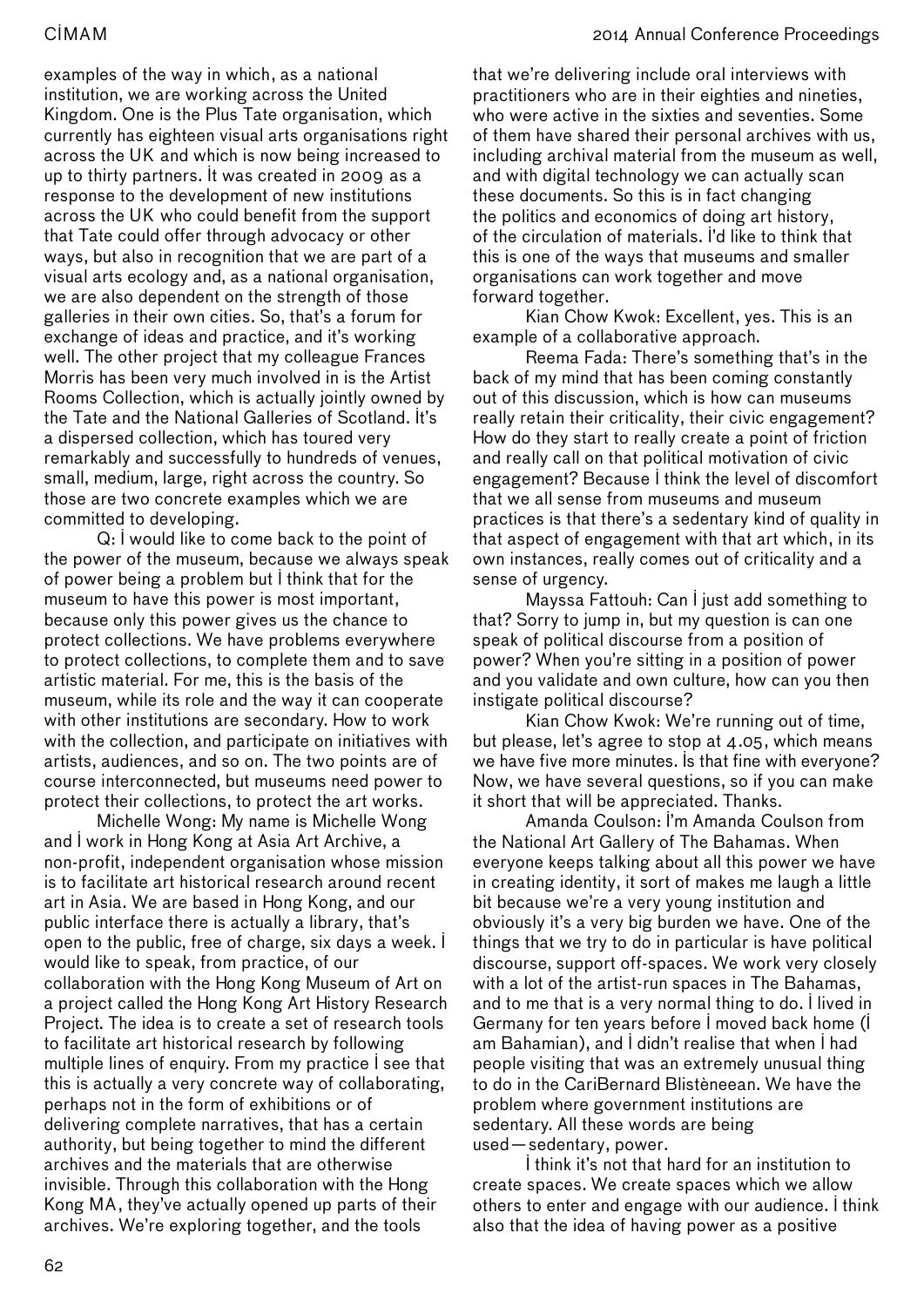thing can also be good, because it allows you to sanction things and to help people, not with funding (because we have none) but just in lending the platform of your actual space, of your brand. And that's a way that an institution can really support young projects that are more flexible and allow them to continue, and to help them to promote themselves. That's all I have to say.

Salwa Mikdadi: I just wanted to say very quickly that a few years ago I was engaged in a research project for a museum in Bethlehem and, after extensive research among the community, we discovered that the younger generation (aged twenty-five and under) were interested in a non-object museum, in the museum more as a kind of experience, with rotating exhibitions of contemporary art related to many of the issues that were of concern to them. I just wanted to share that with the person who spoke earlier of museums without objects. For security purposes, as Reema said, that's the best solution for Palestinian museums.

Kian Chow Kwok: We really must end, but as a special offer, you'll have the last say. [Laughter]

Jeremy Lewison: I'm Jeremy Lewison. I'm an independent curator, although at one point I worked at the Tate, and I sit on the advisory committee of the Cadist Foundation. I think this issue of museums' power is more complex than we're saying, because power resides in a museum for all sorts of different reasons. There's the power of the funder, whether it's government or private. There's the power of the museum to be able to present history, but also the power of the museum to be able to manipulate history. Museums are under political pressure to present history in particular ways — currently diversity is the political pressure, but it wasn't always that way. But the real power in the museum lies in the art. It's the artists who really have power, because without art there would be no museum. And somehow, I think, museums need to remember that they don't have power unless it comes from the art. They must also take into account the funding and the political circumstances under which they work. So it's too simple just to say museums have power. It's much more diverse and difficult than that.

Kian Chow Kwok: Thank you. I think that's a very nice positive note on which to end the discussion. We are now going to an exhibition opening. Thank you everyone. Thank you for all your contributions. And thanks too to the panel. [Applause]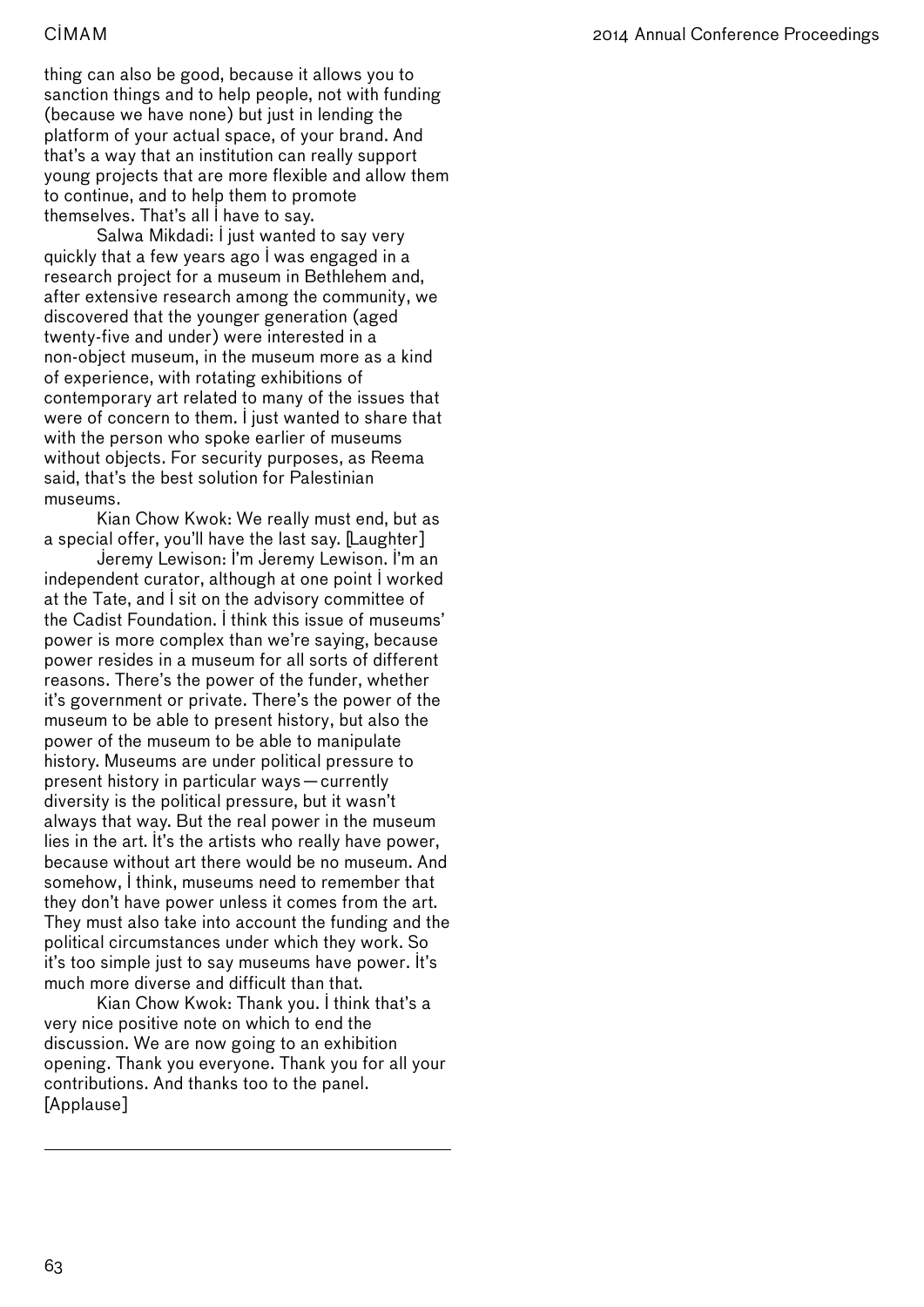# Tuesday 11 November 2014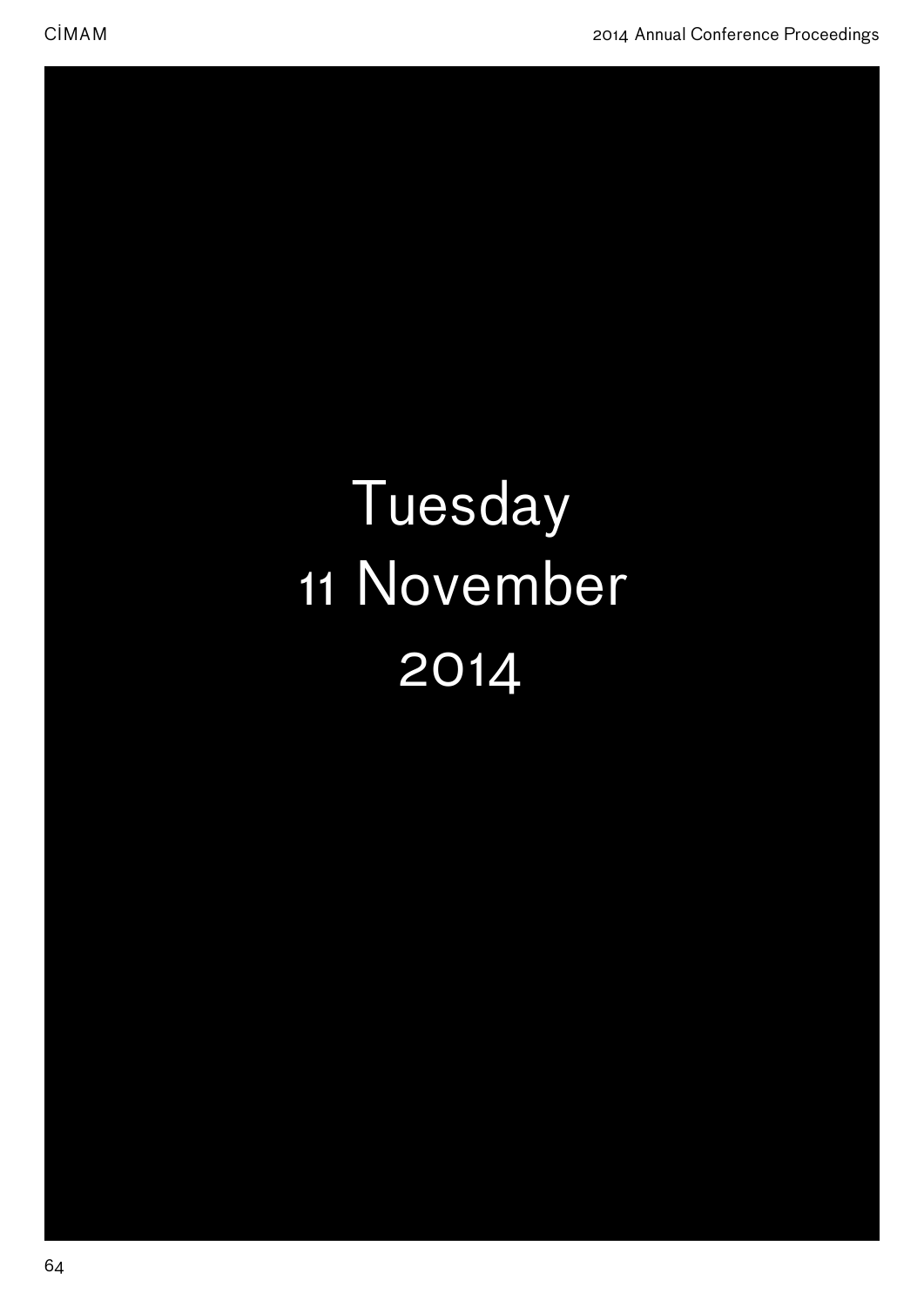# Private to Public, Public to Private: What Are the New Professional Practices?

Elizabeth Ann MacGregor: If we could get started, please. We've got another fantastic line-up for today. For those of you who don't know me, I'm Liz Ann MacGregor, I'm Director of the Museum of Contemporary Art Australia, located in Sydney, and I am Scottish (just in case you're wondering about my accent, which is definitely not Australian). Anyway, we've had a fantastically stimulating couple of days, I'm sure you'll agree. We've gone through some very thought-provoking presentations, and it was incredible yesterday to be able to focus on the situation within this region, and to hear some of the stories that the key protagonists here had to tell us. I'm particularly thinking back to the wonderful opening presentation by Hito [Hito Steyerl] about the secret museum, and this idea of the free port has kind of been percolating in the back of my mind. I'm wondering if the role of museums is to free art works from these dreadful prisons! Because today we're going to revert back to a discussion that Olav [Velthuis] began on our opening day around the statistics of the art world, the boom in the art world, the question of moral panic around the boom in the art world, and how that affects museums and our

ability to buy works of art. Some museums of course, like my own, don't engage with the secondary market and, as a matter of policy, we only buy directly from artists and their primary dealers. However, it is inevitable that museums will intersect with the market, which is why I think today's keynote is so interesting and important for us.

Luiz Augusto Teixeira de Freitas is a lawyer and a passionate art collector. He has some wonderful collections, one of which he has already deposited at a public-private partnership, the Fundação Serralves in Porto. He is Brazilian but he lives between London and Lisbon, and he's involved with a number of institutions which go across the spectrum: from large, such as the Tate, to small and more engaged within his own artistic community, like Chisenhale [London] and Artists Space in New York. He therefore, has I think, an extraordinary perspective on the art world, and he's going to talk to us today about the question of the market, and indeed the lack of regulation and the impact that that has. Please join me in welcoming Luiz Augusto Teixeira de Freitas. Thank you. [Applause]

# Keynote Luiz Augusto Teixeira de Freitas

*Biography*: Luiz Augusto Teixeira de Freitas is a Brazilian art collector, resident in London and in Lisbon. He is a founding member of the law firm Teixeira de Freitas Rodrigues e Associados since 1993 and partner of the consultancy group, ON Corporate International, with activities in Portugal and African Portuguesespeaking countries. In the past ten years he has formed an extensive collection of art, its uniqueness lying mainly in the strength and consistency of its approach: focusing on contemporary art of the last two decades, with a special attention to emerging artists. The art works in the collection address issues that refer to architecture, construction, de-construction and edification in the most various media. There is also a group of art works by historical artists who were active in the sixties and seventies, whose works act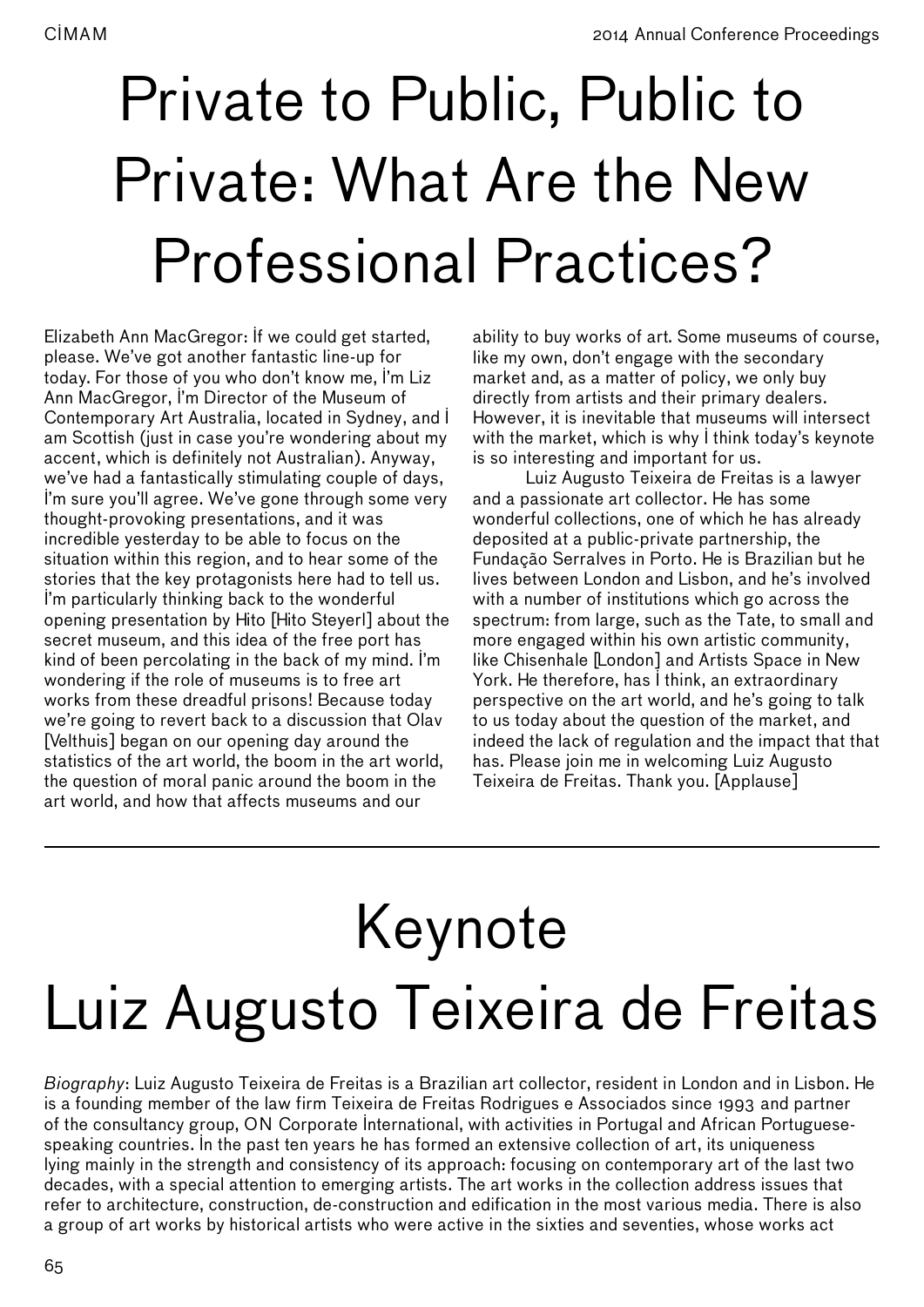as historical matrices to a number of issues and key concepts in the collection. Luiz Augusto Teixeira de Freitas is also the owner of the Coleção de Desenhos da Madeira, which is deposited at Fundação Serralves in Porto, Portugual, and has created a collection of artists' books. Teixeira de Freitas is a member of the Middle East and North African Acquisition Committee [MENNAC] at the Tate, a founding patron of the Reina Sofía Museum Foundation, a member of the Director's Circle of Chisenhale Gallery, a patron of the Kunsthalle Lissabon and a friend of Artists Space in New York.

Well, good morning, and thank you very much Bartomeu, and CIMAM, for this very kind invitation to participate in this conference for the first time. And especially for the opportunity of talking about this very sensitive topic of regulation versus non-regulation of the art market.

Before anything else, I need to offer an explanation for having chosen only two single images to illustrate my presentation. I think this is also an interesting introduction story.

Slide. The first one is an image of an art work which, for me, is the most iconic in my collection, that translates very well the spirit of the issues I'm going to address today — the *Condensation Cube* by Hans Haacke, which I'm sure is familiar to you all. This work was acquired approximately eight years ago after a long long negotiation with Andrée Sfeir-Semler from Beirut and Hamburg, because I think (I'm not a hundred per cent sure) that I'm the only private collector who owns this work, which is an edition; all the other *Condensation Cubes* are in public institutions. So it was a big commitment for Andrée to sell the work to me, and it was a big commitment for me as a collector to be a depositary of this work. At that time I already had some knowledge about Hans Haacke's work, his role as one of the leading figures of the institution of critique. However, at the moment of the purchase I wasn't aware that I would need to have a ceremony to close the deal, with the presence of the artist, where I would have to sign the famous and now historic Siegelaub's The Artist's Reserved Rights Transfer and Sale Agreement which, among other stipulations, would give the artist the right to receive 15% of any increase in value of the work, on any future transfer of ownership, and the right of veto any time the work is to be exhibited in public spaces. We had a beautiful ceremony in London, at a restaurant, in the presence of Hans Haacke and his wife, his dealer André Steimler, and my witness João Fernandes, today the director of Reina Sofía, along with a few other friends we had invited. Since then the work has been exhibited in shows all over the world, in museums, always with the previous consent of the artist in writing, both for the shows and for the publications. I understand that those images and this story are important as a background for what will follow. And it's also funny that only once I displayed my collection at a biennial in the Canary Islands, and because it was an exhibition of my own collection I showed the work and completely forgot to tell Hans

Haacke, and he wrote to me; I thought he was joking but he was quite upset that I had not asked for his consent to show the work at the biennial.

Slide. This is the actual document, The Artist's Reserved Rights Transfer and Sale Agreement, the one I signed with Hans Haacke. By the way, he is the only artist today who still uses this contract. I think Daniel Buren for some time used this kind of agreement, but I've been talking to some of the galleries who represent him and he's no longer using it. I'm not absolutely, one hundred per cent sure, but I'm quite sure that Hans Haacke is the only one who continues to use this contract.

So, first of all I would like to briefly explain the reason why this issue of regulation versus self-regulation of the art market has become a concern for me. It is also important to say that I'm not an academic in this field. Being a tax lawyer by profession and a collector of contemporary art for almost fifteen years now, my limited knowledge in this area comes from the experience acquired by living with art during this period. Before anything else, therefore, I am an amateur in these matters and a collector who has a strong passion for art. Selfishly speaking, I would not be so concerned with this issue if I were sure that the market would only have a perilous effect on certain artists who are explicitly market-oriented, because I never had any interest in those anyway.

Unfortunately, this is not the reality and it has become impossible to make this distinction. The market is such that many artists who are not necessarily interested in money, fame and power are dragged into this whirlpool. More often than not, even the most serious of artists are contaminated by the system due to the blurred boundaries of the power structure. Some statistics illustrate well the present situation, and are also important as a background for this conversation. Prices of contemporary art have dramatically increased in the last ten, fifteen years. According to the art market report of TEFAF, in 2013 the global art market had an estimated turnover of more than 47 billion euros. This figure has been mentioned previously at this conference. Online sales in the same period reached 2.5 billion, with an increase of 25% as regards the previous year. This market alone is expected to reach 10 billion in 2020. The postwar and contemporary sector reached the historical peak of almost 5 billion, 4.9 billion in auction sales alone the same year. In 2013, approximately 30 million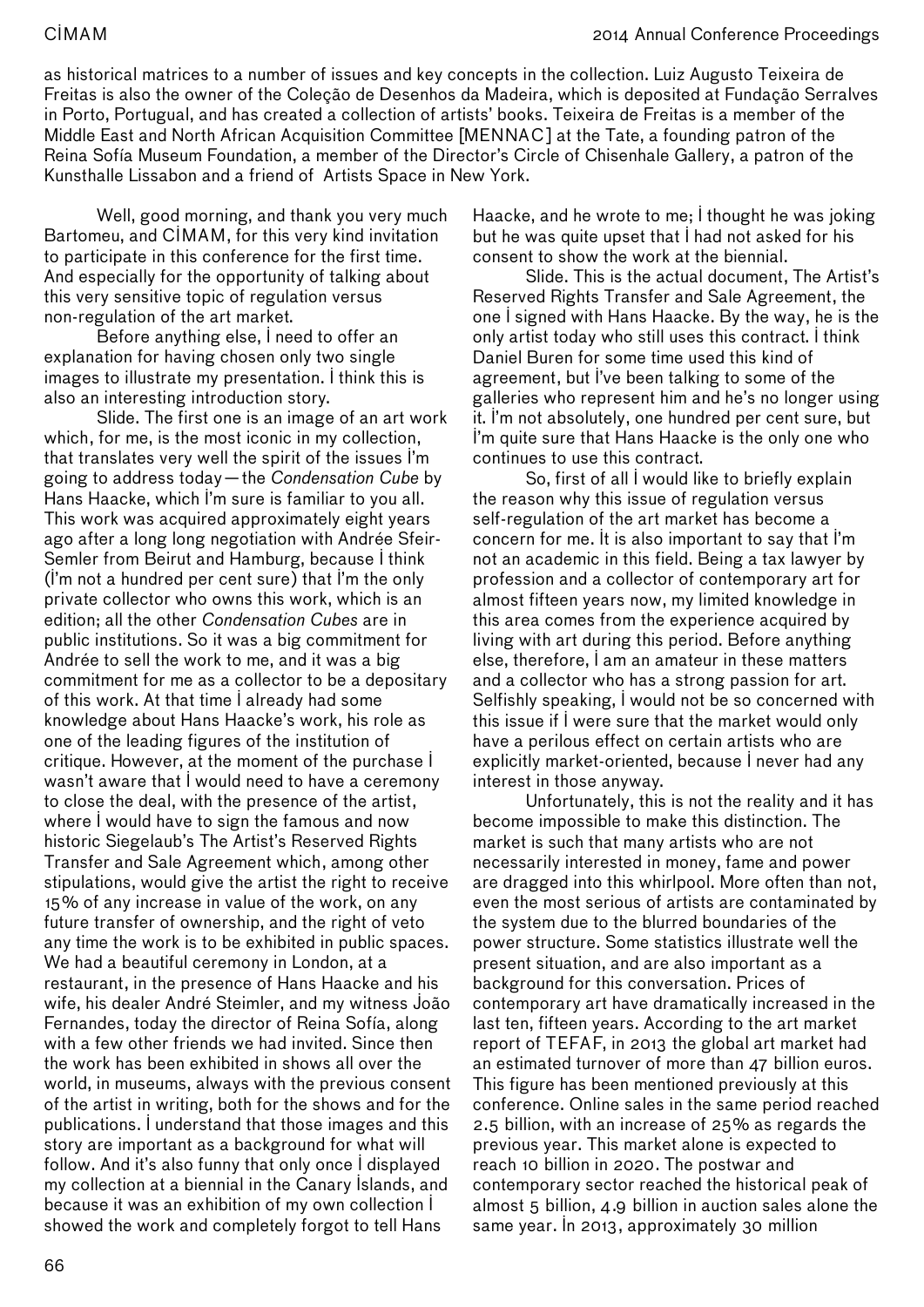American individuals were millionaires (I mention America because it's by far the largest market for art), and it is estimated that 600,000 of them, only 2%, collect art. So there's a lot of potential there!

Now let's see how these numbers are relevant in comparison with figures in other markets. And this again is important for me to be able to make this comparison between regulated markets and deregulated markets. The spirits industry, globally, which is strictly regulated, had a turnover of 82 billion euros that same year, so the [volume] of the spirits industry was only approximately 50% or 60% greater than that of the art market. The US military budget in 2013 was approximately 500 billion euros; the art market represented 10% of that amount. The total turnover of the luxury goods market (jewellery, watches, cosmetics, etc.) in 2012 amounted to approximately 200 billion euros, only four times the turnover of the art market. So the exponential increase in importance of the art market during the last fifteen years has been of much concern to me. The situation has changed a lot in this period, and the figures reflecting those changes were clearly shown by Olav Velthuis in his presentation two days ago. The number of millionaires has dramatically increased in the last two decades, and with it, thousands of new collectors are attracted to the market every year. There is an incredible liquidity in the world, and those at the top of the pyramid simply do not know where to put their money. Some of them found art. Social prestige and power have always seduced new collectors, and now there is even a possibility of an asset-class investment. Why not? It's interesting to see that except for the monetary volume involved, the story is still the same. For instance, back in 1969, at the Art Workers' Coalition Open Hearing, the following statement was made: 'Artworks are subject to price speculation and manipulation by profiteering galleries and commercial middlemen who reduce art to objects of conspicuous consumption and artists to producers of luxury commodities, servants of the wealthy and toadies of the upper middle-class elite, whose livelihood depends on their capacity to provide for the entertainment of isolated rich persons. Rich persons who control museums as well as other legitimate communicative agencies and who are waging war in Vietnam, and calling the cops at Columbia, and justifying their slaughter by their precious conscious support of art.'

To be very honest, I do not like what I see now, in 2014. Some people tell me I'm a nostalgic and a romantic about art, and that I only look at the past. This may be true, but still I do not like what I see, and if I could in some way be able to alert people, especially young collectors, as to what is really important and to convince a few of them of it, I would be satisfied. And for me, what is really important is the art itself and its capacity to change my life. That is the true value of an art work, independently of any validation given either by museums, galleries or curators.

So what I want to discuss now, with a special focus on the deontological codes for museums, museum directors, employees and curators, is the complete lack of a regulatory framework in the art market. Just as a comparison, I would like to draw your attention to the fact that even the markets of online gambling and online pornography are more regulated, albeit poorly, than the art market. These industries have always looked to base their operations in typical tax havens, known for allowing the establishment of any business under a very light regulation. Not even that exists in the art market. Simply, no regulation. The only other totally unregulated markets we could find on the road today are illegal. I'm talking about drugs, traffic of weapons, traffic of persons, traffic of human organs. So we are in good company! [Laughter]

A New York collector and financier said in a recent interview 'The art world feels like the private equity market of the eighties and the hedge funds of the nineties.' The outcome of that was not very positive, as we have seen in the last five or six years.

No rules whatsoever regulate the various relationships and consequent exchange of information among the various operators of the market. No specific rules regulate the auction houses, no specific rules regulate the role of the dealer, no specific rules regulate the sale of works to museums. No rules at all regulate the role of collectors as patrons of museums, no specific rules regulate dealers as financiers of museum shows. Considering the staggering sums involved today, it could be argued that on one hand, the art market and art itself—is very healthy, but it could also be argued that the complete lack of rules in this environment makes the art world a propitious and attractive place for less scrupulous people. I have no doubt that an important share of the mentioned 50 billion euros is represented by people and their money looking for a safe haven in an economy without regulation. It's very simple: if you have a very strict regulated market you look for those that are less regulated, at least that's what the people who are looking for loopholes do, people and money who have no interest whatsoever in art — in other words, they are only interested in art as a commodity. One thing that was not mentioned in Hito's inspiring presentation about the secret museums of Geneva, Singapore and, more recently, the brand new one in Luxemburg, is the identity of the owners of those works of art that will never be shown to the public. It is possible to guess that a great part of these collection belong to art funds,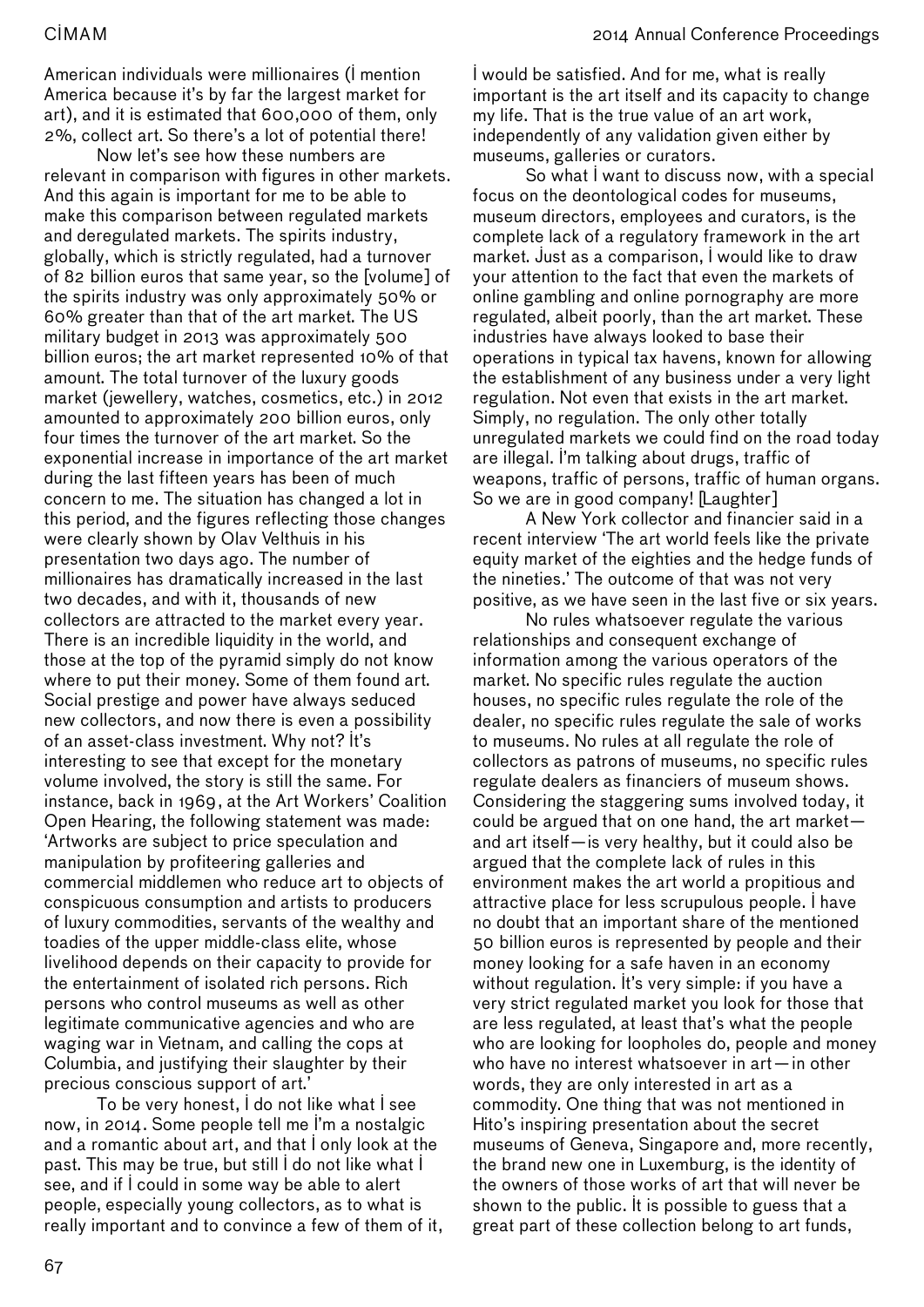and another part simply belongs to individuals who have invested with non-declared funds in their country of origin, among other worse—much worse—illegalities. Funnily enough, no banks in Europe today would accept a single euro, a single deposit, from a European resident without a full disclosure that those funds have been in his country of residence. However, the same rules do not apply for the secret museums, which are depositories of billions of euros in works of art. Of course, one could always argue that everybody should be considered honest unless proven the contrary, but if this is so, why are all other activities completely regulated and only the art market remains unregulated?

To the best of my knowledge, the only existing laws in force regulating the art market are the Droit de Suite [resale royalty right] in some European countries such as the UK, a law that gives artists the right to receive a percentage of any resale of their works. Practice has shown that this law has been very difficult to enforce. The other one is the Pricing Law that has existed for decades in New York and which requires items for sale in any business to have a price tag clearly displayed. There is no exception in the law for art; nevertheless, dealers totally disregard the law and it's almost impossible to find one single gallery that complies with this rule — some of them will simple say 'It's very tacky to put a price tag on an art work'. [Laughter]

I will now give you some examples of operations that have always been—and continue to be—common practice in the art market, and probably with the monies now involved it's possible to speculate that they have become even more routine. It's important to highlight that these very same operations in other markets would all be considered illegal and, in some cases, even a crime.

Price manipulation: dealers freely manipulate the prices of artists in whom they have a vested interest; they bid at auctions on artists they represent, thus fictitiously maintaining the price of their work. This kind of procedure would be heavily regulated in the stock market, for example, and is simply not regulated in the art market. In the secondary market nothing prevents a dealer either from presenting himself as an agent to hide his role as the actual buyer and reseller of the art work just to make a higher commission. A few disputes on this subject have reached the courts and are presently pending decision.

Art consultancy: the art consultancy profession lacks any regulation whatsoever. Some consultants charge fees to collectors, and at the same time freely receive commissions from galleries and do not have any obligation to disclose that practice to the collector. There is no regulation with

respect to the qualification of these individuals anyone can decide to be an art consultant.

Insider trading: operating with privileged information is a very sensible matter that really should be regulated. Normal and acceptable practices in the art market would mean long jail time in other businesses. For example, if you have information of a future show by a given artist scheduled to take place in a certain important institution, nothing prevents you from buying works by that artist before the information becomes available to the public. And this information is quite easy to obtain.

Another example, in which I even include myself, is the information obtained at the meetings of acquisition committees of certain important European museums. In one minute we are informed and decide on those acquisitions, together with the curators, and once the meeting is over, nothing prevents us from running to the gallery which represents those artists and buying the work before the information becomes of public knowledge. And obviously, prices are adjusted accordingly after the artist has been given this exposure. The same practice would be harshly punished, for example, in the stock market.

A few years ago, a famous American TV host was sentenced to five months imprisonment in addition to a two-year period of supervised release just because she benefitted from a tip on a 50 thousand USD sale of shares. On top of that, she was condemned to pay a fine of three times the amount of the benefit and received a five-year ban from serving as director of any company.

Price fixing: if an artist is represented by three or four different dealers it's quite normal for the dealers to decide that the work should be sold for a minimum given price. This is an illegal antitrust behaviour that is completely overruled in the art market.

Auction houses: many common practices of auction houses are without any doubt, and to say the least, very obscure.

Chandelier bidding: a completely fictitious bidding to falsely increase the price of the art works. The auctioneer, with the excuse of protecting the reserved price and in the best interests of the seller, simply creates a theatre in which he is the only actor, by pretending to spot bids in the room. This is true — it's amazing! This is a common practice of auction houses and should be completely abolished.

Third-party guarantees: the third-party guarantee is a contract between the dealer—the auction house—and the financier, according to which the auction house, with the backing of the financier, guarantees to pay a certain price to the seller of the work. If the final bid exceeds the guarantee, the auction house splits the amount with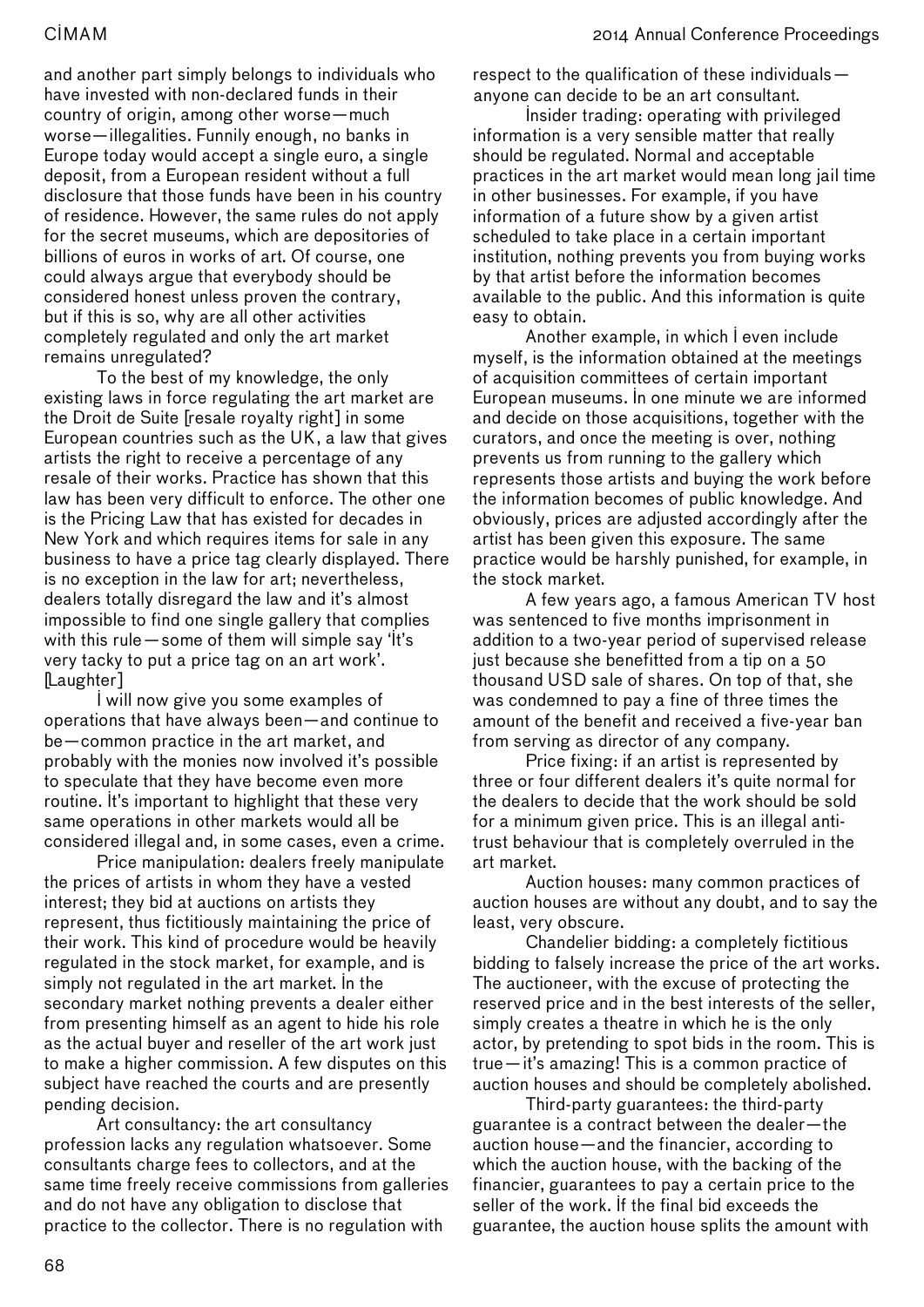the financier. This means that it is in the best interests of the financier to bid without the real intention to buy the work, but just to falsely increase its price. Whenever the financier wins the bid for a specific work which he doesn't want (though this may happen) the actual sale price made available to the public is not the real price, because he's entitled to a financing-fee discount which is deducted from the actual winning bid price. On top of that, these guarantors and the auction house are disrupting the transparency of the auction because the public does not know, in the first place, that there is someone operating behind the curtains and that the guarantors' only interest is to bid up the price.

Museums: the market controls today the world of contemporary art. In the past, museums used to validate the works of art that only afterwards would circulate in the market. This has changed. Today, private collectors, and sometimes the curators who assist them, have created a new situation for the museum. As recently mentioned in an interview by João Fernandes, Director of Museo Reina Sofía, museums are accepting the return of the princes. Private collectors with their own tastes are becoming more and more visible in museum collections. This relevant change—or rather, return—raises various questions that should be addressed here and put up for debate.

The financing of museums in Europe, which in the past was totally guaranteed by the state, is now shared with the private sector. The dilemma is how to accept private funds and, at the same time, preserve independence, a programme that should have as its primary purpose the public interest. Of course, companies and private collectors always expect some return on their 'invested' money, and in the case of Europe this is even more relevant when tax incentives are not as favourable to patrons as they are in the US. There, this reward is straightforward: a huge tax break. It is only natural that in Europe, private collectors and companies are always expecting their own returns, which do not only come from tax breaks.

I've just read a very interesting article by J. J. Charlesworth in the current issue of *Art Review* addressing this and other very relevant matters. He claims that commercial galleries behave increasingly like public institutions, hiring curators to produce museum shows. There is definitely an increase in traffic between the public and the private sectors. I did not decide on any names in this presentation but some cases have been widely covered by the press, so I don't think that I'll be committing any indiscretion. In fact, some of these examples are quite important for this discussion of regulation versus self-regulation. Very recently, the Director of MOCA LA for twenty-two years stepped down, and less than one year later accepted the

position of Partner and Director of the new Hauser Wirth & Schimmel Gallery in Los Angeles. According to Wirth himself, the space (and this is the press release of the gallery, published on its website) would be a commercial gallery but also 'a dynamic, multi-disciplinary arts center', with 'innovative exhibitions, museum-caliber amenites, and a robust schedule of public programs that contextualize the art on view'. Again, this practice, if it had happened in the financial sector—banking or securities—would be subject in any country to very strict regulations, imposing on the person leaving the public sector at least a quarantine before joining the private sector, and also very tough secrecy rules concerning the exchange of information. The director himself clearly mentioned that he would simply continue the programme that he was unable to implement at MOCA in the gallery, so he openly discussed the issue. That's not his problem; it's the problem of the non-regulation. He's not even aware of how dangerous this is, that he's mixing the public and the private, information that he had gathered in a position that was supposed to be public.

And then we return to the theme of this discussion, how can we preserve the independence of public institutions when they are increasingly contaminated by the interference of the new princes and even of galleries? Instead of drawing any conclusion to this sensitive topic, I would prefer to raise several questions addressing the growing interference of collectors and galleries in public institutions. Today, temporary exhibitions in the most important museums and public institutions all over the world are made possible with the support of corporations, individuals and commercial galleries. Is this common practice transparent? Do museums and public institutions seriously scrutinise the origin of the funds received from patrons? Do the individuals and corporations who support these shows have privileged access to the information about them? Is there any law that prevents those individuals directly or indirectly involved in the show from buying works from that given artist before the information about the show is made available to the public? Since a Richter retrospective was announced and finished a couple of years ago, there has been around a 50% increase in his prices. The same could be said for Boetti [Alighiero e Boetti], and even more for Cildo Meireles. If public institutions accept funding from commercial galleries, isn't there a risk that they could begin to manipulate the programmes of these institutions? It has become common practice in the most important museums to have acquisition committees made up of individuals, some of them directly or indirectly related with the market. Those individuals take part in important meetings, where decisions are made to acquire works for the museum collections. Is there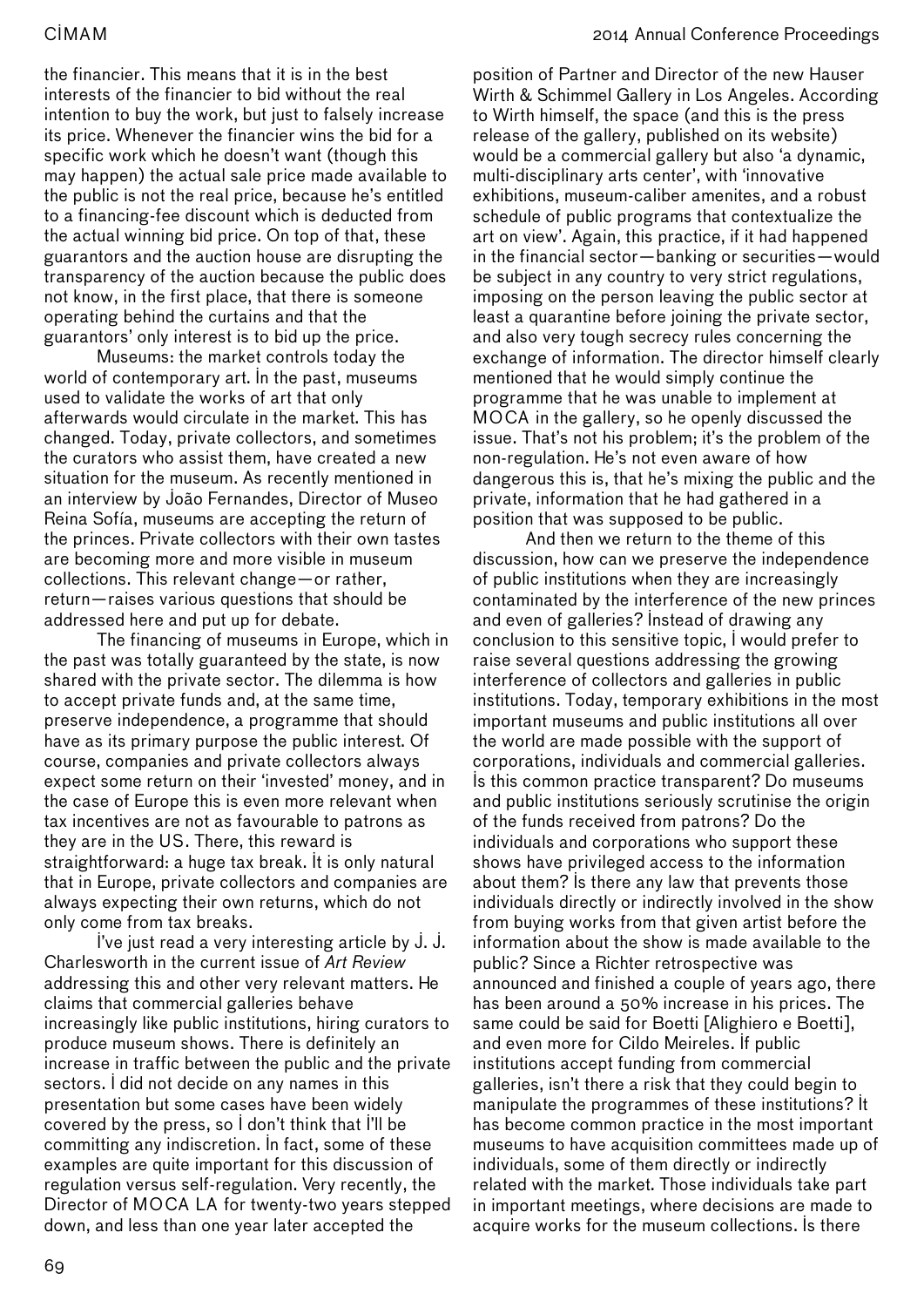anything that prevents those patrons from using their privileged information and buying in advance works by these same artists before the information is made available to the public? Museums these days accept donations from patrons of works by very young and promising artists with the excuse that (and this is a complete paradox for me) if they do not buy quickly, prices are going up so fast that in a few years they would not be able to buy such works. What are the interests of the patrons in making such donations of works by very young, promising artists? Is it only love for the art and admiration for that public institution? Would it not be reasonable to accept the idea that these donations may affect the price of those artists, considering that by entering an important public collection their work is being validated by the institution?

Curators and directors of public institutions move freely from their public positions to the private sector, as I mentioned previously, mainly to commercial galleries. Is it unreasonable to suppose that those people retain private and relevant information that could affect the market? Many other questions linked to the relationship of curators, collectors and galleries with public institutions that in my opinion may affect the transparency of the public institutions could be raised. As posed in the introduction to the programme of this conference, the colossal overflow of capital that has inundated the art market in the last fifteen years requires we pay urgent attention to these questions. It's definitely time to address with greater rigour the issue of regulation of the art market. If this is still far from happening in the near future, public institutions should at least start reviewing these questions and eventually adapting their internal rules to address these issues. For me, transparency is the key. Going back to the beginning of this presentation, I return to Hans Haacke and it would be interesting to imagine a utopian situation in which the sale agreement created by Siegelaub would have been widely adopted by artists all over the world. If this had happened, would we be living today in a different art world? I do not know, but we would certainly be living in one in which art itself would still be the primary concern.

With respect to this art work, the image of the Hans Haacke, I have it installed in my living room and I look at it every morning when I wake up  $-$  it's at the end of the corridor and it's the first thing I look at when I step outside my bedroom. It changes every day, depending on the temperature, on the light, on the number of people who were in the room the night before. It's always there, in different ways but it's always there, just as we are always here. The difference—and this is what I'm looking for when I'm collecting—is that this work I'm sure will still be here for everyone to see when I'm not. This is what is

important I think in collecting, that we are depositories. I look for works that go further, that go beyond my very short time here. And it's a privilege to be a depository of this work that will remain after my short life in this world. I think that people should look more, when they are collecting art, rather than any other thing. Thank you very much. [Applause]

Elizabeth Ann MacGregor: Wow! What a start to the day, what an incredible articulation of the very issue at the heart of this conference. Really a lot to think about, particularly the beginning of your presentation, Luiz Augusto, when you talk about the potential for artists to take back, that topic we were discussing yesterday which is power. If artists could actually enforce those kinds of agreements we would indeed be living in a very different world and having a different relationship with them. I think that's a very strong call to action and I'd like to open up to the floor and ask you if you have any questions.

### **Questions** and Answers

Elizabeth Ann MacGregor: We have one right here. The lady in blue.

Lian The: Hello, good morning. I'm Lian The from the Netherlands. A few comments and one question. I feel perhaps that our world is being portrayed a little unfairly because in Holland we have ministers who move to private companies immediately they leave public service, so that's not, I think, unique to the art world. I also sense in your story a lot of parallels to real estate. I think that's partly regulated, but still has a lot of the issues that I think you mentioned. My question would be, what type of regulation would you actually be looking for? Because I always had the feeling that regulation in the financial sector, especially with insider training, is to protect the interests of stockholders, of shareholders, so which interests precisely would be protected here? And would it be correct to say also that the regulation that is put in place in the financial sector has been showing us in the last years that it's still no replacement for integrity, which I think is maybe the key issue here for all players involved?

Luiz Augusto Teixeira de Freitas: Well, I wouldn't dare myself to be the person who would dictate. This is a call for a debate, for a very open debate on regulation and self-regulation. Of course, I pick up examples, but I think the main thing, as I mentioned, is that we all expect there to be serious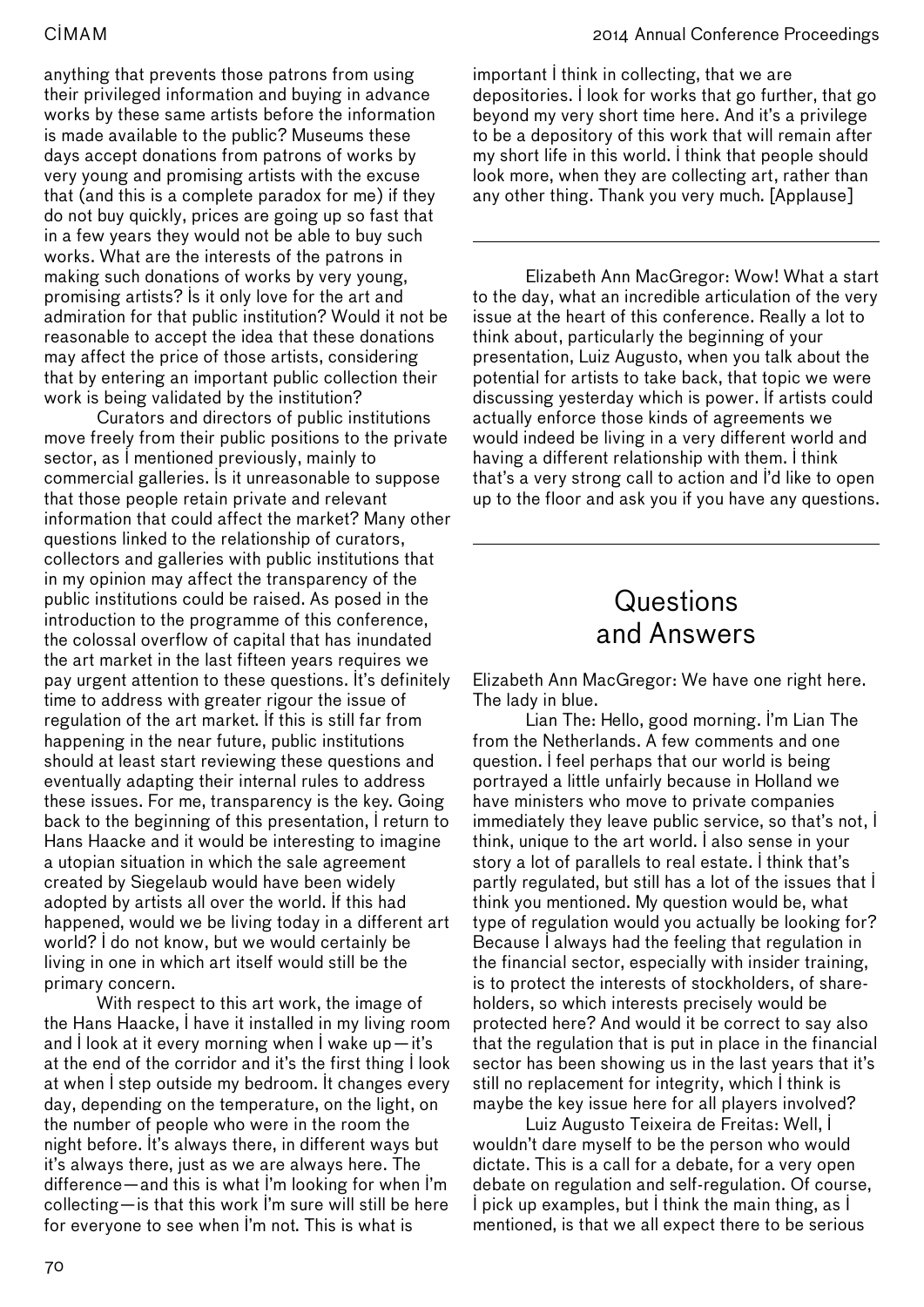people, each in their own business or activities. In spite of that, all activities are regulated so I simply do not understand why the art market should have this exception of not being regulated. I'm not saying that there are not many many curators, many museum directors, many galleries and collectors who are very serious people. You say, who would this affect? This would affect the public in general. When  $\overline{I}$  go to a gallery—and I'm not talking about myself, I don't need a regulation because after fifteen years I think a know a little about how the market operates—I do my research. But most people are not 'professionals' like I am, I mean they don't know the serious people, the serious institutions, the serious galleries, and they may end up being affected by the market. So, broadly speaking, the regulation is necessary for the public in general, for young collectors who are beginning to collect and are very naïve. When you say minority shareholders yes, minority shareholders are the public in general. I'm not talking about the shareholders who own a very important percentage in a company — although they need protection too, these are very well advised by their lawyers and, based on the law, they will protect their interests. But the public, the very very small shareholders, need protection, as I think that anybody who operates in the market does. When I go to an auction house I'm completely naïve, I'm completely new, how can I go there without knowing that there's a guy auctioning fictitiously, finding people who don't exist in the room? It's ridiculous! If there was a regulation, this would be completely banned and eradicated. So, I think the regulation is definitely necessary, irrespective of the serious people who exist in any industry, including the art market.

Elizabeth Ann MacGregor: Over there? Q: Yes. I think it would be nice to think a bit further about what the implications would be of regulation, especially when it comes to insider trading, because I guess that's where the differences are greater. But I don't think for the rest your picture of the market being completely unregulated is fair. I mean there are many general laws; you mentioned one, the Truth-in-Pricing act in New York, which is not in force, but of course other laws, like anti-trust laws are — think of the big lawsuit against Sotheby's and Christie's about their collusion in the late nineties, which almost brought down Sotheby's completely, almost made it go bankrupt. So there are general laws being enforced, and the number of lawsuits in general in the art market that both auction houses and art dealers are involved with has been rising spectacularly over the last decade. But not with the insider trading, so that's really interesting. It's also, by the way, the area in which the art market is really tiny compared to the financial markets. I mean the daily turnover on international currency markets is

many many many times more than the annual turnover on the art market, but let's say we would want to have insider trading laws in the art market. It would be interesting to consider what this means. I think basically it would mean that conferences like this would be absolutely impossible, because it would mean that as a museum you can only disclose information about an exhibition programme in the far future the very moment you make a press release about it and communicate it to the entire public, and until then you cannot communicate it to anybody outside your organisation. So I think what is interesting about the possibility of insider trading is that it is profoundly against the nature of how the art market —and the art world more broadly—functions. I think that deep down, the art world is a market or a world of communications that works by virtue of people permanently communicating in many different ways to each other, and that is exactly what insider trading would make impossible. So it would be interesting to think about the consequences. It would not just be that museum people can no longer talk to market people about what they're doing, but they can no longer talk to anybody about their future exhibition programmes, because that is all insider trading, that is all disclosing information to the non-public, to a non-general audience. So I would be curious to hear your thoughts about the practical implication of insider trading laws being implemented.

Luiz Augusto Teixera de Freitas: Well, I'm sure it's an extremely complex issue; I'm just drawing attention to the situation. But if you start to give this kind of excuses just to avoid thinking about the need for regulation, then it's simply that you don't want this market to be affected. It's a market, it's real, it's 50 billion dollars, so it has to be addressed. Your same arguments could perhaps have been used forty or fifty years ago, when the stock market and securities began to be regulated in the US and then in other parts of the world. They could have given the same excuse as you're giving — 'Well, how are you going to move information now? How are you going to talk to investors, to the people who want to finance my company? This will be impossible to manage and we'll end up without funds. We won't be able to do the IPOs'. I don't know what the system should be, I'm not the one… many people need to think how to regulate but there definitely should be a way. It must be regulated. We can't just say that as we need to talk to each other, otherwise it would all collapse, we don't need to regulate at all — 'Well you see, the drug market in Mexico, you have to be tough on it, but what will happen to all these people who depend on the drug market, this work force? What will they do if we put an end to the drug traffic in Mexico? Perhaps it would be better to leave them, because they need to work'. [Applause]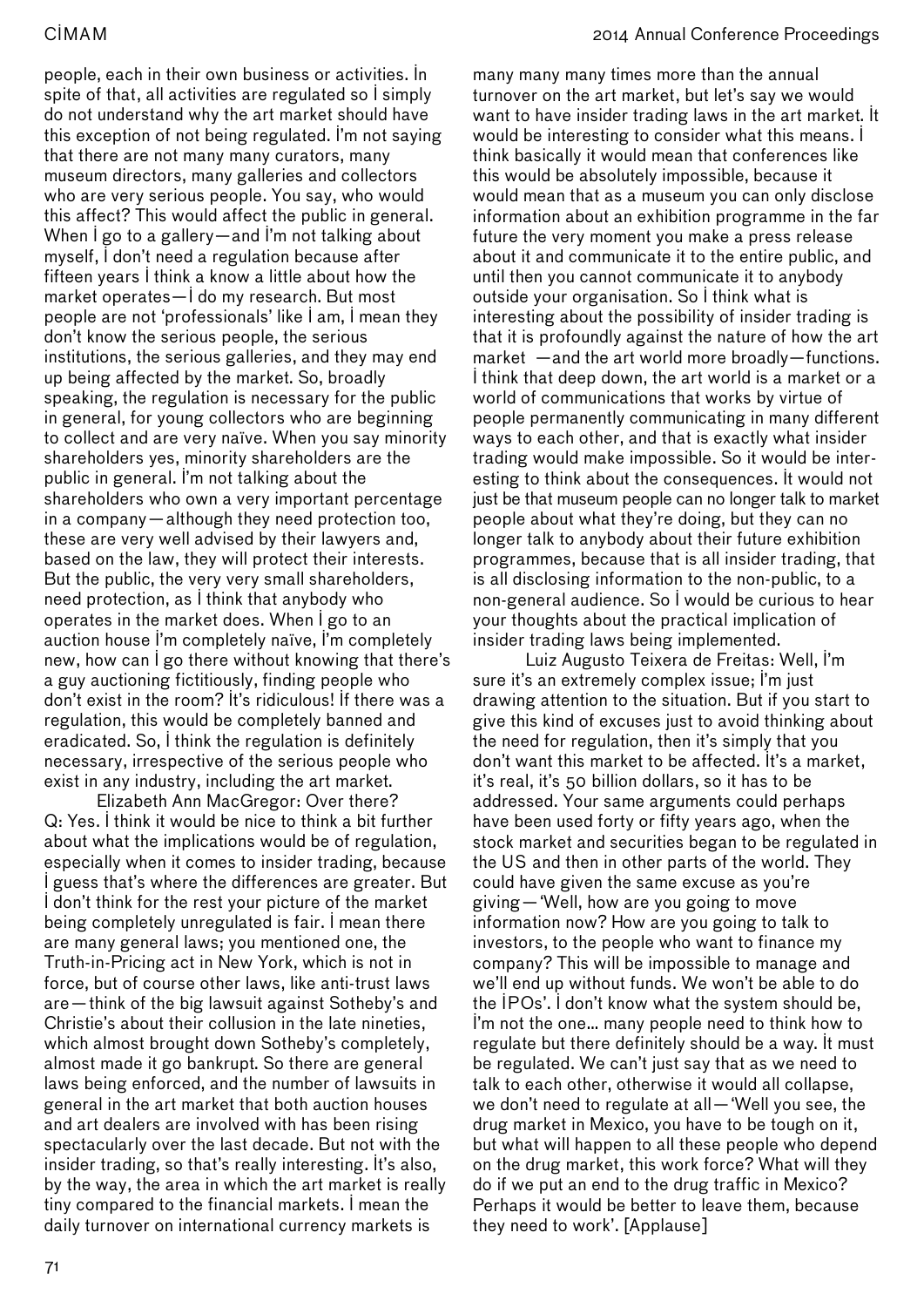Elizabeth Ann MacGregor: Very interesting. I was just thinking that from a museum director's point of view, we do consider these issues and I think it's something we should talk more about in relation to our ethics policies. I'm interested to hear from other people in the room about these kinds of issues. Gordon, do you want to respond to that?

Gordon Knox: I actually have two observations. One is about the ecology of what we're talking about, and the other is the actual content of what's been moved around. The idea that transparency is key is glorious, but it is unfortunately utopian. The market really does look for obscure hidden lines of connections and power. There's much more money to be made there. Just take a look at perhaps one of the examples of a public forum, which is really the government. In 2010, the US Supreme Court determined that it was absolutely all right for dark money to enter into the election process at any rate, in any way, and totally hidden. The introduction of money into these public institutions really brings the US in line with China; the difference is that, in China of course, the government introduces the collusion between industry and the state, whereas in the US it's the industry that is allowed to do that. I wonder whether there really is, first of all, an ecology, a market ecology, that's going to allow for this sort of control or regulation. And the second thing is the nature of the material being discussed here. Art is decidedly different from common market commodities. It really is, and part of it comes from its connective role to society through its criticality. It's designed to be outside — the ideas, the content are designed to be outside the normal flow. So that in itself almost sets it apart from the movement of oil, or gold, or persons or other things. It really is designed to push the parameters and the perimeters of what we understand and challenge what we know. So you have these two things: you have the market defining the sort of nature of global intercourse, and money really controlling that, and the second thing being what we're talking about, moving, are critical concepts and ideas that are challenging even the market.

Luiz Augusto Teixeira de Freitas: I don't know whether to begin with your first comment or with your last comment. It's interesting because I fully understand your way of thinking: that art is something different, that should be treated as something different, but why is it something different when it has turned into a commodity? When it turns into a commodity it ceases to be different. It's different when it's something utopian. For example, I disagree with you when you talk about the utopian so lightly — you spoke about the utopian for five seconds in your discussion, and then you spoke for three minutes about the market, about commodities.

For me, the utopian comes first. When I'm looking at art, I'm looking for Stanley Brown and his utopian thinking of art. What I'm looking for is Walid Raad, what I'm looking for are these utopian people and then we shouldn't have any rules if we were able to have, as I mentioned, artists who are not marketoriented, who are not seduced by the market, who are not becoming involved in the market as market itself, which wants to promote and to sell. No, I completely agree with you. If we were talking about Bruce Nauman lost in the desert, or Gober, I would agree with you one hundred per cent. And these are the guys I'm looking for, the utopian element I'm looking for. The rest, I really don't care about. I only care because some of them are artists that I like and they are being seduced by this. Especially young artists.

Ute Meta Bauer: Yes, I would like to come back to what you said. I think there is a big challenge to everybody involved, as you said, and the art world itself has changed. Yesterday (and I apologise to the Tate, I didn't want to dis them), but we saw that the pressures are there even for big institutions having to accommodate this huge interest in art and culture, fast numbers, etc. I remember with documenta, we had to delude the audience, we had to get them out of the buildings so that they could see the works scattered around the city, so we are facing completely different pressures. The fact that the art market is a whitewashing machine is not something new; the drug market in the eighties was really involved. I don't want to say names or countries, but there were books that were prevented from being published. This is not a new phenomenon, but the pressures that institutions face today even dealing with these different expectations from the political sphere, from the private sphere, have changed a lot. When we did documenta it was really top secret, we could not disclose the list beforehand because it really would have affected the prices of the artists immediately. For us this was a really important ethical factor. People said, 'You're secret', but we said 'No, we're really trying to protect these artists and also other artists who are not in the show'. What has happened in the meantime is that you can no longer do documenta without partnerships. At the last documenta, 50% of the works were co-produced with galleries. So they're already kind of sold on the market before they even go to documenta. This has changed enormously. You cannot do a Venice Biennale any more without dealers financing the contributions of their artists, because it's so expensive. And there is no money, so we really have to address these issues and start sorting out what all this means. As you said, we can't solve it immediately, but we have to begin to address it.

Elizabeth Ann MacGregor: Could people say who they are?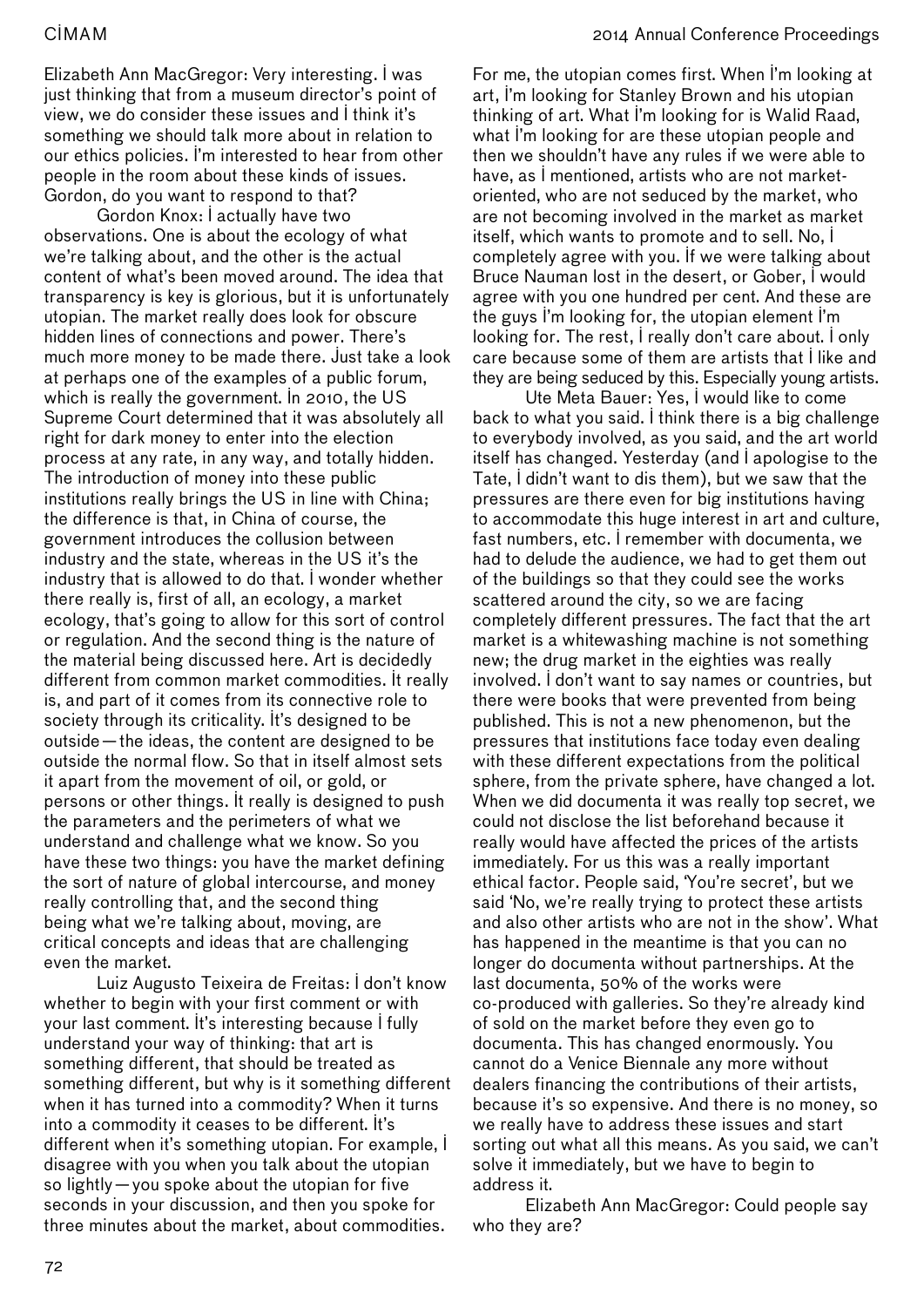Frances Morris: I'm Frances Morris, I work at Tate Modern and one of the aspects of my role is to work closely with collectors and building the collection. We're all new to this new world of interesting collecting, and there is a huge new community of collectors in London, or a huge new community of individuals wanting to collect and wanting to connect with institutions. I don't think we should dis the collectors, because they are part of our lifeblood and are hugely important to artists. I can think of many creative relationships between artists and collectors where the artists' livelihood and their development have been sustained by that relationship, which has preceded by many years institutional relationships. But I believe we need to think about self-regulation and think, as an institution, how our ethical codes can evolve to cope with these new relationships, which I'd like to see as partnerships. I think that as a sector we need to talk to each other about coming to some agreements about how we all work with collectors. I do consider these relationships are important, because what we want to do is encourage newcomers to the field to become better collectors. And I think that's where institutions can have a really major impact, if they put some distance between collecting and the marketplace and focus on education and creative relationships with institutions and collectors. And the heart of that is the artist.

Elizabeth Ann MacGregor: Thanks Frances. I think we're out of time, it's coffee time, but I'm sure we'll be returning to these topics in the next session, when we talk more about public and private. I'd like to say a very big thank you to Luiz Augusto. I think he's raised some incredibly important issues and, if nothing else, it's got us all fired up. Maybe transparency and ethics is a topic for another conference. Please join me in thanking our keynote speaker. Thank you. [Applause]

CIMAM 2014 Annual Conference Proceedings

his museum from being something that is there to amuse the director, to being something that is voted by that wider audience as something that should receive higher taxes — that people would be willing to pay higher taxes in order to have such an institution, which is an extraordinary thing to have happened. The quote that he made about the museum director reminds me that the issue of public and private is incredibly complex, because public institutions haven't necessarily always been concerned about that wider public and the use of taxpayers' money. Likewise, as we heard from Rana Sadik, patrons often move away from being patrons into being true philanthropists, where they actually put their money and some of their collections into a situation where they can be used for public interest or for the common good, which neatly brings me to our first presentation from Kate Fowle.

Kate is someone whom I've known for many years. She has had a career that has straddled a lot of these different kinds of institutions, from the Towner Art Gallery and Museum in the south of England, which is a local authority, a municipal gallery, and so directly, if you like, controlled by politicians, through to working in Beijing, at the Center for Contemporary Art, which is essentially a private institution, to the Independent Curators International (ICI) in New York, which is an American not-for-profit institution. She's now working in a situation, which I think she would probably admit is a hybrid: an initiative established by a collector who is now in the shoal of philanthropists and has created an institution which is reaching out to that wider public through education programmes and interactions in Moscow, which is in itself a very interesting context. So without any more ado, please join me in welcoming Kate. [Applause]

Elizabeth Ann MacGregor: Hearing Shirin Neshat talk about showing her work in this context as opposed to showing it somewhere else, in this museum conference of international curators descending and perhaps reading it rather differently, was very interesting in terms of how context shifts our perspectives. I'm so thrilled at having learnt a new word from an artist: coolwash. Thank you Gabi! [Gabi Ngcobo] I didn't know what coolwash was, I'm assuming it's a reference to greenwash, which most of us are probably familiar with. And I love that quote she gave—I must check where it came from—'Don't be cool be relevant, and if possible be coolly relevant'. I think we'd all like to be coolly relevant! I think it takes me back to what Graham said at the beginning about how he's transformed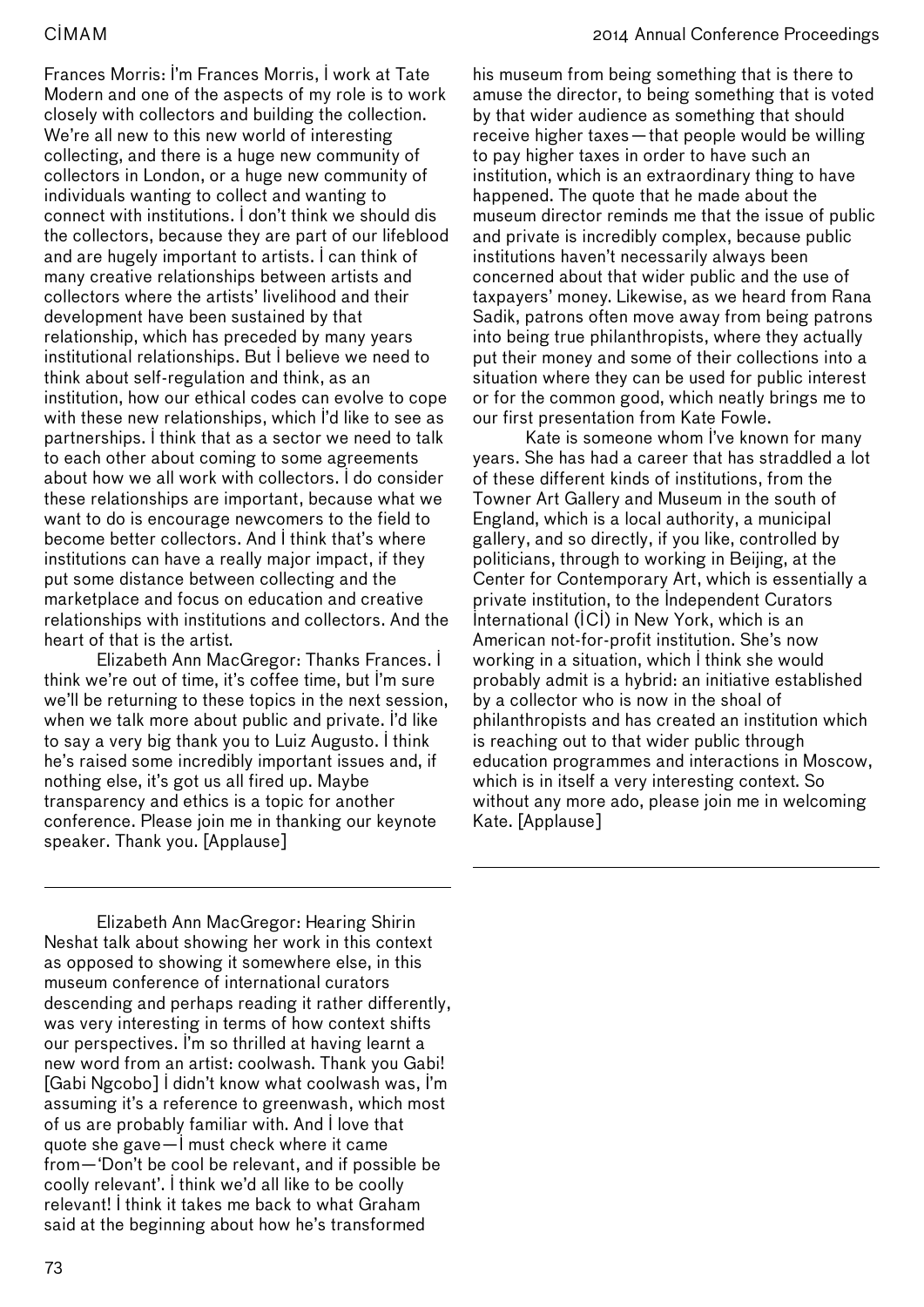# Perspective 1: Kate Fowle

*Biography*: Kate Fowle is Chief Curator at Garage Museum of Contemporary Art in Moscow and Director at Large at Independent Curators International (ICI) in New York. Between 1994 and 1996 she was curator at the Towner Art Gallery and Museum in Eastbourne (East Sussex). Before moving to the United States, in 1996 she formed the curatorial partnership Smith + Fowle in London. In 2002 she co-founded the Masters Program in Curatorial Practice at California College of the Arts (San Francisco), of which she was Chair from that same year until 2007, when she became the first international curator at the Ullens Center for Contemporary Art in Beijing (2007-2008). Between 2009 and 2013 she was Executive Director of Independent Curators International (ICI). Fowle's recent writings include catalogue texts on Doug Aitken, John Baldessari, Harrell Fletcher, Ilya Kabakov, Robert Longo, Ari Marcopoulos, Sterling Ruby, Qiu Zhijie and Althea Thauberger, and articles on curatorship and exhibition practices for publications such as *Parkett*, *Modern Painters*, *Mousse*, *Art in America*, *Manifesta Journal*, *The Exhibitionist* and *Frieze*.

## From Receiving House to Production House: Making Culture Public in Moscow

I've got my timer so I don't go over time. First of all, I'd like to say thank you, two thank yous. The first is for making this the topic of this conference, because it really is, for me, something I think about so much and it's fantastic to really hear so many different perspectives on this question of the relationship between public and private. I also want to say thank you for inviting me to speak, because I recognise it's a privileged position.

Let's see if we can do this.

Slide. So if I'm going to talk about Garage as a case study that can look at new professional practices, which was my given task, I want to create a bit of a frame first because I think it's useful for all of us. We could say that the nineteen nineties is basically the decade when the biennial boom created the possibility for a much wider art world to start to exist. Within that, of course, there was professional development for a number of individuals, and there were also new institutions and structures that were starting, as we've heard in the last few days. But I think that it's the turn of the millennium and the beginning of the two thousands that gives rise to the issues that we have and the questions that we're asking ourselves now, because it's when much bigger amounts of money come into play, the scale of institutions starts to change, the word museum starts to be used much more freely and it's all private scenarios. I'm not sure which is

the first in terms of this new type of privately funded, publicly minded institution, but Mori Art Museum is one of the first in 2003, the Jumex I think it's around 2004 that that started, and then I've got a few others for you to see.

Slide. The second frame I want to give is that of course there is a precedent for this. I think this is a really interesting thing to look back at. I've put two examples up on the screen (there are of course many), but in the United States, the history of privately funded institutions is basically the history of contemporary art museums. I've put up these two examples because I think it's very important to look at the pace at which these privately funded institutions kind of move into the public service, if you like, in terms of governance. If you look at both of them [Whitney Museum of American Art, The Solomon R. Guggenheim Foundation and Museum], it takes thirty years for trustees to become part of the governance structure outside of the family framework. So we could say that, at the time, it took thirty years for people to have decided that the institution that has been privately set up was something they wanted to invest in and they wanted to support, and that it was for the public interest. We could use this argument for now, which means that we all need to wait thirty years, and if we say that it starts at the new millennium then basically we're ten years in to understanding whether any of these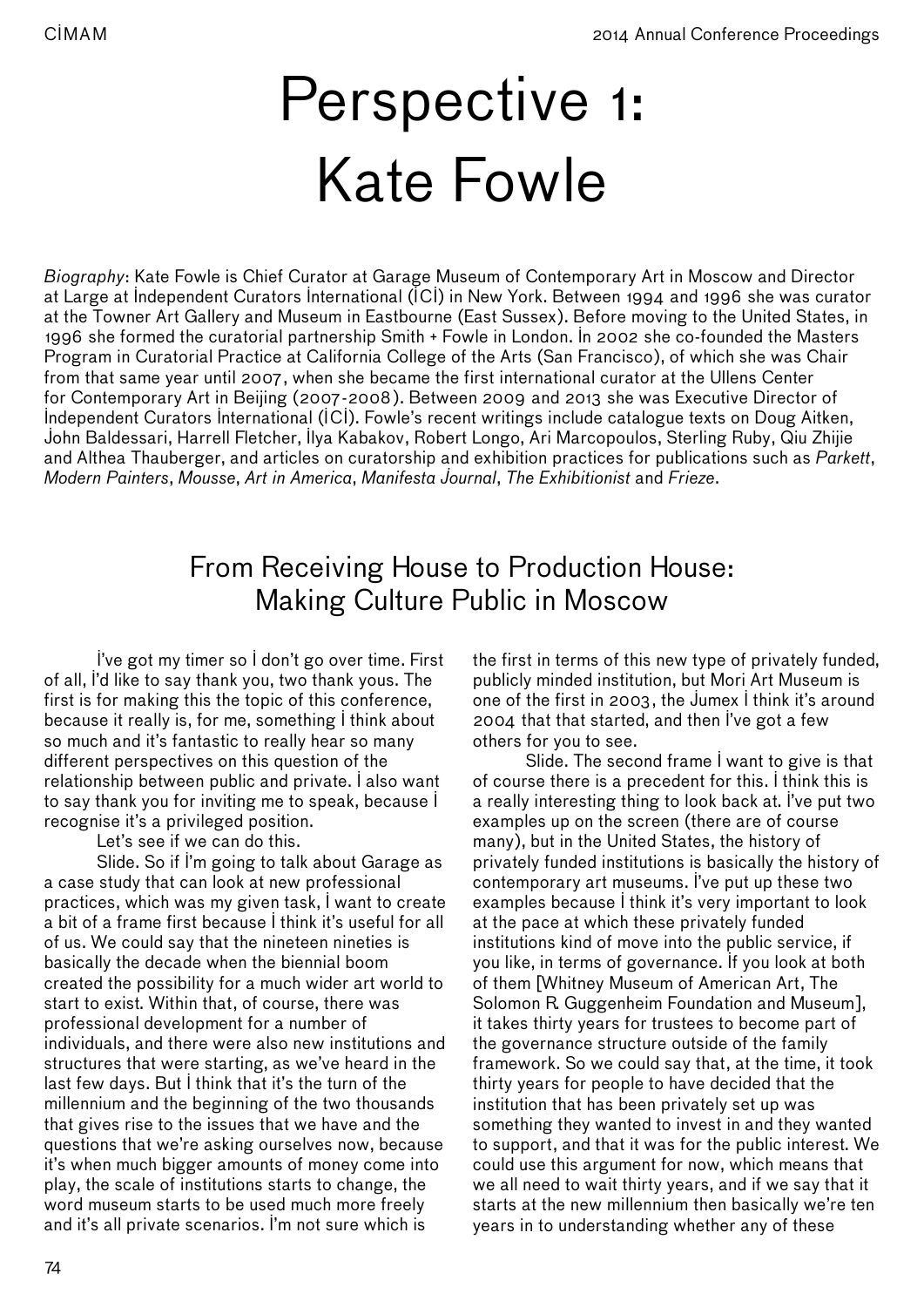privately funded publicly minded institutions of different types will actually be in the public interest in the end. I think it will be fine to wait thirty years, but I'm extremely extremely concerned. Because of the speed and the way in which things are developing, I think that it's really important for us to think about how to support people who are working in these museums, otherwise we're going to end up with a lot of people who are trained in wrong ways or who are involved in things that are complicated; artists who are going to be involved, publics who are subject to whatever it is that people say. So there is a way, not necessarily through rules, but there is a way, there is an urgency if you like — we can't just wait thirty years.

Slide. I also want to give a little bit of context of Russia, and Moscow in particular, looking at these frameworks and at the fact that 1988 is the beginning of the ecosystem that we now understand the art world to be. So for better or worse, there are many many arguments and strife that all of these changes have produced since 1988: the beginning of auctions, art fairs, the first art biennial in 2005 (which many of you I'm sure went to and froze to death at!). That was the first time really that an effort towards creating an international exhibition or international biennial in Moscow was made.

I've been thinking through what this public and private relationship is, and before 1988 it's fair to say that there was no public exposure for what was classed as unofficial art. You have public interest throughout the whole time but there's official art and unofficial art, and I think that this adds another complication to the mix.

Slide. These are the questions that I've been asking myself whilst here. I've started to think that, basically, one of the things we need to try and  $do$ —or what I need to try and  $do$ —is think about infrastructures that enable us to develop public and professional trust, or the trust of professionals, because without trust I don't think there's any possible way to get between this public-private question in the contexts in which I've worked twice now. I also think that we have to stop and look at sustainability, both in terms of human and financial resources. I really do think that it's a case of trying to work on a policy level as well as on the ground. For example, in Russia there's no way that things can change if they're not changed at a government level; there's no way that you can necessarily influence the government but there has to be a way in which you can start creating some kind of structure for change.

Slide. So I'm going to run you through the history of Garage so that you can get the official story from me. It was founded in 2008; basically there are three stages to Garage so far. I've realised that these three stages are quite typical of any

institution actually, when you look at them. If you consider, even going back to the Whitney or to the Guggenheim, the number of building changes, the number of different structures behind the institution, the number of changes in emphasis between exhibitions and education is something that I think seems to relate to the evolution of an institution in general; it's not about public or private necessarily.

Slide. The first building was the Bakhmetesky Garage, which Melnikof designed for Leyland buses in Moscow. You can look at this project—and I do see Garage as being a project at this stage—in a couple of different ways. You could say that what the founders were doing was preserving a piece of architecture that is the best example of Melnikov's work; they were preserving something that otherwise was not going to be preserved. Or you could say that it's the Tate effect, or the Tate Modern effect, and that basically to create an institution they went for an extremely large-scale industrial building. It's probably a combination of the two in terms of the interest and desire to completely reconstruct from scratch a building like this.

Slide. So Garage Center for Contemporary Culture, which is how it was known (that's where it got its name from, the bus garage), was in this building until 2012, and if I was to generalise what those years were, they were chiefly a period of time when the institution was open ten months a year. It was project-oriented, it was introducing very established and well-known artists, and providing a platform for the possibility to see work that you wouldn't otherwise necessarily see in Moscow, with a few exhibitions of Russian artists in between.

Slide. Then in 2012 we moved to Gorky Park, which is much closer to the centre of town as you can see, and the garage became the Jewish Museum and the Center for Tolerance, which it still is to this day. I was learning last night from my colleagues that there are many different institutions that may have gone there which are state-funded, but it's the Jewish Museum in the end. Moving into Gorky Park was actually part of a regeneration programme that was a Moscow city initiative. Again, there are many different stages to the park, but in the nineteen nineties it fell into disrepair and it was no longer a place that people were really visiting because it was dangerous. In 2011 the government decided that they were going to regenerate the park, and so Garage became part of that regeneration project. From the beginning there's been this kind of public-private partnership going on in how to develop leisure in the park, and now the park is jam-packed full all summer with rollerbladers and people having fun half naked, even though it's Russia!

Slide. The building that we are currently in is a temporary pavilion designed by Shigeru Ban, built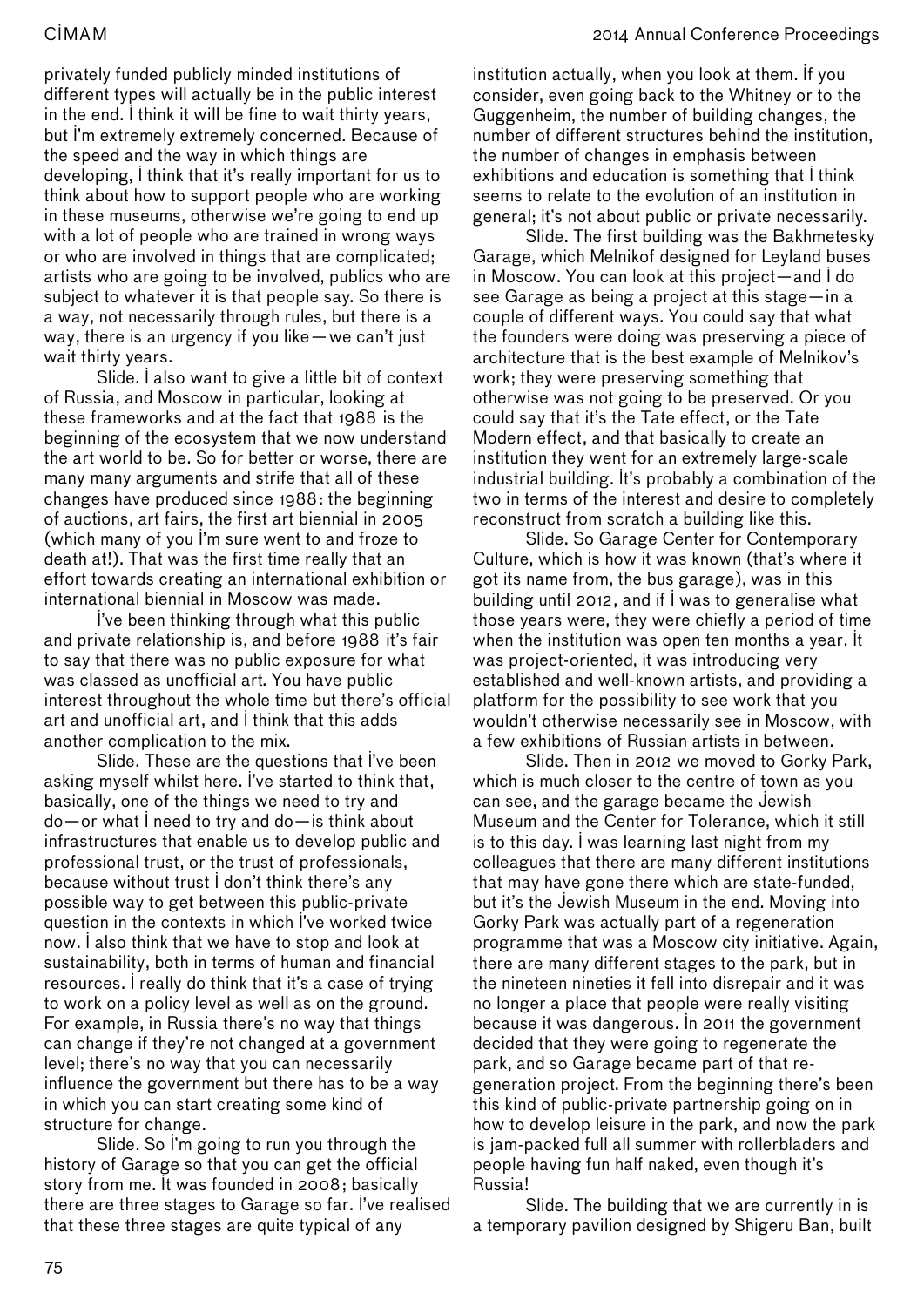specifically for Garage, that has 800 square metres of space. Alongside there you can see, where the red flags are, the Education Center, which was an existing building, a changing room for sport, and was transformed into an education centre based on the fact that we needed to have more space for all the people coming. As you can see, it's very casual. It's a place that attracts people from the park, but it's also a café and there's a bookshop, so it uses that odd system of getting people in who don't know they want to see art and then pushing them through to the gallery.

Slide. These are just some images of the education centre. Basically, what we've discovered now is that there needs to be a way in which we no longer just look at how to develop education around the subjects that we're actually dealing with, but how we can start to provide an infrastructure for people who want to engage with art more fully. So we're literally doing contemporary art history courses and classes and creating a bigger context for people who want it, because this kind of material is not given in schools.

Slide. The next couple of slides are just trying to connect what I've just told you, which were the bare bones, with the development of professional praxis and what that might mean. Here you can see the audience figures, and then at the bottom, what happened over those years. Garage was exhibitionoriented — it was making exhibitions, there were outside curators, the office was mainly in London, Dasha was very involved in the programming and planning, there was another woman called Molly Dent-Brocklehurst who was also predominantly based in London and coming over. In 2010 Anton Belov became the first director of the institution, and he was Russian, he lived in Russia and was interested from his own perspective to be building an institution that he wanted to visit himself. He was thirty-two years old, and so part of this post-Soviet generation that wants to build a different Moscow.

Slide. What I should say is that when Anton arrived he started to develop the education programme and he also introduced the marketing and development departments because, contrary to popular belief, we do actually raise money as well. We have a percentage from Dasha as the founder, and then we also raise money to support the programme.

What was interesting—and again, this seems to be true regardless of public or private—was that when we were moving from the Bakhmetesvky garage to the Gorky Park location there were a number of months when we had no location whatsoever, and this seemed to offer the staff, an particularly Anton as the director, the opportunity to think about what it was that he needed to create a public institution if he had no building. So this is

when he started an extensive publishing programme and it's when the development of the archive started (I'll talk more about these later). It's basically a time when he started to think outwards and to think directly about the audience. Since we've been in Gorky Park it is now a public institution seven days a week, twelve months a year. There's a Human Resources department, there are application processes, and it is running extensively as an institution that is for the people, particularly the people who work there.

Slide. I can't say the average age, but the people who work there are basically between twenty-two and thirty-five years old, apart from me, the accountants and the lawyers, which I find really interesting. As they've told me, the staff working there were literally outraged at the fact that I suggested we would build an institution; they didn't want an institution because an institution is a Soviet model, like a university, and neither are right. So they're building a place to which they want to bring their parents, their grandparents, children, their brothers and sisters. They want a place for culture in Moscow. And when you look at the age range, surprisingly to me, it's a very small number of people who are forty-five and over who are coming to the institution. I think that's something that we need to change, but it does reflect the staff and the attitude of the institution, if you like.

Slide. One more thing that I should say is that once we started working in Gorky Square, as you saw from that graph of audience, we lost a lot of audience with the move and then we had to build it up again. It was at that stage when we started wanting to try and understand who the audience was, rather than it just being this kind of faceless public. I did an awful lot of research and, to this day, continue to talk to them.

I wanted to just bring up the fact that when moved from the Garage Center for Contemporary Culture to Garage Museum (and I'll talk about that in a second), our strapline changed: we were a platform for new thinking and now we're basically an institution where people, art and ideas make history. So we've moved from this notion of a platform, which is something that is passive and that literally jettisons people, at best, but doesn't do much to a place. We need to think about what is actually happening in the longer term.

Slide. So when we changed the word 'museum' in the title, and 'contemporary art' it was for a number of reasons. One because 'Garage Center for Contemporary Culture' didn't have the words 'art', or 'contemporary art' in it; we could call it a 'centre for contemporary art' but there is a National Centre for Contemporary Arts in Moscow. But we also wanted to use the word 'museum' because it reflects commitment. Traditionally, much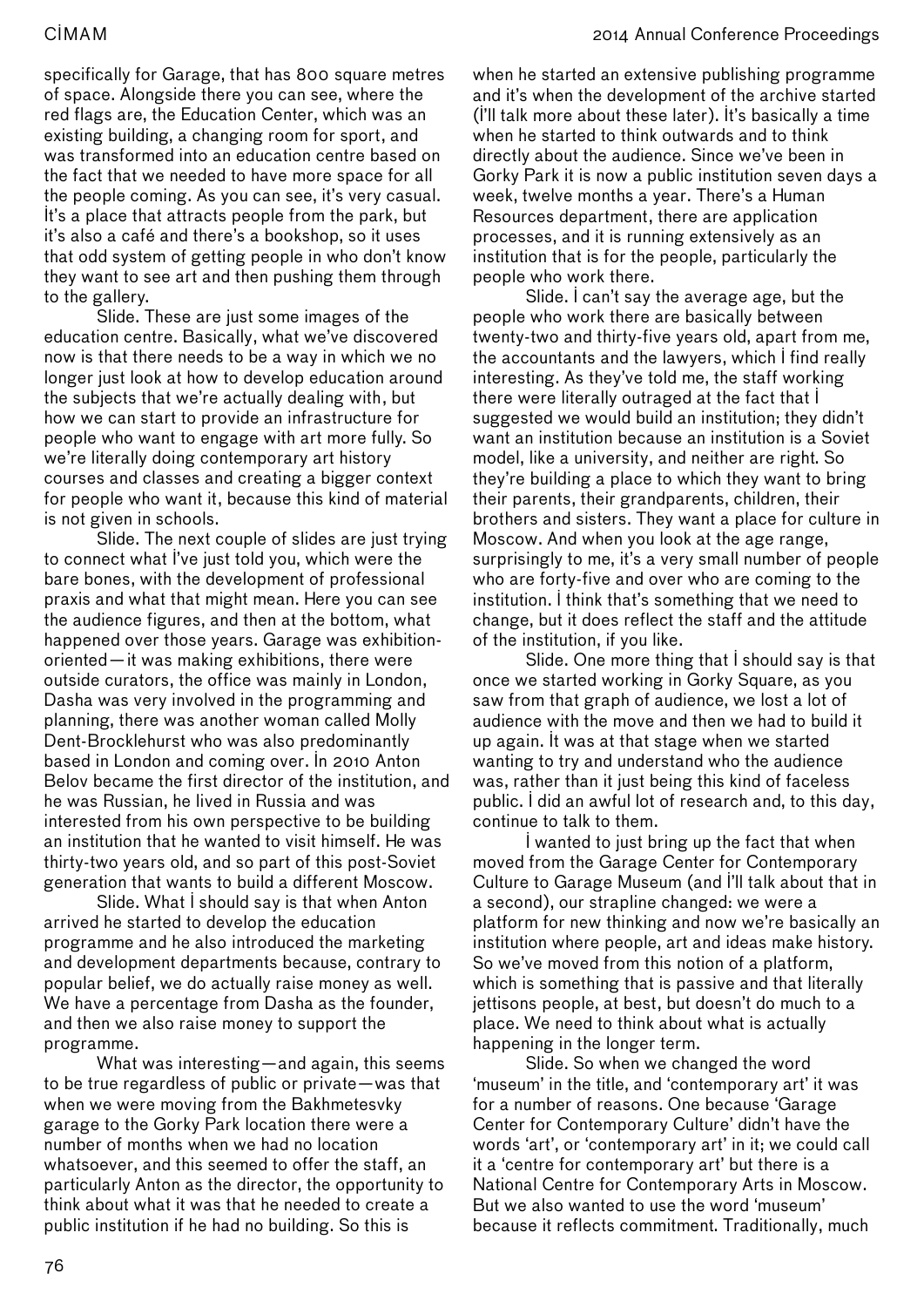much broader publics than those of contemporary art understand that a museum is a place that hoards culture, and so to try and think about that commitment we got funding from the city to organise a conference on the contemporary museum, which was called The Reflexive Museum. In Russian it was more the 'active' or the 'direct' museum, a museum that takes action rather than a museum that just sits still.

Slide. We started on a professional level, before moving on and literally did a number of large projects in which we talked to people about what a contemporary museum is. So it's important to realise that the words 'contemporary' and 'modern' in Russian are the same, there is no differentiation between the two. Here I'm just showing you ways of thinking about what public interest actually could be from the perspective of Garage.

Slide. It's really really important to provide access, and access can only happen if there's training, so we're working on training on a number of different levels: from staff to starting a mediator school (because there's no training for mediators), to a Teens Club, which is working with the institution. So there are a number of different levels, as if we don't work on these levels there's no way that we can actually build something that is public.

Slide. The publishings. As I say, we're doing a lot of translations, because if you don't provide people with the opportunity to read in Russian about contemporary culture, then everybody's on the wrong footing in the first place, because you're dealing with translations. We're also producing books that are about different histories that basically come out of our archive.

Slide. There is a library that will be opening, the first public library for contemporary art, because critics and curators don't have access to all the back catalogues from documenta, or magazines, for example. It's really important to give people the chance to create their own criticality.

Slide. Field Research is a programme wherein artists, curators and thinkers can be supported by Garage in terms of research and finances, to look into histories that are either overlooked or underestablished in Russia. There are a number of different ways in which we can start to create different stories with professionals who are interested in doing much deeper research.

Slide. In terms of the exhibitions, one of the things that I think are interesting, particularly after the speech just now, is that what I decided to do when I arrived was to do a year of exhibitions that didn't have one big name or artist, no solo shows, nothing that could actually start to sway this whole thing about the market in relation to the programming and what exhibitions could do. So all the exhibitions are based on thinking through how to engage with different publics, and what the ecosystem actually is.

Slide. Again, time seems to be important. I've been thinking about time a lot. We're trying to slow down how you think something through. If you're expecting your public to understand different projects that change every four weeks, and there's no space for dialogue before or after, then you're not building any way in which people can join into conversations with criticality. So we turned the whole exhibition space into a conference before we did an exhibition around the history of performance, which is the exhibition that's on now.

Slide. This is a hundred years of Russian performance, because it's a topic that's never been researched. It's been four years of research in a number of different ways (which is a much longer conversation). This is the publication in Russian, and there is an English one will come out as soon as I manage to do it!

Slide. One quick note on the archive. Returning to the conversation about the museum, it was very intentional that we used the word 'museum', and it was based on the fact that we have an archive collection, not a collection of contemporary art, because of this whole issue of being a privately funded publicly minded institution. Let alone what it means internationally, in Russia it's important for a couple of reasons. To understand the history of contemporary Russian art, from the nineteen nineties forward, you need to understand through archives as much as you need to understand through works. There are many works that didn't actually make it out the other end, works that are in places that can't be found, so it's the evidence, if you like. This archive was founded in the nineteen nineties, it begins as the Art Project Foundation Archive. They were in Moscow from 1994 to 1997, and when they left there was one woman who carried on building that archive slowly, with very little funding. It's that archive that is now at the heart of Garage, with the woman who started it, with funding to continue to build it, with staff that can actually start to digitise it. So that's why it was important to say that if you're going to create a museum and it's a repository for experiences, you need to be able to mine the experiences and they need to be made public as much as the final works, because that's not necessarily the way that you're going to tell the history of contemporary art in Russia.

All right, so I'm going to stop there because she stood up. [Laughter] And now I get shot! [Applause]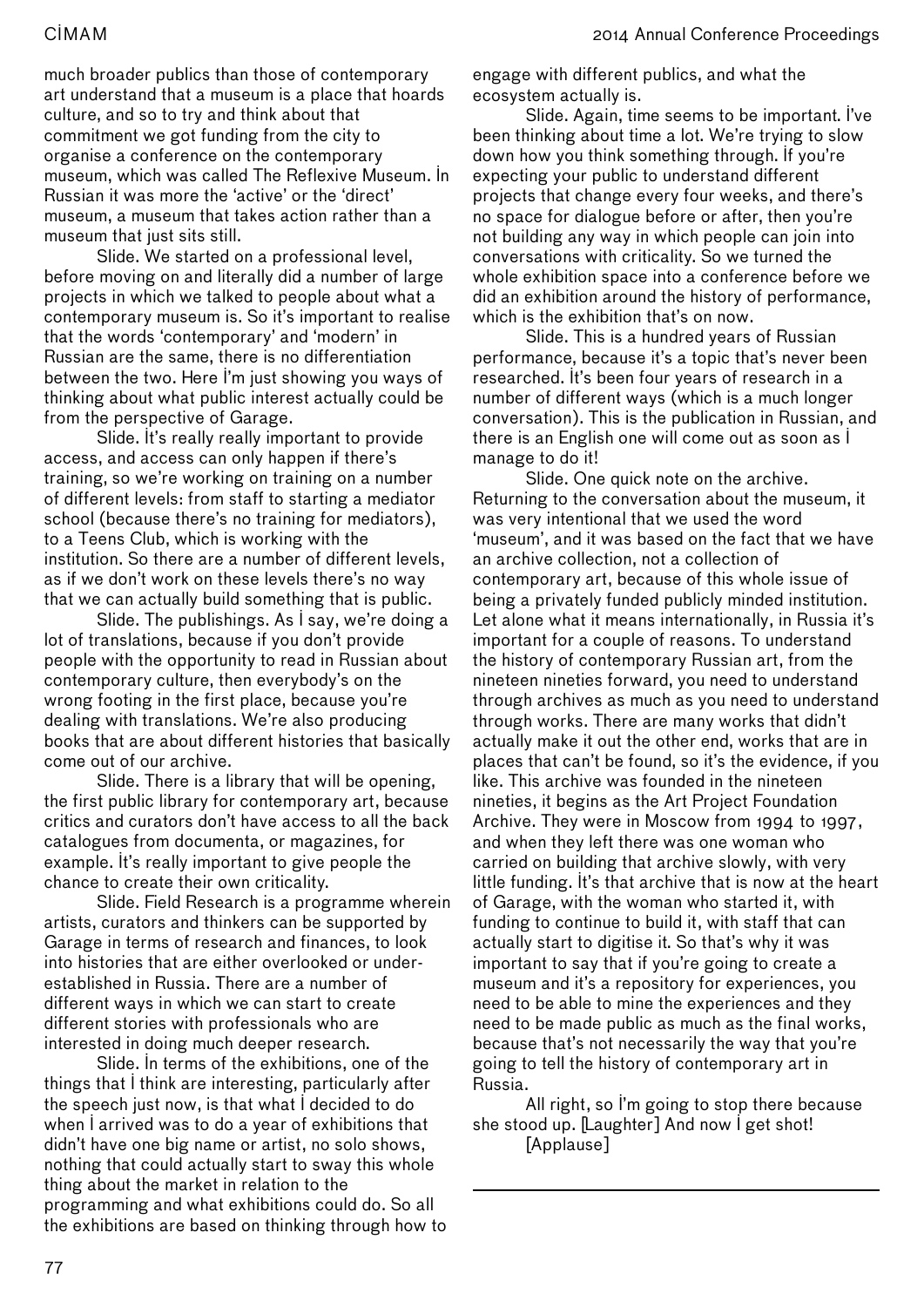Elizabeth Ann MacGregor: Thank you for being so obedient Kate!

I was thinking earlier we've been looking at that this whole question of public and private from a particular lens, perhaps too much from the interior, and that what we needed to do was flip it and look at it from the other side, which is the audience and what we're doing it for, who we're doing it for. As I think I've referenced earlier, sometimes 'public' institutions can be doing things that are very selfreferential and only for themselves, and here we have an example of a 'private' institution that clearly has a very strong ethos in terms of its audience, so thank you for flipping that for us Kate.

This leads me very neatly into introducing our

CIMAM 2014 Annual Conference Proceedings

next presentation by Bernard Blistène, the Director of the Musée national d'art moderne, Paris. He needs no introduction — he's had an incredible career, and both within and outside the Pompidou, concerned not just with art, but with theatre and music, and more cross-disciplinary aspects of engaging with audiences. I think the Pompidou, as a major national institution, was probably one of the first to really start to deal with this issue of a large public audience that goes beyond a narrow art world. And its incredible building of course, which attracted many tourists and many people who weren't going necessarily for art. So please join me in welcoming Bernard Blistène. [Applause]

## Perspective 2 Bernard Blistène

*Biography*: Born in 1955, Bernard Blistène joined the Pompidou Centre in 1983 as a curator after completing his studies at the École du Louvre, and went on to hold various positions at the museum. In 1990 he became head of the Musées de Marseille, where he created the city's first contemporary art museum. Six years later he returned to the Pompidou Centre as Deputy Director. In 2002 he was appointed by the French Ministry of Culture to the specific task of developing the vacant spaces of the Palais de Tokyo. His accomplishments as curator include *The Museum that Didn't Exist* (2002), a solo show of Daniel Buren's work co-curated by Alison Gingeras and Laurent Le Bon and displayed in the framework of *La Force de l'Art* at the Grand Palais in 2006, and the 2007 show *A Theatre without Theatre* with Yann Chateigné at MACBA, where he explored the relationship between the theatre and the visual arts. Blistène also taught contemporary art at the École du Louvre, where he was known for establishing relations between visual arts and cinema. In 2009 he created the first Nouveau Festival at the Pompidou, various spaces of which became the sites of ephemeral performances linked to a thematic exhibition, thus evoking the centre's origins as an active, inventive venue.

Thank you for inviting me to talk. I will try to be cool and relevant!

Well, I occupied my position ten months ago as Director of Musée national d'art moderne. As some of you know, I was in charge of the other Centre Pompidou department for five years, and I had been a curator at Centre Pompidou between 1983 and 1990, just before leaving for Marseille, where I became the director of the museum [Musées de Marseille] between 1990 and 1997, approximately.

So I've always been working for public institutions; I've never been involved with any private institution. I'm what we call in France, *un fonctionnaire* [a civil servant]. I love to be *un fonctionnaire*. [Laughter] Anyway, it seems that it

would definitely be hard for me to deal with private institutions, despite the fact that, as you know, I have been working with many other museums. Sometimes you don't know whether you're dealing with a private or a public institution. By the way, when I work with MoMA, the Museum of Modern Art in New York, I forget the fact that I'm working with a private institution. Why? Well, because all we do is linked to our colleagues. And once again, it seems to me that if I'm here with you today, first of all it's because I do love this connection, despite the fact that, as we know, we are all in a very bad situation, to be frank, quite a lot of things can be developed precisely through this confidence between people. So, as I said, I occupied my position ten months ago inside this huge cultural centre named Centre Pompidou.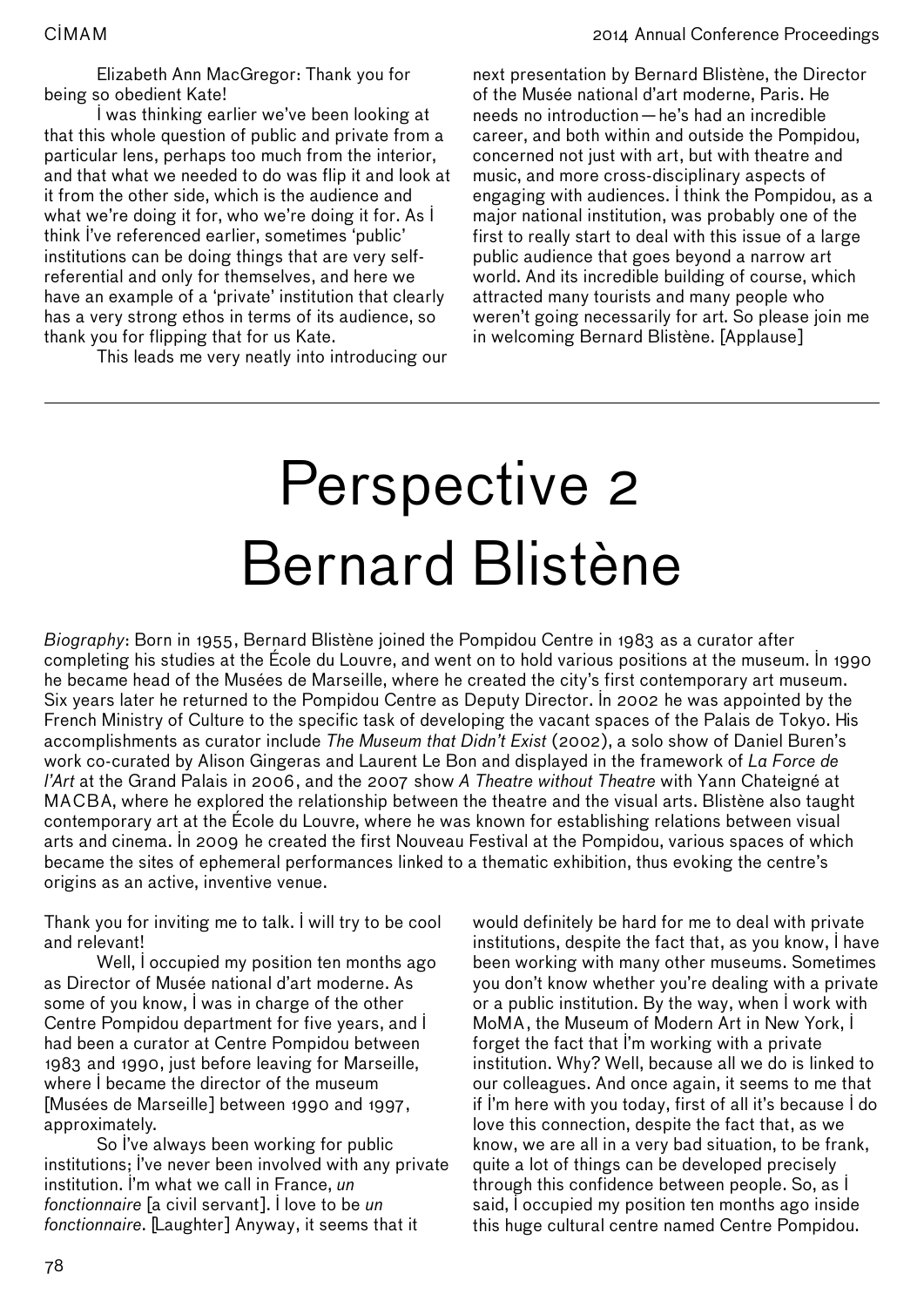All of know that something changed when Pompidou decided to build this institution in the late sixties. I must say that there was a before and after Centre Pompidou, for better or worse.

There is something else which has to be underlined. The Musée national d'art moderne, which I am supposed to lead, is inside the Centre Pompidou. It is one of the two departments of Centre Pompidou, which, as you know, also includes a public library and a contemporary institute for music, IRCAM, which was ruled by Pierre Boulez in the beginning. This complexity explains both the specificity and the difficulties of Centre Pompidou which every director had and still has to deal with. My friend and former colleague Alfred Pacquement is the only one who remained for twelve years at the head of the museum. It is not naïve to remember that the great Dominique Bozo spent no more than four years as the museum director, that Jean-Hubert Martin stayed less than three years as museum director, and that Werner Spies spent just a couple of years as museum director. Well, good for me, just ten months, I hope to spend more!

But anyway, these are the points that we have to underline to understand this complexity. This means that before talking about public interest and private museums we need to remember the specificity and the complexity of Centre Pompidou of the Musée nationale d'art moderne inside the Centre Pompidou. Another point that has to be stressed when we start to talk is that Centre Pompidou is a national, public institution with almost five million visitors a year.

Well, if we now go back to the subject, we must all remember French tradition that, as you know, has nothing to do with what we call *philanthropie* [philanthropy]. It's a tradition that belongs to the state, which is a deep emanation of the power of the state, from Louis XIV to Jack Lang (at another level, of course) and François Mitterand. There is in France a tradition deeply anchored in our culture, a tradition that has been protected until today. We could say that the challenge will be to preserve it but to adapt it to the varied and brittle truths of today.

These distinctions between public and private institutions came to mind a couple of weeks ago, with quite a lot of fanfare, the Vuitton Foundation opened in Paris. Even if we are all greatly involved in the development of such huge private institutions in Paris, we must bear in mind that during the next few years quite a lot of large institutions will open which, as you know, will deeply change the relationship between public and private institutions. Don't forget that up until now the Louis Vuitton Foundation, like many others, gave money to our institutions to support our activities, and all this money will go directly to this institution, leaving a

big gap for all of us, a deficit in our public funding.

The distinction between public interest and private resources is becoming a huge problem for us in France, one which we do not yet know how to solve. My American colleagues have known for a while how to deal with public and private. A museum curator, even if he refuses to  $-i<sup>'</sup>m$  thinking of my friend Robert Storr—has to deliver the project and the money required to build it. It has never been like this in my country, where up until now there was a big difference between, say, my job as a curator and my job as a fund-raiser. It was almost insane, vulgar, for a curator to think about money. And I must say that quite a lot of people in my own team still think the same: 'Bernard, you need to find the money for us. This is your job, as a museum director, to get and to give us the possibility to develop our scientific research'. [Laughter] 'Trust me, I'll do my best, even though I don't want to spend all my time thinking about it.'

Then comes something else, which is one of the specificities and, I must say, one of the qualities of the Musée national d'art moderne: its fantastic collection. For quite a long time there was a gap between the permanent collection and the exhibitions. For a long time, this permanent collection was supposed to build the narrative of the twentieth and twenty-first centuries. There were not really many links between the permanent collection and the exhibitions. In my opinion, it will be another step to combine them, and to reorganise the relationship between them. The permanent collection has to become a tool to activate as well the relationship between the public and the exhibitions. It certainly has to be exploited at different levels. How are we going to do this? The first step will be to restructure the permanent collection and to develop it inside the building itself and, of course, outside. I was a little surprised at seeing all those exhibitions of great masterpieces all over the world, with always the same works by Chagall, Dalí, Picasso, etc. I was a little upset by that, when quite a lot of my colleagues said to me, 'Well, you see, this is the only way to make money for your institution, and you're a lucky guy with such a collection, you can sell your works, your Chagalls and Picassos, to the Arab world, to China, wherever'.

I would like to do something else, and one step towards what we are supposed to develop in the next few years will, of course, be to use and to work with this collection but to try and build projects with our colleagues in a different perspective. Let me give you an example from Singapore.

I had been in touch with people in Singapore and we decided to work together. At first I didn't know exactly what we were supposed to do, but after many conversations we thought that we could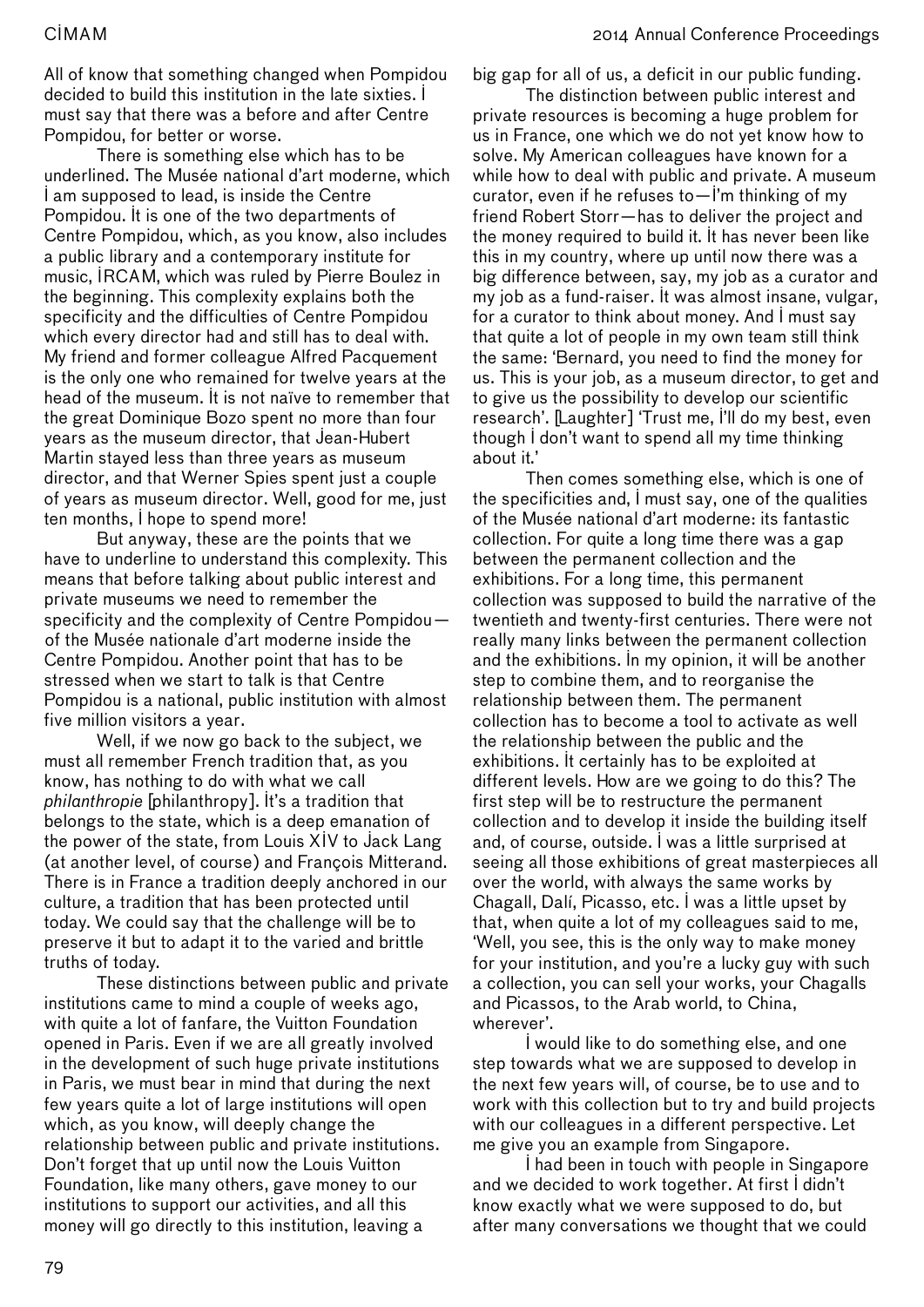build something specific, something which could definitely become one statement by the two cultures. Of course, the collection will provide the resources to build it, but on the other hand, my colleague, who is with us today, decided to develop one statement, one specific statement. This means that such a collection offers the possibility to explore and to find certain specificities, and can also enable to build an adapted and specific project. I would like to say that I'm fed up with these big blockbusters that don't bring anything new to the history of art. What I do feel as a real challenge is to resist the pressure of what we all have to deal with, and to reinforce the historical statement that we can develop with our colleagues around the world. Such a situation, of course, can be developed if you can work with a collection in a context where, as you know, public finances are dramatically run down.

Let me give you some examples. Between 2009 and 2013 we've lost around ten million euros of the Centre Pompidou's budget. The subsidy that covered 94% of the budget in the year 2000 now only covers 83%. A few years ago, as the difficulties became greater and greater, the Musée national d'art moderne decided to close some of its spaces. At the time we thought that the result could help us obtain some solutions from the state. They didn't care at all. They didn't even refer to it, and I must say in front of one of my colleagues, who was the director of Centre Pompidou at the time of that exhibition, the impact was zero. The fact that such an institution closed some of its rooms and exhibitions didn't have any influence at all on the state or on the administration.

We had to develop our own fund-raising. That's what we've been doing between 2007 and today, and have developed some of our own resources from twenty million to thirty-seven million euros. In 2013, the Centre Pompidou managed to raise 35% of its budget through self-financing, a level never reached before. In the meantime, some people said 'If you're going to develop something with the permanent collection inside the building, you'll have to find ways of developing projects outside. As some of you may remember, we organised the project entitled *Elle: Women Artists from the Centre Pompidou* at the Seattle Art Museum in the States, and in Rio de Janeiro and Belorizonte in Brazil. In a way, this is a good example of cooperation between institutions because the project, as I said before, was built with our colleagues. Some time later, in 2013, we tried to develop something with the King Abdullah Center for World Culture at Dhahran [Saudi Arabia]; I can't say that it was really successful. We'd been working with Saudi Aramco [Oil Company], who of course has given us a lot of money, but I must say that the result was not what we could have expected in

terms of creating networks with professionals.

As you've heard, we're now going to try and develop a new kind of institution with Centre Pompidou Pop-Up; I guess that some of you have read that we're going to start something in Malaga, in the south of Spain, where we're going to lend a part of the collection for a few years. It's a new context, definitely something whose outcome is not yet known, but I must say that such a project can be another step, or perhaps another concept. It's not something we've done before with any other institution, but in a way it can be an alternative to our situation.

So as a provisional conclusion, I must say that the problem for us is not, of course, only to seek private resources, but to maintain a standard of exhibitions and a standard of alternatives which we certainly need to develop together. I think that it is inside an assembly such as this, between colleagues, that solutions can be found. I am a little sceptical about the fact that quite a lot of institutions try to make money without thinking of reducing their expenses. To me this goal, or this gap, is precisely something I would like to consider during the next few years. It seems to me that we all produce exhibitions that cost very great amounts of money. I believe that we all have to fight against the fact that the prediction of exhibitions is definitely linked to the subject matter of this journey. In my opinion, if we don't lose sight of the professionalism of the world of art, then some solutions can be developed. If we open what we do to outsiders who don't care about artistic problems, I think that this can be the beginning of the end of our vocation, and it is definitely why I think that an institution such as Centre Pompidou has to give an example, and has to resist—to resist outside, but I must also say clearly, to resist inside—the pressure of the politicians who, as you all know, are steering the course of this big ship. Thank you. [Applause]

Elizabeth Ann MacGregor: Thank you Bernard. That was a fantastic contrast to Kate's discussion. I think in the museum world we all endlessly debate this notion of blockbusters; what we mean by it and the demand from politicians and others, trustees and so on, to generate money and whether blockbusters and exhibitions of great masters are the way to do it. I think some of us in the room would be pretty envious of the fact that your public funding is only dropped to 83% [laughter], and good for the French to have maintained that for so long! Maybe we should all be arguing for it to go up again, but those days I'm afraid are long gone, and having lived through the UK government in the days of Thatcher, when the rot really started, when the attacks on public institutions began, I do think it's extraordinary that France has managed to maintain the funding for its national institutions for so long.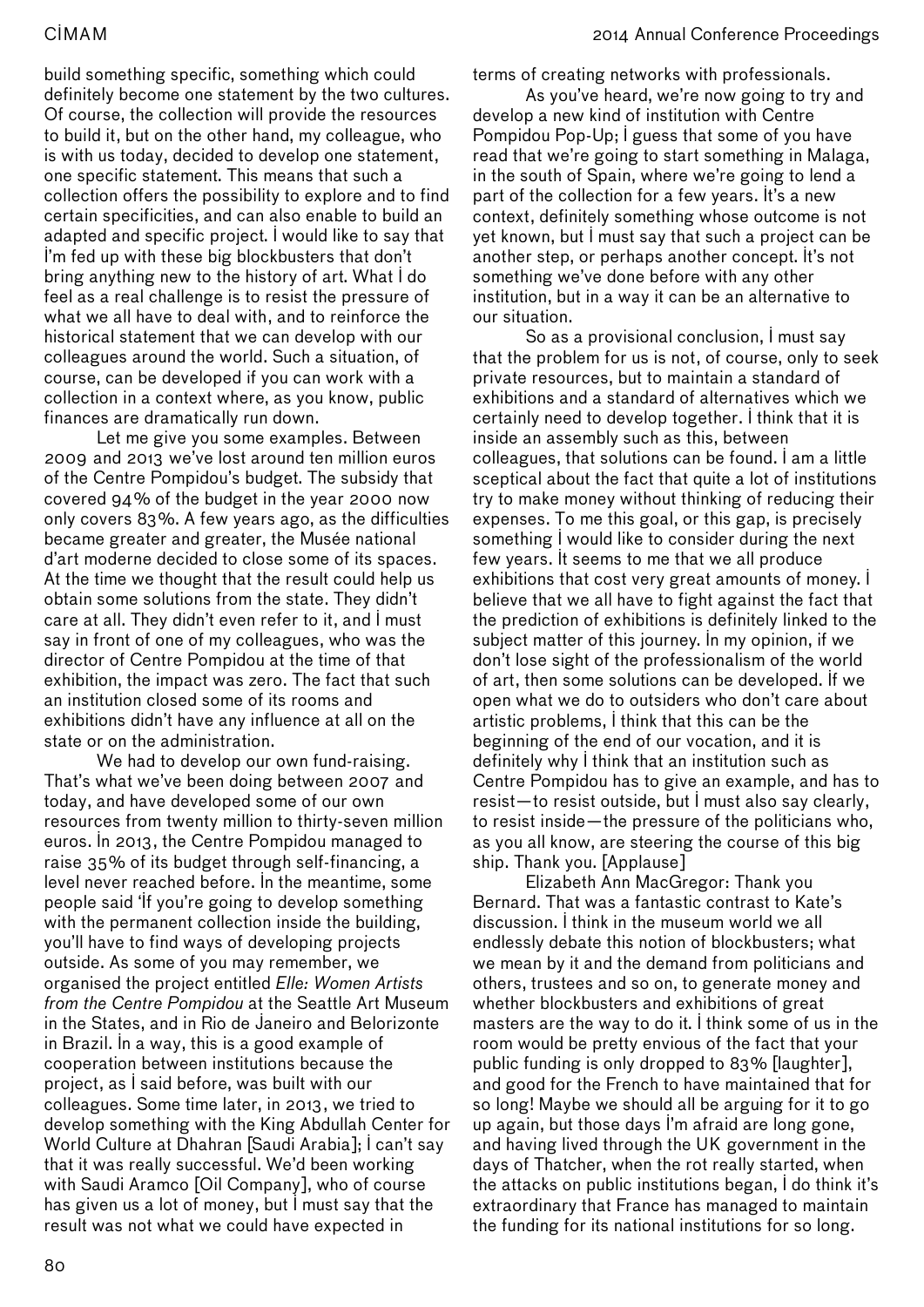## **Questions** and Answers

Elizabeth Ann Macgregor: I'm open to the floor for questions. I'd like to kick off one myself though, to Kate, about terminology. I'm curious about the fact that you want to call it a museum, because I've been having this discussion in our context about the word museum being an off-putting word, a word that doesn't actually engage with the public. You're sitting next to someone whose institution may be the Musée d'art moderne but is actually more commonly known as the Centre d'Art Pompidou. So, why museum? Just to kick us off, thanks.

Kate Fowle: Because it depends on what battle you want to pick. If you're working in a situation in which the word contemporary doesn't exist, you can't separate it from modern; if there hasn't been any access to contemporary art before 1988, the first contemporary art department in a museum opened in the early nineties, then the word museum is at least a word that people actually understand, and then you can start to discuss what a museum means. That's why we talked about a museum being active, it's why we use adjectives around the museum to activate it rather than deactivate it.

Elizabeth Ann MacGregor: Thank you. Questions from the floor? Any hands up there? There's one over there, Ann-Sofi. Can I remind everyone to say who they are first?

Ann-Sofi Noring: I'm Ann-Sofi Noring, and I'm co-director at Moderna Museet in Stockholm. Thank you both for the introductions to your institutions, which were very interesting. I was thinking that it depends very much on when you are and where you are, the context. Speaking about Paris, I came to think of our first director, who was also Centre Pompidou's first director, Pontus Hultén, who really tried to make Moderna Museet into a 'culture house'. Specifically, he tried to move it from an island to the centre of the city, which is now the culture house (and is pretty empty, but anyway), he moved on to Paris and he made these ideas and visions true and workable for a couple of years. So, I was a little curious, Bernard, when you talked about the project in Malaga, because you have another space in Metz I understand, so what are your thoughts about expanding from where you are to another space? What are you thinking about in terms of change and development, the collection and exhibitions, making this move?

Bernard Blistène: Well, the collection of the Centre Pompidou, or of the Musée national d'art moderne, is funny you know, because people confuse the two. I remember something important that took place quite a long time ago, in the late

nineties I guess, when the administration decided to change the name 'Collection du Musée national d'art moderne' into 'Collection du Centre Pompidou'. If the words are meaningful, this was certainly another perspective. The collection has about one hundred thousand works, no, even more, but only 2% of the collection is on view, which is totally crazy! We tried, but it's very hard for many reasons, the workers, etc., to dedicate more energy and change the display of the collection more often than we've done in the past. But if we want to do that, we'll need to turn to workers who are outsiders, who do not form part of the team. So it costs a lot of money, and, once again, it's a loop and things are what they are — only 2% of this fantastic collection is on view. So we decided to open Metz, Centre Pompidou Metz, built by Shigeru Ban, without a collection which in a way is funny, because we've built a museum without a collection, a museum which looks more like a *centre d'art*. Metz is a *centre d'art*, structurally if you like, and as you know, its collection is a selection of works that come from Centre Pompidou. We all know that this is not enough, and that we need temporary exhibitions to activate the public. If we only showed the permanent collection in Metz, for example, the selection of works from the permanent collection, I imagine that it would collapse in a couple of years or even less. So our target was definitely to work with the collection. Quite a lot of things have been done, and as you know as colleagues, Centre Pompidou is a big lender, something like seven thousand works a year, which requires a huge team, quite a lot of people working to achieve it. But it is also a necessity of course, we need to lend for our exhibitions. If you add all this up you'll see that it doesn't solve anything, it costs a lot of money, so for a while they (I don't want to say 'I') decided to send the collection all over the world. For better and for worse. For better, when it is well done, very articulated, in relation or in dialogue with someone who wants to take part in the game as we tried to do together with Eugene [Tan]. For worse, when it's just a selection of masterpieces to make money. This is what I would like to try and change a little. To do this we would need to develop some specific projects in connection with specific people who want to do more than to bring masterpieces to their own countries; who want to share the same idea of what an institution can offer, in order to develop let's say culture, art and social meaning through their activities. We will have to work hard to find a solution to be able to build these projects. As I've said, we've now begun to do that. But even though we've managed to retained an 83% subsidy from the state, which I know is something specific to France, something really relevant that forms a part of our culture, from Louis XIV to Jack Lang, the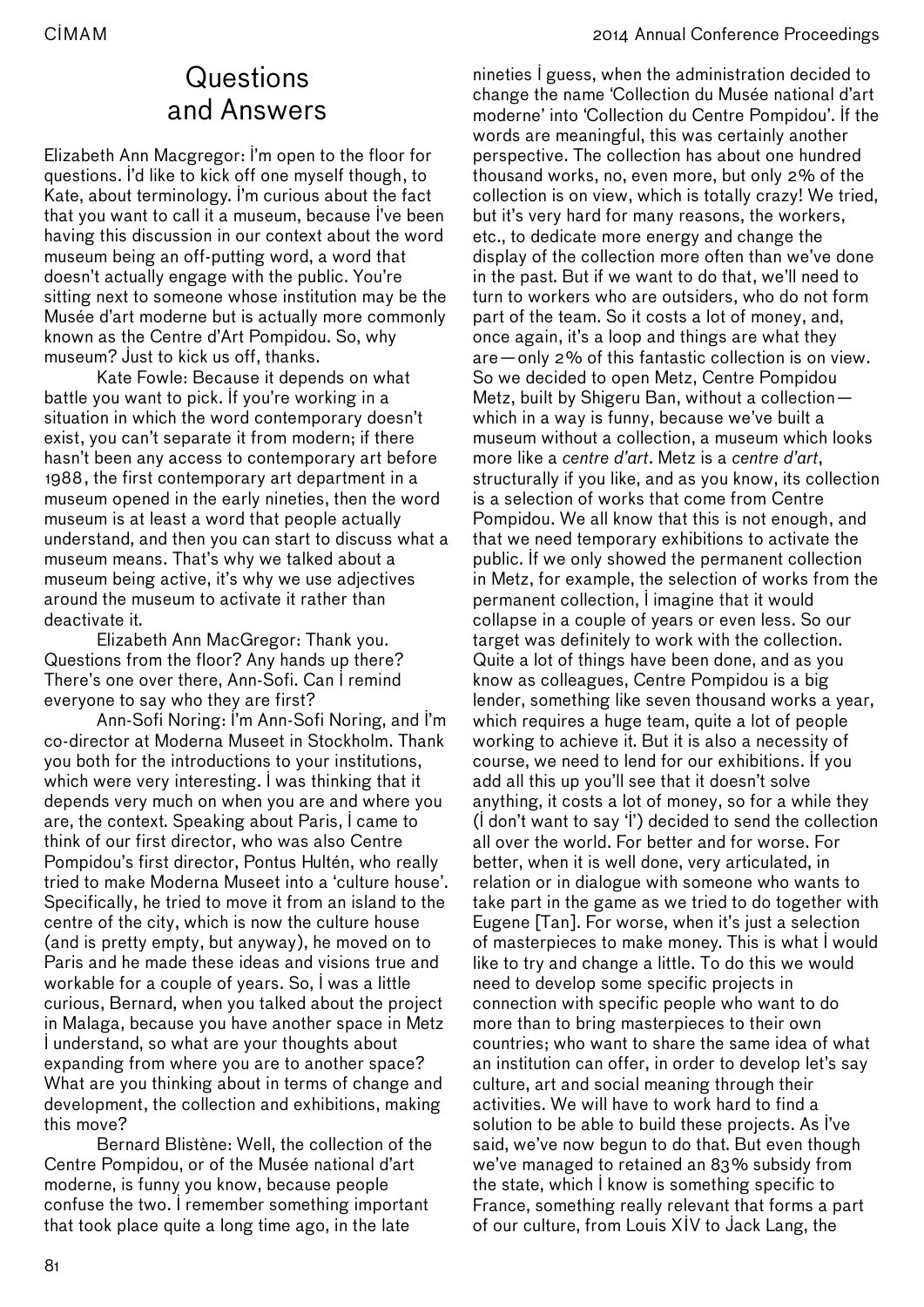famous 1% of the state's budget (that we never got but anyway, that was our target), consider what we've lost. So in order to do this, we'll need to find a balance between what we call blockbusters, which can be great exhibitions (I'm thinking of the great Dalí show which travelled to the Reina Sofía in Spain and received almost one million visitors but also cost a lot of money to produce) and smaller exhibitions, which I would like to develop within the programme of the collection on quite specific subjects. These smaller exhibitions will create a balance with the big blockbusters which, and this is the brittle truth, we need. I'm not going to explain to you what our programme will consist in (although if you ask me I shall), but I will try to find a balance between the blockbusters—let's say one a year and other exhibitions at other levels; other shows which will be built inside the collection to reactivate its relationship with the public. The gap between the number of visitors to the permanent collection and the number of visitors to the temporary exhibitions was really too big. This gap must definitely be reduced, which means that we'll have to redirect the collection throughout the complexity and diversity of the building that houses it.

Elizabeth Ann MacGregor: Thank you, Bernard. Any other questions? Anybody burning to ask something? I think this question of event and exhibition-driven audiences is an interesting one and a concern that we all have with the fact that if you only show your collection, nobody comes. It's not a truth that we particularly want to face up to, but how can we actually address that question? Maybe it's a topic for a future conference.

Did I see a hand over there? Yes.

Bernard Blistène: I would like to add something. Even in France, even in Paris, most of the visitors to Centre Pompidou are Parisians. Quite a lot of people think that most of the visitors are tourists, but this is not true at all. I don't remember—maybe Catherine you do—but only 28% are tourists, which is something that we need to consider, as it means that the other 72% are Parisians or French. But it means that if what they see is always the same, then they won't come back.

Elizabeth Ann MacGregor: Yes, thank you. Question?

Laura Barlow: Yes, I'm Laura, I'm working at Mathaf, and I have a question for Kate. I think it was very interesting to hear you speak about the programmes you've initiated for mediating, and also training staff, to develop the institution with you. I was wondering whether you could speak a bit about what those are, and how much the discussion about the institution's founding and it being a privately financed institution is a part of that discussion with them because, as you were saying, I think it's an interesting debate to have about how that is

communicated to the public and how the staff is able to do that.

Kate Fowle: Well, there are different levels of training. For example, starting programme meetings, encouraging people from the development department, the publishing department, to come together and talk about what a programme is, rather than what exhibitions they want to do. Getting people to present the exhibitions they want to work on, getting the development department to present their interests. On the next level, a number of the members of staff have direct contact with the audiences; the mediators are the highest level, if you like, but there are all the people at the front of desk, the invigilators, the guards… We had smiling training, that was the first one [laughter]. So it works on many many different levels, as I well understand that some of those people will be the directors of the future as well, and that they're working at Garage because they love culture. When it comes to talking about Dasha, the founder, and how it all started, it's very open — Dasha sent me a text yesterday because I was telling her about this and saying 'I really want to talk to you about it, and what is actually going on', and she said 'Oh I'm going to come and see the show on Wednesday', and she talks to the staff and sees them. So, on a human level, there's something there, and then on a policy level, the kinds of questions that are being asked here are not asked in the same way. The thing is how to create the agency to be able to think about the questions you want to ask, because the very notion of the museum is the thing that we're having the conversation about. The idea of public or private, as Olga said last night, is not a conversation that is being held, because the public… everything was public, so it's not being discussed in the same way. I think it would be interesting if it was, so it's just a case of starting these conversations.

Bernard Blistène: May I say something? We try to preserve the distinction between private and public, but if you consider that the artists are the patrons of the museum, if you consider that the greatest works in the collection of Centre Pompidou come from the artists themselves… where do you place the artists? As patrons? In the private sphere? It seems to me there are two ways in which to consider this distinction between private and public, that if you look back at the history of an institution such as Centre Pompidou, this imbrication between private and public did exist for a while, not under the pressure of money but under the pressure of making collections, creating what are in fact the roots of the institution itself.

Elizabeth Ann MacGregor: Yes, that's a very good point, the changing context.

Did we have someone else, Jeremy? Jeremy Lewison: Bernard, your statistic of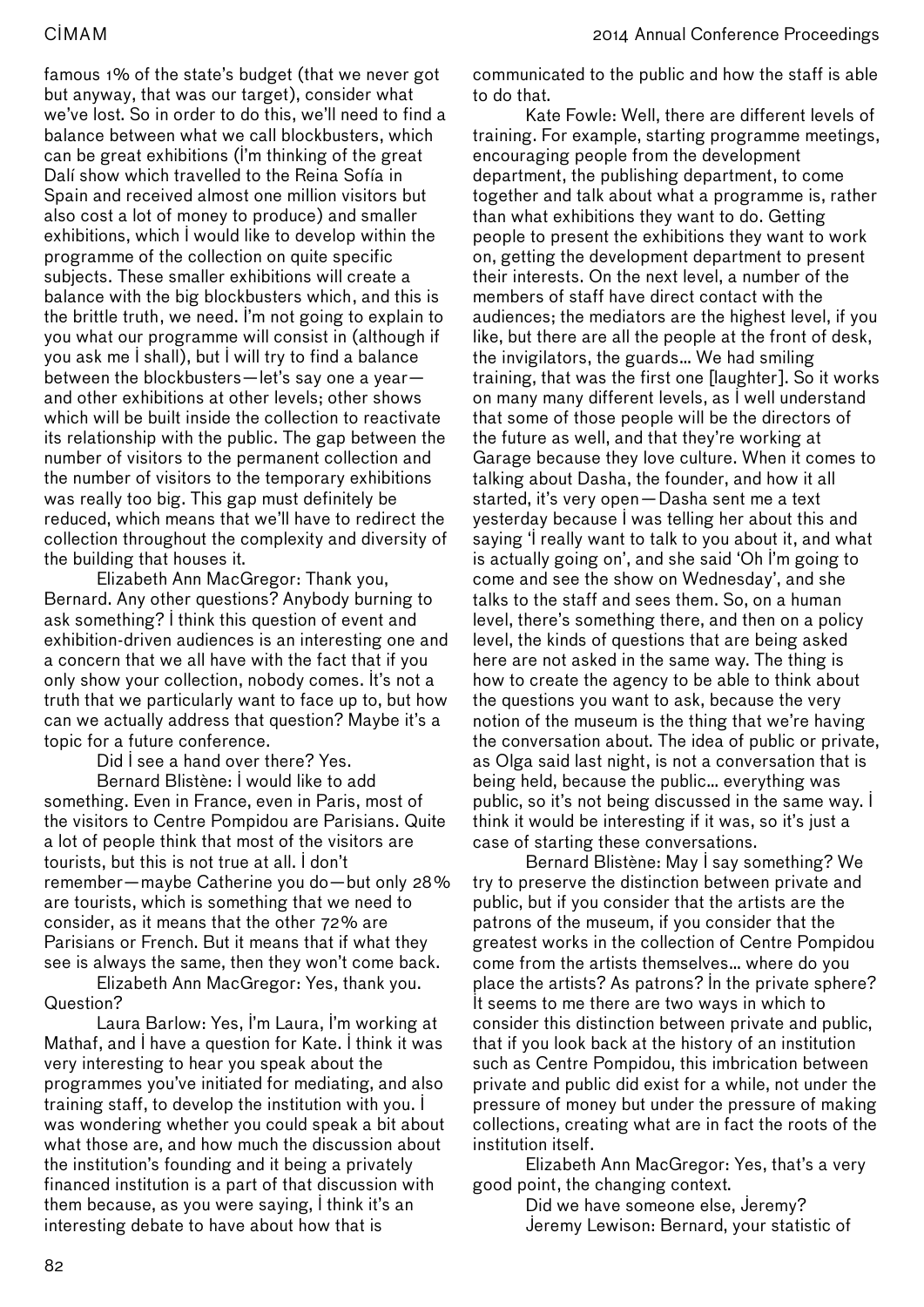2% of the collection being on view is obviously a common problem to many large museums, and it actually touches on issues to do with funding and finance, and issues to do with private and public, and accessibility. I think museums have tried to address the question of how much to preserve, how much to retain, whether to deaccession or not deaccession, and fail to deal with the issue: museums go on and on collecting, which requires more and more storage, more and more outlets, whether it's Malaga, Metz or somewhere else. I wondered whether you'd like to comment on the problems that you and your colleagues will face fifty years hence, as you go on collecting in the volumes that you collect, and what that impact is going to have on funding, expenditures and everything else.

Bernard Blistène: No deaccession ever. The history of an institution is the history of taste. Look and try to remember how quite a lot of works which were in storage are now on view. If you saw what we called *Modernités plurielles*, which was not really a great exhibition, I must say that it brought back quite a lot of works which had remained in storage for years and years. No deaccession ever. More storage? Yes, and why not? More storage for what? Just to keep works, or perhaps in order to find other relationships between the public and works? This is something we think about: if the access of the public to storage is not successful, it doesn't work, but if the museum also wants to develop its potential possibilities for research, for becoming too a space for students or whatever, it seems to me that such a collection is really a treasure. So, no deaccession, more storage and perhaps more dispatching, lending. In France, for example, we need to reconsider the relationship between Paris, the centre, the capital, and other institutions. That's something we've done before; it takes us back to Le décret de l'An I, when Napoleon I sent masterpieces to the collections of twenty-two institutions in France, twenty-two new museums. The Palais de Longchamp in Marseille was built with these funds from the state. Once again, it's something that differs between countries; in France it's a repetition of the dialogue between Jacobins and Girondins, the question of being or not centralised. In my opinion, an institution like Centre Pompidou has to reactivate its relationship with museums in different places all over France. This is something that we've done, and it is something which we have to reconsider again and again. It also means that we may need to structure the team itself, and its vocation. In my opinion, quite a lot of people have to be devoted to this mission, perhaps many more than is actually the case.

I believe in long-term deposits, because I think that one single exhibition that lasts three or four months is just *un coup* [a stunt]. I think that if we can find, with some of our colleagues, the possibility

of doing something long-term—one, two even more years, which is what we're going to try and do with Malaga—then this could open some perspectives. Because there are quite a number of large institutions without collections, as you know. There are quite a number of museums that are overdesigned, and some huge buildings without collections, so maybe the time has come to use and to build something in order to dispatch things in another way.

Elizabeth Ann MacGregor: Anybody else? Don't tell me you've run out of ideas! Is everybody hungry, is that what it is? Is that somebody at the back there, did I see a hand go up? There's a brave person putting up their hand at the back there!

Q: I had pretty much a similar question to the previous one, but I'm still struggling with the term permanent collection, as this is a vast, an enormous collection, and you mentioned that you're showing 2% of it. How permanent would this collection really be for the future? I'm totally ignorant about this legislation, but in my country we also have a cultural law that forbids national institutions such as our museum to sell pieces of cultural heritage, so it's the same. Maybe there are some other examples, but how can you deal with this? Do you have any kind of assessment, after fifty years, when acquisition policies were going in completely different directions? Or do you perhaps just keep some parts of this permanent collection hidden low in the basement and never show them? That's what bothers me.

Bernard Blistène: Well, to return to the question of museums in progress, public interest, private resources, it seems to me that the real question is to know what we definitely want to do with our institution. That is really the question. For me, if we are to resist what we know we have to build an alternative to the double situation we find everywhere today. So to build a narrative inside such an institution, with such a collection, is definitely the mission. Today, quite a lot of institutions have lost this mission in today's global complexity (although we're not going to discuss again global, local, or whatever). In such a large institution—I'm aware that I'm at the head of a large institution, although sometimes I dream it's a smaller one—the thing is to know what to do with it, and which role, which position you want to establish, even if it is difficult. The position which we have to establish is that of proposing an alternative to what we know is becoming the definitive invasion of the market. So, if we're able to do that with such a collection, we'll need to rearticulate something in terms of signification. The question of meaning is one that I hope we'll win; it may be something of a dream, but it is what we need to do. What we are doing now is rehanging the collection, so when you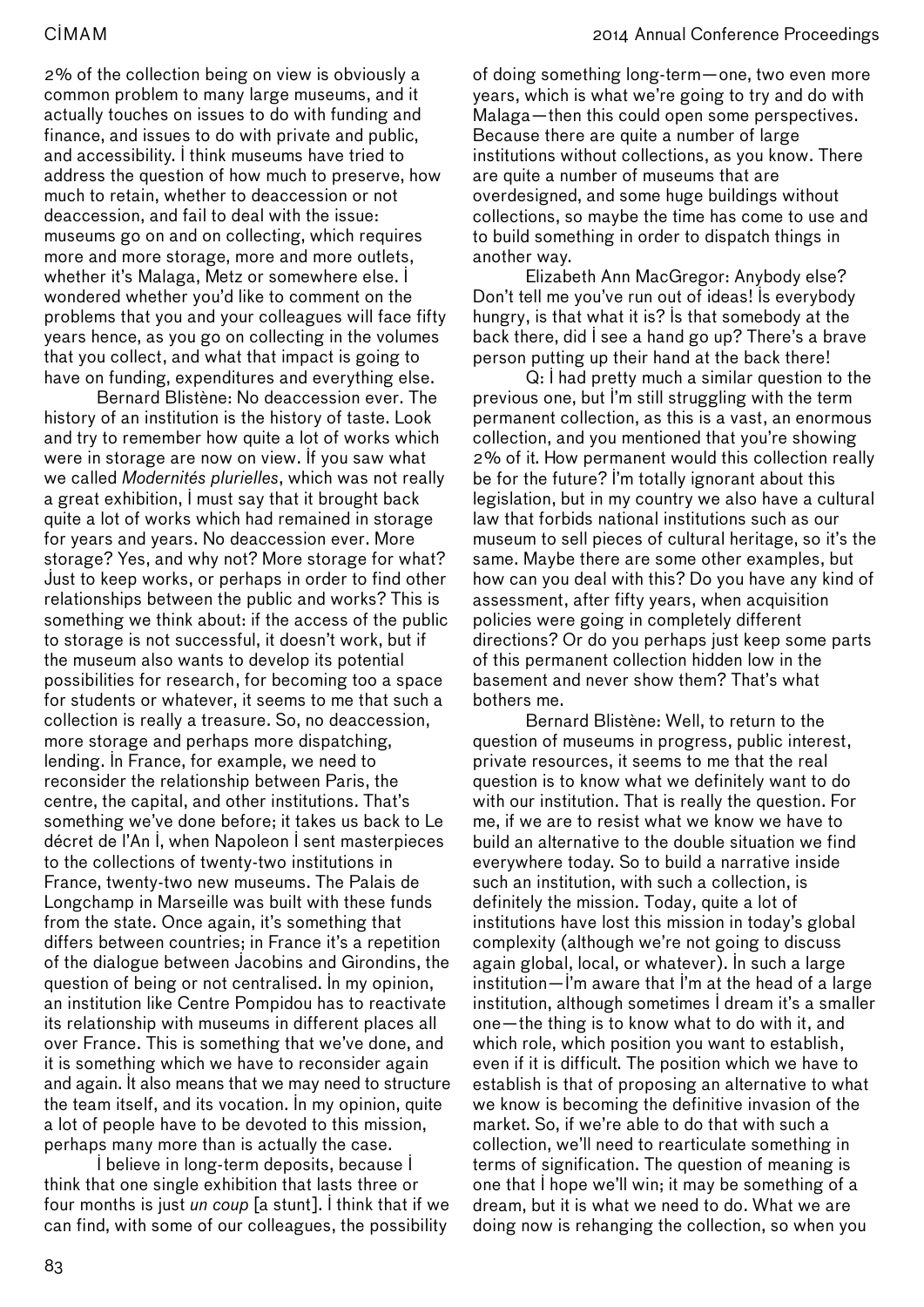visit Paris in March you'll see a complete rehanging of the historical collection, inside which some twenty rooms will remain open in order to build a new focus every six months open to art criticism, to the history of art, to debates and so on. In the meantime, we're trying to expand the space inside the building, and we've come across approximately 2000 m2, which is not a lot but it's something. As  $\overline{\mathsf{I}}$  told you, we're also beginning to rearticulate some of the temporary rooms, what we call *galeries contemporaines*, for instance, will be divided into two parts: one part will be devoted to contemporary exhibitions (the next one will be Dominique Gonzalez Foerster, followed by Jean-Luc Moulène, etc.); the other part will focus on a large ensemble of works in the collection, I'm not sure yet but something like Arte Povera, Mnimalism, Conceptualism or whatever, where painting is today, for instance, which we will connect with other departments, to give lectures, to articulate something. I'm also making a deal with the university, the Centre Pompidou will deliver not a Ph.D. but something similar which will bring students to the interior of the building. This has never been done before and it will give students the possibility of working with the collections. This is something that has to be quite visible, let's say as an artistic and cultural statement. As Jean-Luc Godard said, 'La culture est la règle et l'art est l'exception' [Culture is the rule, and art is the exception]. And it fits, even inside Centre Pompidou. By the way, the Centre Pompidou is 'Centre d'art et de culture', which means that we have to deal both with art and with culture.

Elizabeth Ann MacGregor: Thank you. Bartomeu?

Bartomeu Marí: Yes, I have a question for both of you. It concerns the management of collections. The museum I work for belongs to an association that is going to initiate a movement of opinion against the rental of works of art from any public collection to any other public collection. It is a fact that not only large museums but also museums that depend on municipalities or regional governments, are obliging their managers to rent works of art out when they are loaned to other exhibitions. I would like to know what you think about this policy.

Elizabeth Ann MacGregor: So you mean the institution charges a fee instead of the exchange of works of art that would have monetary value attached to it?

Bartomeu Marí: Exactly.

Elizabeth Ann MacGregor: You're not talking about renting them out to corporations, are you? That might be a bit radical!

Bartomeu Marí: No, no, no, to any other museum. It's not about the costs that are involved.

Elizabeth Ann MacGregor: No, it's about making money.

Bartomeu Marí: It's about making money, clearly.

Bernard Blistène: Do you want an answer about Malaga?

Bartomeu Marí: No. [Laughter]

Elizabeth Ann MacGregor: It's a nuance.

Bartomeu Marí: Not at all, it's about a policy. I know that the Musée national d'art moderne is asked to do so, but smaller museums all over Europe are also asked to do so. It's a general policy.

Bernard Blistène: We never request money for lending the collection. Never never. We never did so.

Elizabeth Ann MacGregor: No, but there's pressure now.

Bernard Blistène: No, it's good because you know even the director sometimes misses a few things! So tell me what happened to you. Don't forget that behind you you have the former director of production of Centre Pompidou, so I will need her help! No jokes, no, the brittle truth here! Tell me what happened to you, I need an answer! It seems to me that this dialogue has to be very concrete also.

Bartomeu Marí: Concretely, it was a work, a film by Gil Wolman, that was asked on loan and there was a fee requested depending on the time of the exhibition of this film and we ended up pirating it.

Bernard Blistène: Ah, it's about films and it's something specific.

Bartomeu Marí: Well, it's a work.

Bernard Blistène: No, come on, this is something specific. Bartomeu is talking about a film by Gil Wolman, the Lettrist artist, the great Lettrist artist. The films we have in the collection we cannot lend outside the museum. We've only got the rights for screening them inside. This is something that has been done like this in France for a very long time. We acquire the rights for projecting them inside. If you request to show them outside, you need to deal with the estate. That's why they charge you for a film, but it has nothing to do with us, absolutely nothing. Does that answer your question? I'm not lying. This is the truth. [Laughter] Come on, I can lie, even in front of you, but I'm not, this is the truth. Elizabeth Ann MacGregor: Okay, we've clarified that.

Bernard Blistène: The same goes for the video collection. You must know that this fantastic collection, I don't know how you do it at the Tate, but for us, the video collection can only be used inside the building; we cannot use the rights for any kind of loans. So when you lend videos you need to request the rights from the producer.

Elizabeth Ann MacGregor: Thank you Bernard. There are issues around film. I think we have time for one more question.

Colin Dune, from Bucharest: You mentioned two locations, Malaga and Singapore. I understand there is a more intense relationship with Singapore, you mentioned Eugene Tan and the conversations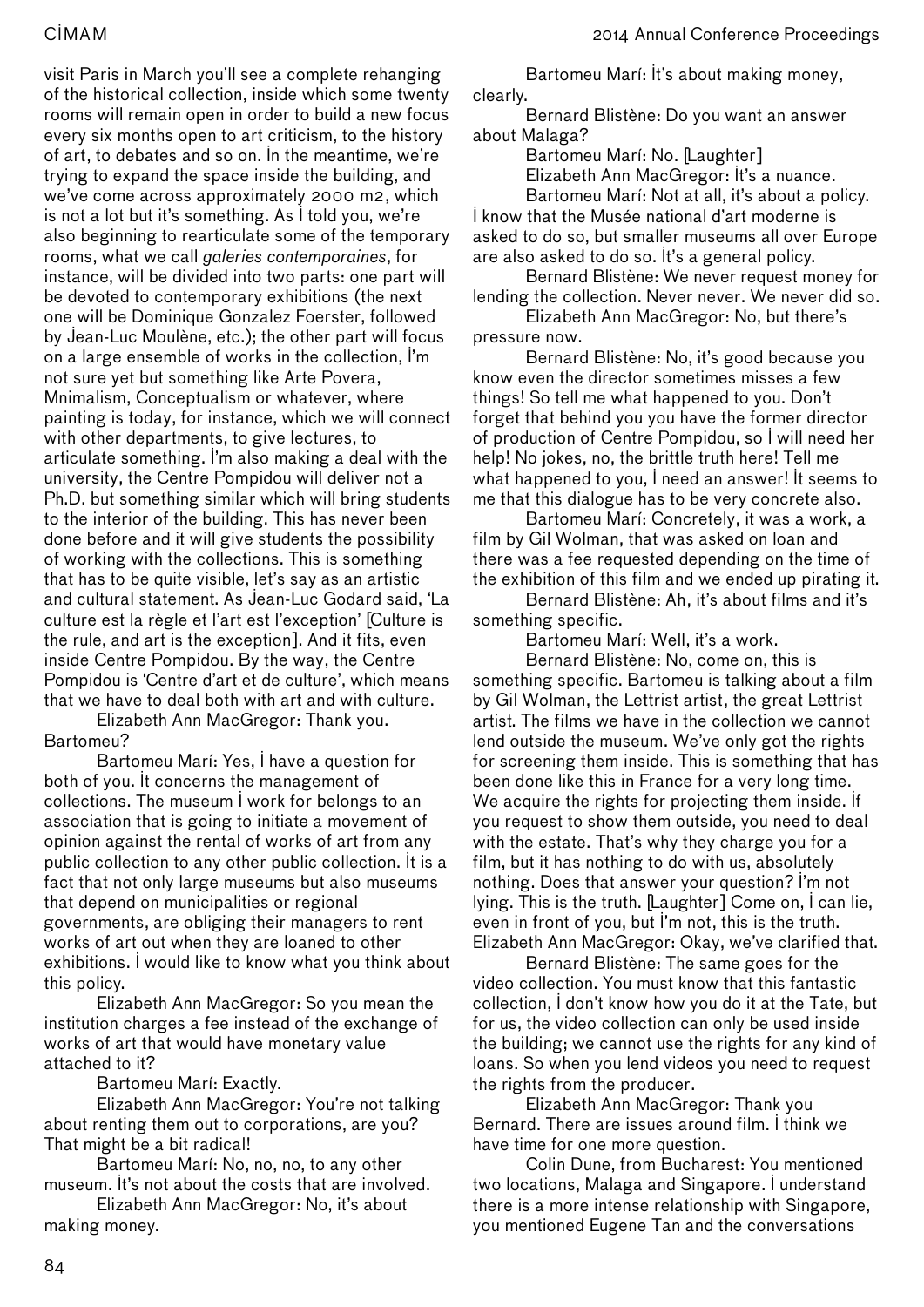you had. But the question still remains open: is there a strategy for different locations? Is it a matter of chance? Is it a matter of local expectations? How does this build up?

Bernard Blistène: Malaga is a political strategy, and Singapore is an artistic strategy. Is that an answer?

Elizabeth Ann MacGregor: Yes, a good answer!

Bernard Blistène: But maybe the answer could be… Eugene, do you want to answer?

Elizabeth Ann MacGregor: I would like to hear from Eugene.

Bernard Blistène: Yes, it could be exciting to learn when we met, how we decided to work together.

Eugene Tan: Yes, I guess Bernard and I have both joined our institutions recently, and when we joined them when we realised there was an agreement between the two institutions to work on an exhibition. I suppose we changed the terms of the engagement, and we both co-curated an exhibition which we felt was relevant to both for us as institutions, rather than just showing the collections of the Centre Pompidou.

Elizabeth Ann MacGregor: Thank you. I think we're out of time. I think there's a very interesting point surfacing here though, which is about this question of money, the monetisation of collections.

We all know that big institutions now do tend to go beyond the old-fashioned idea of a fee, a touring fee, which we all knew covered costs, into something which actually makes money for the institution, which of course exacerbates the power relations to which we've already referred. And while that may be valid when you're talking perhaps about a major initiative, how soon will it be before it does begin to creep into individual loans? So if we want to borrow work from the Pompidou or the Tate, or anywhere else, will we eventually have to pay for it? I think it's probably a topic for another time. I'd like you to thank both our presenters of today. You'll have a chance again this afternoon, the topic will continue. Hopefully we'll come back to the provocation we had this morning about the art market and its relationship with the public sector. Two very interesting perspectives on what we mean by the public interest. I'm looking forward particularly to following that topic at future conferences: who are we doing it for? Why are we doing it? What constitutes our public? And maybe that's a better way of thinking about institutions rather than thinking about institutions themselves and their ethics policies, not that ethics is not very important. So please join me in thanking Bernard Blistène and Kate Fowle, and enjoy your lunch. Thank you. [Applause]

# Public to Private and Private to Public: What Are The New Professional Practices?

Mami Kataoka: My name is Mami Kataoka and I'm chief curator of the Mori Art Museum and a new board member of CIMAM as well. This is going to be Discussion 3, our last discussion, and will follow our morning's conversation and also cover the discussions we've had over the last three days. So I have invited Luiz Augusto, Kate Fowle and Bernard Blistène from the morning sessions and, in addition, I have invited Fionn Meade, Senior Curator of Cross-Disciplinary Platforms at the Walker Art Center, Minneapolis, on our right, and Eugene Tann, Director of the National Gallery of Singapore,

second from right, to enrich our conversation for another hour and a half.

Looking at this issue of private and public, public and private, it seems to have a great diversity according to different regions, different times, different stages in the development of institutions. Perhaps rather than the issue of institutions being public or private we would need to see what problem we are dealing with here and what really matters. So, I will start with some of the responses from Fionn and Eugene from the morning session, and then continue.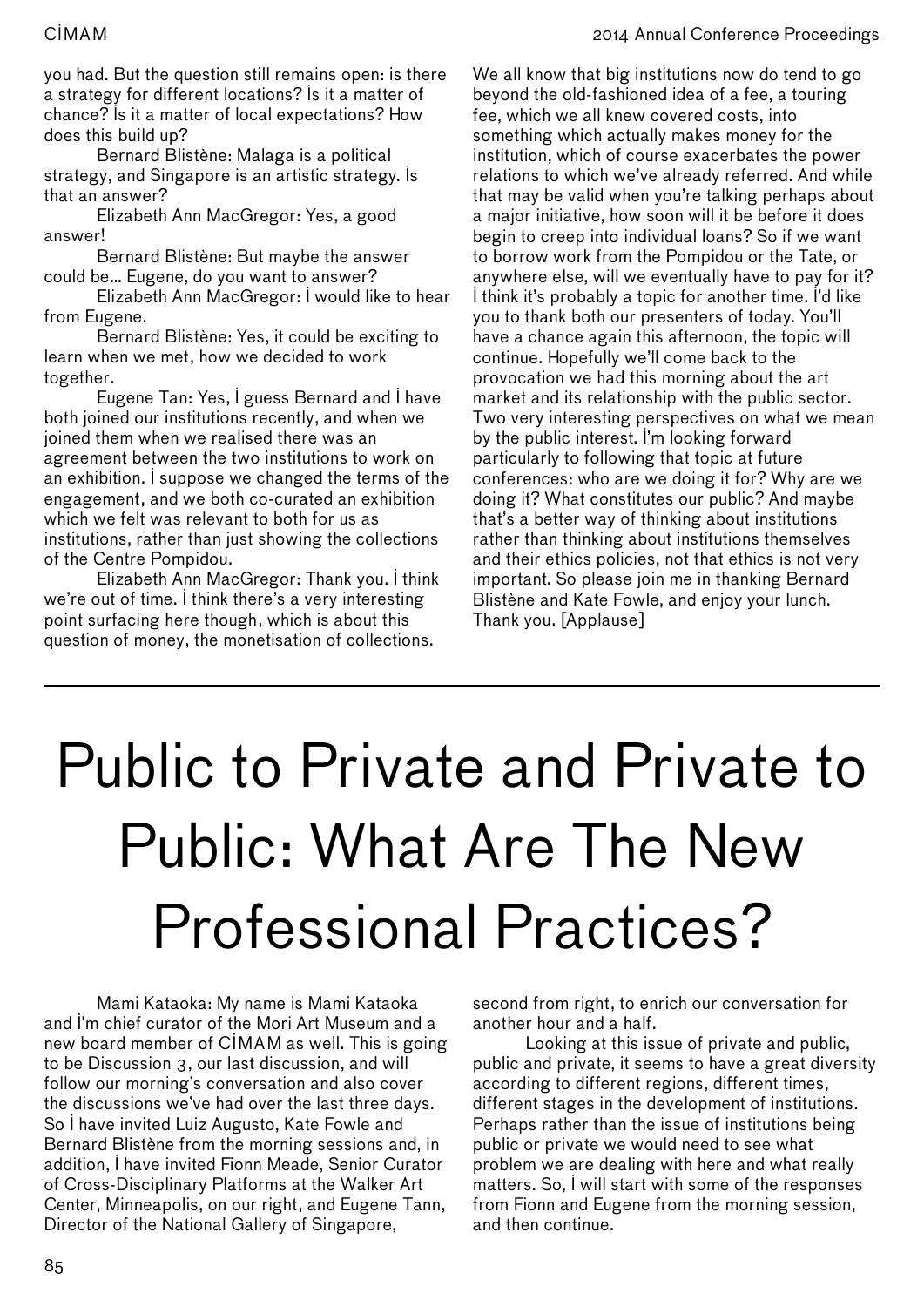May I begin with Fionn? What is your response, not from a museum but from an art centre, and bearing in mind too the differences between American and European systems of collecting and governing?

Fionn Meade: Yes, sure. Well, what Kate offered in part at the beginning of her presentation about a lot of the museums in the States having been founded by patrons who had private collections is correct, so a private beginning and a gradual move towards board governance is true of the Walker (hence the name Walker, T. B. Walker), and we're actually celebrating the institution's seventyfifth year. The seventy-five years consider when T. B. Walker offered his collection and building to the twin cities as an art centre—he actually said, 'Do you want it as a centre?' and the response was 'Yes'. That led to a movement towards the kind of multidisciplinary, interdisciplinary production and commission-oriented work that certainly Martin Friedman and Kathy Halbreich, who as you all know, were leading figures in that regard over a period of almost thirty years, in the case of Martin, and more like seventeen in that of Kathy. But there is a moment, inevitably, when the collecting of the Walker reached a point of intentionality and, we could say verticality of resonance and trajectories that then led to the Walker becoming a museum. In essence, Bernard also reflected on this, as the Centre Pompidou has the museum of modern art embedded in it. In this case, the art centre reached a point where, in a sense, it also took on the responsibility of a museum, and since then has continued to collect work in a very artist-centred way, with a focus on the terms of production of its time. I bring this up to say that there is a surprising kind of overlapping element in those two things that Kate mentioned in her reference to the private turning into the public, and also in Bernard's presentation regarding the national museum being in essence embedded in the art centre. and in some ways a challenge to make it more visible again, to surface it in a different way, as he was saying. If you've been to the Pompidou it's tangible — in a way, it seems as if it's been elided in the structure of the architecture. Those are just a couple of thoughts, although there are perhaps more points of shared or mutual comprehension. It's not so divisive in that regard. I think it's about finding how to narrativise these questions.

Mami Kataoka: Thank you Fionn. I would like to invite Eugene Tann, not only because he's the director of the forthcoming National Art Gallery in Singapore but because he's the Programme Director at the Singapore Economic Development Board, and has contributed to the development of the cluster of galleries and art institutions called the Gillman Barracks, where Ute Meta Bauer's gallery

is. This is another example or model of a museum situated within a larger cultural policy. You could probably talk about the different conditions of museums in South East Asia in general.

Eugene Tann: Yes, I'm going to try and relate part of what we've been discussing to the context of South East Asia. Contemporary art was one of the main ways in which art was introduced to publics in South East Asia, and as witnessed by many public institutions in many countries in the region, this was done primarily through the market, through auctions, art fairs. Because of the way in which the market does this, the contemporary is de-linked from history, so the publics that are beginning to learn about art from the contemporary art market do not get a sense of the history, of where the art is coming from. This is what I hope will change when we open next year, as our focus is very much on the art histories of Singapore and South East Asia from the nineteenth century up to the present. In addition to presenting these art histories, we also seek to connect them to other parts of the world, hence the project that Bernard and I are working on together. This sense of history is therefore one of the results of how art has been introduced to the publics in South East Asia through the market. Another result of that is that the publics don't really understand the value of what art is, and it's important to know that the private sector has played an important role in developing the arts in South East Asia, primarily through artist-run initiatives. Artists in this part of the world have been working without public support, by and large, for most of the second half of the twentieth century. Public support only came in around the nineteen nineties in countries like Singapore. So it's very hard to draw the distinction between private and public in this respect, when many of these artist-run initiatives engage in commercial activities in order to support these activities.

As Mami mentioned, I also thought of the development of Gillman Barracks district in Singapore, consisting of international galleries as well as the Centre for Contemporary Art that Ute is now running. It was a recognition that in order for the art scene in Singapore, and indeed in South East Asia, to grow, major parts of a holistic ecosystem (a term that has been used a lot during these discussions) need to be in place. One of these is the commercial art scene, primarily dominated by auctions and art fairs and where the role of galleries had been very much overlooked. Hence this was an attempt to bring the role of galleries into the ecosystem. The last thing I would like to say is that when considering private commercial activities, it's very important to look specifically at how they relate to the local context. One example I would like to discuss is Art Jak, which is an art fair set up in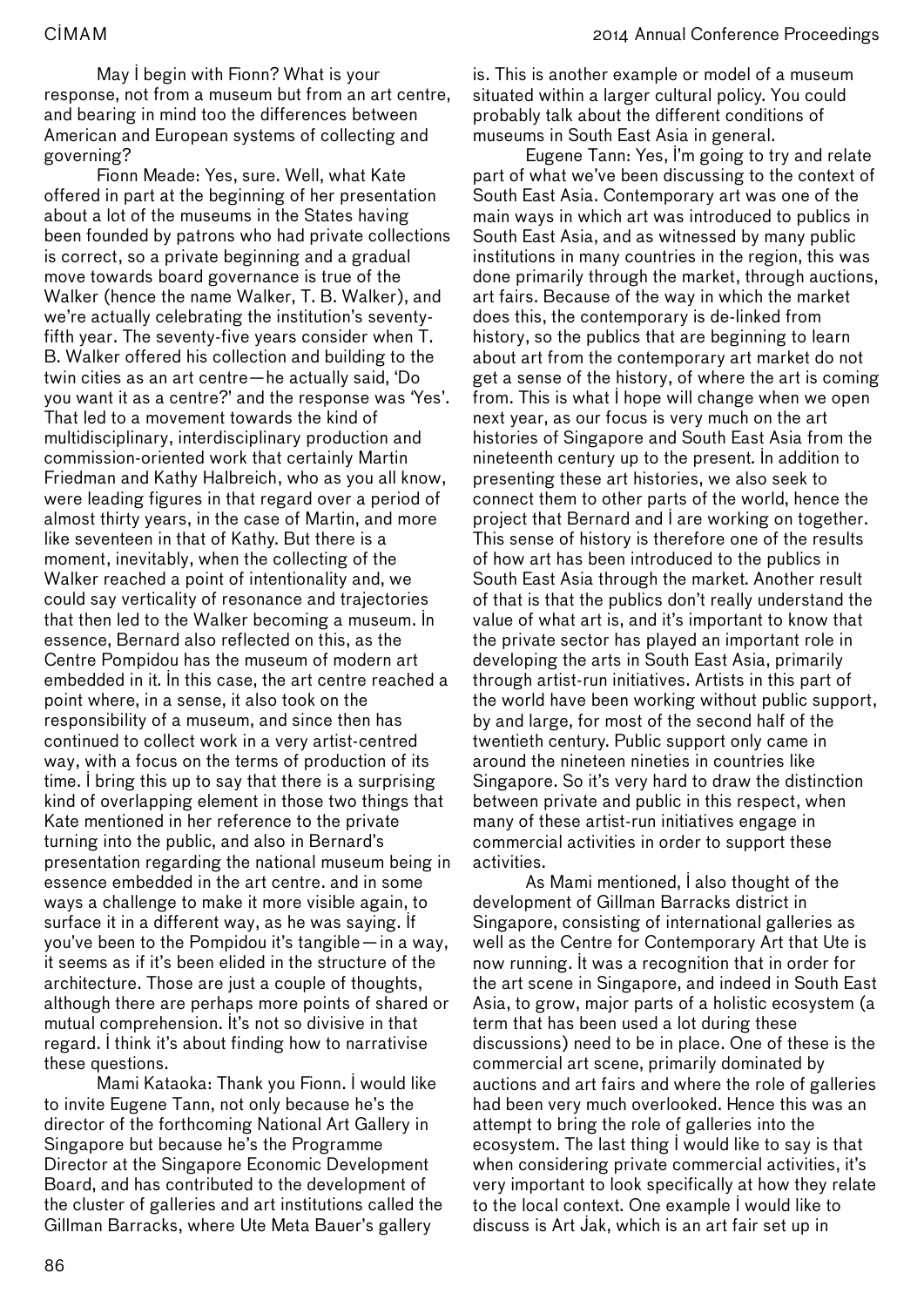Jakarta, one of the main art cities in Indonesia. While it's a commercial art fair, I was at the opening last year and the audience was for me really amazing, it was like going to a rock concert! There were thousands and thousands of young people, students, an audience I could only dream of having for my museum. So we should not underestimate the effects that these events or platforms have for creating audiences for art, even if they seem kind of commercial and not in line with our idea of public art institutions.

Mami Kataoka: Thank you. Maybe I'll start looking at what could be the possible common ground whatever the scheme of governance of the museum, according to different political and social systems in different regions of the world. I would like to pick up the word sustainability that I think some speakers discussed. Bernard talked about the quality of the exhibition and Luiz Augusto talked about [the endurance of] art works, or art, after our lifetime. So, how can we sustain the activity of the museum in terms of funding, human resources and public interest? Perhaps it's too broad [a subject], but again this relates to what Kate is trying to do, injecting energy into education, archiving, etc. So if we don't look at where funding comes from, or who is sustaining institutions financially, what are we looking at? What do we need to keep, to sustain, in museum activity? Could someone comment on this? Kate?

Kate Fowle: I'll start. I'm sure there are many answers to this. For me, it comes down to the fact that if you're starting from a place where you're beginning something, rather than walking into a situation that is already established, you really do need to think about how to sustain your staff, in terms of training and giving them expectations as to where they're going with things. You need to sustain an audience, and that means, as I was saying, giving them access to knowledge and the agency to ask questions. If they understand the institution as somewhere where they are expected to be passive, then I don't know how you're going to make the institution grow, because this ecosystem you're talking about is also an ecosystem of people feeling that something that could belong to them, even if it doesn't yet. I'd love to know how these institutions entered into the public imaginary, and I think maybe you could talk of this in terms of Detroit and how it obviously did enter the public imaginary in some way. I don't know if it's language, I don't know if it's getting used to something, but it is about sustaining to be able to even get there.

KM: I would like to hear from Bernard, how could you elaborate on the quality of being sustained?

Bernard Blistène: Well, in my opinion a situation is never established, never, and the danger would really be to consider that something can be

established. Looking back at the history of Musée national d'art moderne, as you know, it was one of two wings of a former building in another district of Paris, and when President Pompidou decided to move it to the centre of the capital, you know what happened — the situation changed for ever. The other step was, as we said before, that the Musée national d'art moderne became part of a multicultural centre. This was a chance, but it was also a challenge, because the building cost a huge amount of money. And because the museum is precisely able to bring resources to the museum itself—the money doesn't come from the other department, it's the other department that costs money—the equilibrium between the position of the Musée national d'art moderne inside the building and the Pompidou itself constitutes a deep challenge. The third point is that the Musée national d'art moderne, our colleagues and curators are all very lucky to work in such a building, because we know how successful this building has been, how these critical devices which, as you know, lie at the roots of Centre Pompidou have helped the Musée national d'art moderne become what it is. Yet the worst thing would be to think that we have to stabilise something — we can't!

Who cared about globalisation when the Pompidou opened in 1977? Who cared about forming a collection that did not reflect a fight between European and American culture? Who cared about reconsidering the narrative as we all tried to do? But the thing is to fix a position. As I said this morning, first of all this has to be an alternative to the domination of the art market which, as we all know, is exerting a pressure, but it also has to propose an alternative to the American narrative which for so long has been the model of what I would call cultural domination. So this alternative is a big challenge but, and this is the fifth point: such an alternative can't be attained without a link between the institution itself and research, the university, and what is definitely the space where you think and deal with art history. It seems to me that an institution really has to be redefined and yet accept that there is an art history. Of course, such an art history has to be remodelled, it has to be criticised, but if you work in an institution as a curator you cannot pretend that that is ultimately your target. If you forget that you are totally lost, and as the title of the famous film, *Lost in Translation*. Yes, it makes sense. Of course, for French culture the objective is to forget this paranoia of the fight between American and European culture. And, once again, to deconstruct—I'm French, so deconstruction is my dream you know—and to rearticulate something which is not of course stable. It is totally unstable. If you think that it's stable, you're Hegelian, so can we be Hegelian today?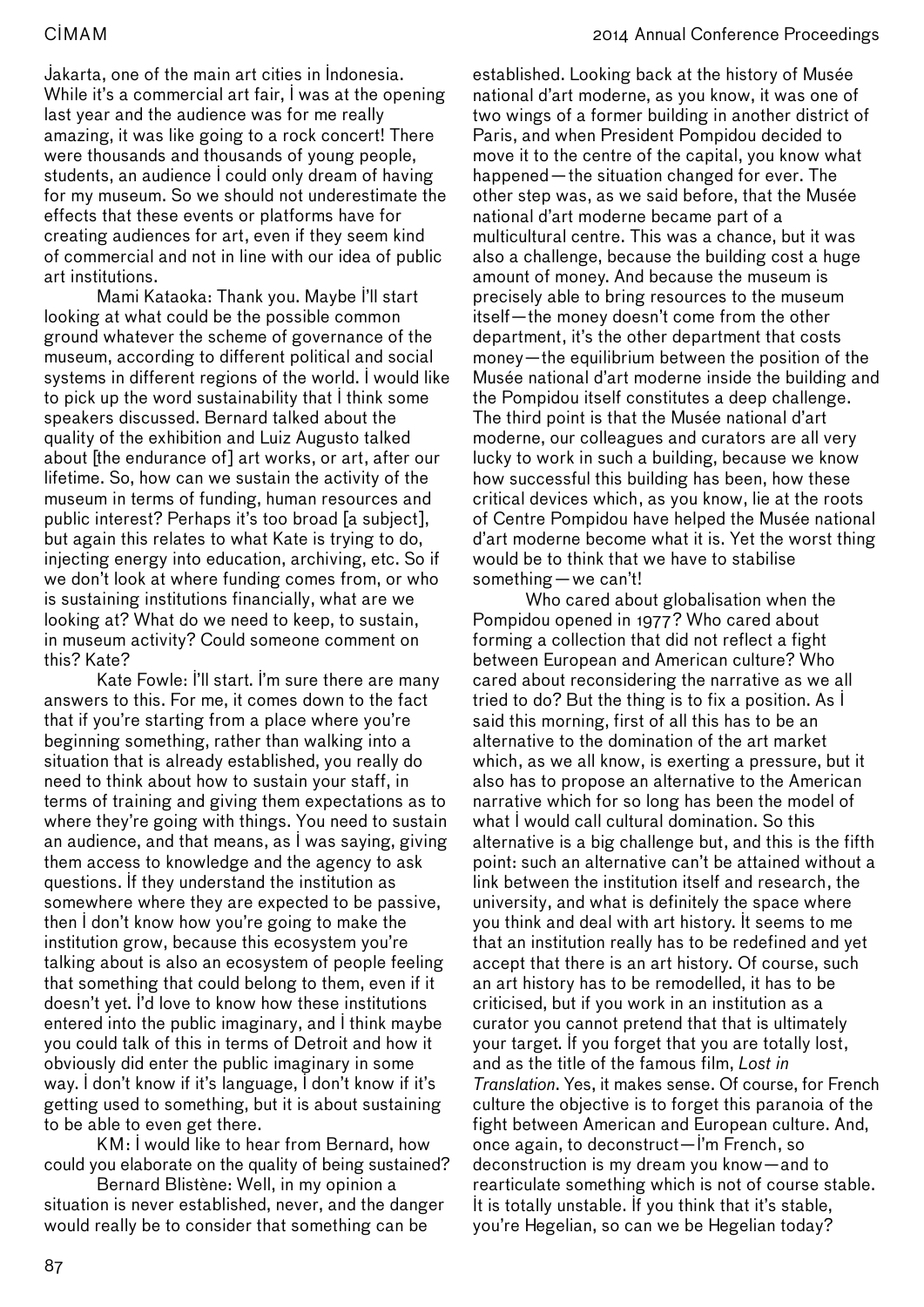Mami Kataoka: Thank you.

Kate Fowle: Can I just ask? In your presentation, you said that when you were thinking through what you were going to do with Eugene, you didn't want to present the same old Chagall — i.e., there is a way for you to develop an interest for different works. I feel it's very important to understand the history or the canon that you're talking about, but also to add in other histories. Maybe we should be talking about histories, because it's important to understand, as some people were saying on day one, how we start to write our own histories that can be put alongside some of these, so that there actually is a different way of seeing. This is related to your idea of not being stable, but I think there should be a way of adding these new histories.

Bernard Blistène: I do agree with what you say, but it seems to me that we all have to know where we stand. We're not just talking randomly — we're talking from a specific position, for better or worse. In my case, I know that I'm talking from a national institution that has the responsibility of summarising our culture from the beginning of the twentieth century to today. I know what we've missed, and what we're still missing, but I don't mind missing things. It seems to me that the more precise we can be, the deeper we can delve into what we think should be developed, the better we will be. But as we all know, the thing is that all such institutions around the world seem to have the same problems, which is not true at all. There are quite a lot of differences, even in France, between Paris and other regions. I spent six years of my life in the south of France, where we built things (with some of my friends who are here and were involved with the institutions as patrons), and we know that it's not stable at all. When I left, I thought that I could fix something. Ask my friends, who are here in the fifth row, what they think about what happened later! So it's all about this instability, which I think we should reflect more on.

Kate Fowle: I just want to ask one other thing, as I think it's very important to hear your perspective. 1989 is twenty-five years ago this year, and many museums, no matter what scale—although especially large-scale museums— around the world are trying to consider this kind of moment, addressing what is in their collections in relation to such a moment, when we all know something shifted. We all have different perspectives on what that was, and different stories. I wonder if you could just talk about this a bit as I know that you've made (well not you personally, but the Pompidou has made) an exhibition that is trying to deal with this. I know that MoMA is, I know that the Tate is interested in it. I'm just wondering, because this is a time when suddenly these histories are coming together — looking at the collections and actually

thinking through how to present that kind of rupture in time, through the collections.

Bernard Blistène: I don't understand what you mean with rupture, what kind of rupture are you talking about?

Kate Fowle: I mean with the status quo, what was happening with the fall of communism, the changes in government, the ways in which the world was actually working. This coincided with social, political and cultural events that were taking place in the world and that were also reflected in the art world and in the people participating in it, in the artists. There's been a big question in terms of collecting internationally, or just reflecting on it, in the case of a temporary exhibition.

Bernard Blistène: Well, I guess maybe you're talking about the display of the permanent collection, which is actually on view, which tried to summarise what we had acquired during one century from all over the world. When you look precisely at what has been done, [you see that] these are deeply individual histories. It was not a political matter of fact; there was not really any political involvement. Quite a lot of people within what we call the Ministère de la Culture [Ministry of Culture], the curators, those described as *fonctionnaires* [civil servants] were involved in different aspects of collecting, of artistic situations, and what you see is the result of this mixture. It's not the result of a political *volonté* [will]. The political will didn't exert any pressure on acquisitions, thank God! And in a way it's funny to see that the public pressure is, of course, less powerful than private pressure. So I do prefer to have less money than some big private institutions to preserve the possibility of deciding what we acquire, than to be under the pressure of patrons who are going to fix the position and decide for you what you have to push. These are perhaps the limits, but nobody is perfect. It seems to me that there are still more possibilities of articulating something with such a structure than to be linked, let's say, to the power of money.

Mami Kataoka: I'd like to ask Fionn, although you can also respond to this conversation, but I thought that since it is some time since the Walker opened, what has been kept, besides the collection and activities, what remains? The spirit of the activities, perhaps? Or whether, as a regional art centre, maybe it was the community that has kept the Walker? And from there, to where you are now. Maybe you could comment on that.

Fionn Meade: Sure. When I brought up this kind of duality, I considered it as a kind of a tension, a productive, constructive tension — to be an art centre and a museum, and to have that as a kind of constantly revised proposition at the centre of an institutional mandate or mission, in a sense. When you look at the way that has shifted over time, it's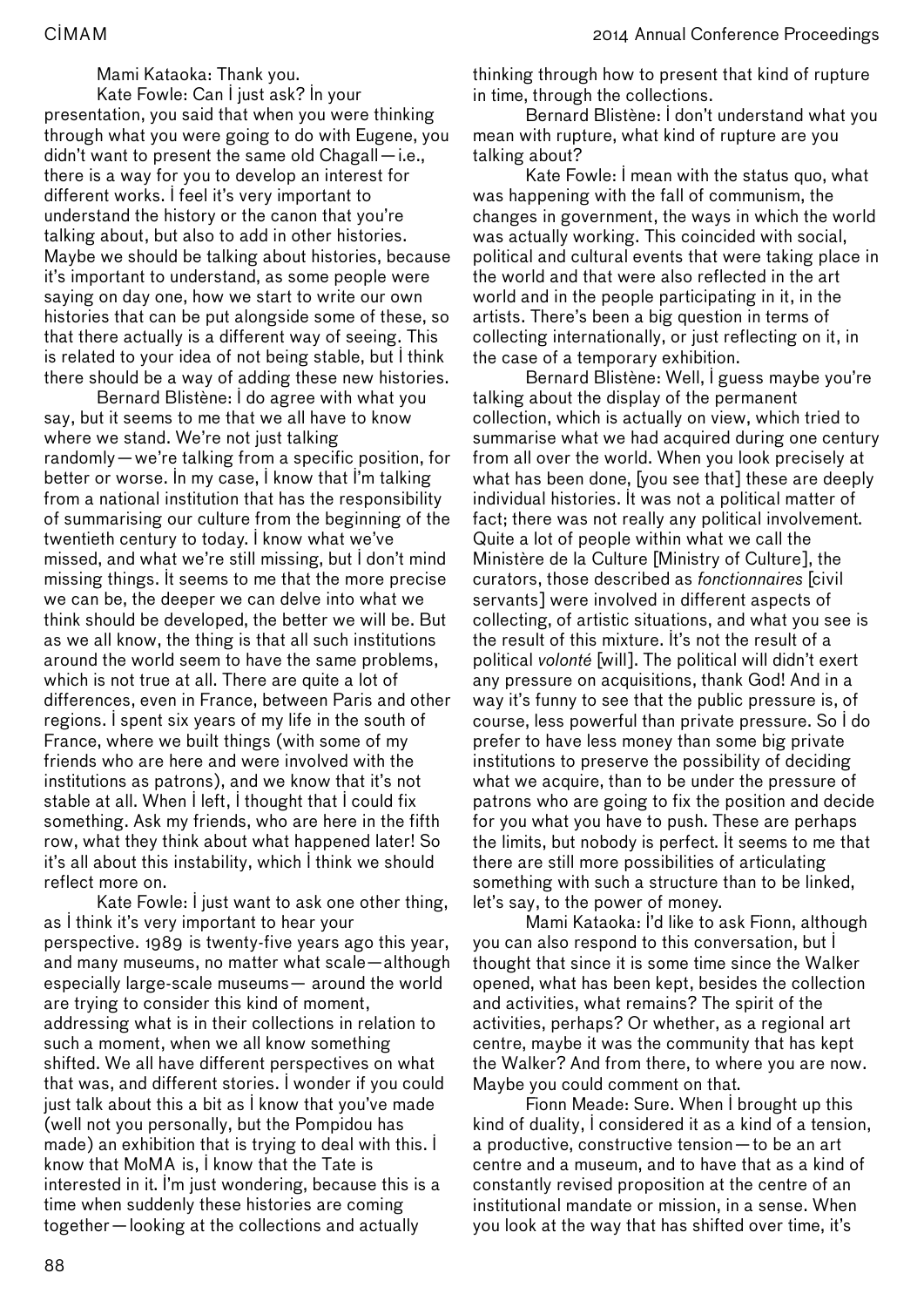very interesting because it doesn't stay static. And I think that, to respond to the question about the sustainability of the museum, or what's sustainable, when we look at the inherited apparatus or the *dispositif* [device] of the museum, it is important to realise that we're considering that of out of that legacy I think there are some things (and Madeleine mentioned this yesterday) that we certainly don't want to let go of. One of those would be historical awareness, criteria, because out of criteria comes the possibility for critique, participation, returning (an audience that expects to return). There's much more, but I think that in those what you see is a vertical experience of a museum, and the inheritance of that [museum apparatus] is part of its strength. I think one of the questions here is that if we're in a moment when the museum, as a term, is going well beyond that inherited legacy, and being in some ways pushed and pulled and made to be very propositional and provisional, those central questions of the inherited museum apparatus need to be seen as in a shared dialogue with these changes in the expectations of museums. So, in some ways, it is very important to see the sustainable question for museums with collections and archives as having a dialogical relationship with other contexts that are actually experimenting with the term museum. I bring that up because the Walker, as I said, was an art centre: it was a private collection, then it was an art centre, and in essence it became a museum through its production. Its production took it to the institutional precipice, and then in a sense it had a kind of internal logic that the institution had to respond to, because the collection was of a certain size and of a certain complexity, it had certain needs. I think it's interesting to think of that kind of trajectory as being in some ways (maybe I'm exaggerating) more indicative of the American museum, in a sense. And when Bernard was talking about the nation-state responsibility of a museum, they have different terms and come from very different genealogies. Let's just put it that way.

Bernard Blistène: Well but you know, to be frank, as I said, the Pompidou is a sum of four departments. Do you think that these departments work together? Of course not! The truth is that that is pure fiction. For example, a week ago we invited the great Michael Fried to give a lecture and the theatre was almost empty. I can't understand why people who were supposed to be there didn't attend, and I was extremely shocked by the fact that my curators didn't attend. I wanted to know where the problem resided. Perhaps the problem resided in the fact that the connection which we have to preserve, to establish even, between our programme of activities, exhibitions, whatever, and all the other things, has been completely broken. The first step I took when I took up this position—which is a huge

responsibility—was to try to plug the artistic and the cultural activities together. I considered that being inside a cultural centre was a challenge, not a difficulty. Even if I have to assume the fact that what we call pluridisciplinarity or interdisciplinarity is a great expectation and a big illusion. In another step, I tried to create a small festival inside Centre Pompidou to mix disciplines. I didn't mix anything by myself, I asked the artists who were involved in this way of thinking to act, to perform and to develop different things. It seems to me that when, like today, we hold this kind of meetings, we always forget the artists. I think the first thing to reconsider is not our own position inside the institution, but the position of the artist versus the institution.

Luiz Augusto Teixeira de Frietas: Can I make a comment? It's a comment and then a question to you as well. Starting precisely from what you've just said about the artist, and going back to what you mentioned earlier in your presentation about the opening of the huge new Louis Vuitton space and how this will maybe affect your funds in a small percentage, because they will probably concentrate funds in their own space, if I understood correctly you said just now that if the government were able to give you 1% of the budget, you would rather work with this 1% than deal with all those corporate patrons. So my question is, What do you think of this Louis Vuitton space, of other major corporate spaces and of individuals who build huge mausoleums, the new pyramids of [art]? I don't want to be provocative just for the sake of being provocative, it's just that I want to understand if the art is really the main objective of these spaces. Do you think that Paris will gain, in terms of culture and art. with spaces such as the Louis Vuitton? Is it something that will be added to the cultural panorama of Paris?

Bernard Blistène: Definitely, yes. Definitely. The thing is that what you see first when you see the Louis Vuitton Foundation is the Frank Gehry building, which is spectacular. It will be interesting in a few years time to compare the Pompidou building, as a spectacular critical machine, with the Vuitton building, to see where the difference lies in terms of the functioning of the two institutions. I would like to say that for me the Louis Vuitton Foundation is this beautiful, spectacular achievement of Gehry's work. The challenge will be [posed by] what is inside. As we've known for a while, there has always been a competition between the container, the building itself, and what is inside it, the contents. Quite a lot of institutions have been built for the container and, like you, I've seen quite a lot of institutions call themselves museums and yet they have no collections, they have simply been built as spectacular statements for politicians. Let's wait and see what the Louis Vuitton develops with artists over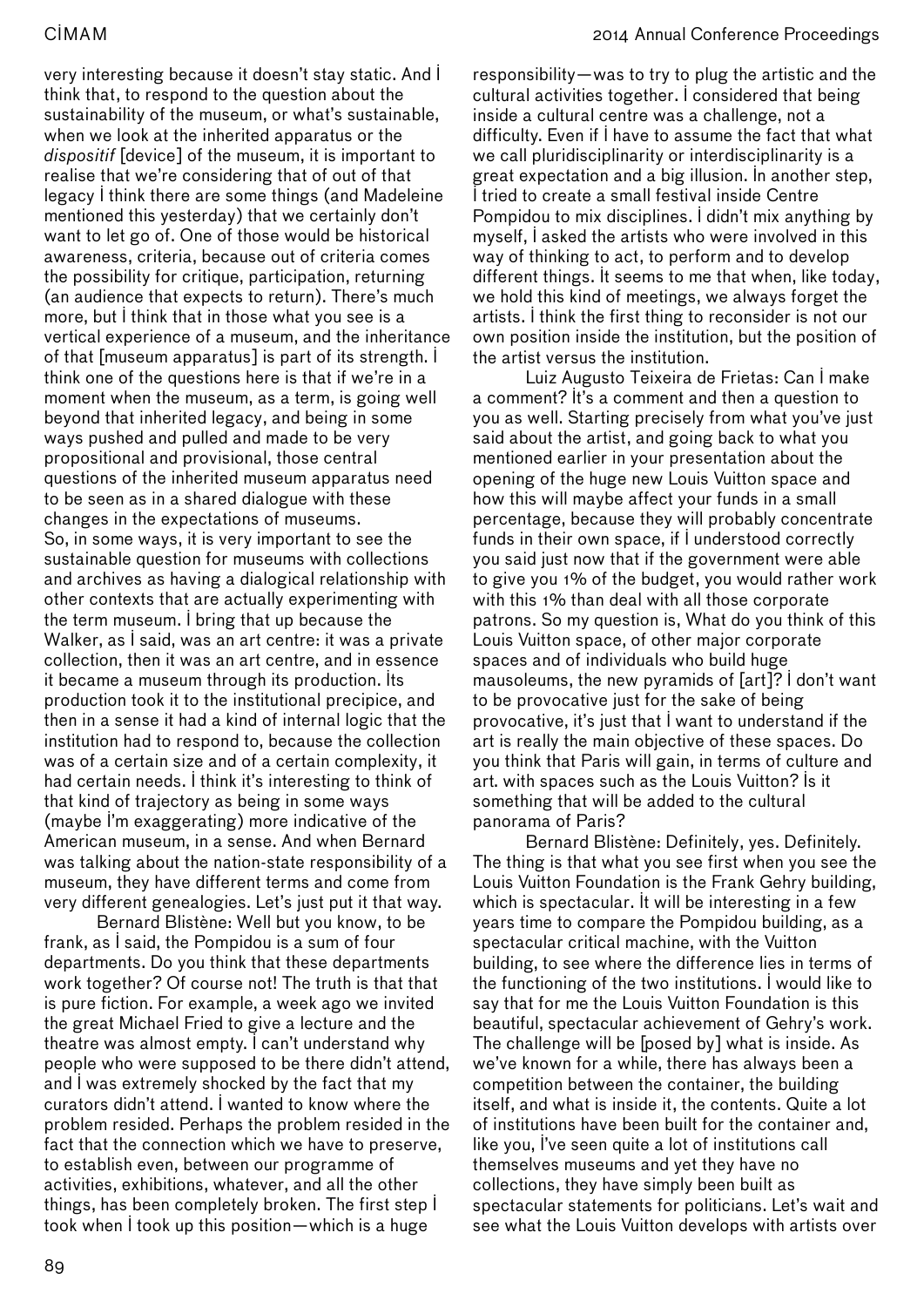the next few years. The Vuitton's objective is to work with artists, to commission works from artists.

We have a great responsibility, and on the other hand, the artists have their responsibility. Responsibility is for me the key point. Then you can talk about public and private, or whatever. The key is the philosophical question of responsibility. Earlier on, we talked about existentialism, but we know what it is linked to. Today, however, the word we need to consider is *responsabilité* — *la communauté* and *la responsabilité*, the community and the responsibility, if you want to be serious.

Mami Kataoka: Yes, I think it's very important to look at responsibility, at what you do, and T different types of organisations, [different types] of funding structures in what you do and in your responsibilities. Particularly within a large city like Paris or New York. When there are different museums, how do you differentiate between them? But I was struck with this cross-disciplinary festival that you organised Bernard, because looking at Fionn's title, Senior Curator of Cross-Disciplinary Platforms, I think that could probably initiate a vision at the Walker.

Fionn Maede: Yes. I mean, I'm head of the Visual Arts Department and also Senior Curator of Cross-Disciplinary Platforms, and all of these are part of the common responsibilities of the Artistic Director of the Walker. It was partly an internal messaging, in a sense to respond to what Bernard was asking about whether departments work together. He said 'Absolutely not', and yet his festival created a format where that could indeed happen. In this case, you're using the convention of a title to message the fact that expertise that works in isolation within an institution is not really acceptable. To return to the artistic role, artists work in ways where they expect mixed formats. They expect to work in a stage situation, in a gallery situation, in a discursive platform as something that updates the autonomy of art works. In part, this is a responsiveness to the way artists produce and expect to present their work. And that even pervades this notion of public and private. Artists work with Vuitton and Pompidou, and the FRAC or whatever, just to mention the French context.

This takes me to something that Hito was saying. Maria, too, was mentioning the deferred value that smaller organisations cultivate through an artistic sensibility that often needs to be acknowledged more from larger institutions. The time between it being presented by the small institution and the large institution has shrunk. In the institutional context, I think we could ask ourselves what deferred velocity means. If there is anything that needs to happen between institutions, that is a shared agenda or a shared conversation, which is perhaps when, in a way, we defer speeding up the

expectation of the contemporary and actually allow for a different sort of elongation of time. Perhaps that deferred velocity is something that distinguishes the institutional responsibility from the foundation, from the art fair and the biennial which don't really have that task or that role to play. I also think that the interdisciplinary, the cross-disciplinary, is very much a response to artistic production, not just to institutional initiatives or agendas but to the way work is being made and presented.

Bernard Blistène: A very important word is value. Where do we find value today? What kind of value are we talking about?

Mami Kataoka: Well, I'll take that point too, to talk about collections. What are we collecting? Particularly in the case of institutions, one of their responsibilities could be collecting documentation and archival material, performative practices that aren't really associated with the market system but are actually a huge part of art history. I would like to ask Eugene, now that you're building a national gallery, I assume that you're building a national, historical collection?

Eugene Tan: Yes, the collection that will be showing in our museum is the national collection. The portion in our custody will probably be of 8000 works, from the nineteenth century to the present, and our primary focus is Singapore and South East Asia. This notion of the archive and documentation is something that we're also thinking about and developing, as we realise that it is an important part of the history of the region. We're also trying to establish stronger links between the two in how we present the archive and the exhibitions. Both the archive and the collection were always considered very much a dichotomy—collections being about preservation and archives being about enabling research and knowledge—but our curators are thinking about ways to link the two and break down the distinction. So we're collecting archives as well, and in some cases presenting them as part of the history of art in the narrative that we are building.

Mami Kataoka: Maybe Kate, would you like to comment on building an archive centre?

Kate Fowle: Well, it's a specific context but it's also something important to think about in relation to the word museum, because if you consider it as a repository of experience, then the archive is the closest thing you're going to get to evidence, if you like, of the experience that artists have had, the ways in which journalists have responded, the way in which an art community actually exists or doesn't exist. Particularly because of the market, or of the absence of the market, as in some respects is the case with many artists in Russia. If we don't start to look at what it is that actually happened and find ways of presenting that material, different pieces of evidence to back up the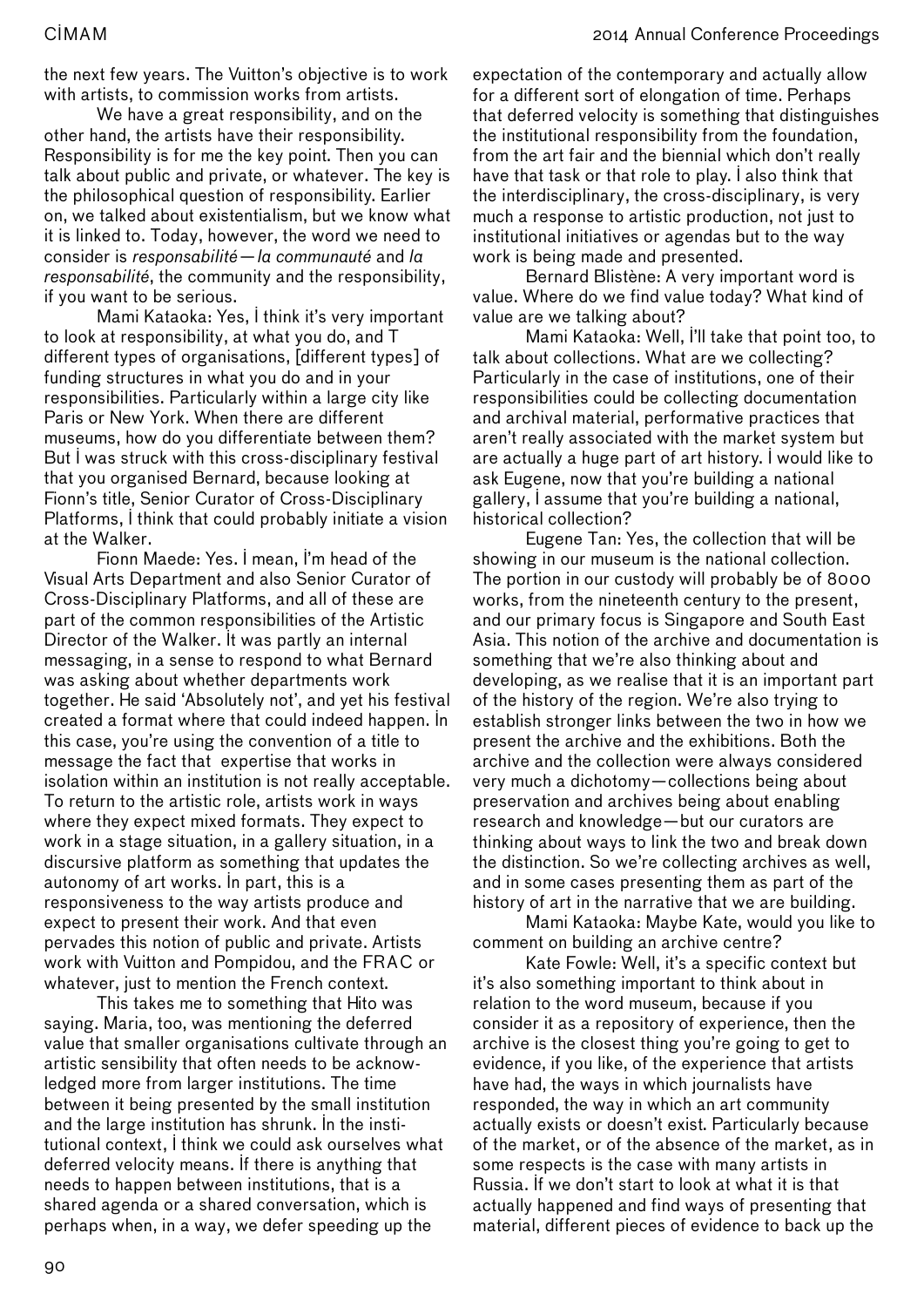CIMAM 2014 Annual Conference Proceedings

fact that an artist said 'I did this but it could be underground', or 'I did this but the works no longer exist because of the political situation', then an archive is truly fundamental. It's really really important to start to build a kind of collective memory of the institution.

Mami Kataoka: Thank you. Given that there is half an hour left, I would like to open the discussion to you all.

## **Questions** and Answers

Mami Kataoka: Frances Morris, in the front row.

Frances Morris: I'd just like to suggest that we continue with this discussion for a moment, because I think that we're beginning to touch on the responsibilities of public institutions, or aspiring public institutions, in relation to collecting, and it seems to me that there is a consensus around our responsibilities towards the public, our responsibilities to art and its value, and to history. And I think that we're all, in our different ways, small and large institutions, addressing what constitutes history now, at this moment in time, for our different audiences in a changing world. But we also have a private collector on the stage, and I'd like to ask Luiz, What are the responsibilities attached to collecting outside the public sector? Do you feel the same moral obligation to put together a coherent collection? Does it need to address history? Does it need to be equitable? Or can it be pure indulgence? What are our responsibilities, in a way, to address the same kind of questions that our institutional colleagues are addressing?

Luiz Augusto Teixeira de Freitas: I can only talk about myself of course, but for me to collect is definitely one hundred per cent responsibility. In the case of the works in my collection, my first responsibility is with the artist. During my lifetime I am merely holding these works of art for the future. I like living with the works of art that I collect. I lend them extensively. They are completely open — not open to be seen at my home or at my office, but open to be lent to the public, to public institutions. I think that is one hundred per cent the responsibility that I have, first of all with the artist and then with the art work. I feel that I am only the trustee of the works of art that I own.

Frances Morris: I presume that you are aware of a word that I think hasn't been mentioned in this forum yet, and that's provenance. And of course the provenance of a work of art, where it comes from, through whose hands it has passed also affects value, not just the cultural value but the market value too.

Luiz Augusto Teixera de Freitas: But in that sense, I don't know how…

Frances Morris: I suppose it's that bigger question of responsibility, that a work of art that enters into a particular collection is then sort of reconfigured by that collection, by its adjacency to other works of art, by the histories and the context of that collection. I just wondered whether you could comment on whether that enters into your decisionmaking process.

Luiz Augusto Teixera de Freitas: Yes, you see that's interesting because I've changed and am now in the process of changing this idea precisely. For a certain number of years I was working with a curator who guided me, but the idea was to build a coherent collection that one day in the future could be shown to the public as something that has been built. So the idea was to… it's difficult to say in English because we use the same word, but in Portuguese or in French you would have a distinction between collecting with the purpose of building a collection, and gathering things over the course of a lifetime, things that we like and that at a certain moment, twenty, thirty or forty years later, would be seen as a collection. Let's say, for instance, that you're a jazz fan and you buy jazz DVDs throughout your life. You don't have the intention of building a jazz collection but, thirty years on, you look back at your shelf and see that you have a collection. What I did was not that, and I think that this second idea is more interesting than the first from a personal, individual perspective. What I did the first ten years was build a collection, a structured collection, with the idea of bringing together a series of works that would make sense with each other. I understand that this phase is over, and now I just want to continue buying things that I like though not necessarily with this responsibility of coherence. Maybe one day I'll look back and see that I have a collection.

I first read about this idea from a catalogue, and then I had a brief conversation with a collector, the collector I admire the most and who is still alive, Herman Daled, and this is exactly what he was saying. He had never had any intention to build a collection, he would just talk to friends, most of whom were artists, and would start buying things. In the end, when he stopped buying things (which happened to be when Broodthaers died) he realised that he had built a collection, but it was not deliberate. So I like to make this distinction, and now I'm trying to be in this second phase, buying more freely and not necessarily with a coherence with what I've bought previously.

Mami Kataoka: Luiz Augusto, may I just ask, since you mentioned that you want your art [collection] to continue even after your lifetime, have you ever thought where the collected works could eventually go? [Laughter]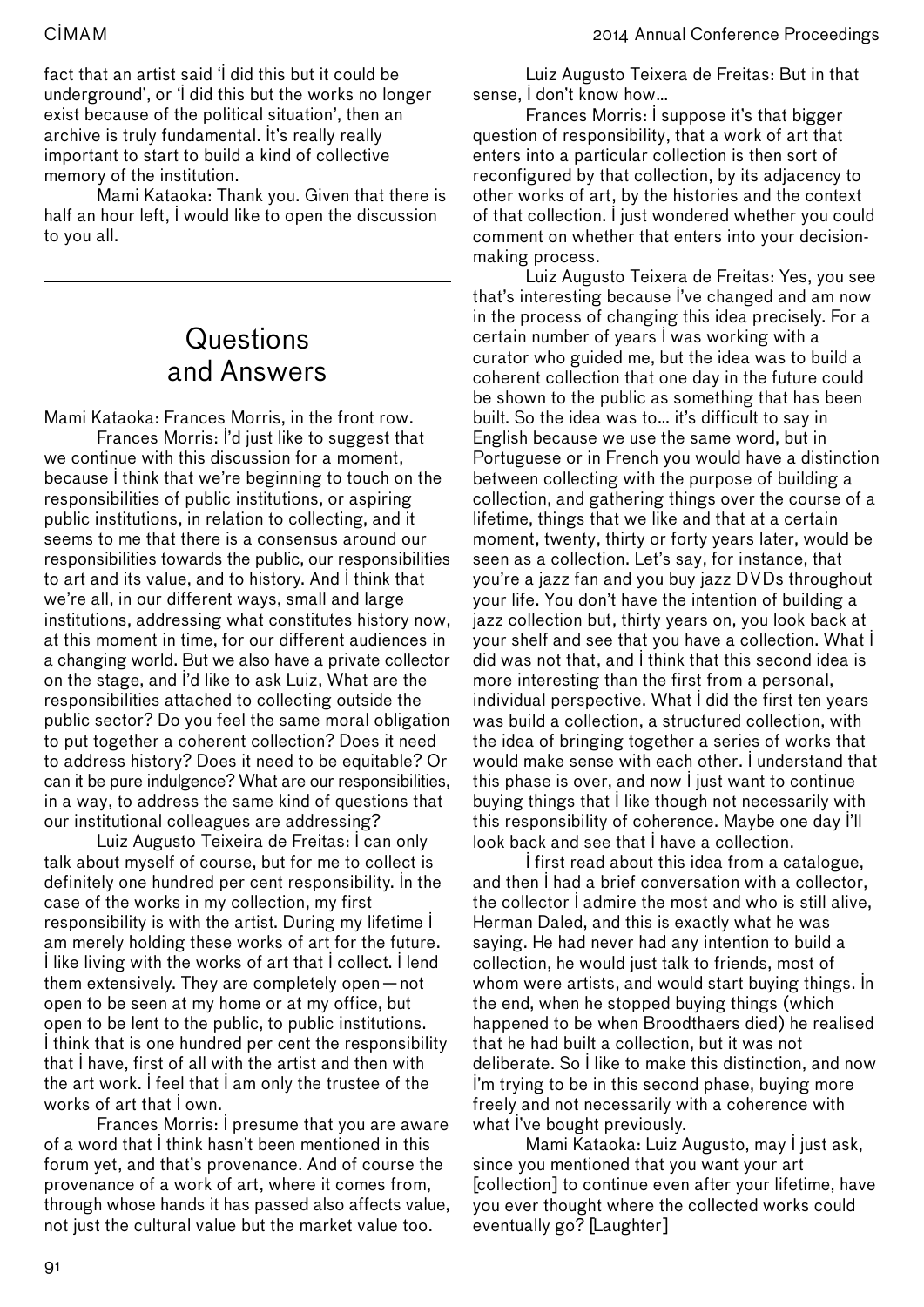Luiz Augusto Teixera de Freitas: No. I don't have any plans for then, that will be up to my children, who I think are also responsible, and they will decide what to do.

Antonia Alampi: Hi. I'm Antonia Alampi from Beirut, in Cairo. I would like to go back to a question that Kate was posing that has to do with responsibility towards the writing of histories. There seems to be a general consensus emerging about the role of the museum in the writing of art history and establishing a canon. So in this sense, I wonder whether the parameters of this writing we're making shouldn't be discussed and questioned, given that they seem to me to be increasingly questionable and fluent. Who is actually writing? Who is taking responsibility for these histories? When Kate was talking about 1989, I cannot but think of *Magiciens de la terre* and a lot of very colonial cultural practices that have been brought forward by institutions for a very long time. What responsibility do we have today towards the colonial activity of the past and the still often extremely colonial cultural practices of the present? I think we should acknowledge that the need for different perspectives and multiple writing of histories is extremely important because, again, these massive museums and institutions have a huge responsibility.

Kate Fowle: I just want to add one more thing to that list, and that's something that I've discovered and was thinking about when the question was posed on the first day. What I'm learning is that it has to work two ways: history has to be written with the people who are making it and with the younger generations, in the language in which it is happening; then it has to be translated into another language (whether that's Spanish, French, English) and shared, otherwise the histories don't get placed together. Once we start to do that, when we start to think about the way that we communicate knowledge about something, or talk among people who actually have a shared experience at least of the context of those histories, then the use of language, what is said and how it's said, is completely different.

Fionn Meade: On the question of writing histories, I think that certain shows like *Magiciens de la terre* are always used as examples, but what about a show like *Ostalgia*, which purports to tell the story of the former Soviet bloc and is funded by one Russian patron? When we talk about how we're going to narrativise history, I think we have a reticence to talk about the projects that are actually being done within our collegial circle, and maybe too often look back at certain case studies.

Antonia Alampi: Or *Here and Elsewhere*, at the New Museum?

Frances Morris: Yes, or *Here and Elsewhere*, a similar case, also funded primarily by one patron, skipping or going around a certain expectation of

museum practice. That's actually very interesting, because it's being purported as writing the history of now.

Bernard Blistène: Well, it seems to me that if I talk about responsibility I have to be responsible and I must, in a way, answer your question, which was not a question but addressed *Magiciens de la terre*.

Antonia Alampi: Not only that.

Bernard Blistène: Not only, but you took it as an example and I can answer. If you remember, both Catherine David and I had in a way to leave Centre Pompidou where we were curators at the time of *Magiciens de la terre*. We were against the show, and we thought, as you said, that the show was a colonial exhibition. And what was the result? Catherine David left (thank God she's back!) and went to Jeu de Paume, and I had to leave, but luckily for me, I went to Marseille. Which means that this question of responsibility is also inside the institution, between the people [who work there]. You must know that in an institution such as Centre Pompidou there are different levels of responsibility: one is *le président*, the president, who is the politician in charge of the different departments; the others are the directors and the curators. In my opinion, the debate inside the institution has to be stimulated much more than it is at present.

I'm totally against *la parole unique* [the unique word], but it seems to me that *Magiciens de la terre* marked a turning point which, twenty-five years later, we need to consider as a symptom. I'm not so sure whether celebrating *Magiciens de la terre* during a *université d'êté* [a summer university] twenty-five years later was really the answer to the question. But if you want to keep this degree of self-responsibility, you also need to consider the institution as a platform to discuss these things as I am now doing in front of you — not towards you but in front of you.

Kate Fowle: Just to add one thing though, what's interesting is that I never thought I'd be the person to defend *Magiciens de la terre*, because I never usually do, but it was the first time that many artists had international exposure. For the Chinese artists who were in *Magiciens de la terre*, for instance, it was the first time that they had actually shown abroad.

Bernard Blistène: I'm not so sure about that. I'm sure about the fact that quite a number of artists had never had an exhibition in a *musée national d'art modern occidental* [a Western national museum of modern art].

Kate Fowle: I mention the Chinese example because I know directly from them.

Bernard Blistène: You're very right when you say that quite a lot of artists had never had their work shown before, but the structure of the show, the relationship between Western and non-Western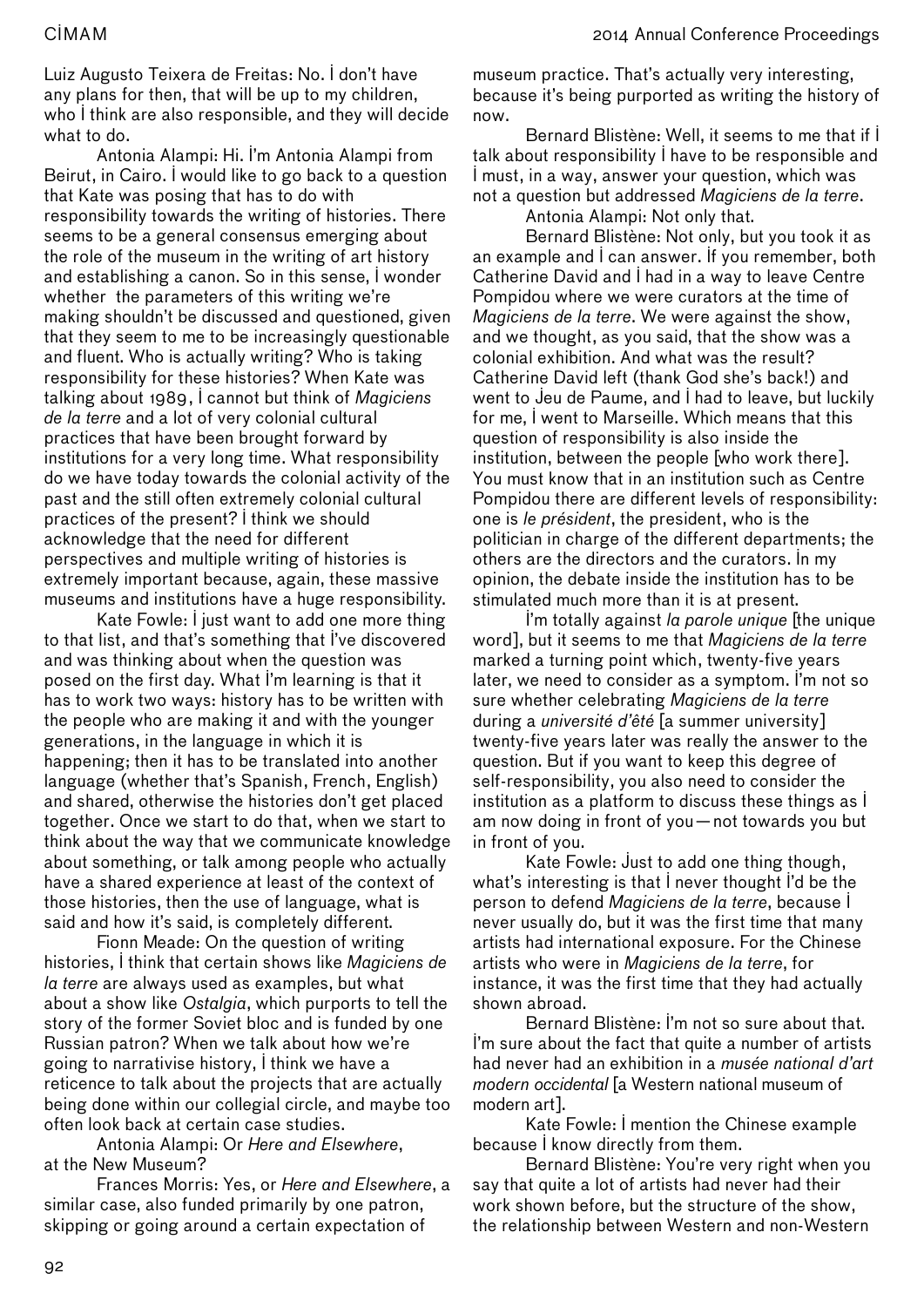should be discussed today. I don't think that what we did twenty-five years later, a few months ago, was the perfect answer. This is something that I want to say, and I have no problem in discussing it in front of you.

Mami Kataoka: Eugene, would you like to comment on that, because you're now building not only Singapore's history but South-East Asian history.

ET: Yes, we thought very hard about how we were going to go about writing the art histories for the region, given that we are only one of ten or more countries. But at the same time, given the underresearched nature of South-East Asian art, we felt that we were a starting point and we realised that this history, or these histories, that we are writing constitute an ongoing process that has to start somewhere, and present what we understand it to be at this point in time before we start questioning it in order to evaluate and refine how we understand these different histories.

Olga Sviblova: We're discussing the topic of the relationships between public institutions and private institutions, but when talking about museums we should start with collections before going on to *kunsthalles* and different art centres. Basically we're talking about collections, which are the foundation of art history. In his poems, Russian poet Parschikov was writing history — history will be written by the last to be born. This is true, and reveals how an institution such as the Tetryakov Gallery or the Pushkin Museum have changed the name of their collections. So, the Pushkin Museum would know that it was [previously] the Museum of Stalin or the Tetryakov Gallery that only collected Social Realism, then timidly started to open up to the Russian avantgarde, and then the department for new contemporary art, which was underground before it had had the chance to be shown. So, when public collections are created today, my question is how are we buying works? Who decides which acquisitions will make history? Where is the history? Here I agree totally with Bernard that storage space could become increasingly larger if we go on collecting and collecting, for this gives future generations the possibility of writing their own history, their own versions — we need to give them this possibility to see what we are doing. When acquisitions are made by private institutions, to a certain extent they have more money and to a certain extent they have more freedom. Sometimes the choices are made by individual people, and at other times they are made by a small group of the collector's friends and advisers. When it is institutions that are buying works, they have different acquisition boards or commissions, and when these change, this change can be reflected in our opinions. Sometimes we depend on the government (now, for instance, we are waiting for a new government), on political decisions, which are

really private decisions too. So, where is the difference? Can different institutions come together to offer a common history? And how can we open our collections? I think this was a very interesting topic in Bernard's discussion. How can we make collections more accessible through CIMAM? How can we open up local contexts? Because we are, of course, looking for art that will not be conditioned by our own vision. How can we understand the meaning of national collections, international collections, private and public?

Bernard Blistène: Let me tell you something. At a certain point, it's becoming more difficult to refuse gifts than to accept them. Does that make sense? It's incredible! I would never have imagined that it would take me longer, days and days, to refuse gifts than to accept them. Perhaps I was naïve, but it is something that in a way follows on from what we said this morning and which is the key to our debate, which is private and public. We all know that most art dealers now agree to sell a work to a private collector, and that the same collector agrees to give another to an institution. It's a plot! It's a family plot, by the way. But, how can we resist these invaders? I must tell you that after three committees, it took me longer to find the words to explain to people who knew exactly why they wanted to give us works that we were refusing the works [than it would have taken] to accept them.

So, that's why in a way I would love to return to archives and all the things we were discussing earlier. Especially if you've been involved with Conceptual Art and such practices, it is no longer possible to separate collecting such works from collecting visual arts. For me, everything has to come together. From Bartomeu and Manolo (and I miss Manolo today of course) I learnt that a museum, in order to be a museum, has to have vitrines. I remember Bartomeu and Manolo saying, 'We do these vitrines because we don't have a collection'. [Laughter]. But in any event, we know that this articulation, these connections between vitrines, between what we call archives —which is now perhaps becoming a wrong word, like *cinéma doc* or *documentaire*, [doc or documentary film] that means nothing when we see what is happening in film today—and all these roots have to be explored, and may perhaps help us understand deeply what we have to do and what we have to refuse. So for me, collecting today definitely means becoming more and more involved in the process of making art, of criticising art, and all these materials are on the same level. The question will be how to exhibit, how to display them and how to make them accessible. One of the great challenges of our institution, or institutions, is really to use all kinds of supports—the Internet or whatever—to make these things accessible.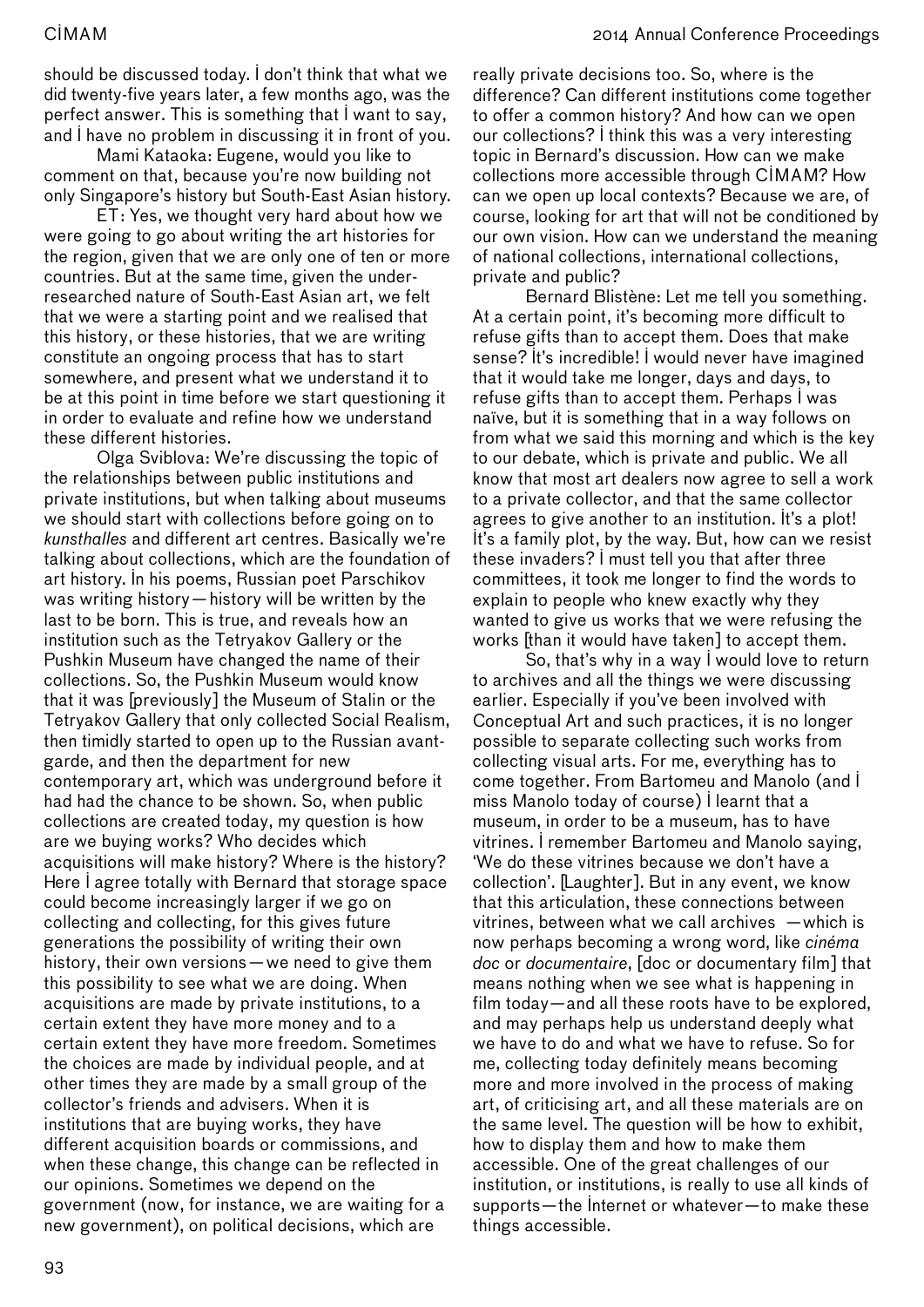Fionn Meade: And I think that's a very important question. When we talk about digital shifts, the idea isn't just say putting things online. As we all know, beacon technology with tablets and phones is the area in which museums are really going to need to go. And the user, the audience, is not going to scroll through and choose from an online [offer] but, in a sense, they'll want to be given an option to select or reject a certain archival presence in relation to the actual experience of the gallery, an art work or a performance. I don't think of it as a problem but as a real opportunity for institutions that have archival memory to surface something, to bring a kind of verticality to the thinning of culture, which is our digital time. We're actually experiencing a very different moment to the one we were experiencing ten years ago as regards how we can surface really meaningful content in a very immediate user-friendly way. And I consider that to be a museum responsibility, and a new advantage I would say. Because accelerationism isn't really what we're talking about… Kate, you went from art centre to museum in seven years, that's pretty fast!

Kate Fowle: I just want to say that there's a woman from the book section of the Bremen archive. Bremen has this incredible archive [Bremen State Archive], which I think is one very good example. We've heard other examples from the Arab Image Foundation, but there's somebody out there who has an amazing archive!

Michelle Wong: Hi, I'm Michelle Wong and I work for Asia Art Archives, so I'm based in Hong Kong. What really struck me just now, when we were beginning to talk about exhibitions, is that museums don't only write histories through their collections but also through the exhibitions they hold. And these exhibitions are not only meaningful for the museum itself, but also for the artists they bring in and leave out. If you take China as an example, perhaps I would agree that *Magiciens de la terre* was the first time those artists travelled, but it was also a very real opportunity for them to actually get out of the country. And if they had stayed, things would have been different. And also 1989, in terms of exhibition history... I'm sure there were different exhibitions that were important to different places. There are thick and thin histories, and in one way or another we all remember our art histories through exhibitions. In China we remember it by *China Avant-Garde* in 1989, which now has a different momentum of its own, being historicised and shown, and it's spiralled out of control. What I would like to raise is whether we can think of exhibitions as the site of constructing art history. That would also be quite interesting, and it gives a different cut into what archives are, what exhibition files are. In places where there is only a young museum tradition or a museum collection, these archives or these

exhibition files are what you go back to build up what your understanding of art history is and can be. Making them available, whether physically or digitally, is an extremely powerful tool in which we strongly believe and practice at Art Asia, our archive. We're now restaging historical exhibitions as well, so what does that mean? I have a question for Kate actually: How do you plan to make the archive that you are building available? In what form and to whom?

Kate Fowle: The archive basically is alive, it's constantly growing, and it's from today — it's been 'from today' since the nineteen nineties, which means it's also people who also have memories of the past and things before the nineteen nineties that need to be collected to contextualise what each of those 'days' are. So we decided that exhibitions are the first way that we need to start to activate the archive and to cross-pollinate. There are many works that are not from the archive that we can gather together to make more sense of the archive. We've made a publication, there's an online platform, all the usual [elements] and then there's a process of digitisation going on. The NCCA [National Centre for Contemporary Arts] has an archive, which is another part of the story. It also started in the nineteen nineties, and there are other archives in different places in Russia and we want to keep those separate and, with places like Bremen, try to create a network. We can't do it alone either, because there is no one archive that is the final story. So, it's about trying to create a network to ensure access, but there are also bigger parts of the story that can be told over time.

Mami Kataoka: I can take only one more question. I see two hands.

Reema Fada: My question is to the panel. I come from a collecting institution, one that is soon going to be built, the Guggenheim Abu Dhabi, and we deal with issues of looking at histories in particular places, especially the Middle East. I think there is a question of responsibility that we need to start to ask ourselves about object collecting versus archives. But how do you start to tell an equal side of the story when, for example, a lot of that art history of certain objects or art works is nonexistent, or is in a very bad state and conserving them is practically impossible? And then you are collecting worldwide, in a certain kind of semantics of collecting objects, but it's non-equitable in terms of how you portray them. This is a real problem, something that should be explained about that kind of history. How do you retain that language of equity that we are all striving for in terms of corrective histories, given that the semantics of object collecting come from a language of modernisation build-up that was not practiced at an equal level around the world?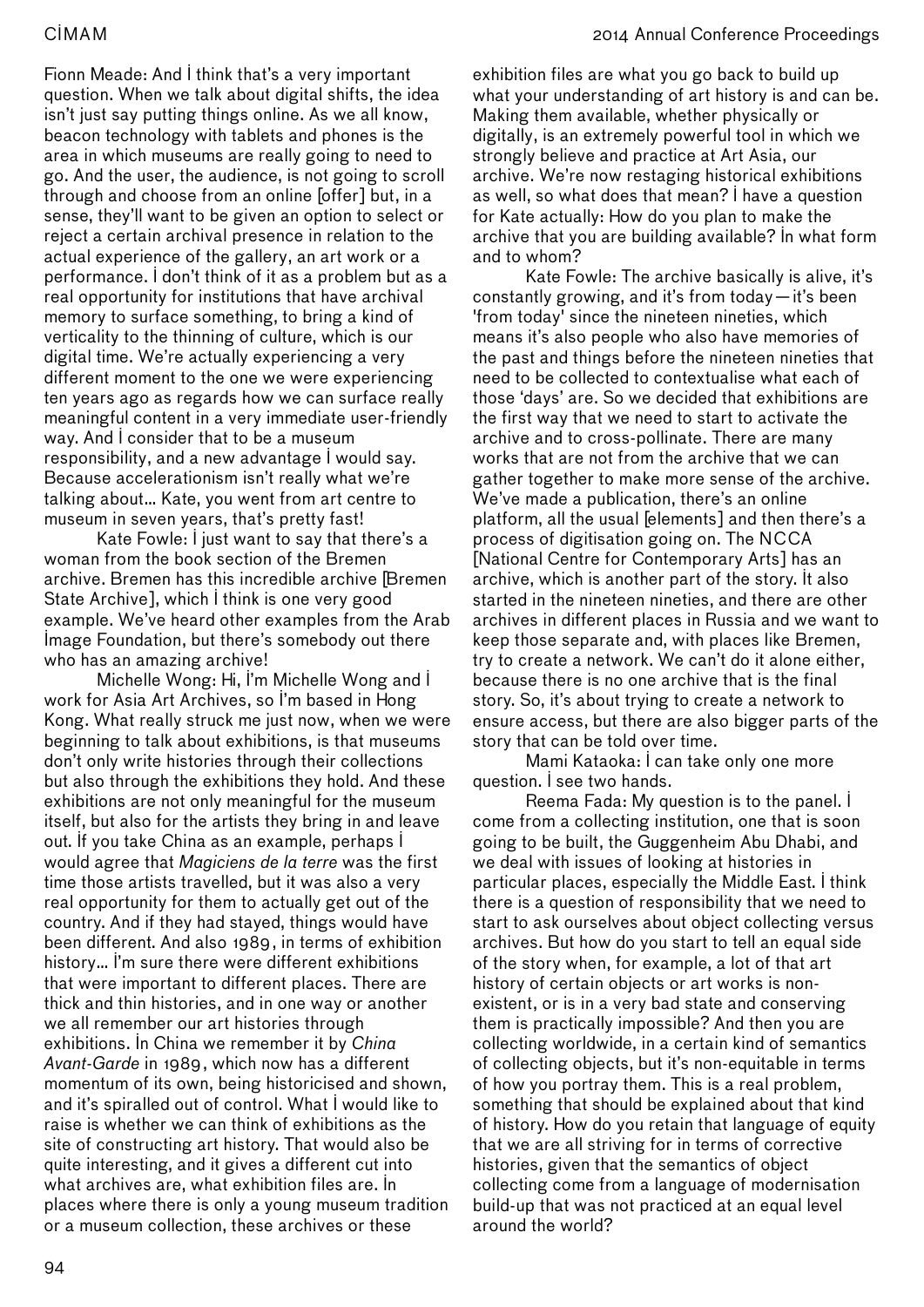Mami Kataoka: Who would like to answer?

Bernard Blistène: Well, something simple. It's not a joke, but let's say that maybe the answer lies, once again, in the practices of the artists themselves. If we look back to when Akram Zaatari decided to build an archive, for example, or if we look at Marcel Broodthaers, who also dealt with archives, or at many other Conceptual artists, I think the answer has to be particular, as you say. Particular contexts and particular situations. But for a while, this idea of archives was considered by artists too—*La Boîte-en-valise* is, in a way, an archive—so it seems to me that quite a lot of answers belong to the artists.

Kate Fowle: Reema, what is the Guggenheim's perspective on that? For somebody in the position that I'm in at the moment, it's really good to hear what different organisations are doing and what they're saying about this, particularly organisations that people might listen to. How they advocate for ways of trying to shift how the archive can begin to tell a story that has otherwise disappeared, or relates a different kind of modernisation. If larger-scale organisations aren't saying that this is of the essence, then it's going to be really difficult to make it the centre of the story. So, can you say what the Guggenheim is doing?

Reema Fada: Well, I can't say anything! [Laughter] However, I can definitely say that it's a question that remains, although we don't necessarily have the right solutions. It's a very big challenge. Of course, some recent artists are going back to these archives, but then what can I do with Shakir Hassan Al Said for instance? He's no longer alive, his works have either been looted or faked, and he's an incredibly important contemporary artist who has taught generations, and yet we don't have that immense history and so are unable to organise even one single retrospective. Where do we go from there? We can't even begin to address the question in exhibition making, collecting or building, and won't be able to show the scale or the propensity of that kind of thought. It can of course be done through certain archives or publications, but if you are a collecting institute, how do you face those dilemmas? I mean, these are real challenges, and I would say that the semantics of how we deal with object collecting in museums has to be rethought on a larger scale, because there is a certain legacy from where it comes. But I do not have any solutions as of yet.

Bernard Blistène: Again, an artist gives one specific answer to what you say: Tino Sehgal.

Q: I'm a fan too!

Bernard Blistène: Yes, okay. But it's not being tricky; it's the way to consider and to reconsider what you were questioning.

Mami Kataoka: Thank you very much. If you

agree, I would like to continue this discussion next year, because I really wanted to look at this idea of responsibility and how to sustain what we are doing in an ideal format. We began with the idea of public and private, private and public, but it's so diverse, from different regions and with different political structures in societies. It's not about public and private either; it's more about how to find the best solution to sustain the quality of the activity in different contexts. I also wanted to mention that in Japan, the first Museum of Modern Art opened as a public museum in 1951, followed by the National Museum of Modern Art in 1952. Both institutions declared that they would like to join the international network [of museums] after World War Two. So I think this kind of gathering in which we all meet—physically—is probably becoming far more important than it was twenty years ago, when the CIMAM conference was held in Tokyo in 1994. Gathering allows us to discover all these different structures of society and history, so I'm very much looking forward to continuing this conversation next year. I thank all the speakers very much. [Applause]

Bartomeu Marí: We are not going to read the PowerPoint; the information that is circulating behind us will be published on the website, so maybe Patricia could just run through the slides while I'm speaking.

First of all, you have seen that over these three days we have been together we have been substantially upgrading our context—if the conference were to run for one more day, the event would take place in the Royal Palace! Thank you to the organisers, our local partners, Mathaf, Abdellah Karroum and his team. I feel we have been very privileged to have these excellent speakers today, and also to have gathered an extraordinary audience composed of friends and colleagues. Another result of this conference is the teamwork of the board, elected by the members of the association a year ago. The teamwork has been incredible with Patricia [Sloane] and with the rest of members of the board, even those who unfortunately are not here today, with Jenny and Inés. If anything has gone wrong, it was my fault!

The different outlooks of the patrons who support us are other key elements of our activity. As you know, within the association I have had two priorities: one is the excellence of the debates, the quality of the ideas and the activities that we promote; and the other is the sustainability of the organisation. Patricia will give us some more thoughts on this sustainability and the state of our accounts. I just wanted to mention that we have had the pleasure of having with us Anne-Catherine Robert-Hauglustaine, Director General of ICOM, to signify a new stage of partnership with ICOM and bring it with greater energy into the future. Certainly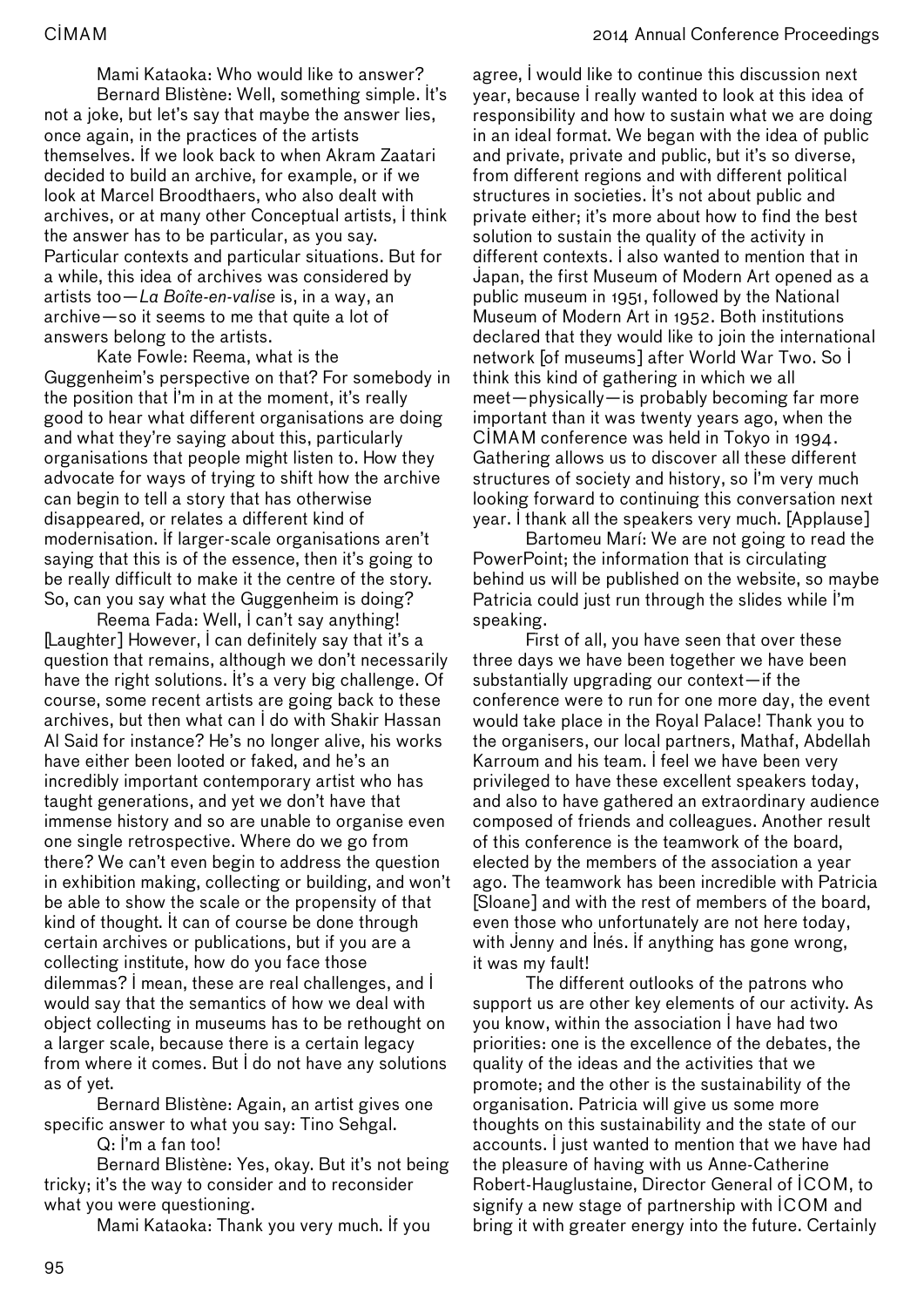Anne-Catherine's nomination has been very positive for our partnership with ICOM, that will no doubt continue over the next years because of the many issues that are of interest to museums of modern and contemporary art, as well as for the larger community of museums of all kinds. Patricia.

Patricia Sloane: Yes. Just as a matter of information, as Bartomeu said, this information is all available online, both for members and non-members. We just wanted to go over the figures basically, to tell you that after the renewal which began as of one year ago, in terms of our membership we have reached almost 80% of our goal, with 376 registrations so far, and are aiming for 620. This includes individual memberships, institutional memberships—we have 45 institutions registered—and reduced individual membership for developing countries. We have also included our patrons and sustaining members, the former pay €3500 a year, and the latter pay €1500 a year. So far, with these new members, in 2014we have reached a total income of almost €72000. Our expenses are more or less equal to that amount, as we have spent €73093 this year on the general expenses of running CIMAM, including the offices, the office expenses and the salaries.

As regards the conference, we have received incredible support from Qatar Museums and from Mathaf, which has helped make up for the deficit that we had finishing Rio. We will give a precise report on the finances of the conference, but we had a total registration of 218 delegates and 32 travel grantees, who were paid directly by the different institutions that support this initiative, and 58 participating countries. The cost per participant was €772. Our balance sheet for this month, November 2014, is  $\epsilon$ 136.287 — as you can see, it is nothing like the financing of museums! [Laughter]

Bartomeu Marí: We're hopefully healthier! With a word of thanks, I think the next slide is the future of CIMAM meetings. We would also like to extend our thanks to the Mori Art Museum for its involvement. With the board of CIMAM, the Mori Art Museum will host and organise the 2015 conference. Needless to say, we hope to welcome you there with a fascinating number of excellent debates on the problems, ideas and issues that concern us in our day-to-day practice.

Before we dissolve into the landscape of Doha, I've been asked to ask you to gather here for a group photograph as if we were college graduates. I think it's a good idea to have a souvenir of this meeting. I would also like to remind you that an extraordinary work by Louise Bourgeois can be seen in the loBernard Blistèney of this Convention Centre, for those of you who haven't yet seen it. Obviously, if there are any questions, we would be happy to answer them now.

Q: Do you have the dates of the 2015 conference?

Bartomeu Marí: We don't have the exact dates yet, but it will be held at the end of November. We'll try to repeat the good habits we've acquired over time, but as soon as we have the details we'll post them, and communicate the dates to you all. No more questions? Then please join us for photo time! Thank you. [Applause]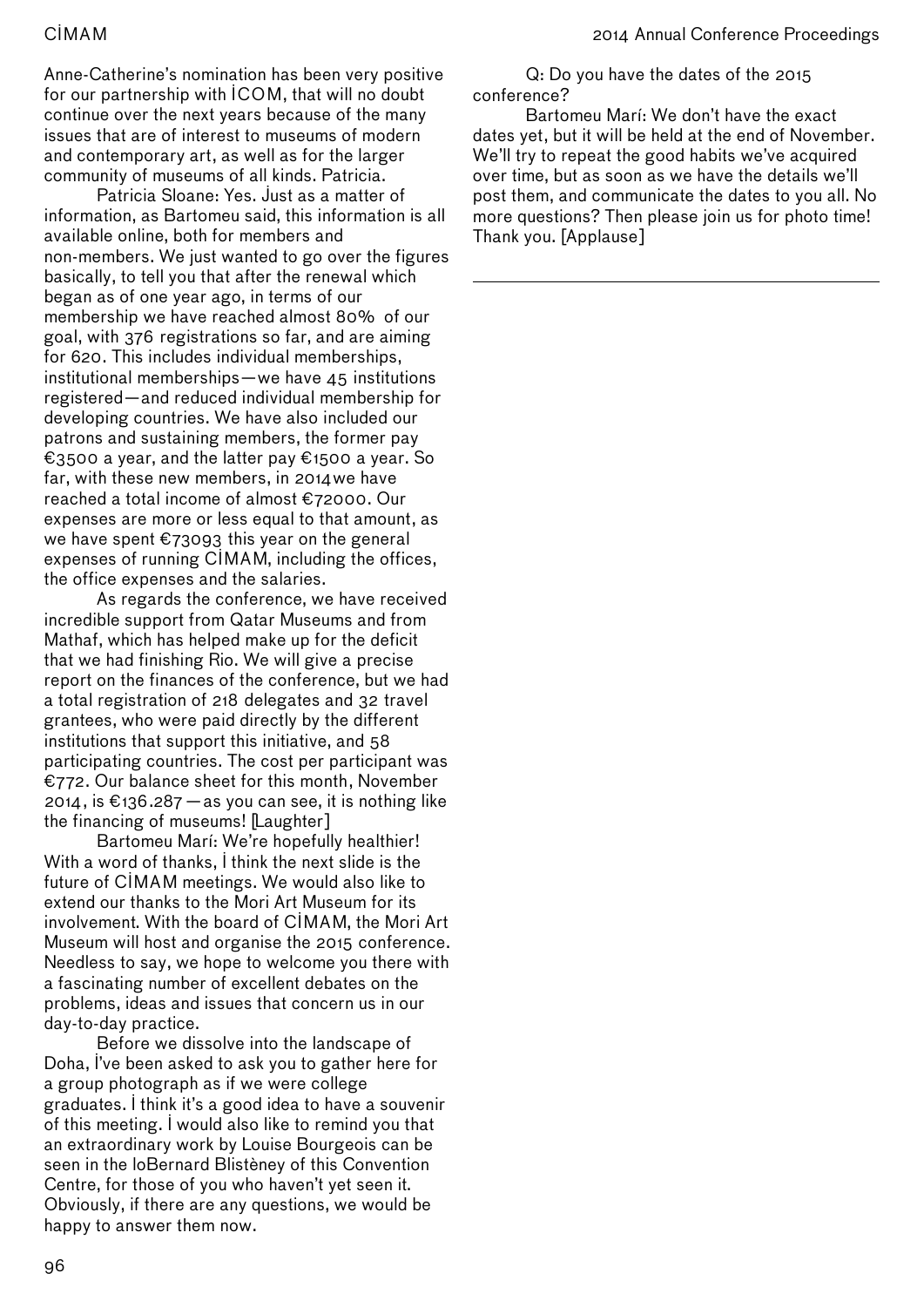## CIMAM International Committee for Museums and Collections of Modern Art

*Board Members 2014–2016*

*President*  Bartomeu Marí

*Secretary-Treasurer*  Patricia Sloane

*Members* Charles Esche Ann Goldstein Madeleine Grynsztejn Kathy Halbreich Philipp Kaiser Abdellah Karroum Mami Kataoka Vasif Kortun Kian Chow Kwok Elizabeth Ann MacGregor Frances Morris Marcela Römer Jaroslaw Suchan

*Honorary Members* Tuula Arkio Zdenka Badovinac Manuel J. Boria-Villel Renilde Hamecher van der Brande María de Corral David Elliott Rudi Fuchs Olle Granath Jürgen Harten Thomas Messer (1920–2013) Richard Oldenburg Suzanne Pagé Alfred Pacquement Margit Rowell

CIMAM 2014 Annual Conference Proceedings

*Founding Patrons*

Fundació Bancaria "la Caixa", Barcelona, Spain Fundación Cisneros/Colección Patricia Phelps de Cisneros, Caracas, Venezuela Sammlung Falckenberg, Hamburg, Germany Fukutake Foundation, Kagawa, Japan Josée and Marc Gensollen, La Fabrique, Marseille, France Erika HofFrances Morrisann, Berlin, Germany Fondation LVMH, Paris, France Leeum, Samsung Museum of Art, Seoul, South Korea

*Sustaining Members* Fundación Botín, Santander, Spain Gwangju Biennale Foundation, Gwangju, South Korea Albert M.A. Groot, Sittard, Netherlands Sherman Contemporary Art Foundation, Sydney, Australia Luiz Augusto Teixeira de Freitas, Lisbon, Portugal

*Executive Director* Jenny Gil Schmitz

*Programmes Coordinator* Inés Jover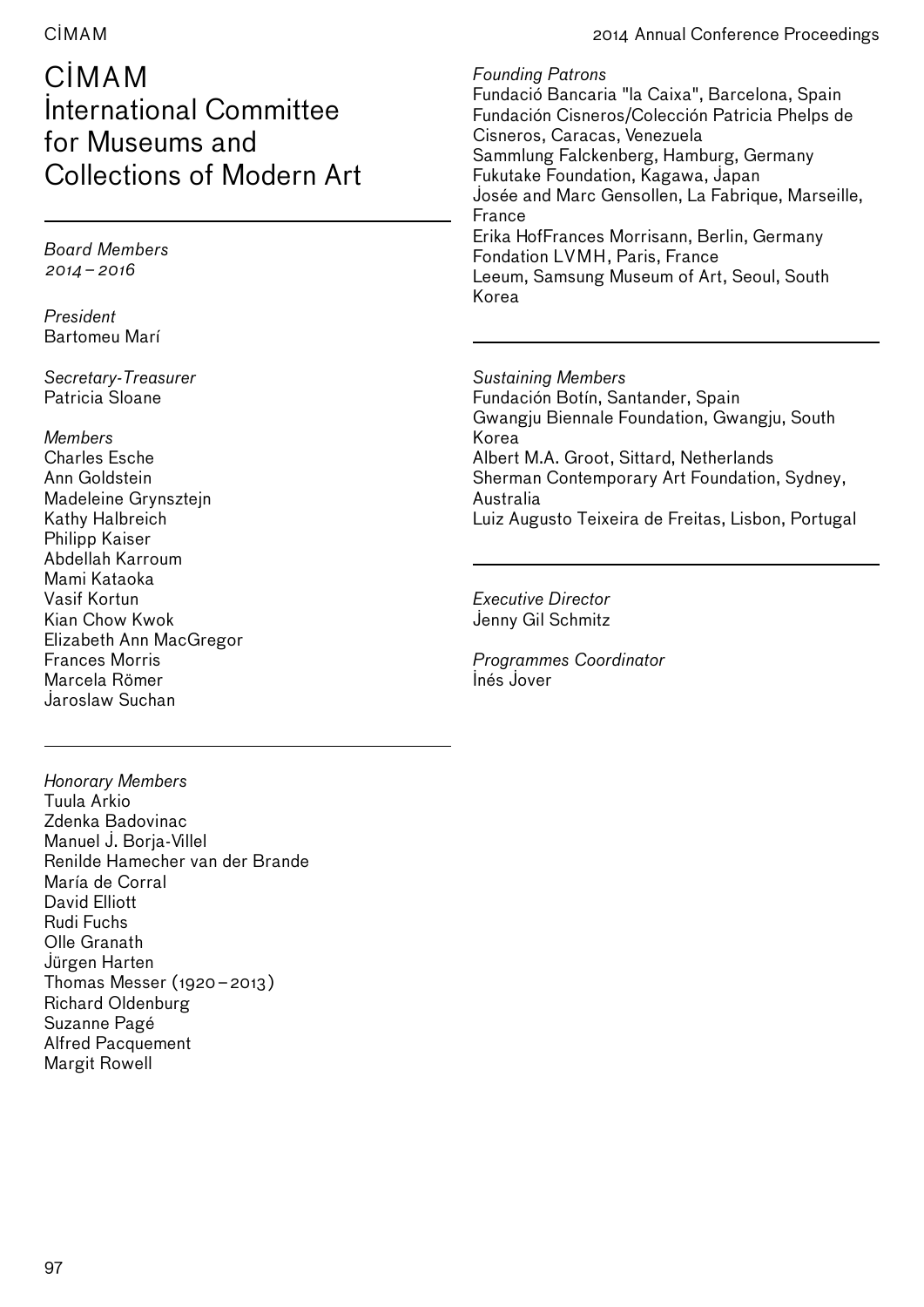CIMAM 2014 Annual **Conference** Museums in Progress: Public Interest, Private Resources? Mathaf: Arab Museum of Modern Art 9—11 November, Doha, Qatar

*Hosted by* Mathaf: Arab Museum of Modern Art, Doha, Qatar

*Organised by* CIMAM in CIMAM in collaboration with Mathaf: Arab Museum of Modern Art

*Supported by* Qatar Foundation Qatar Museums University College of London Qatar Qatar National Convention Center Museum of Islamic Art Katara Art Center, Collection TAJ QM Katara Gallery Fire Station Artists in Residence French Embassy in Doha W Doha Hotel & Residencies The St. Regis Doha

*Travel grants funded by* Fundación Cisneros/Colección Patricia Phelps de Cisneros The Getty Foundation, Los Angeles Qatar Museums/Mathaf: Arab Museum of Modern Art

Qatar Airways was the official carrier of the CIMAM 2014 Annual Conference

*Online publication by* CIMAM, Barcelona

*With the support of* The Getty Foundation, Los Angeles Fundación Cisneros/Colección Patricia Phelps de **Cisneros** 

*Editor* Josephine Watson

*Graphic Designer* Rogier Delfos

*Contributors* Zeina Arida Graham W. J. Beal Bernard Blistène Kate Fowle Abdellah Karroum Kian Chow Kwok Maria Lind Elizabeth Ann MacGregor Bartomeu Marí Fionn Meade Ute Meta Bauer Salwa Mikdadi Frances Morris Gabi Ngcobo Rana Sadik Suha Shoman Eugene Tan Luiz Augusto Teixeira de Freitas Olav Velthuis

*Coordination* Inés Jover